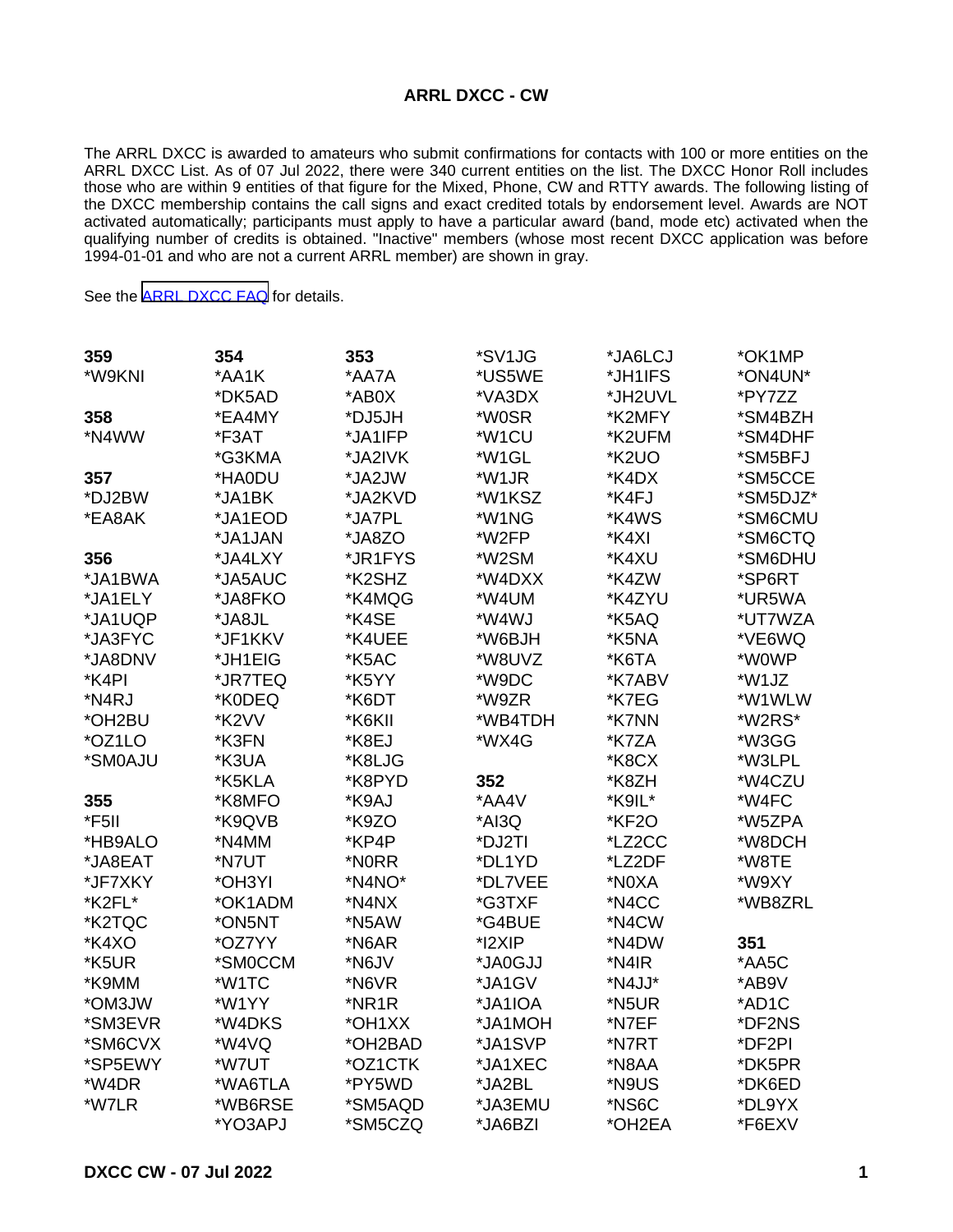| *G3SNN  | *N7US   | *JA7FWR            | *VE3XN  | *I4EAT* | *K2LS   |
|---------|---------|--------------------|---------|---------|---------|
| *G4BWP  | *N8MZ   | *JA9APS            | *VK3QI  | *I4FTU  | *K2TWI  |
| *HB9AQW | *OE2VEL | *JA9CWJ            | *W0VX   | *I4IKW  | *K3UL   |
| *I2KMG  | *OE3EVA | *JE2OVG            | *W1FJ   | *I5GJK  | *K4CN   |
| *JA0UH  | $*OZ4O$ | *JH5BHP            | *W1TSP  | *IK2DFZ | *K4IQJ  |
| *JA1ADN | *OZ9PP  | *JR1BLX            | *W2NRA  | *IK4CIE | *K4NA   |
| *JA1FGB | *PA0LOU | *JR1MLU            | *W3UR   | *IK4DCT | *K4TEA  |
| *JA1FNA | *PA0WRS | *K0KX              | *W4CK   | *IK4DRY | *K5BG   |
| *JA1HGY | *PE5T   | *K0QQ              | *W5ODD  | *IK4GME | *K5ZK   |
|         |         |                    | *W6TMD  |         |         |
| *JA2DSY | *SM4CTT | *K1AJ              |         | *IT9AXZ | *K7PI   |
| *JA2VPO | *SM5BRW | *K1HTV             | *W7OM   | *JA0CRG | *K8IFF  |
| *JA3CSZ | *SM5CAK | *K1JO              | *W8CY   | *JA0DAI | *K8SIX  |
| *JA3PIS | *SP2BMX | *K1ZZ              | *WA1FCN | *JA0DWY | *K8TL   |
| *JA4DND | *SP8AJK | *K <sub>2</sub> CL |         | *JA0GCI | *K9EL   |
| *JA4LKB | *SP9AI  | *K3JGJ             | 349     | *JA0UUA | *K9EU   |
| *JA7IC  | *TG9NX  | *K4JLD             | *AA1V   | *JA1DUH | *K9VAL  |
| *JE1GWO | *UA4HBW | *K4UTE             | *AA5BT  | *JA1MRM | *KA6A   |
| *JF1PUW | *UX0UN  | *K5FNQ             | *AG9S   | *JA1OND | *KC7V   |
| *JF1SEK | *VE3BW  | *K5WE              | *AJ9C   | *JA2ADY | *KD5M   |
| *JH1GZE | *W0JLC  | *K6XT              | *CT1BOH | *JA2JRG | *KG9N   |
| *JH4IFF | *W3SB   | *K7ZBV             | *DF2RG  | *JA2XYO | *KJ9I   |
| *JH8JYV | *W3UM   | *K8BCK             | *DJ3IW  | *JA3AAW | *KN4F   |
| *JR1AIB | *W4GD   | *K8SW              | *DJ4GJ  | *JA4DEN | *KW4V   |
| *K0IEA  | *W5FI   | *K9BWQ             | *DJ8NK  | *JA5EXW | *LA7AFA |
| *K0SR   | *W9KQD  | *K9GA              | *DJ9HX  | *JA6BEE | *LA7SI  |
| *K1LD   | *WA2HZR | *KK2I              | *DJ9KG  | *JA7JI  | *N0AV   |
| *K1ST   | *WA2WSX | *KQ8M              | *DK0EE  | *JA8EOT | *N0TB   |
| *K2PK   | *WF5T*  | *KR4F              | *DK1RV  | *JA8RJE | *N2MM   |
| *K2PLF* |         | *KX4R              | *DK9KX  | *JA9FPI | *N2TK   |
| *K2RW   | 350     | *KY7M              | *DL4MCF | *JE1DXC | *N2TU   |
| *K2SX   | *4X4DK  | *LA7JO             | *DL5KAT | *JE2URF | *N3BNA  |
| *K3IE   | *9A2AJ  | *N0AT              | *DL6ATM | *JE7JDL | *N4MHQ  |
| *K4CIA  | *AA5AU  | *N2UN              | *DL6QW  | *JE8BKW | *N5FG   |
| *K4CL   | *AD5Q   | *N3XX              | *EA6NB  | *JF2OWA | *N5LZ   |
|         |         |                    |         |         |         |
| *K4DY   | *AI0O   | *N4TB              | *F5NTV  | *JF3KON | *N6OC   |
| *K5UO   | *DF3CB  | *N4XM              | *F6AJA  | *JH1BUO | *N8BJQ  |
| *K7SP   | *DJ2YA  | *N7RO              | *F6BLP  | *JH1TWT | *N8JV   |
| *K8DYZ  | *DJ4XA  | *N8DX              | *F6DAY  | *JH6CDI | *N8JX   |
| *K8NA   | *EA7LQ  | *N9AU              | *F6DZO  | *JJ2RCJ | *N9IW   |
| *K8PT   | *F6BEE  | *OH1MA             | *F6GCP  | *JM1VRW | *N9KW   |
| *K9CW   | *F9XL   | *OH2BLD            | *G3RTE  | *JP1NWZ | *NA2M   |
| *K9KU   | *G3XTT  | *OZ1HX             | *G3VMW  | *JR1CBC | *NI0G   |
| *K9RHY  | *G4EDG  | *OZ7GI             | *G3VXJ  | *JR1XIS | *NN4T   |
| *KF9D   | *G4ELZ  | *PT2BW             | *G3WPF  | *JR3GWZ | *NQ1K   |
| *KG4W   | *GM3YTS | *PY2BW             | *GM3PPE | *JR3IIR | *NX0I   |
| *N2LT   | *HB9AMO | *PY2YP             | *GM3YOR | *JR6EZE | *OE1ZL  |
| *N2MF   | *I2OGV  | *SM3DXC            | *HA5WA  | *K0CA   | *OE5NNN |
| *N3SL   | *IT9TQH | *SM3GSK            | *HB9BZA | *K0EU   | *OE6IMD |
| *N4KG*  | *IT9VDQ | *SM4CTI            | *HB9CGA | *K0JUH  | *OH2DW  |
| *N5ET   | *JA0BKX | *SP3E              | *I1EEW  | *K0QC   | *OH2LU  |
| *N5JR   | *JA1CZI | *SV1IW             | *I1JQJ  | *K1AR   | *OH3SR  |
| *N6ET   | *JA2JNA | *UA4CC             | *I2MOV  | *K1NTR  | *OZ2JI  |
| *N7FU   | *JA5IU  | *VE3LDT            | *I3VJW  | *K1UO   | *OZ8BZ  |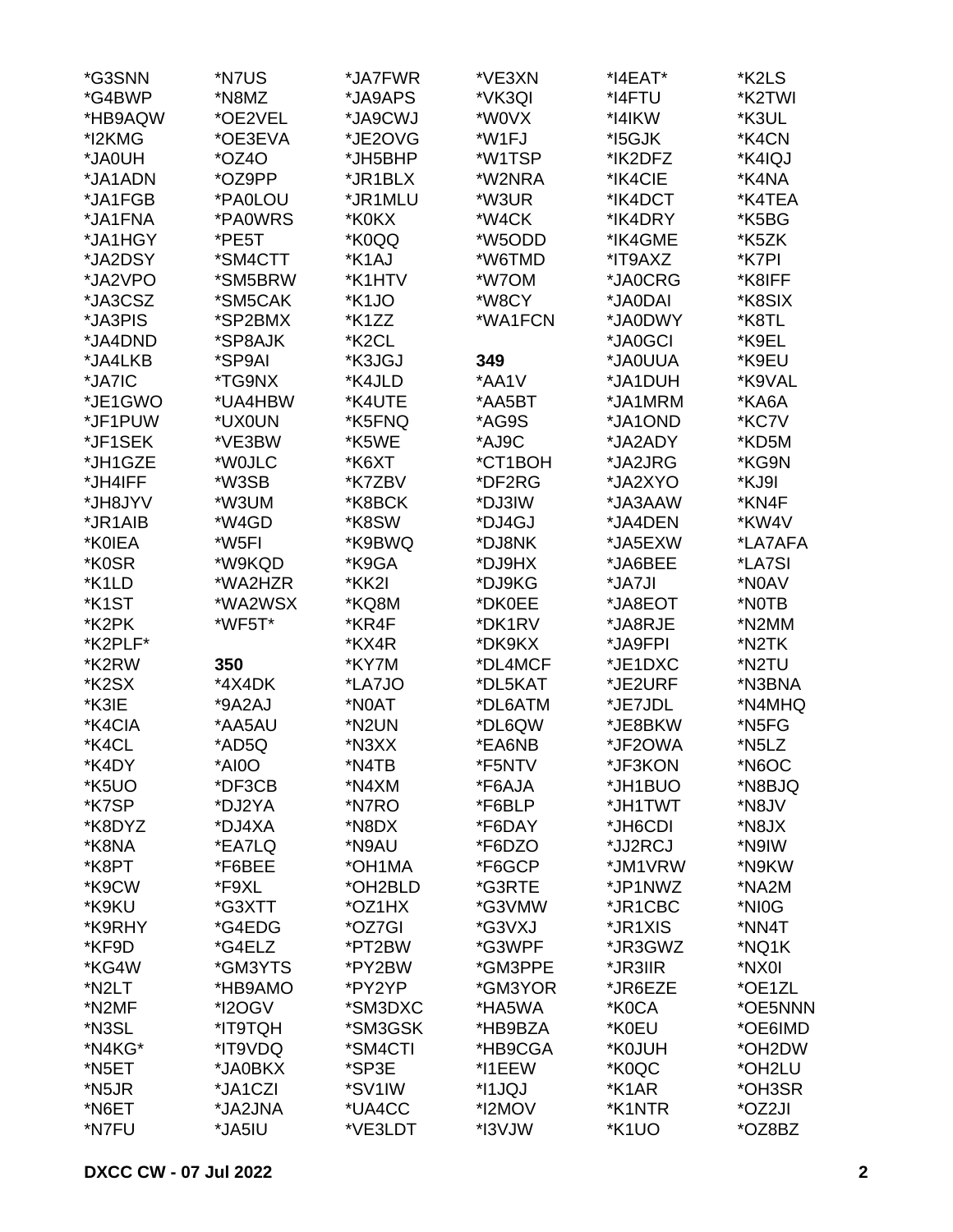| *PA5TT          | *DK2GZ  | *K0RS   | *OH2ZZ             | *EA1JO  | *K3KO*             |
|-----------------|---------|---------|--------------------|---------|--------------------|
| *PT7WA          | *DK2JX  | *K0XN   | *OH3WS             | *EA7BJ  | *K5DU              |
| *PY2RO          | *DK5WL  | *K1DG   | *OH5VT             | *F6CEL  | *K5EK              |
| *PY2XB          | *DL1AMQ | *K1EFI  | *OK1DH             | *G3KMQ  | *K7SO              |
| *RA3DX          | *DL6JGN | *K1TL   | *ON7PQ             | *G4GIR  | *K7XB              |
| *SK7AX          | *DL6KVA | *K2AU   | *OZ1BTE            | *G4OBK  | *K7XM*             |
| *SL0ZG          | *DL7AFV | *K2TE   | *RU3FM             | *HB9AGH | *K7ZD              |
| *SM2EKM         | *DL7MAE | *K2TK   | *RW3PZ*            | *HB9BGV | *K8BL              |
| *SM2GCQ         | *EA2IA  | *K2XF   | *S58T              | *HB9CRV | *K8MW              |
| *SM4EMO         | *EA5BM  | *K3PA   | *SM5FUG            | *I2ZGC  | *K9ALP             |
| *SM4OTI         | *EU1DX  | *K3WW   | *SM6AHS            | *I5JRR  | *K9IR              |
| *SM6CCO         | *F3TH   | *K4MF   | *SM6CUK            | *IK0HBN | *K9LJN             |
| *SM6VR          | *F5QF   | *K4QL   | *SP5CJQ            | *IT9UCS | *K9NW              |
| *SM7BYP         | *G3SJX  | *K4XP   | *SP5GH             | *JA0FSB | *K9OW              |
| *VE3EJ          | *HA8IE  | *K5GKC  | *SP8FNA            | *JA0GZZ | *KA7T              |
| *W0VTT          | *HB9DDZ | *K5KV   | *SP8NR             | *JA1DM  | *KE7X              |
| *W1DF           | *I1WXY  | *K5PC   | *SP9DWT            | *JA1SFL | *KF8N*             |
| *W1MK           | *I2ZBX  | *K5RT   | *VE7AHA            | *JA1SJV | *KJ0M              |
| *W1MU           | *I4LCK  | *K6AM   | *VY2OX             | *JA1SKE | *KN4T              |
| *W2XI           | *I5RFD  | *K6EID  | *W0BV              | *JA1VN  | *KT9T              |
| *W3NO           | *IK1GPG | *K6FG   | *W0MHK             | *JA1WPX | *KZ4V              |
| *W3YX           | *IK2ILH | *K6GXO  | *W1ECT             | *JA2FGL | *LA2QM             |
| *W4IR           | *IK4BHO | *K6LM   | *W1OX              | *JA2FJP | *LA5LT             |
| *W4JTL          | *IK6DLK | *K6YK   | *W1YM              | JA2XW   | *LA8CJ             |
| *W4OX           | *JA1LSP | *K7LJ   | *W2GW              | *JA3GM  | *N0RB              |
| *W5BOS          | *JA1VLK | *K8GG   | *W2KKZ             | *JA5MHD | *N0RN              |
| *W5RQ           | *JA2NDQ | *K8YSE  | *W3AP              | *JA6BZA | *N1NK              |
| *W6CUA          | *JA3DY* | *K9NU   | *W3DF              | *JA6CNL | *N4CH              |
| *W6ENZ          | *JA3GN  | *K9WA   | *W5FK              | *JA6TMU | *N4GG              |
| *W8AV           | *JA4IYL | *KD6WW  | *W6OUL             | *JA7JWF | *N <sub>5</sub> PO |
| *W8DX           | *JA5AQC | *KE9U   | *W6TC              | *JA8BAR | *N6KK              |
| *W8XD           | *JA5BEN | *KG7H   | *W6XA              | *JA9FAI | *N8BM              |
| *W9IXX          | *JA5PWW | *KM1D   | *W7MO              | *JA9NLE | *N9RD              |
| *W9LNQ          |         | *KM3V   | *W9BF              | *JE1PNX | *NA0Y              |
|                 | *JA6CBG |         |                    |         |                    |
| *W9OA<br>*W9YSX | *JA7MSQ | *KR8V   | *WA1JMP            | *JE1SYN | *NI6T<br>*NM7G     |
|                 | *JA7MYQ | *KS1J   | *WB4OSS<br>*WB4UBD | *JE2LUN |                    |
| *WA2HZO         | *JA8EJO | *KW9A   |                    | *JF1NZW | *NW8F              |
| *WA4FFW         | *JA9AA  | *KZ2I   | *WB4W              | *JF2MBF | *ON4ON             |
| *WB9EEE         | *JA9CGW | *LA5XGA | *WB7B              | *JF2UPM | *PA1CW             |
| *WB9Z           | *JE3EDJ | *LA8PT  | *WJ4T*             | *JH1ORA | *PY2NQ             |
| *WD5DBV         | *JF1UVJ | *LA9XG  | *WT8C              | *JH1RFM | *PY2SP             |
| *WD8PKF         | *JF4VZT | *N1DCM  | *ZS4TX             | *JH1SJN | *R7LV              |
| *WI8A           | *JG1WSC | *N1DG   |                    | *JH2RMU | *RW3RN             |
| *WO2N           | *JH1HGC | *N2JJ   | 347                | *JH2SON | *SM3NRY            |
| *WS9V           | *JH2FXK | *N4GN   | *9A3SM             | *JH7BDS | *SM4DDE            |
| *ZS6EZ          | *JH4JNG | *N4TJ   | *AA6YQ             | *JH8SLS | *SM6CNN            |
|                 | *JH4UYB | *N7IR   | *DJ5AV             | *JI2KXK | *SM7NDX            |
| 348             | *JH8BOE | *N8PR   | *DJ9RR             | *JJ1DWT | *SP2FAX            |
| *AA1M           | *JH9AUB | *NK4L   | *DK5QK             | *JR1TNE | *SP7GAQ            |
| *AA5AT          | *JJ2LPV | *NY0V   | *DL2FAG            | *JR6FC  | *SP9FKQ*           |
| *AC4G           | *JL1SAM | *OE2DYL | *DL4MDO            | *K1FK   | *UA3AGW            |
| *AF2C           | *JP1IOF | *OH2BF  | *DL9TJ             | *K1KO   | *UA9YE             |
| *DF2UU          | *K0LUZ  | *OH2FT  | *DL9ZAL            | *K2TV   | *VE1BLX            |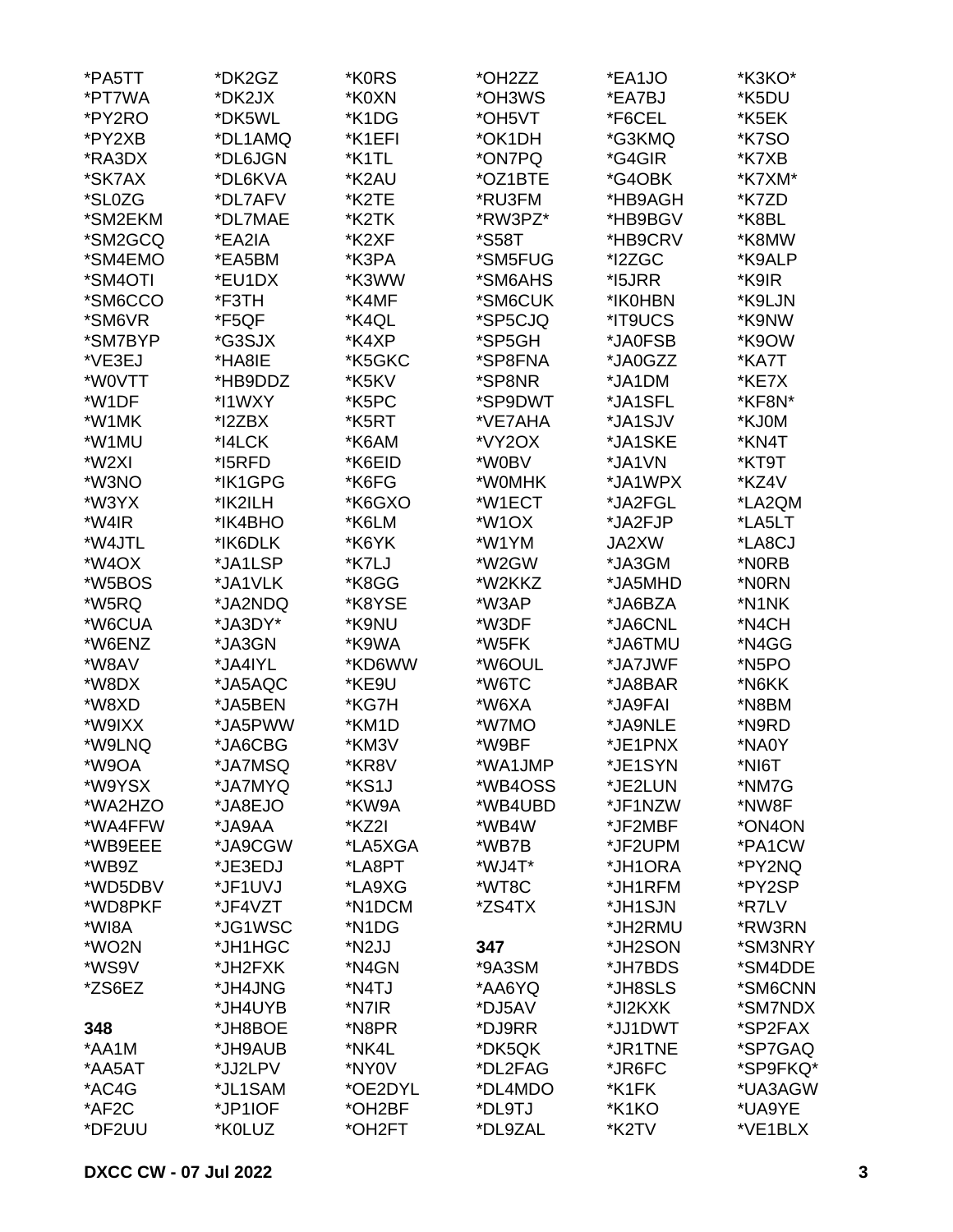| *VE3FF  | *IK2BLA            | *N6MZ         | *Z32ZM  | *K0DEW  | *W2RA         |
|---------|--------------------|---------------|---------|---------|---------------|
| *VE3XO* | *IT9AF             | *NA2X         |         | *K0JGH  | *W4MPY        |
| *W0BW   | *JA1DOF            | *NF9V         | 345     | *K0KT   | *W5JMW        |
| *W0HBH  | *JA1GRM            | *NQ7R         | *9A6W*  | *K0MF   | *W5XC         |
| *W0VM   | *JA1IRH            | *NW6S         | *9A8A   | *K2QMF  | *W5ZN         |
| *W1AO   | *JA1KQX            | *OE1TKW       | *AD5A   | *K4CMS  | *W6NWS        |
| *W1GG   | *JA1OVF            | *OE2SNL       | *AD6W   | *K4SI   | *W6RLL        |
| *W2RQ   | *JA1SHE            | *OE5BWN       | *DJ5FI  | *K4SO   | *W7AO         |
| *W2TX   | *JA1WSX            | *OH3JR        | DK8NG   | *K4UU   | *W7GA         |
| *W3GH*  | *JA2AHH            | *OH3RF        | *DL7KL  | *K5ESW  | *W8KM         |
| *W4OEL* |                    |               |         |         |               |
|         | *JA2FBY            | *OK1CF        | DL7WL   | *K5JZ   | *W9OP         |
| *W4TO   | JA3BQE             | *OK1CZ        | *EA7OH  | *K8IU   | *W9RN         |
| *W5BPT  | *JA3NTE            | *OK2SW        | *EY8MM  | *K8ND   | *WA5VGI       |
| *W5FKX  | *JA4ZA             | *ON4IQ        | *G3KYF  | K9RF    | *WA9YYY       |
| *W6JTI  | *JA5ALE            | *ON4VT        | *HA3OU  | *K9RS   | *WB8B         |
| *W6SR   | *JA6BJV            | *ON4ZD        | *HB9BIN | *K9SM   | *WB8YJF       |
| *W6VX   | *JA7ZP             | *ON7TK        | *HB9CZR | *KC3X   | *WK3N         |
| *W8CD   | *JA8AZN            | *PA3FQA       | HB9HT   | *KC5P   | *YL2MU        |
| *W8GMH  | *JA9LJS            | *PY2KP        | *HL3IUA | *KC6X   |               |
| *W9HB   | *JE8TGI            | *R6AF         | *I4AVG  | *KE4YD  | 344           |
| *W9HM   | *JG3QZN            | *RY9C         | *I4YCE  | *KE9I   | *AA3B         |
| *W9MU   | *JH1BAM            | *SM0NJO       | *IK5GQM | *LA9FFA | AA4M          |
| *W9NGA  | *JH7CFX            | *SM3CBR       | *IK5HHA | *LZ1GU  | *AA8OY        |
| *W9XX*  | *JI1FXS            | *SM5APS       | *JA0CGJ | *N2NL   | *AA9AA        |
| *WA2VYA | *JI4POR            | *SM6AOU       | *JA0DBQ | *N2WK   | *AB4H         |
| *WB4ZBI | *JJ2PIK            | *SM6BGG       | *JA0HXV | *N5UD   | DJ5DA         |
| *WB9CIF | *JR1DUP            | <i>*</i> T77C | *JA1BNW | *N7GR   | *DL4CF        |
| *WD5COV | *JR2BNF            | *UT3UA        | *JA1NWD | *N7KA   | *DL8SCG       |
| *WD5K   | *JR5VHU            | *UT5UGR       | *JA1SGU | *N9CK   | *DM5EE        |
| *WQ3X   | *K0WK              | *VE7IG*       | *JA1XCZ | *NA4D   | *EA3XP        |
| *ZS6KR  | *K <sub>2</sub> CJ | *W0GAX        | *JA2BDR | *NA5C   | *EI6FR        |
|         | *K4HGX             | *W0UY         | *JA2KVB | *NT9L   | *F3SG         |
| 346     | *K4PB              | *W1AH         | *JA2LCP | *OH3BU  | *F6AOJ        |
|         | *K5KC              |               |         |         |               |
| *9A2NA  |                    | W1GA          | *JA2LMA | *OH8SR  | *F6DLM        |
| *9A7V   | *K5MC              | *W1TYQ        | *JA2OLJ | *PF5X   | *G3NDC        |
| *AA1AC  | *K6JAD             | *W2FV         | *JA2TBS | *PY4OY  | *G3PLP        |
| *AA1ON  | *K7BG              | *W2YC         | *JA3EOP | *SL0ZZI | *HA3HP        |
| *AA4R   | *K7LAY             | *W3YQ         | *JA3UCO | *SM3LGO | *HA9PP        |
| *DF1SD  | *K8BN              | *W4AXO        | *JA6VQA | SM4BNZ  | *HB9BMY       |
| *DF9ZW  | *K8CW              | *W4ZYT        | *JA7HMZ | *SM5KNV | *I2AOX        |
| *DJ6TK  | *K8ER              | *W5EC         | *JA7OUV | *SP3EPK | *I2RFJ        |
| *DJ9ON  | *K8LN              | *W5TCX        | *JE2LPC | *UA0ZC  | *I4MKN        |
| *DJ9ZB  | *KA8ZPE            | *W8CZN        | *JF3LOP | *UA3LAR | *I5KKW        |
| *DL1RWN | *KK0M              | *W8TWA        | *JF6DSZ | *UN6T   | *IK4MGP       |
| *DL3SZ  | *KQ3F              | *W9VA         | *JH1BZJ | *UT2UB  | *IK4PLW       |
| *EU7A   | *KS0M              | *W9VNE        | *JH1RFR | *VE3HO  | *IK5CBE       |
| *G0DBE  | *KU0A              | *W9WU         | *JJ1TEA | *VK5WO  | *IN3RZY       |
| *G3GIQ  | *LA5HE             | *WA0MHJ       | *JK1BSM | *W0NB   | *JA1ADT       |
| *G3VKW  | *LB1GB             | *WA1S         | *JK1OPL | *W1ITU  | *JA1BOQ       |
| *G5LP   | *N2QT              | *WA2IKL       | *JM1CYJ | *W1MLG* | *JA1CLW       |
| *HA5AGS | *N2RR              | *WL7E         | *JM3GXU | W2HAZ   | <b>JA1GTF</b> |
| *HL3DE  | *N4AH              | *YB5QZ        | *JN7FAH | *W2LK   | *JA1JAT       |
| *I2YDX  | *N6IC              | *YO3CD        | *JO1WKO | *W2LO   | JA1QXY        |
|         |                    |               |         |         |               |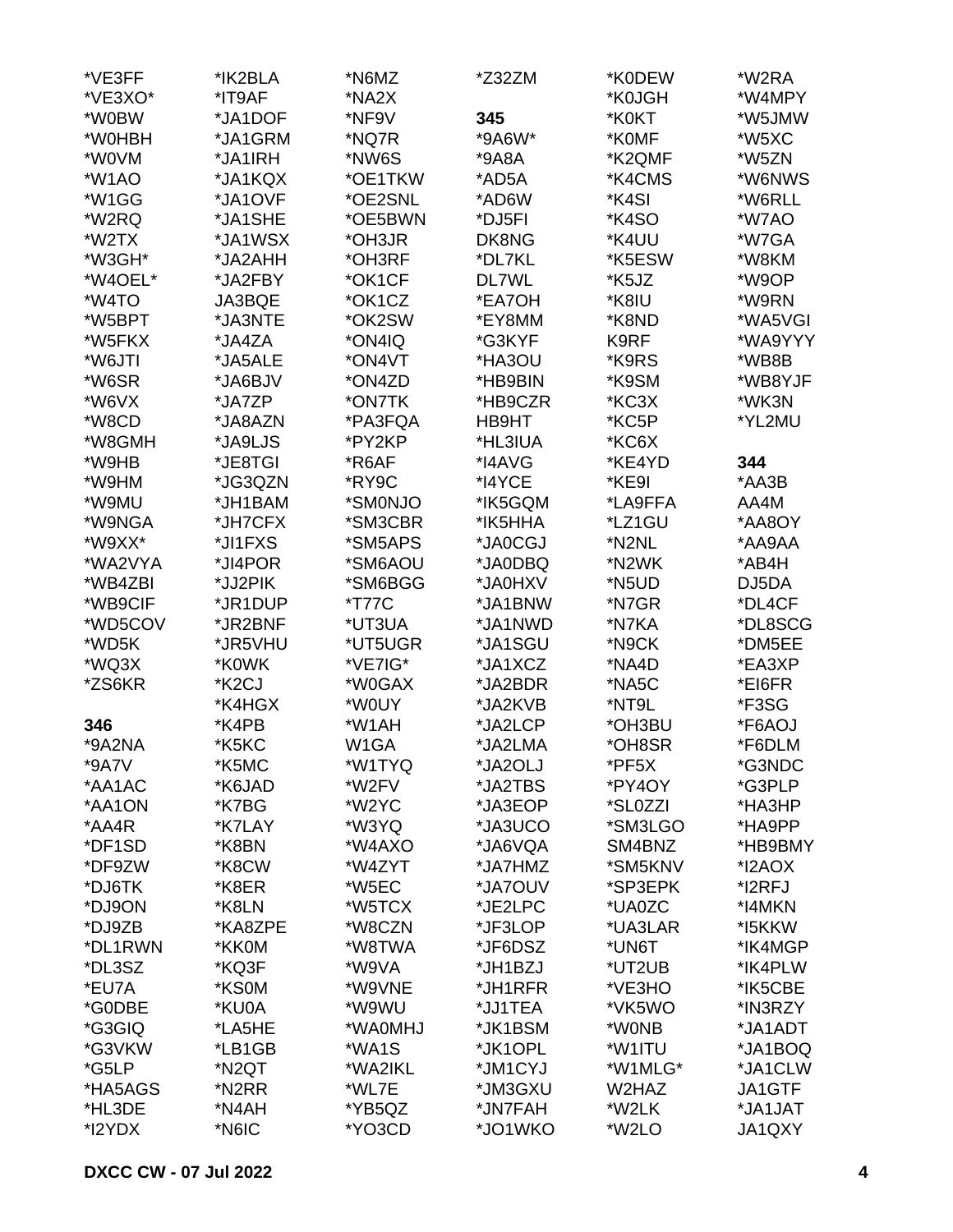| *JA1WTI            | <i><b>*S57A</b></i> | *IK4HLO | *LZ2JE              | *WC1M         | *JA9TWN           |
|--------------------|---------------------|---------|---------------------|---------------|-------------------|
| JA3MNP             | *SM5API*            | *IK4WMA | *N0FX               | *WC4B         | *JE2KUC           |
| JA6VA              | *SM5CSS             | *IK5PWQ | *N1RR               | *WC5N         | *JH1NYM           |
| *JA6VU             | *SM7HCW             | *JA0DIN | *N2TN               | *WS1F         | *JH8DBJ           |
| *JA7ZF             | *SP2JKC*            | *JA1ANR | *N4AL               |               | *JM1HJG           |
| *JE1LFX            | *SP3FAR             | *JA1PPW | *N4JF               | 342           | *JN3SAC           |
| *JF1WPB            | *UA3AB              | *JA1RWI | N4RR                | *4K9W         | *JO7WXN           |
| *JG1ULJ            | *UA6MF              | *JA2FWS | *N <sub>5</sub> OK  | $*4Z4DX$      | *K0JY             |
| *JG3SKK            | *UA9FAR             | *JA2HQZ | *N6DX               | *9A5CY        | *K0RW             |
| *JH3KAI            | *UT7QF              | *JA3DAY | LOGN*               | AA4NC         | *K1JIU            |
| *JH3VNC            | *UX1UA              | *JA4FKX | *N6PE               | *AD7L         | K <sub>1</sub> VV |
| *JI1DHY            | *UY5AA              | *JA4MRL | *N8DJX              | *AE6Y         | K1YR              |
| *JK1EXO            | *VE1DX              | *JA5NLN | *N8RR               | *DJ1OJ        | *K2FF             |
|                    | *W0CD               |         |                     |               |                   |
| *JL1XMN            |                     | *JA7LMZ | *N9AW               | *DL1DTL       | K2OWE             |
| *JR9LKE            | *W0DJC              | *JA7XBG | *NC9T               | *DL2OE        | *K2RSK            |
| *JS3CTQ            | *W0FLS              | *JA9LSZ | *OH2BEN             | *DL3NM        | *K3GT             |
| *K1HT              | *W3NA               | *JH1CHU | *OH2BV              | *DL5CW        | *K4UX             |
| *K1OA              | *W3ODJ              | *JH1OCC | *OH3NHF             | *DL9DRA       | K5KR*             |
| *K2ZZ              | *W4AG               | *JH1XUM | *ON6YH              | *EA1AUS       | *K7NTW            |
| *K6CTA             | *W4PK               | *JH8UQJ | *ON7EM              | *EA7TG        | *K7ZV             |
| *K6LRN             | *W5TO               | *JL1ARF | *OZ2J               | *F5HPY        | *K8DID            |
| *K6UFO             | *W5WT               | *JM1JIV | *PA7F               | *F6FHO        | *K9JF             |
| *K6XN              | *W6RKC              | *JN1BMX | *R4GM               | *F6HMJ        | K9RB              |
| *K8AV              | *W7CA               | *JR1BAS | <i><b>*S53R</b></i> | *G0EHO        | *KF0QR            |
| *K8ME              | *W7IIT              | *JR2KDN | *SM2EJE             | *G0OIL        | *KT8X             |
| *K8ZTT             | *W7KCN              | *JR2UBS | *SM5ARL             | G3MXJ         | *NOIW             |
| *K9OT              | *W7YAQ              | *JR3OEH | *SM5CEU             | *G4IUF        | *N3AF             |
| *K9RR              | *WA2NPD             | *K0GUG  | *SM5JE*             | *GM0AXY       | N3ED              |
| *KA3S              | *WS6X               | *K0KG   | *SM5SWA             | *GM0GAV       | N3UN              |
| *N0JR              | *YO9HP              | *K0MN*  | *SP1S               | *HA3NU        | *N4QS             |
| *N1UR              |                     | *K0RWL  | *SP6CIK             | *HA5KG        | *N4QV             |
| *N4DB              | 343                 | *K1HJC  | *SP8HXN             | *HB9BOS       | *N4TL             |
| *N4JQQ             | *9A2EU              | *K1NY   | *UA4CR              | *HB9DHK       | *N5KM             |
| *N4QQ              | *9A2JK              | *K2AZ   | *VE3VHB             | <b>I1SBU</b>  | *N6KZ             |
| *N4UA              | *AA6AA              | *K2UU   | *VE6KC              | *I2EOW        | *N7NG             |
| *N4VA              | *AE5E               | *K4TT   | *W0CP               | *IK1ADH       | *N8LJ             |
| *N5TY              | *AI6Z               | *K5CON  | *W0YK               | *IK1WGX       | *NIOC             |
| *N <sub>5</sub> XZ | *CT1EEB             | *K5DF   | *W1YIF              | *IK6CGO       | *NJ0U             |
| *N5ZM              | *CT1FJK             | *K5EJ   | *W1ZK               | *IK8BIZ       | *NM3V             |
| *NE9Z              | *DF3GY              | *K5QX   | *W <sub>2</sub> CQ  | *JA0EOK       | *OE2LCM           |
| *NI4H              | *DJ2RB              | *K6UM   | *W3TN               | *JA0NPQ       | *OH2BCK           |
| *NM6V              | *DJ5IH              | *K6YUI  | *W4TV               | *JA1MZM       | *OH2TA            |
| *NN4SS             | *DJ5IO              | *K7NO   | W4ZX                | <b>JA1NLX</b> | *OH4OJ            |
| *NO3N              | *DL1DA              | *K7VV   | *W5AJ               | *JA1QOW       | *OZ1AXG           |
| *NO8D              | *DL2VPO             | *K8AC   | W5SG                | *JA1SYY       | *PR7FB            |
| *NU8Z              | *DL3ZA              | *K9CT   | *W6SZN              | *JA2AH        | *R3OK             |
| *NX7U              | *DL7HU              | K9FD    | W7IUV               | *JA2DXD       | <b>SLOAS</b>      |
|                    |                     |         |                     |               | *SM3NXS           |
| OK1ABB             | *EA3LX              | *K9US   | *W7KW               | JA3BG         |                   |
| *OK3GU             | *EA4KD              | *KA1ERL | *W7WM               | *JA6CDA       | *SM3PZG           |
| *ON4GG             | *F6HKA              | *KB4GYT | *W8IQ               | *JA7BVH       | *SM4OLL           |
| *PP5AVM            | *G0JHC              | *KP2A   | *W9PZT              | *JA7BWT       | *SP6M             |
| *R9FM              | *GM3POI             | *KV7K   | *WB2GAI             | <b>JA7FS</b>  | *SP7ITB           |
| *R9TO              | *HA1RW              | *LX1DA  | *WC0Y               | *JA9IFF       | *UT5JAJ           |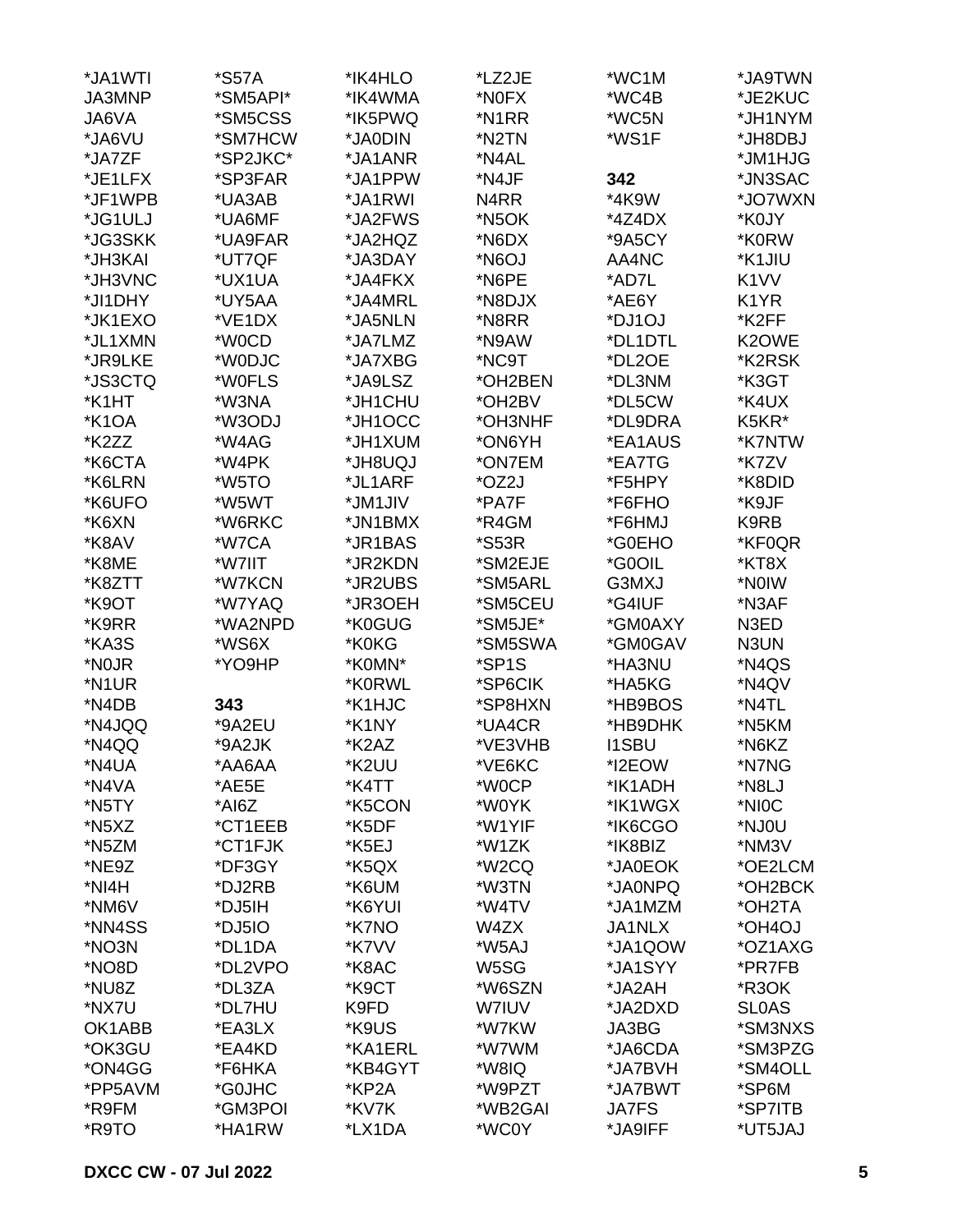| *UX5UO  | *G3MIR            | *K5VWW  | *W5LT   | *JA2XCR           | *OE7SEL           |
|---------|-------------------|---------|---------|-------------------|-------------------|
| *UY5ZZ  | *G3MPB            | *K5XX   | *W6HIB  | JA3CMD            | *OE8SPW           |
| *VE3LYC | *G3OAG            | *K6EGW  | *W7KNT  | JA3KWZ            | *OK6DJ            |
| *VE7BV  | *G3SWH            | *K6ZZ   | *W8FN   | JA5FDJ            | *ON4AOI           |
| *VK9NL  | *GM4FDM           | *K7WP   | *W8OI   | *JA5JGV           | *ON4CD            |
| *W0RX   | *HB9BXE           | *K8RYU  | W9IT    | *JA7KY            | *ON6CW            |
| *W0TT   | *HB9DDM           | *K8WK   | *W9RPM  | *JA7MOL           | PA3AXU            |
| *W0YG   | *HB9LCW           | *K9KA   | *W9XX   | <b>JA7QFU</b>     | *PA3EVY           |
| *W1GJ   | *I3FIY            | *KF7PG  | *WA5POK | *JA8AWH           | *PP2FN            |
| *W1LW   | *I4EWH            | *KS3F   | *YU3AA  | *JA8CJY           | PT7AA             |
| *W1RM   | *I4JEE            | *LA4WJ  |         | *JA8GSN           | PY4OD             |
| *W1ZT   | I4NGZ             | *N2BJ   | 340     | *JA8LRG           | *R3VA             |
| *W2PK   | *IK0FUX           | *N3NT   | *9A2F   | *JA9CHI           | *R9SG             |
| *W3YY   | *IK2DJV           | *N4AA*  | *9A2NO  | *JA9RRH           | *RA7A             |
| *W4HG   | *IK2IQC           | *N4PJ   | *9A2TN  | JE1JKL            | *S53MJ            |
| *W4SK   | *IK8CNT           | *N4XP   | *9A4W   | *JE2HCJ           | *SM5ENX           |
| *W5OZI  | *IK8HJC           | *N5KD   | *AB5C   | JH1EDD            | *SM6BZV           |
| *W5SL   | *IV3JVJ           | *N5PG   | *AB5EB  | *JH3CUL           | SP5PB             |
| *W6AN   | *JA0IXW           | *N6IG   | *AF9H   | *JI3BFC           | *SP6T             |
| *W6PJ   | *JA1DIO           | N7MW    | AJ8J    | JJ3AFV            | *SP8FHM           |
| *W7SX   | *JA1DOT           | N8DE    | *DF2UH  | *JK1LUY           | *UA3ECJ           |
| W8QWI   | JA1PCY            | N8MC    | DJ5LE   | *JR4LNG           | *UA6A             |
| *W9ILY  | *JA2DPC           | *N9EN   | *DK2NG  | *K0BJ             | *UT7UW            |
| *W9RC   | *JA2KTP           | *NW7E   | DK3QM   | *K0GY             | *UT9FJ            |
| *W9TX   | *JA5CEX           | *OE6DK  | *DK6WA  | *K2BA             | *VE3EXY           |
| *WA8CDU | *JA5WIZ           | *OH1TV  | *DL1FU  | *K2NV             | *VE3QAA           |
| *WA8WV  | *JA6WJL           | *ON4ATW | *DL2VFR | *K3JT             | *VO1NA            |
| WB2GOK  | *JA8DJY           | ON5WQ   | *DL6XK  | K3KY              | *W0UO             |
| *WB8FIW |                   |         | *E72A   |                   |                   |
| *WX5L   | *JA8KSF           | *OZ3PZ  |         | K3QIA             | W <sub>1</sub> UC |
|         | *JE8LWZ           | *PA3ABH | *EA1DFP | K4KU              | *W2NO             |
| *YU1TR  | *JF2XGF           | *PA3EWP | *EI7BA  | *K4RO             | W3KB              |
| *ZL3JT  | *JG6NGS           | *R5AJ   | *F5IL   | *K6CU             | *W4BP             |
|         | *JH0INP           | *RK3QY  | *F5PBM  | *K8AJS            | *W5GAI            |
| 341     | *JH8RZJ           | *RM0F   | *G0DQS  | *K9CC             | *W6UB             |
| *9A1CAL | JI1PGO            | *RN3QN  | *G4PWA  | K9MK              | *W7CT             |
| *9Y4VU  | JI1WIB            | *S55ZZ  | *HA1RB  | K9TI*             | *W8HC             |
| *AA1QD  | *JI8DGO           | *S58Q   | *HB9CEX | *K9UQN            | *W8MJ             |
| *AA8LL  | *JJ1SKG           | *SM3DMP | *HB9DDO | *KF8UN            | *W9AJ             |
| *AI9L   | *JM1GAW           | *SM5CLE | *HB9HFN | *KG6I             | W9GW              |
| *AL7R   | *JQ3DUE           | *SP3IBS | *I3EVK  | *KJ9C             | *WA1PMA           |
| *DF3UB  | *JR2UJT           | *SP5DIR | *IK1SOW | KM <sub>1</sub> C | *WA9CVK           |
| *DJ0MDR | *JR6LLN           | *SP6HEQ | *IK2ECC | KQ9W              | *WF5E             |
| DK6NP   | *JR7VHZ           | *UA3AP  | *IK4DRR | *LA9SN            | *WO2T             |
| DK6WL   | K <sub>2</sub> CO | *UA4HAU | *IK6FWJ | N <sub>1</sub> AC | *YO5BRZ           |
| *DL3IAC | *K2DI             | *UN5J   | *IK7NXM | *N4BAA            | *YO7LCB           |
| *DL6KR  | *K3GGN            | *UY5BC  | *IT9DAA | *N4OGW            | *YV1DIG           |
| DL7SY   | *K3NK             | *VE1YX  | *IV3TQE | *N4ZH             |                   |
| DL8YR   | *K3SWZ            | *VE6LB  | *JA0DET | *N5GH             | 339               |
| *DL9RCF | *K4SV             | *VE7VF  | *JA0EKI | *N6ED             | *AA4HP            |
| *DS5USH | *K5JUC            | *W0JX   | JA1AAT  | *N6NO             | *AA6XX            |
| *EA5BY  | K5MK              | *W2LE   | *JA1BFF | N7TT              | *EA3DW            |
| *G3LHJ  | *K5OT             | *W4AVY  | *JA1BNL | *ND6G             | *EA3GP            |
| *G3LZQ  | *K5TN             | *W4FQT  | *JA1JQY | *NJ6P             | *F2JD             |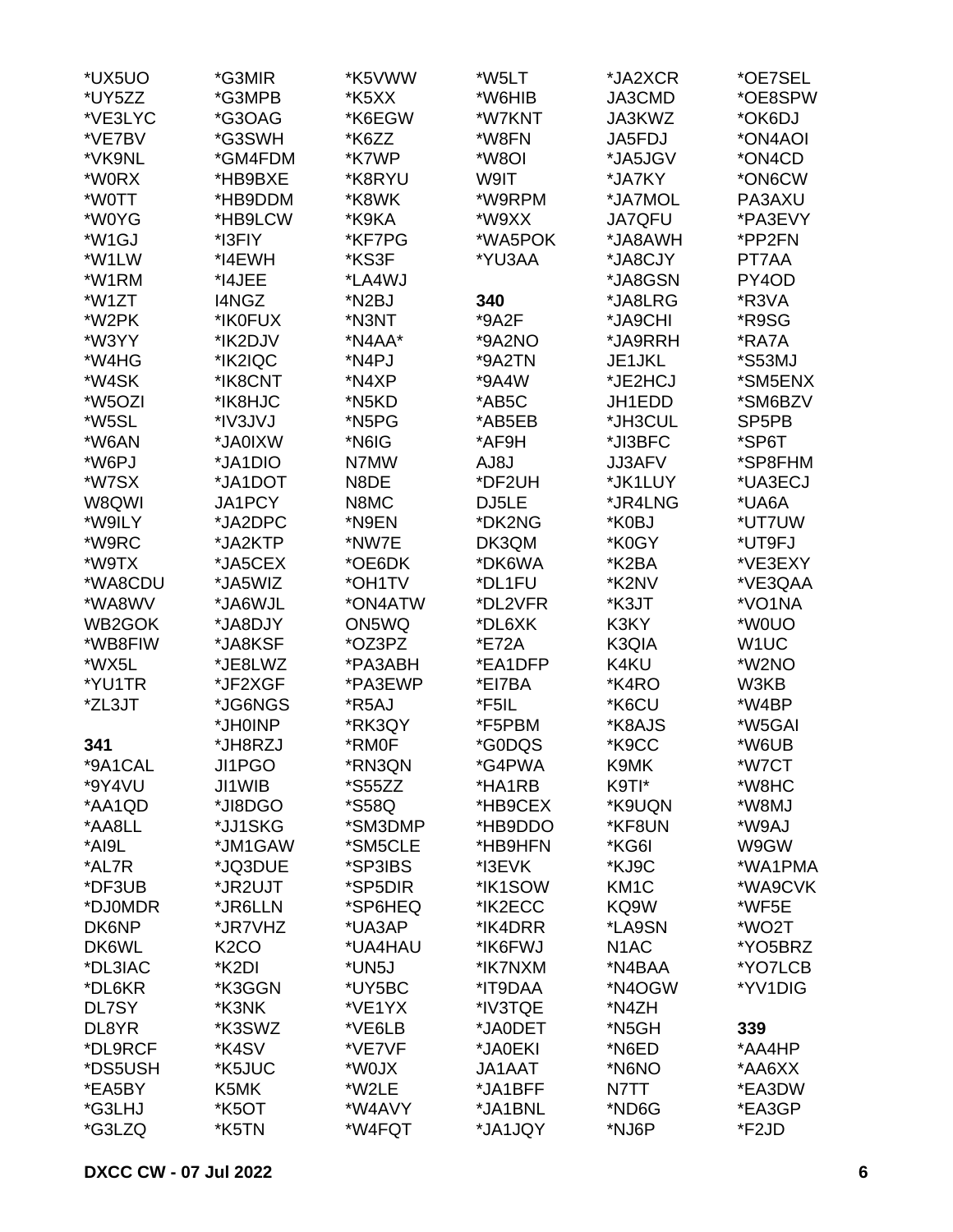| *G4CCZ                        | *LU3CQ            | 338           | K1HDO                | *VE7UF            | *IK0OZD           |
|-------------------------------|-------------------|---------------|----------------------|-------------------|-------------------|
| HB9BAT                        | *LU8QT            | *5B4AGN       | *K1RO                | *W0KCJ            | *IK5DNF           |
| *I0MWI                        | *N3RW             | AC5K          | K <sub>1</sub> ZZI   | W1AX*             | *IK5SRF           |
| <b>I1HLI</b>                  | *N5JB             | *AK5X         | K <sub>2</sub> QIL   | *W1DIG            | *IT9ELD           |
| <b>I1YRL</b>                  | *N5PHT            | DF1DB         | K4CSB                | *W1HEO            | *IZ1ANU           |
| <b>IK0ADY</b>                 | *N6RV             | *DK3DG        | *K4MWB               | *W2WG             | *JA1BPA           |
| *IK0DWN                       | N6XJ              | *DL2CHN       | *K4WA                | *W3BW             | JA1GO             |
| *IK0MHR                       | N7KO              | *DL2ZN        | *K5GH                | *W3DRY            | <b>JA1JRK</b>     |
| *IK2EGL                       | *N8KOL            | *DL5WW        | *K5LJ                | W <sub>4</sub> SO | *JA1MZL           |
| <b>IK2FIQ</b>                 | *N9BX             | DL6EN         | *K5SM                | *W6YI             | *JA1UPT           |
| *IK2QPR                       | *NA9A             | <b>DL7NS</b>  | K6BZS                | *W7QDM            | JA2EWE            |
| IK4DCS                        | *NK1K             | *DL7UCX       | *K6KO                | *W8GC             | *JA2FSM           |
| *IZ5EKV                       | NS <sub>2N</sub>  | *EA5RM        | *K8NK                | *W8KA             | *JA2VHO           |
|                               |                   |               |                      |                   |                   |
| *JA0NZR                       | *OH1EB            | *G4IRN        | K9FN                 | W8PR              | *JA2WYN           |
| JA1BN                         | *ON4ADN           | *G4OWT        | KA1J                 | W9IL              | JA3LDH            |
| JA1CHN                        | *ON4RU            | *G4PTJ        | *KA9CFD              | W9ITB             | *JA3RQ            |
| JA1DFK                        | *OZ8SW            | *G4SOZ        | *KC6AWX*             | W9XQ*             | JA6JPS            |
| *JA1HRQ                       | *PP1CZ            | *HA5BSW       | *KC9ARR              | WB9UQE            | *JA9GLW           |
| *JA1QOQ                       | *R7DX             | *HA7TM        | *KG2KJ               | WD5T              | *JF0CSK           |
| <b>JA2ANA</b>                 | *R7NW             | *HA7UW        | KG6B                 | WE9R              | *JH1IZR           |
| JA2GBO                        | *RA0FF            | *HB9AAQ       | *KL0S                | *WF2S             | *JH1RGG           |
| <b>JA2THS</b>                 | *RV3LO            | *IK3VBB       | KZ8Y                 | YO4PX             | JH2AYB            |
| *JA2VQF                       | *SM3VAC           | *IK6EIW       | *LA2PA               | *YV5NWG           | *JH4ADV           |
| *JA5BGA                       | *SV2BOH           | <b>JA0CWZ</b> | *LA5IIA              |                   | *JH4GJR           |
| *JE2EHP                       | *UA9CBO           | *JA1QXC       | *LA5LJA              | 337               | *JH6QFJ           |
| *JE4WOK                       | *UA9FGR           | JA2MOG        | *LU8EKC              | AA4NG             | <b>JI1NJC</b>     |
| *JE6TSP                       | *UR5FEO           | *JA4DLP       | *N1LN                | AA8CH             | *JL1UXH           |
| *JE8CLT                       | *US8UA            | JA4FHE        | *N4PQX               | *CT1APE           | *JM1FHL           |
| *JF2WXS                       | *UT5URW           | *JA4ITW       | N <sub>4</sub> PY    | *CT1EKY           | <b>JS2LHI</b>     |
| JF4EQJ                        | *UY5XE            | *JA6OXT       | *N6HC                | DF5WA             | <b>K0HRF</b>      |
| *JH1DSF                       | *VE3MWX           | *JA7MA        | *N6QQ                | *DJ2SL            | *K0XX             |
| *JH7IAJ                       | *W0TRF            | *JA8BNP       | *N8TR                | *DJ3XG            | K1VKO             |
| *JH8NBJ                       | *W3GQ             | <b>JA9NFO</b> | N9MR                 | *DJ4EN            | *K2IXQ            |
| *JJ3PRT                       | W4DZZ             | *JF1LZQ       | N9XX                 | *DJ5DT            | *K2RD             |
| *JM2RUV                       | *W4RFZ            | JF1PJK        | NN7X                 | DL1EY             | *K3WA             |
| *JR1NHD                       | W5ASP             | JF1SQC        | *OK2QA               | DL1KS             | K4PR              |
| *JR2SCJ                       | *W5PF             | *JG3LGD       | *OZ2Y                | *DL1VDL           | *K5WAF            |
| *K0VXU                        | W <sub>5</sub> ZO | JH1APK        | OZ8AE                | *DL2HYH           | K <sub>5</sub> ZR |
| *K1BD                         | W6DN              | *JH1EEB       | PE <sub>5</sub> O    | *DL4SZB           | *K6SRZ            |
| *K1ESE                        | W6NP              | *JH1VHU       | *PY5EG               | *DL8NU            | K7ET              |
| *K1NU                         | *W6SL             | JH3CXL        | *RN3CT               | *DL8ZBA           | K7OSE             |
| K1WB                          | *W6XK             | *JH3SIF       | <i><b>*S51U</b></i>  | *E73Y             | *K8FL             |
| K3NW                          | *W6YOO            | *JH4CBM       | <i><b>*S55SL</b></i> | EA7TV             | *KA2D             |
| *K3SW                         | W7LY              | JH8CMZ        | *SM5CZK              | F6IRE             | KD0Q              |
| *K4XR                         | *W8OM             | *JI7NUF       | *SM5OJH              | <b>HA0HW</b>      | KE1F              |
| K <sub>5</sub> K <sub>G</sub> | *W9BEA            | *JI8PDC       | *SM7BHH              | *HB9AUS           | KE3A              |
| K6MI                          | *WA4DOU           | *JJ3HGJ       | *SP1JRF              | *I1EIS            | *KG9Z             |
| *K7BTW                        |                   |               |                      |                   |                   |
|                               | *WA7NB            | *JL1RUC       | *SP6EQZ              | <b>I1LGR</b>      | KR <sub>2Q</sub>  |
| K8FC                          | *WD9DZV           | JR1IOS        | *SP9ODY              | *I2MQP*           | *KX2A             |
| *K8QM                         | *WG5G             | *JR7WFC       | *SV8CS               | <b>I3BLF</b>      | LA3XI             |
| *KK9DX                        | WG6P              | *JR8BRK       | *UR0MC               | <b>I3YEG</b>      | *LU1BR            |
| *KM4H                         | *XE1ZW            | K0XB          | *UT7UJ               | <b>I8IGS</b>      | *LZ1PM            |
| *LA5YJ                        | *YT2AA            | *K1CP         | *VE3UW               | <b>I8WY</b>       | *N4RI             |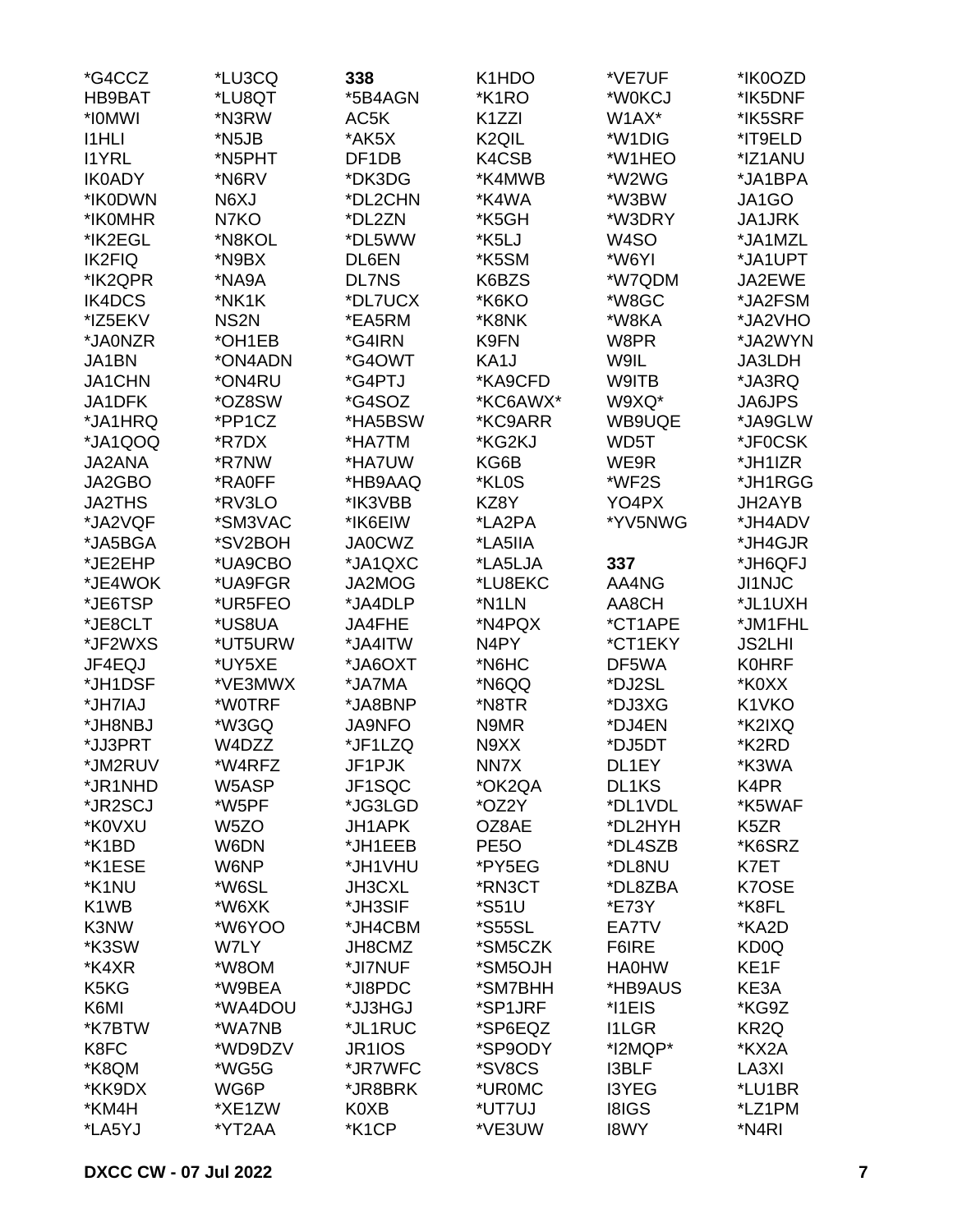| N6TA             | AA4AK         | K0CVD                          | VE7CV             | <b>JH0WQP</b>     | VA3MM               |
|------------------|---------------|--------------------------------|-------------------|-------------------|---------------------|
| *N8MR            | *AB6QM        | K0GSV*                         | *W0GG             | <b>JH1JNR</b>     | VE3IQ               |
| *N8SNM           | AE0P          | *K0PC                          | *W1EBI            | JH1KLE            | *VE3UZ              |
| N9RS             | *CT1IUA       | K <sub>2</sub> C <sub>IB</sub> | W1EQ              | JH4FEB            | <b>WOANZ</b>        |
| *NS9I            | *DF6PB        | *K3MSB                         | W1JA              | *JM1TWR           | W2RIJ               |
| *NU7J            | DJ1ND         | *K4YMQ                         | W2JU              | *JR0EQQ           | W <sub>2</sub> VT   |
| *OE1WEU          | DJ4PI         | *K6ND                          | W <sub>2</sub> OB | JR1WCT            | *W3CC               |
| OE2KGM           | *DJ6OI        | K6PJ                           | W4NS              | *JR9OPJ           | W <sub>5</sub> SJ   |
| *OE3GCU          | DK1EI         | K8CU                           | W5UA              | K0AZ              | W6GO                |
| *OE4PWW          | DK6NJ         | *K8VFV                         | W5XU              | K0BX*             | W6PBI*              |
| *OK1AD           |               |                                |                   | K1MM              |                     |
|                  | *DK7CX        | K8ZM                           | W7QMU             |                   | W6RW                |
| *OK1DWC          | *DL1DUO       | *K9FZ*                         | W8KL              | K3BR              | W8MHW               |
| OZ7BW            | *DL1SVI       | *K9MIE                         | W9EDA             | K3SEW             | W9FR                |
| PY5AKW           | DL3HAH        | K9YY                           | W9MJ              | *K4HB             | WA3IIA              |
| *R0FA            | *DL4FDM       | KA9OKH                         | W9WI              | *K4VIG            | *WB5JID             |
| *R7AA            | *DL5ZB        | KC0Q                           | WA2UUK            | K5NW              | WB8K                |
| *R7FK*           | DL8AN         | KJ6NZ                          | *WA3C             | K <sub>5</sub> XI | WI8R                |
| *RA3QK           | DL8CM         | KR6C                           | *WB8FSV           | K6EL              | WW3S                |
| *RW7M            | *EA1EAU       | LA3WAA                         | WE7K              | K6GJ              | YL2LQ               |
| *S52F            | *EA1WX        | *N0KV                          | WF4G              | K7CMZ             | *ZL3NB              |
| SM4AZQ           | *EW2A         | *N1BUG                         | XE2CQ             | *K8YTO            |                     |
| SM5BHW           | *F5CQ         | *N2VW                          |                   | *K9MUF            | 334                 |
| *SP1MGM          | <b>GOHIO</b>  | N3KK                           | 335               | K9RT              | 4X1FC               |
| SP5GQX           | *G3KWK        | N5WA                           | *CT1BWW           | <b>KA4RRU</b>     | *5B4AHJ             |
| SP5GRM           | G4DJX         | N <sub>5</sub> X <sub>G</sub>  | *CT1CJJ           | KG8P              | A45XR               |
| *SP9RPW          | *HA5FA        | *N6HY                          | DF2IS             | LA <sub>1</sub> K | AH7C                |
| *UR5EDX          | *HB9RG        | N6MA                           | DF3SV             | LA3TK             | T <sub>a</sub> UA   |
| *UT5UIA          | <b>I2QMU</b>  | N7OJ                           | DL7UX             | *LB8DC            | DF3FI               |
| UW7UA            | I2TZK         | *N7WO                          | <b>DL9MEN</b>     | *N7MQ             | DJ4YS               |
| *W0RT            | <b>I4ALU</b>  | N9MM                           | EA3CUU            | N7XR              | *DJ7ZG              |
| *W0TM            | <b>IK0PRG</b> | N9UA                           | *EA6SX            | *N8NN             | DL5CF               |
| *W2GG            | JA1CPZ        | NQ6N*                          | *EC3A             | *N8PW             | DL6CNG              |
| W <sub>2ZI</sub> | JA1DDZ        | NX7K                           | *F5OVQ            | N9SF              | DL6VW               |
| *W2ZK            | *JA1IZZ       | NY2E                           | *F6FXU            | NA <sub>2U</sub>  | DL9GOA              |
| W4LI             | JA1MDK        | NZ9R                           | FG5FR             | NE8P              | EI7CC               |
| *W4RBO           | *JA2CXF       | *OE5FIN                        | G3NKC             | ON4AGX            | *EV1R               |
| *W6QUV           | JA2DHF        | OH <sub>1</sub> HM             | *GM0VRP           | *ON5UE            | F6GID               |
| W6RFF            | JA2QCX        | OK1MG                          | HA5GN             | OZ3Y              | F6HWM               |
| *W8OP            | *JA2QXP       | *OM7CA                         | HA5LQ             | PY2TM             | F6HWU               |
| *W8RV            | JA3EJG        | PY2IQ                          | *HB9IIO           | *RU3QR            | G3PJT               |
| W9UM             | JA3HBC        | PY2MC                          | HL1XP             | *RZ3FW            | G3WPH               |
| W9ZJ             | <b>JA4XH</b>  | *R8TX                          | *HL2IFR           | SM5BMB            | *G3ZSS              |
| *WA0I            |               | *SM5GMZ                        | <b>I1NVU</b>      | *SP3CGK           | *G4IIY              |
|                  | JA5FBZ        | *SM7GIB                        |                   |                   |                     |
| WA1YTW           | *JA7LGE       |                                | *I5OYY            | *SP3FHV           | <b>HB9AFI</b>       |
| <b>WA2UKA</b>    | *JA9AGN       | *SP7VC                         | *IK4AUY           | *SP5IWA           | HB9CND              |
| WK6E             | JG1HND        | *SP7XK                         | *IK4NQL           | *SP6CES           | HP2AT               |
| *WO3Z            | JH3GCN        | *SP9UPH                        | JA1TGO            | SP6EIY            | I5XIM*              |
| *YO2RR           | <b>JH7DFZ</b> | *UA3DPM                        | *JA2BQX           | SP8HKT            | <b>IK1QFP</b>       |
|                  | *JH8GEU       | UA4RZ                          | *JA2EPW           | *SV1DPI           | <b>IK5XWA</b>       |
| 336              | *JK1KSB       | UA6JD                          | *JA8JTH           | *SV1RK            | IK6BOB              |
| *4F2KWT          | JL1BYZ        | *VE3DZ                         | JA9GPG            | *UA0BA            | *IK6MNB             |
| *4L1MA           | *JR1KAG       | VE3KP                          | *JE7RIT           | *UA1ACG           | IZ <sub>1</sub> BII |
| $*9A2X$          | JR3MTO        | *VE3MV                         | *JG4AKL           | UR5BO             | *JA0CRI             |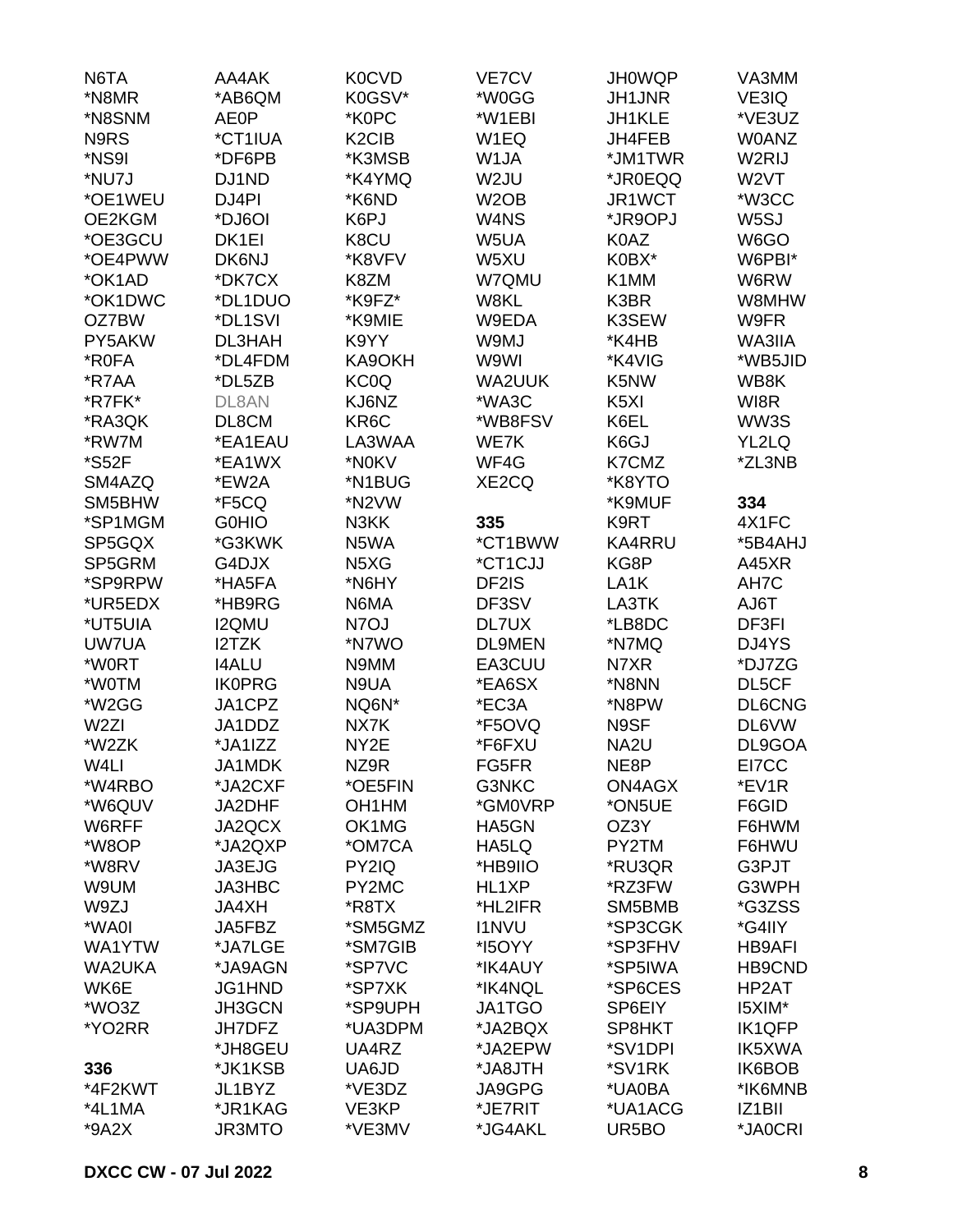| JA1ALT                        | <b>SP7HOV</b>       | JF1EGO                        | W2CVW              | JK1UVP                        | W3BG              |
|-------------------------------|---------------------|-------------------------------|--------------------|-------------------------------|-------------------|
| JA1CJO                        | *SV1FJA             | JG8FWH                        | W2YJ               | JL4BSE                        | W <sub>3</sub> OA |
| JA2MGE                        | UA6YW               | *JH1HHC                       | W <sub>2</sub> ZR  | JR1ARK                        | W5FL              |
| *JA3FGJ                       | <b>VE1ACU</b>       | <b>JH1OJU</b>                 | W4QN               | <b>JR7ILA</b>                 | W5GZ              |
| JA4OK                         | *VE2TZT             | JH1WJR                        | W6MUS              | <b>K0CCM</b>                  | W6IZT             |
| JE1CTA                        | VE6BI               | JH3AWX                        | W6RS               | K <sub>1</sub> LI             | W7AL              |
| JE2DZC                        | W <sub>2</sub> CG   | <b>JH3FUK</b>                 | W7AV               | K <sub>1</sub> YT             | W7VJ              |
|                               |                     |                               |                    |                               |                   |
| JF3PNQ                        | *W2IRT              | JH8CFZ                        | W7KSK              | K <sub>1</sub> ZG             | W7VY              |
| <b>JH1BSJ</b>                 | W <sub>2</sub> NC   | JO1MOS                        | W8NN               | K <sub>2</sub> Q <sub>B</sub> | W8JRK             |
| *JH1IAQ                       | W2TQC               | <b>JR0WZR</b>                 | W9DE               | K3GW                          | W8JV              |
| JH1IED                        | W3MR                | <b>K0HQW</b>                  | <b>WD0DAN</b>      | K3STX                         | W9HJ*             |
| *JH4ADF                       | *W3UA               | K <sub>1</sub> GG             | WN6W               | K4JJW                         | WA6YEE            |
| JI2EMF                        | W4BUW               | K <sub>1</sub> J <sub>D</sub> | ZL <sub>2</sub> AL | K4MQM                         | WB5ZAM            |
| JP1TRJ                        | W5NX*               | K3VAT                         |                    | K5TT                          | Z31RQ             |
| <b>JS1NDM</b>                 | *W6AEA              | K5KA                          | 332                | K6RO                          | ZS2DL             |
| K1AM*                         | W6OM                | K <sub>5</sub> OA             | 9H1SP              | K6TAR                         |                   |
| K <sub>1</sub> SM             | *W7DO               | *K8EUR                        | AA4DO              | <b>K7NK</b>                   | 331               |
| K <sub>1</sub> ZE             | *W8HW               | K9ARZ                         | AA8R               | K8WW                          | 4Z5MU             |
| *K5FO                         | WA8JBG              | LA9AJA                        | AB4I               | KA2BZS                        | 9A2UA             |
| *K5ZQ                         | WB3LHD              | LU5OM                         | AK5Q               | KD1F                          | AA9A              |
| K7CU                          | WO9S                | LZ1XL                         | CT1GFK             | KE5PO                         | AB4IQ             |
| K7UA                          | WT3Q                | N <sub>1</sub> CYA            | DF4PL              | KY <sub>5</sub> I             | CT1FMX            |
| *K8YC                         | YO <sub>2</sub> CMI | N3RC                          | <b>DJ0LC</b>       | LA9OI                         | DF9PG             |
| K9JU                          | <b>Z24S</b>         | N4HL                          | DJ1TO              | LB6KC                         | DJ2VO             |
| K9VKY                         |                     | N <sub>4</sub> II             | DJ3AS              | LX2PA                         | DK3WW             |
|                               | 333                 | N <sub>4</sub> TV             | DL6NB              | *LZ1XZ                        | <b>DL1HRN</b>     |
| KK6T                          |                     |                               |                    |                               |                   |
| KR <sub>5</sub> D             | CT1BH               | N6QR                          | <b>DL6UNF</b>      | N3MN                          | DL4CW             |
| LA3IBA                        | DK7YY               | NN4R                          | EA4KT              | N3ND                          | EA1DR             |
| LA8HGA                        | DL7BA               | NN9K                          | EC <sub>5</sub> A  | N <sub>4</sub> D <sub>V</sub> | F5AKL             |
| *LU4FPZ                       | DL8PG               | NW4V                          | HK3CW              | N4HU                          | F5JY              |
| N0ABA                         | EA4AQQ              | OE6MDF                        | I2KAJ              | N <sub>5</sub> NA             | G4WFQ             |
| N <sub>1</sub> IX             | EW1BA               | OH1LEU                        | <b>I5CRL</b>       | N6PF                          | HA5AO             |
| N <sub>1</sub> QY             | F5INJ               | OK2DB                         | <b>I7CSB</b>       | N8DC                          | HA5CW             |
| *N2NS                         | F8BBL               | ON5TW                         | <b>I8NHJ</b>       | N9JV                          | HB9DHG            |
| N <sub>2</sub> W <sub>B</sub> | G3RVM               | OZ5UR                         | <b>IK0PEA</b>      | <b>ND0N</b>                   | HB9ICC            |
| N3FG                          | G3SVD               | OZ7OP                         | <b>IK4EWX</b>      | OE2GEN                        | HB9JOE            |
| N <sub>4</sub> FW             | G4XRV               | PY2XU                         | <b>IK6FTZ</b>      | PY2WC                         | <b>IK1AAS</b>     |
| N7AN                          | HB9AZZ              | RA3SS                         | <b>ISOMVE</b>      | PY7RP                         | <b>IK7XLU</b>     |
| N9FN                          | <b>I0GOD</b>        | RN1ON                         | JA1CMD             | R <sub>5</sub> DT             | <b>IN3NJB</b>     |
| NJ3K                          | <b>I8QJU</b>        | <b>S51NM</b>                  | JA2KSP             | RA9CMO                        | <b>JA0CIU</b>     |
| NJ5N                          | <b>IK0CNA</b>       | SM3AFR                        | JA2ODB             | RJ3AA                         | <b>JA0CVC</b>     |
| NN4X                          | <b>IK1QBT</b>       | SM3BCS*                       | JA3AQ              | S57AT                         | JA2ATE            |
| *NN4ZZ                        | <b>IK2ECP</b>       | SM5CRV                        | JA3AYU             | S57XX                         | JA2DHG            |
| NN6K                          | <b>IK5XCT</b>       | SM5FNU                        | JA5EYW             | SM2OAN                        | JA2HO             |
| OH3JF                         | IZ8ATP              | SP9JZU                        | JA5JUG             | SP6AEG                        | JA3JOR            |
| OH <sub>5</sub> LP            | JA0OS               | *SV1CQN                       | JA5PUL             | SV <sub>1</sub> LK            | JA6AQA            |
|                               |                     |                               |                    |                               |                   |
| *ON4CAS                       | JA1AML              | SV1GYG                        | JA5THU             | UA4LY                         | <b>JA7BAL</b>     |
| ON5YR                         | JA1FHK              | SV <sub>1</sub> JA            | JA6BSM             | UX1AA                         | <b>JA7KQC</b>     |
| OZ1FRR                        | JA3RAR              | VA7ZT                         | JA7GYP             | W1SKU                         | JA8DSO            |
| *RA3CQ                        | JA5CKD              | VE1JBC                        | JH1AQN             | W1YW                          | JA9CG             |
| SM5FWW                        | <b>JA7BMR</b>       | VE <sub>2</sub> DO            | JH1PEZ             | W2AY                          | JE7MQB            |
| *SP2JLR                       | JA8AQ               | W <sub>1</sub> OG             | JH8JBX             | W2EJG                         | <b>JHOMHR</b>     |
| SP3XR                         | <b>JA9JFO</b>       | W1UK                          | JJ1CZR             | W <sub>2</sub> FCR            | <b>JH0RVY</b>     |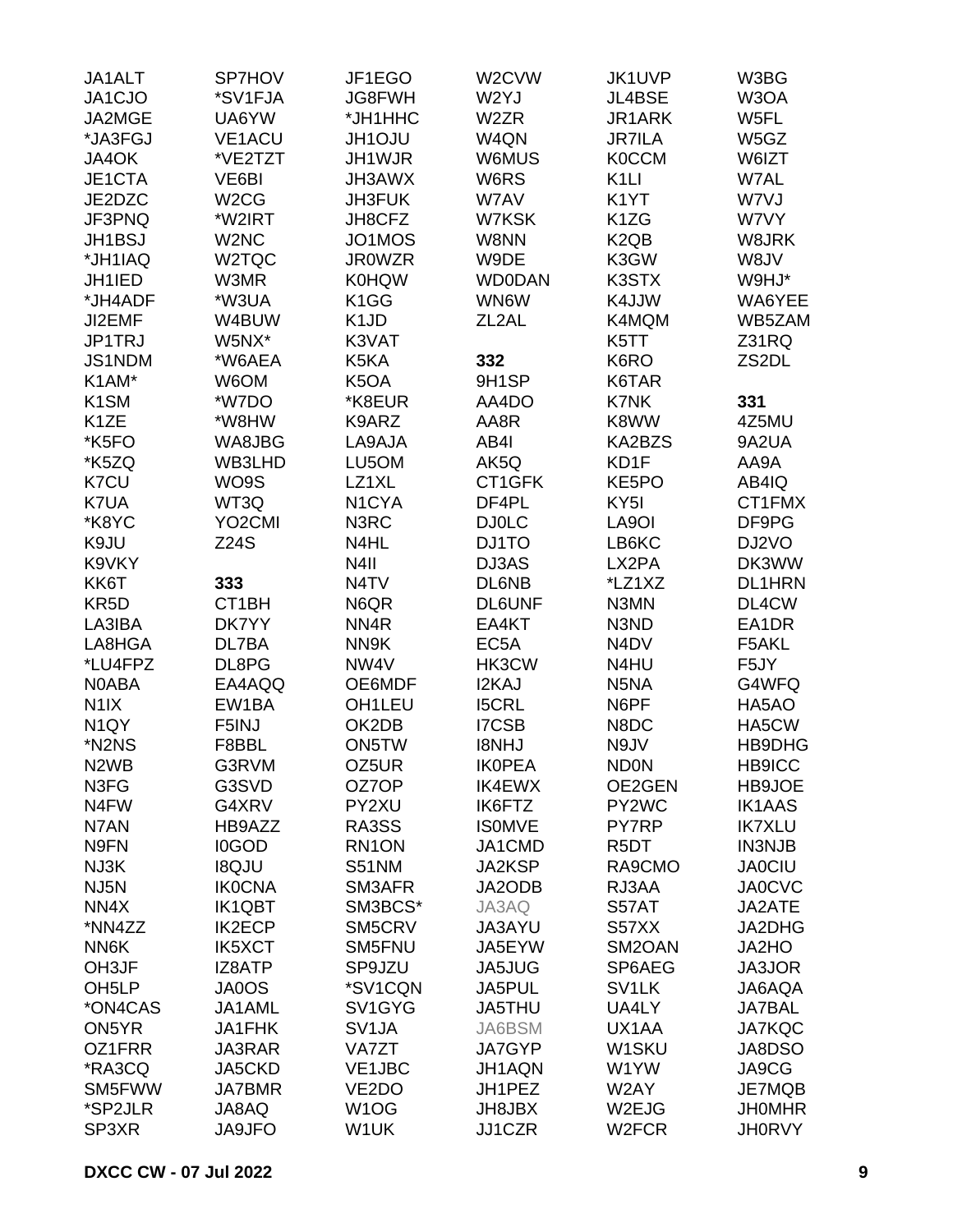| JH4PMV                        | DK8MCT                        | OH <sub>1</sub> TM | JF1RYU              | WC5M                          | K8JJC             |
|-------------------------------|-------------------------------|--------------------|---------------------|-------------------------------|-------------------|
| <b>JH7XRG</b>                 | DL1HBT                        | OZ1BUR             | JF2VAX              | WD8JJA                        | K9RX              |
| JI1UHZ                        | <b>DL6MRS</b>                 | OZ2RH              | JH2CYU              | WE9V                          | KA9FOX            |
| JR4DSM                        | EA3BT                         | <b>PA0MBD</b>      | JH2XQY              | WQ5W                          | KC5TJG            |
| K <sub>1</sub> DT             | EA8RR                         | <b>PA7RA</b>       | JK1GOK              | WV1R                          | KI4DLS            |
| K2MK                          | F5LVL                         | PY1KN              | JL2JVX              | ZL2IFB                        | KM9G              |
| K3SX                          | F6HUJ                         | PY2GG              | K <sub>1</sub> GE   |                               | KN <sub>5</sub> O |
| K4ST                          | <b>I7ALE</b>                  | PY2VA              | K <sub>2</sub> UF   | 328                           | <b>KS7P</b>       |
|                               |                               |                    | K <sub>2</sub> UR   |                               |                   |
| K <sub>5</sub> CR             | <b>IK5RUN</b>                 | RA1QD              |                     | 7M4AOE                        | LA6MP             |
| K <sub>5</sub> LC             | <b>IK5WOB</b>                 | RU6M               | K2XB*               | AB6L                          | N0AH              |
| K5MT                          | IT9BLB                        | SM1TDE             | K4AMC               | BA4RF                         | N <sub>1</sub> BB |
| K8UT                          | IZ3ETU                        | SM5CBM             | K4HMB               | DL4NN                         | N <sub>2</sub> KW |
| K9AW                          | IZ4GWE                        | SP3PLD             | K4LRX               | DM3ZF                         | N <sub>2</sub> LM |
| <b>K9MMS</b>                  | <b>JA0LXP</b>                 | SV1AVD             | K4WJ                | EA <sub>1</sub> N             | N <sub>4</sub> IJ |
| KF8HR                         | JA1PTJ                        | <b>WOAWL</b>       | K4XD                | F5NBX                         | N4JT              |
| <b>KU0S</b>                   | JA2ZL                         | <b>WOIZ</b>        | K4ZA                | F5UJK                         | N4KE              |
| LA0CX                         | JA4BTD                        | W1PR               | K4ZIN               | F8DQL                         | N5MOA             |
| <b>NOACH</b>                  | JA7BME                        | W <sub>1</sub> TO  | K5NZ                | G3UAS                         | N8SHZ             |
| N0AX                          | <b>JA7GBS</b>                 | W2JLK              | K5QT                | HB9BQP                        | NE3H              |
| N <sub>1</sub> IBM            | <b>JA7QVI</b>                 | W4MA               | K7GS                | <b>HB9CNU</b>                 | NG6W              |
| N <sub>5</sub> D <sub>G</sub> | JA9BMP                        | W4UR               | K7UT                | HB9ZS                         | NT0V*             |
| N5ORT                         | JE7JZT                        | W9SZ               | <b>KB1EFS</b>       | HK3W                          | ON6SAS            |
| N7RD                          | JF1AGB                        | WA4AFE             | <b>KB7HH</b>        | HK3YH                         | OZ7FOC            |
| N8AGU                         | JG1SFX                        | WB2RAJ             | KD7H                | HL2WA                         | RT <sub>5</sub> A |
| ND8L                          | <b>JG3IWL</b>                 | WB3JFS             | KE2S                | I2YWR                         | RU3ZX             |
| <b>NEOU</b>                   | <b>JH7BRG</b>                 | WC7N               | KK2M                | <b>IK1GPK</b>                 | S55DX             |
|                               |                               |                    | <b>KL7TS</b>        |                               |                   |
| NE <sub>1</sub> B             | <b>JL3JTD</b>                 |                    |                     | <b>IK2YCW</b>                 | SE <sub>2</sub> T |
| <b>OH6NIO</b>                 | <b>JM1NKT</b>                 | 329                | KT <sub>2</sub> E   | <b>JA0AXV</b>                 | SP <sub>3</sub> V |
| RA3ZH                         | JR5JAQ                        | AG4W               | LA8AW               | JA1HOM                        | UA3FT             |
| RC9F                          | <b>K0CF</b>                   | AK1L               | N <sub>2</sub> WLG  | JA1PNA                        | <b>US0KW</b>      |
| SM4GVR                        | K <sub>1</sub> JA             | CT4NH              | N4GU                | JA2APA                        | VE3NEA            |
| UA1AIR                        | K1VW*                         | DJ3GW              | N4KW                | JA2NNF                        | VE3YV             |
| VE3CFK                        | K <sub>2</sub> MP             | DJ5EY              | N5EPA               | JA2SEQ                        | VK4OQ             |
| VE3WT                         | K <sub>2</sub> SB             | DK1FW              | N <sub>5</sub> UL   | <b>JA7KE</b>                  | W1AIM             |
| W <sub>1</sub> GD             | K3BEQ                         | DK5JI              | N6RK                | <b>JA7SN</b>                  | W1GNR             |
| W <sub>2QL</sub>              | K4CM                          | DL2UH              | N6UK                | JA8KSD                        | W4KA              |
| W2YE                          | K4LQ                          | DM2DXA             | N7RU                | JF2WGN                        | W4LIA             |
| W5KN                          | K4YYX                         | EA1YO              | NE6I                | JH1EDB                        | W4RDX             |
| W6KK                          | K5YU                          | EA5FX              | NM <sub>5</sub> Z   | JH4CPC                        | W5CJZ             |
| W6WKE                         | K6KR                          | EA8AKN             | OH <sub>1</sub> LFF | JI1CQA                        | W5MJ              |
| W6YQ                          | K8BKM                         | G3TTJ              | OZ8SS               | JJ1TBB                        | W6WF              |
| W8LGJ                         | K8OM                          | HB9BYQ             | <b>RU0SN</b>        | <b>JK3GWT</b>                 | W7TVF*            |
| W8RR                          | KB9S                          | <b>IOZUT</b>       | RX3AGD              | JK6RDM                        | W8MET             |
| WD4AHZ                        | <b>KL7HBK</b>                 | <b>IK0UUM</b>      | RX4HZ               | JR4PMX                        | <b>WA2BCK</b>     |
| YL3DQ                         | KM9Y                          | <b>IK8YTA</b>      | SP3RBG*             | JR6PGB                        | WA4JQS            |
| *YT1Q                         | LA2GH                         | <b>IT9PKO</b>      | <b>UN7TW</b>        | K0OK                          | <b>WC0W</b>       |
|                               | LA7QI                         | <b>IWOHEX</b>      | VE3PNT              | K <sub>0</sub> SD             | WX0B              |
|                               |                               |                    |                     |                               |                   |
| 330                           | N4BPP                         | <b>JA1ITX</b>      | VK6DU               | K <sub>1</sub> RV             | XE1KK             |
| AA5AM                         | N4TZ                          | JA3ART             | VU <sub>2</sub> PTT | K <sub>2</sub> B <sub>X</sub> | ZL1BYZ            |
| AD8P*                         | N <sub>5</sub> H <sub>B</sub> | JA8AAJ             | W4PKU               | K4RC                          | ZL4TT             |
| CT1ILT                        | N6PEQ                         | JA8CAQ             | W6GRV               | K4YA                          |                   |
| DF3FJ                         | N6YEU                         | <b>JA9CHJ</b>      | W8NJR               | K4YYL                         | 327               |
| DJ6TF                         | <b>NZ3O</b>                   | JE2VLG             | WA3I                | K <sub>5</sub> DC             | 7M4GTU            |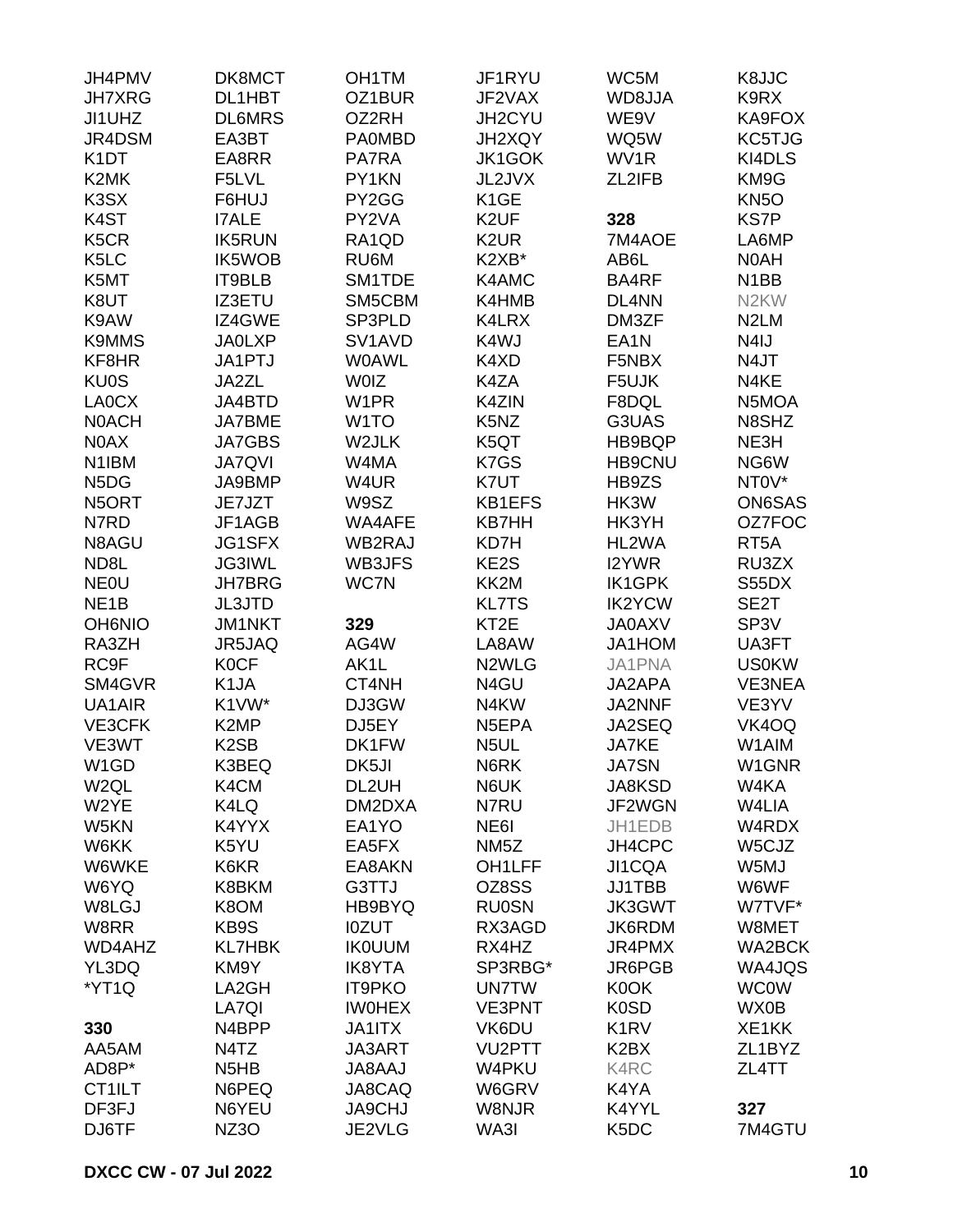| CT1YH                         | NX <sub>1</sub> L | JR6SVM            | DL5NO              | PZ5RA              | K5KPE               |
|-------------------------------|-------------------|-------------------|--------------------|--------------------|---------------------|
| DL1SMA                        | OE2BZL            | K1ACL             | DL9IE              | RA5BM              | K <sub>5</sub> UZ   |
| EA3GHZ                        | PA1AW             | K <sub>1</sub> DW | EA5AT              | RX6DX              | K6FW                |
| F6DAM                         | PA5CW             | K <sub>1</sub> TO | EI9FBB             | S52TJ              | K6KLY               |
| G3KDB                         | PY5EW             | K2KSH             | F6ACV              | SM5ACQ             | <b>K7AWB</b>        |
| G3LCS                         | PY5HOT            | K3SV              | F8DVD              | SV9AHZ             | K7GM                |
| G4AFU                         | R9SA              | K5AV              | HB9IQB             | VA3JS              | K7LAZ               |
| HB9BOI                        | RN3RQ             | K5TA              | <b>I3BUI</b>       | VE <sub>2</sub> CU | KA1X                |
| HL3AMO                        | <b>S54A</b>       | K6LZ              | I3OBO              | W0EWM*             | LX <sub>2</sub> A   |
| I5KG                          | SK3PY             | K6SIK             | <b>I4CEA</b>       | W1YRC              | N <sub>2</sub> DT   |
| <b>IK0FVC</b>                 | SM4AWC*           | K7BV              | <b>I4YTE</b>       | W <sub>2</sub> GFF | N3KN                |
| <b>IK3XJP</b>                 | SM7CQY            | <b>K8NVR</b>      | <b>IKOLNN</b>      | W3KX               | N4RU                |
| <b>IZ0AEG</b>                 | SP6DNZ            | K9MBQ             | IT9DSZ             | W4IS               | N7TR                |
|                               |                   |                   |                    |                    |                     |
| IZ2AMW                        | UT5EL             | KB0EO             | <b>IV3YYK</b>      | W4YCH              | N8XI                |
| JA1JTR                        | VA2WA             | KE0A              | IZ2EWR             | W5VY               | N9ZI                |
| JA1UTZ                        | <b>WOJS</b>       | KE7UL             | IZ8FWN             | W9GXR              | <b>ND0F</b>         |
| JA2FBC                        | W0ZD              | <b>KF0LA</b>      | <b>JA0BJR</b>      | WA6F               | NW4M                |
| JA4ESR                        | W4VIC             | KJ6Y              | JA1UXC             |                    | OE8RT               |
| JA6COW                        | W5NUT             | KW4MM             | JA7JT              | 324                | OK1FPG              |
| JA8AWR                        | W5XG              | LU2DX             | <b>JA9NPS</b>      | 7K1PTT             | PA3ARM              |
| JA8FFM                        | W8TN              | N3AE              | JF1JTQ             | DK5XF              | <b>PA7CN</b>        |
| <b>JF0EHX</b>                 | WA4QMQ            | N8NW              | JH1SBE             | DL4NBE             | RA1AOB              |
| JF1HOH                        | WD9IIC            | <b>NS0B</b>       | <b>JH7LVK</b>      | DL5XL              | RA3TT               |
| <b>JG1TSF</b>                 |                   | OE1AZS            | JI8XLD             | <b>DL7UPN</b>      | RL3FA               |
| <b>JH3KEA</b>                 | 326               | <b>OK7WW</b>      | JL6HKJ             | EA4M               | SM4DDS              |
| JH3QFY                        | AC4TO             | ON6AA             | JN1NOP             | EI9JF              | SM7EH*              |
| <b>JH7AKT</b>                 | CT3HF             | <b>RA0BA</b>      | KOII               | EW1KP              | SP9DLY              |
| <b>JH7WNV</b>                 | DJ2EA             | <b>S52OT</b>      | K <sub>1</sub> BG  | F6DBX              | SV <sub>1</sub> BTK |
| JJ2VLY                        | DK2PR             | UT8IO             | K3WC               | HA5VZ              | TF3Y                |
| JR1JGA                        | DL5AN             | W1BR              | K4EB               | <b>HA7LW</b>       | UA9FGJ              |
| <b>K0KVR</b>                  | DL6JZ             | <b>W2OO</b>       | K8PO               | <b>IOWDX</b>       | UT7UU               |
| K1KNJ                         | DL8DYL            | W5UE              | K9FD/KH6           | <b>I5JFG</b>       | UU2JQ               |
| K <sub>1</sub> LPS            | EA5AE             | W5WP              | K9ZG               | I6FLD              | VE2BR               |
| K <sub>1</sub> TN             | F8BPN             | W7/DL1UF          | KD6UO              | <b>IZ7FLP</b>      | VE7DX               |
| K2AJY                         | G3VPW             | W7BEM             | KK6H               | JA1GHR             | W0AIH*              |
| K <sub>2</sub> EK             | HB9AKB            | <b>W7KQU</b>      | KM1H               | JA1KPH             | <b>WOHT</b>         |
| K2PF*                         | <b>HB9SLO</b>     | W7NN              | KU <sub>2</sub> A  | JA4GXS             | W <sub>1</sub> RR   |
| K <sub>3</sub> O <sub>X</sub> | <b>I1FQH</b>      | W9RM              | KY6R               | JE2RDO             | W <sub>2</sub> OIB  |
| K3XA                          | <b>I8JIT</b>      | <b>WA0ROI</b>     | N3KS               | JF6XQJ             | W <sub>2</sub> QO   |
| K4IE                          | <b>IK6HRB</b>     | WA2USA            | N4IG               | JG3WCZ             | W2YK                |
| K9SUH                         | <b>IV3KVC</b>     | WB8BPU            | N <sub>5</sub> AQ  | JH1DGQ             | W3FI                |
| KD4OS                         | JA1JMF            | WB9NOV            | N <sub>5</sub> PR  | JH1OGT             | W4DC                |
| KE9ET                         | JA1RTX            | WD4LBR            | N <sub>5</sub> UW  | <b>JH7DIS</b>      | W4GF                |
| KK4XL                         | <b>JA2IVY</b>     | WO7R              | N8OC               | JI1CYX             | W4UAT               |
|                               |                   |                   |                    |                    |                     |
| KS9W                          | <b>JA2LHG</b>     |                   | NA5DX              | <b>JK1AJX</b>      | W5GA                |
| KV4FZ*                        | JA6WIF            | 325               | NC <sub>1</sub> E  | JQ1ALQ             | W7AJ                |
| <b>MD0CCE</b>                 | <b>JA7IL</b>      | 9A3JB             | NE4A               | <b>K0PA</b>        | <b>WB0TEV</b>       |
| N <sub>1</sub> HN             | <b>JA7VEI</b>     | AA6PI             | NS <sub>4</sub> C  | K <sub>1</sub> FT  | WB2WPM              |
| N8AXY                         | JA9OGE            | DF1TJ             | NT <sub>5</sub> V  | K <sub>1</sub> IB  | WP4U                |
| N9AX                          | JH1MFN            | DJ2SX*            | OH <sub>1</sub> AA | K <sub>1</sub> LT  | WW1V                |
| N9TK                          | <b>JI1LET</b>     | DK1AX             | OK1VK              | K3OSX              | ZL4AS               |
| NA6MG                         | JR2BJE            | DK9CG             | OZ4OC              | K4JAF              |                     |
| NF4A                          | JR2IMJ            | DK9WZ             | PT7DX              | K4NNX              |                     |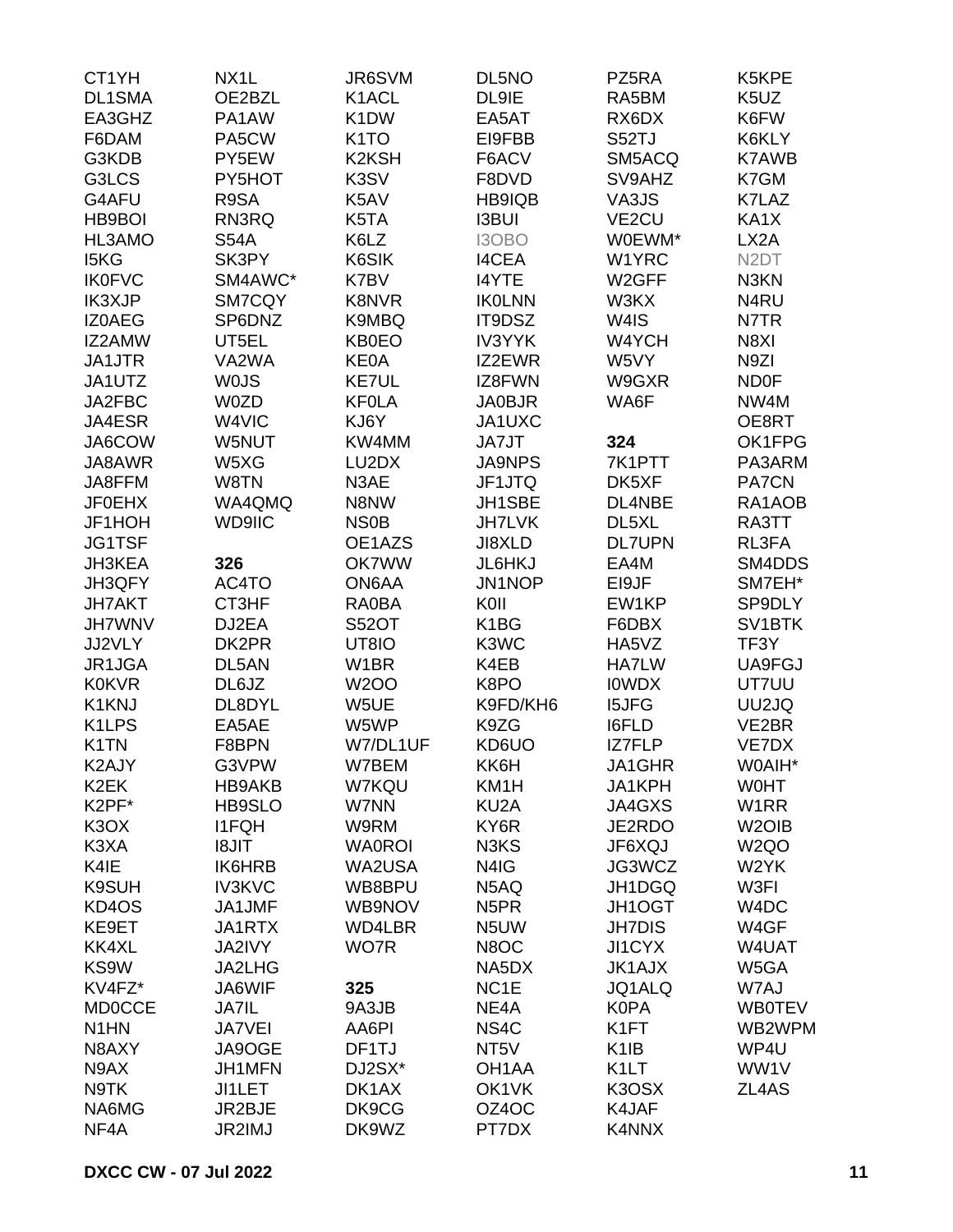| 323           | N <sub>1</sub> CPC | <b>JA7AUM</b>                 | 321                            | <b>SMODSF</b>                 | K5CWR                         |
|---------------|--------------------|-------------------------------|--------------------------------|-------------------------------|-------------------------------|
| 4X6ZK         | N <sub>1</sub> KC  | <b>JA7JAA</b>                 | AA3LX                          | SM6CGI                        | K5VIP                         |
| 9A5F          | N4VN               | JE3NWQ                        | CU3AA                          | SP <sub>5</sub> XO            | K <sub>5</sub> XK             |
| AA2A          | N4ZR               | JE4FNC                        | DF8AA                          | SV9COL                        | K8DV                          |
| AA4AR         | N <sub>5</sub> ZC  | JF1IRW                        | DL2SWN                         | UN3GX                         | K8QKY                         |
| AA4VV         | N6NU               | <b>JH0INE</b>                 | DL7NB                          | VE3SWA                        | N <sub>1</sub> IA             |
| AF4HX         | N7EPD              | JH2IEE                        | EA1CP                          | W1WC                          | N <sub>1</sub> JP             |
| BA4DW         | ND4V               | JH4UVU                        | EU4A                           | W <sub>2</sub> FB             | N <sub>2</sub> CQ             |
| DJ6BN         | NE3F               | <b>JH8KFE</b>                 | G3PMR                          | W5DM                          | N <sub>2</sub> R <sub>D</sub> |
| DL1ES         | NX8Y               | JL6USD                        | HB9EAA                         | W5KK                          | N <sub>3</sub> GJ             |
| <b>DL6NW</b>  |                    |                               | <b>I5NPH</b>                   |                               | N <sub>5</sub> FF             |
|               | NY2NY              | JM1GYQ                        |                                | W9YE                          |                               |
| <b>E72U</b>   | OE3SFW             | <b>JN3TRK</b>                 | <b>IK2GPQ</b>                  | WA2C                          | N6ZN                          |
| EA5AR         | OK2PO              | JR1EBE                        | <b>IK6BSN</b>                  | WA5NOM                        | NI3K                          |
| EA7SG         | <b>PA0TCA</b>      | K4EXA                         | IV3LZQ                         | WA9PWP                        | <b>PS7DX</b>                  |
| EU1M          | PY2ELV             | K <sub>5</sub> P <sub>S</sub> | JA5NPV                         | WB4YDL                        | RQ3A                          |
| G3TKK         | PY4WS              | K6CF                          | JE2UFF                         | WS1L                          | SM6CMR                        |
| G4RGK         | RA4CA              | K6FM                          | <b>JF0JYR</b>                  | YO9FNP                        | SP5JXK                        |
| <b>HB9AIJ</b> | RU6L               | K6ZX                          | JG1FVZ                         |                               | SV1CNS                        |
| <b>HB9CQL</b> | SP1MWK             | K8GI                          | JH1SWD                         | 320                           | UR3EO                         |
| <b>I6CBI</b>  | SP <sub>5</sub> ES | K9BIL                         | JH2TPI                         | AA6PW                         | VA3LX                         |
| <b>IK0XBX</b> | UA6EED             | K9JE*                         | JH3CKP                         | <b>ABOCT</b>                  | VO <sub>1</sub> HP            |
| <b>IK0XEZ</b> | VE <sub>1</sub> OP | K9MFI                         | <b>JH4ATX</b>                  | AB3CV                         | <b>WONQ</b>                   |
| <b>IK2NUX</b> | VE3KI              | K9TF                          | JH4BTI                         | DL3EA                         | W1IKB                         |
| <b>IK3DVY</b> | <b>VE7CNE</b>      | <b>KA0CDN</b>                 | JR3QHQ                         | DL5KUA                        | W <sub>2</sub> OR             |
| IZ8EEL        | VK3HJ              | KC5M                          | JR6AG                          | <b>DL7UVO</b>                 | W4LSC*                        |
| JA1XLU        | W1VT               | KH <sub>2</sub> L             | JR7MAZ                         | EA8PP                         | W4NUS                         |
| JA2AAQ        | W <sub>2</sub> CDO | KI6X                          | K <sub>2</sub> C <sub>S</sub>  | EU1U                          | W5DNT                         |
| JA2EIV        | W3EKN              | KS4S                          | K <sub>2</sub> KI <sub>B</sub> | F6ELD                         | W5JE                          |
| JA2EJI        | W3KT               | N3KR                          | K <sub>4</sub> Q <sub>S</sub>  | G4HZV                         | W8UQ                          |
| JA2VMU        | W4GJ               | N <sub>4</sub> RF             | K5MOY                          | G6GA                          | W8WEJ                         |
| JA3BXF        | W5PJR              | N7BT                          | K8AJR                          | HA3JB                         | <b>W9OO</b>                   |
| JA3WLN        | W7RR               | N9RC                          | K9GS                           | HL2CFY                        | WN6K                          |
| JA6CRP        | W9LA               | NU <sub>10</sub>              | K9LA                           | <b>I1AND</b>                  |                               |
| JE3LWB        | <b>WB4DNL</b>      | OH <sub>2</sub> BVE           | KB8VAO                         | <b>I1BWI</b>                  | 319                           |
| JE3MYG        |                    | OH8US                         | KE4KY                          | IF9ZWA                        | DK1II                         |
| JF1CZQ        | 322                | OK2OZL                        | KI1U                           | <b>IK0HFO</b>                 | DK6OR                         |
|               | AA9GR              | OM3MB                         | KT <sub>5</sub> X              | IV3IZU                        | DL4SBD                        |
| JF2HPA        |                    |                               |                                |                               |                               |
| <b>JG3FEA</b> | AC5AA              | RA3ANL                        | KV <sub>1</sub> E              | <b>IV3TMM</b>                 | HB9IIY                        |
| JH1QDB        | DK1WU              | RA3WDK                        | LB2TB                          | JA1FNO                        | HK1MW                         |
| JI1VVB        | DL3GA              | SM6CLU                        | LY3W                           | JA1KNS                        | IZ8DFO                        |
| JL1OXH        | DL8LE              | SQ1X                          | <b>NOAMI</b>                   | <b>JA2ITK</b>                 | IZ8FFA                        |
| JM2QWQ        | DM3AZ              | SV1ACK                        | N <sub>2</sub> ZN              | <b>JA3UNA</b>                 | <b>JA1SIN</b>                 |
| JN1RQV        | ES2EZ              | <b>US0YA</b>                  | N4SC                           | JA6MWW                        | JA1TD                         |
| JR1EFG        | F6HBI              | VE3OSZ                        | N4ZY*                          | <b>JA9TSI</b>                 | JA1XEL                        |
| K3PP          | <b>I1QOD</b>       | VE3YF                         | N <sub>5</sub> TJ              | <b>JE7RJS</b>                 | JF1IXE                        |
| K4AB          | <b>IK1RLI</b>      | W7LGG                         | N8MOJ                          | JF8QNF                        | JF2DND                        |
| K6KT          | <b>IK2RZP</b>      | WB <sub>2</sub> V             | N9AOL                          | JH3HTD                        | JF2OZH                        |
| K7QBO         | <b>IK3SWB</b>      | WB8TLI                        | N <sub>9</sub> CO              | JM1LPN                        | JK1UNZ                        |
| K9EMG         | <b>IK4HLU</b>      | WE6V                          | OE3SGU                         | JM1SZY                        | K <sub>1</sub> GW             |
| K9PX          | <b>IW1ARB</b>      | WV6E                          | OK <sub>1</sub> AVI            | <b>K0SW</b>                   | K <sub>2</sub> P <sub>Z</sub> |
| K9YC          | IZ1LBG             | YL2RP                         | PY2FN                          | <b>K0TPP</b>                  | K3NF                          |
| KO4PY         | JA1EMQ             |                               | RA3FH                          | K <sub>1</sub> T <sub>G</sub> | K3PU                          |
| LY1G          | JA5XAE             |                               | <b>SM0BYD</b>                  | K4IT                          | K4SXT                         |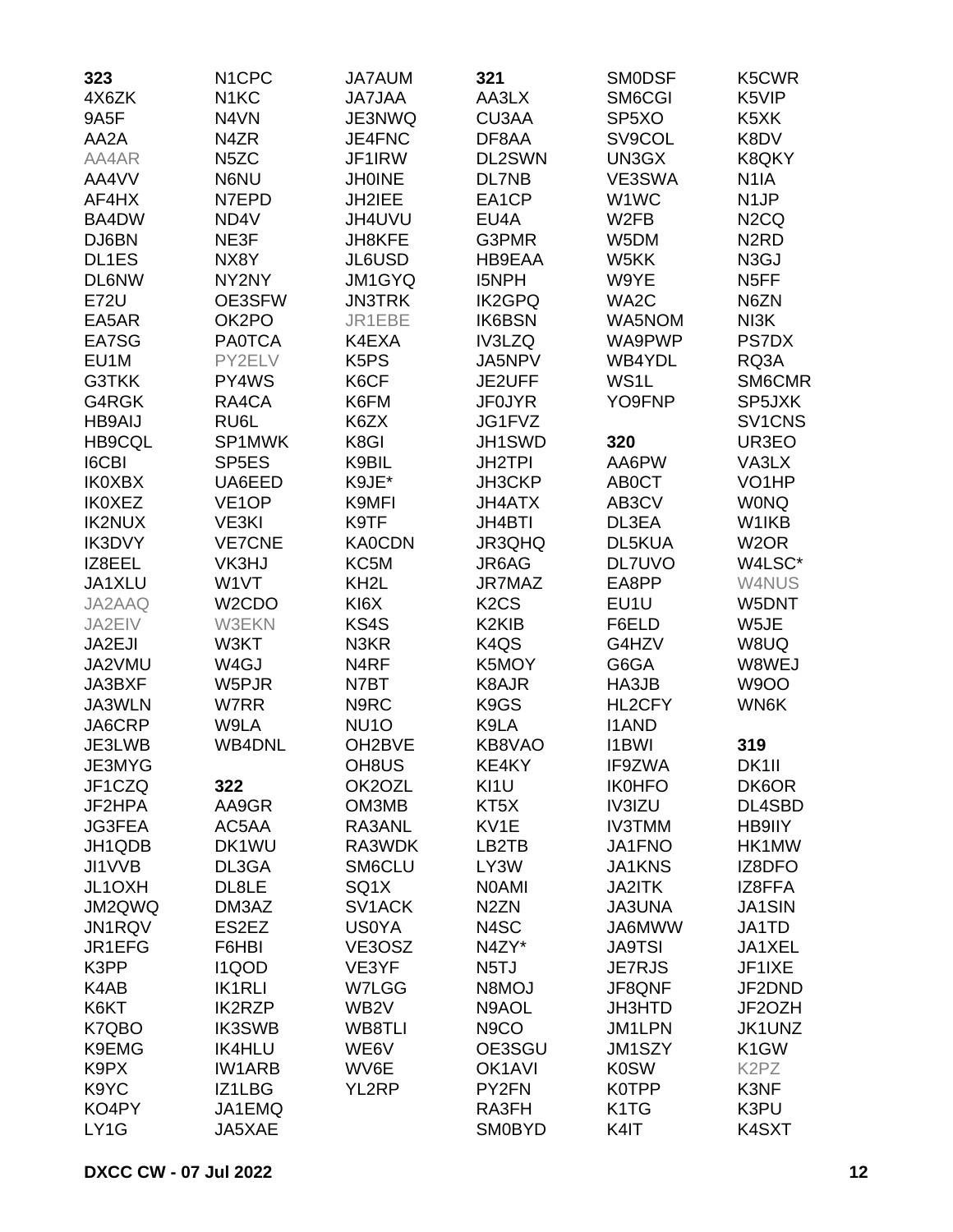| K8VC                          | K3QZ                           | K5ZD               | JA2MNB             | <b>DS5RNM</b>       | WD1X              |
|-------------------------------|--------------------------------|--------------------|--------------------|---------------------|-------------------|
| <b>KD0PO</b>                  | K6MW                           | K7EM               | <b>JE0UXR</b>      | <b>E73W</b>         | WZ8P              |
| KV <sub>2</sub> S             | K9NR                           | K8KWT              | JE1AEX             | EA3WL               | YL2TW             |
| LA7XK                         | K9QFR                          | KD9M*              | JG3RWX             | F6FTB               |                   |
| <b>NOMR</b>                   | KA2NDX                         | KJ6P               | JH1QAX             | G8DX                | 314               |
| N <sub>2</sub> U <sub>S</sub> | N <sub>1</sub> SV              | KQ4AV              | JO4CFV             | HA2ESM              | 9A4R              |
| N5TC                          | N <sub>3</sub> OC              | LA3MFA             | K0OB               | <b>HB9ANK</b>       | A65CA             |
| N7WS                          | N6QI                           | <b>MOCSD</b>       | K <sub>2</sub> AT  | <b>HK4SAN</b>       | E21EIC            |
| OH3KRH                        | ND <sub>5</sub> S              | N <sub>2</sub> ZZ  | K4GK               | <b>IK1PMR</b>       | EA4KA             |
| OH3NLH                        | NX2T                           | N <sub>4</sub> CRI | K4OCE              | <b>IN3FHE</b>       | EI2GLB            |
|                               |                                | N4HB               | <b>K8NKQ</b>       | IZ4DIW              | F6GLX             |
| OZ6EI                         | RK4FD                          | N4NW               | K9GY               |                     | <b>GOVXE</b>      |
| PC3T                          | SQ8J                           |                    |                    | IZ5JMZ              |                   |
| RN9N                          | SV <sub>1</sub> V <sub>S</sub> | N <sub>5</sub> BO  | K9IO               | <b>JA1HSF</b>       | GW4MVA            |
| RU9UC                         | UN7LZ                          | N9RE               | K <sub>9</sub> OR  | <b>JA2ACI</b>       | IZ5RVG            |
| SM3DTR                        | VE3CWE                         | OH <sub>2RI</sub>  | KA2HMJ             | JA2NQG              | JA1CFZ            |
| SM5IMO                        | W1UE                           | OH3NDH             | <b>KI0KB</b>       | JA4DHN              | JA3AZD            |
| UA6EX                         | W5WLA                          | OZ7BQ              | KM6HB              | JE1OHL              | <b>JA7CVL</b>     |
| VE3ZZ                         | W8RLS                          | OZ8RO              | KR <sub>1</sub> B  | JF1OSL              | <b>JH0OXS</b>     |
| VE9RJ                         | W9RB                           | SM5GLC             | KX2S               | JF2PZH              | JI1LAT            |
| <b>WORXL</b>                  | WA3F                           | SP5TT              | LU3XX              | <b>JK1TCV</b>       | JJ1LID            |
| W1MO                          | <b>WA4LOX</b>                  | <b>VU2NKS</b>      | N5TW               | JO1CRA              | K4JC              |
| W3ACO                         | <b>WA9PIE</b>                  | <b>WOFF</b>        | N6MU               | K0GD                | K <sub>5</sub> GO |
| W7HPW                         | WB3GOC                         | <b>W0PR</b>        | N6XU               | K <sub>1</sub>      | K6IPV             |
| W8QZA                         | WX1S                           | W2YR               | N7IP               | <b>K3ANS</b>        | K7WK              |
| W9EWZ                         | ZS1LS                          | W3HDH              | NE8Z               | K3VAR               | K8FU              |
| XE <sub>2</sub> D             |                                | W3OOU              | RA9LT              | K6RG                | K9IG              |
| YO4DW                         | 317                            | W4ABW              | SK <sub>5</sub> PZ | K8RRT               | KP4AZ             |
|                               | 9A2QW                          | W4SD               | SM5BNK             | K9GWH               | LA0FA             |
| 318                           | AG1I                           | W5THT              | SV2DGH             | K9ZM                | LA7GIA            |
| 5B4MF                         | DK3OI                          | W6TUR              | TF3DC              | KF2DT               | NA5Q              |
| A35RK                         | <b>DL1TRK</b>                  | W6ZO               | US3LR              | N <sub>1</sub> EN   | NR9J              |
| A65BR                         | DL <sub>2</sub> CC             | W9BB               | VA2IG              | N <sub>1</sub> ZZ   | OE1EMN            |
| AA2X                          | DL4FAY                         | W9FI               | W2NK               | N4XX                | OH6RX             |
| AK1N                          | EA6VQ                          | WY6N               | W4SKW              | N8NA                | OZ1IKY            |
| CT1EGW                        | <b>HB0CC</b>                   | YL2KF              | W5QM               | N9AI                | RU9LA             |
| DJ1XP                         | <b>IOYQV</b>                   |                    | W7QN               | ND7K                | SM3PHM            |
| DL8ZAW                        | <b>I7PXV</b>                   | 316                | W8CNL              | NG <sub>0</sub> G   | SM5AKS            |
| F8AQK                         | <b>I8DVJ</b>                   | AF6S               | W8SAX              | OH <sub>2</sub> BVI | <b>UN7FW</b>      |
| G4YVV                         | IZ8GGF                         | DF3EC              | WA2MBP             | RD9M                | W0OGH             |
| HB9RE                         | JA2HNP                         | DK2CX              | WO4Y               | VE3CRG              | W1WA              |
| <b>IOPJQ</b>                  | <b>JA3KNN</b>                  | DL1DAW             | WQ8T               | <b>WOLS</b>         | W4PRO             |
| <b>IK0EFR</b>                 | <b>JG1NBD</b>                  |                    |                    | <b>W0ZR</b>         | W5DAW             |
|                               | JH2PWY                         | DL3NSM             | <b>WY0V</b>        |                     |                   |
| <b>IK8JVG</b>                 |                                | DL6DK              | WY7M               | W1KEE               | W7VV              |
| JA3VQW                        | <b>JH5RXS</b>                  | HB9BQB             | XE2MX              | W <sub>2</sub> TB   | WA6G              |
| JG2LGM                        | JI1WLL                         | <b>HB9FAI</b>      | YV5JBI             | W <sub>2</sub> UQ   | WD9Q              |
| <b>JG6MQI</b>                 | JJ6DGP                         | <b>I5HOR</b>       | ZS6UT              | W3LL                | WN1M              |
| <b>JH1ILX</b>                 | <b>JK3BLD</b>                  | <b>IK2PZC</b>      |                    | W3MF                | ZS2EZ             |
| JH1OBS                        | JR1IZM                         | <b>IK3ITX</b>      | 315                | W4JS                |                   |
| JH1XFR                        | K0QB                           | IZ4MJP             | AA4FL              | W6TVP               | 313               |
| <b>JH7CUO</b>                 | K0YW                           | IZ5BAM             | <b>AC0A</b>        | WA0GUD*             | 4O3A              |
| JR6LDE                        | K <sub>1</sub> NJ              | <b>JA1QIW</b>      | <b>AF0F</b>        | WA5IPS              | AF5CC             |
| JR8AMF                        | K1TWF                          | JA1VDJ             | AG5W               | WA5LFD              | AJ8MH             |
| K <sub>2</sub> ZD             | K4QG                           | JA1WWO             | DF6EX              | WC7Q                | CT3DL             |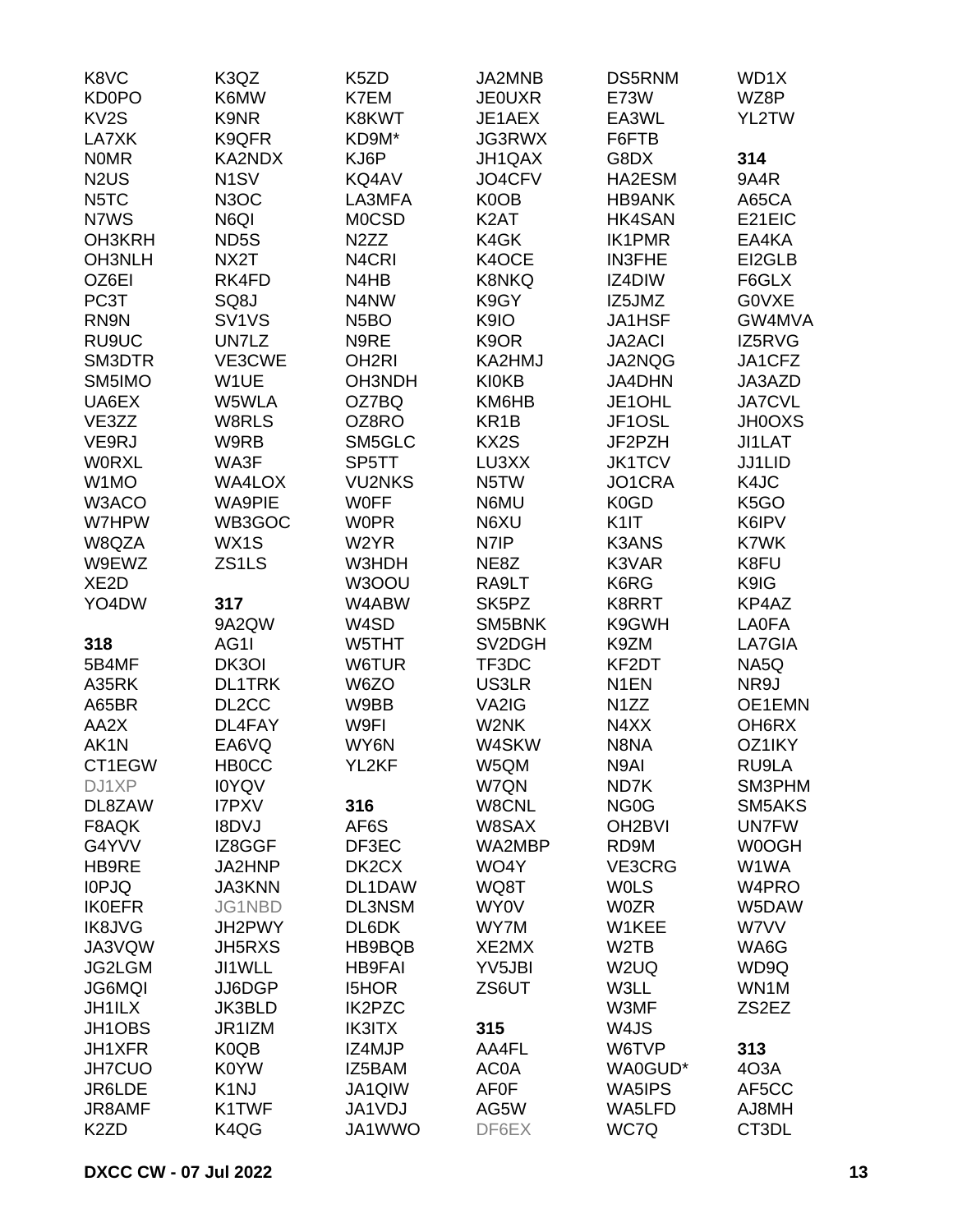| DK1WB              | <b>W0YBS</b>      | W2RMM                          | KC6JAM                        | K <sub>2</sub> AX             | JA1KJW            |
|--------------------|-------------------|--------------------------------|-------------------------------|-------------------------------|-------------------|
| DK8SR              | W1BYH             | W6MVW                          | KF6HI                         | K <sub>2</sub> JL             | JA1SJC            |
| DL1SP              | W3WH              | W6OTC                          | KK4OW                         | K3WGR                         | JA2CGH            |
| <b>DL7URH</b>      | W4GMY             | W6TEX                          | KX7J                          | K4WFM                         | JA7COE            |
| DL9FCY             | W4REX             | W6TK                           | LX1CW                         | K5EWJ                         | <b>JA7DOT</b>     |
| EA1RT              | W4WG              | W8IFX                          | N <sub>2</sub> C <sub>G</sub> | K5FZ                          | <b>JE0VJV</b>     |
| EA4S               | W5ZE              | W9LQI                          | N <sub>2</sub> SU             | K7FL                          | JE1VPC            |
| F5JVP              | W8JA              |                                | N3ST                          | KA6BIM                        |                   |
| HA5OZX             |                   | WA6JA<br>WB1AEL                |                               |                               | <b>JH0BQX</b>     |
|                    | W8LR              |                                | N6NT                          | KM8K                          | JH1ACA            |
| <b>IN3EQZ</b>      | W9ZCL             | WF5W                           | N6TV                          | LA <sub>1U</sub>              | JH1FNU            |
| <b>IV3KFB</b>      | WA2MUA            | WW8W                           | N7QU                          | M0AID                         | JP1SRG            |
| IZ3ENH             | WS1E              | <b>YV5OIE</b>                  | NN7A                          | N <sub>2</sub> L <sub>Q</sub> | K <sub>1KI</sub>  |
| <b>IZ7AUH</b>      | ZS6WB             |                                | ON4SW                         | N8AID                         | K7KB              |
| JA1HP              |                   | 311                            | OZ1ADL                        | N8NB                          | KK4OK             |
| JA1JPM             | 312               | AA0ZP                          | RO7T                          | N8VV                          | <b>KP4JRS</b>     |
| <b>JA1UII</b>      | 7K3QPL            | AA4KA                          | RU6B                          | ON4ACG                        | LA6OP             |
| <b>JA7WKG</b>      | AA4NJ             | AB5A                           | <b>SMOMPV</b>                 | PA3FWV                        | LA9VFA            |
| JA8RRF             | D44BS             | CT1GPQ                         | SP5DRH                        | SM3CZS                        | N <sub>1</sub> IW |
| <b>JA8XQI</b>      | DJ5EJ             | DJ2UU                          | UA5D                          | SP6TRX                        | N <sub>1</sub> PM |
| JE4CIL             | DL8UAT            | DK6NC                          | UT5IP                         | TK5EP                         | N4LR              |
| JH1OVY             | DL8WEM            | DK8NM                          | VE7XT                         | W1ES                          | N5WNG             |
| JJ1KXB             | F5IAE             | DL1MAJ                         | W1ENE                         | W3BBL                         | NU4Y              |
| JL1IHE             | G4AFJ             | <b>DL1NKS</b>                  | W1GQ                          | W4BQF                         | NX2X              |
| <b>JM1SMY</b>      | HL3EHK            | DL2AW                          | W4CU                          | W5AQ                          | OZ7QB             |
| <b>JM7TKK</b>      | <b>IK4TVP</b>     | DL2GBB                         | W7JW                          | W <sub>5</sub> GO             | RD <sub>4</sub> A |
| JQ1IBI             | IZ8XQC            | DL4AAE                         | W7ZR                          | W5WQN                         | SM5ELV            |
| <b>K0KO</b>        | JA2JYP            | <b>DL7XS</b>                   | W9GE                          | W6BS                          | SP6JIU            |
| <b>K0THN</b>       | <b>JA3MVI</b>     | DL7XU                          | WB8EJN                        | W6IYS                         | SP8FB             |
| K3VP               | JA8DRK            | <b>E70T</b>                    | WF4U                          | W7IU                          | <b>VE7YL</b>      |
| K4WGW              | JA8IYI            | EA6BF                          | WX2S                          | W7YW                          | W2DEN             |
| K4ZO               | JE8IGW            | <b>G0BLB</b>                   |                               | W9BP                          | W4TNX             |
| K6KEO              | JG1LBN            | <b>HA0UZ</b>                   | 310                           | <b>WA0SXV</b>                 | W6DE              |
| K7LV               | JH1OXV            | <b>IWOAFS</b>                  | AB7RW                         | WQ5C                          | W9GG              |
| <b>K7NPN</b>       | JH3DJX            | JA1JYZ                         | AC4CA                         | YU1ZO                         | W9JA              |
| K8CS               | JR4VMS            | JA1STF                         | DJ9SO                         | ZS6NJ                         | <b>WA3AFS</b>     |
| K9XD               | <b>K0MD</b>       | JA2HYD                         | DL9JI                         |                               | WU4B              |
| KE3D               | K <sub>1</sub> OQ | JA5NON                         | DM3CW                         | 309                           | WW2DX             |
| KF <sub>2</sub> X  | K2BLA             | JA9RT                          | EA4CQT                        | AC6T                          | XE1XR             |
| <b>KK0T</b>        | K4DGJ             | JH6WHN                         | EW3CW                         | AG7N                          | XE <sub>2</sub> K |
| KK1W               | K5YG              | <b>JH7LBE</b>                  | GU4YOX                        | CT1DKS                        | ZL3PAH            |
| KQ4EE              | K7ACZ             | <b>JH7RXU</b>                  | <b>HB9CSA</b>                 | CU2AP                         |                   |
| N3QE               | K7FEL             | JN4ASA                         | <b>HS0ZEE</b>                 | DF2NU                         | 308               |
| NW8U               | KD5R              | <b>JR1SSH</b>                  | <b>IK6IJF</b>                 | <b>DL2RTL</b>                 | 9A5SM             |
| <b>PA7TWO</b>      | KE8UM             | <b>JR7FRW</b>                  | <b>IW0HOU</b>                 | <b>DL4RCK</b>                 | AB2E              |
| PP <sub>5</sub> BK | KG9J              | K <sub>2</sub> C <sub>BI</sub> | <b>JA0LFV</b>                 | EI6IZ                         | DF6ZK             |
| <b>SA0AQT</b>      | KI0J              | K3JWI                          | JA1JYE                        | <b>HA7CY</b>                  | DK5DC*            |
|                    | KT <sub>2</sub> C | K5AX                           |                               | <b>HB9FBG</b>                 | DO4DXA            |
| SM5AOG             |                   |                                | JA6HUG                        |                               |                   |
| SM5MLE             | N <sub>2</sub> AJ | K6ZUR                          | JH1APZ                        | HG6IA                         | EA2AAZ            |
| <b>UN7ECA</b>      | NR4V              | K7KJ                           | <b>JH7QLR</b>                 | HL2KV                         | EA2J              |
| <b>VE3DIT</b>      | PY4AST            | K8MVZ                          | JH8WXF                        | <b>IOEKY</b>                  | EA3AVV            |
| <b>W0BBI</b>       | RT <sub>0</sub> F | K9MX                           | JI3CJP                        | <b>IOTXW</b>                  | EU1KY             |
| <b>WODD</b>        | SP1DSZ            | <b>KB2FCV</b>                  | JL3JRY                        | <b>IK1IYU</b>                 | F5LMJ             |
| <b>WOJCB</b>       | VA3NO             | KB7V                           | K <sub>1</sub> SA             | JA1CCO                        | HB9DOT            |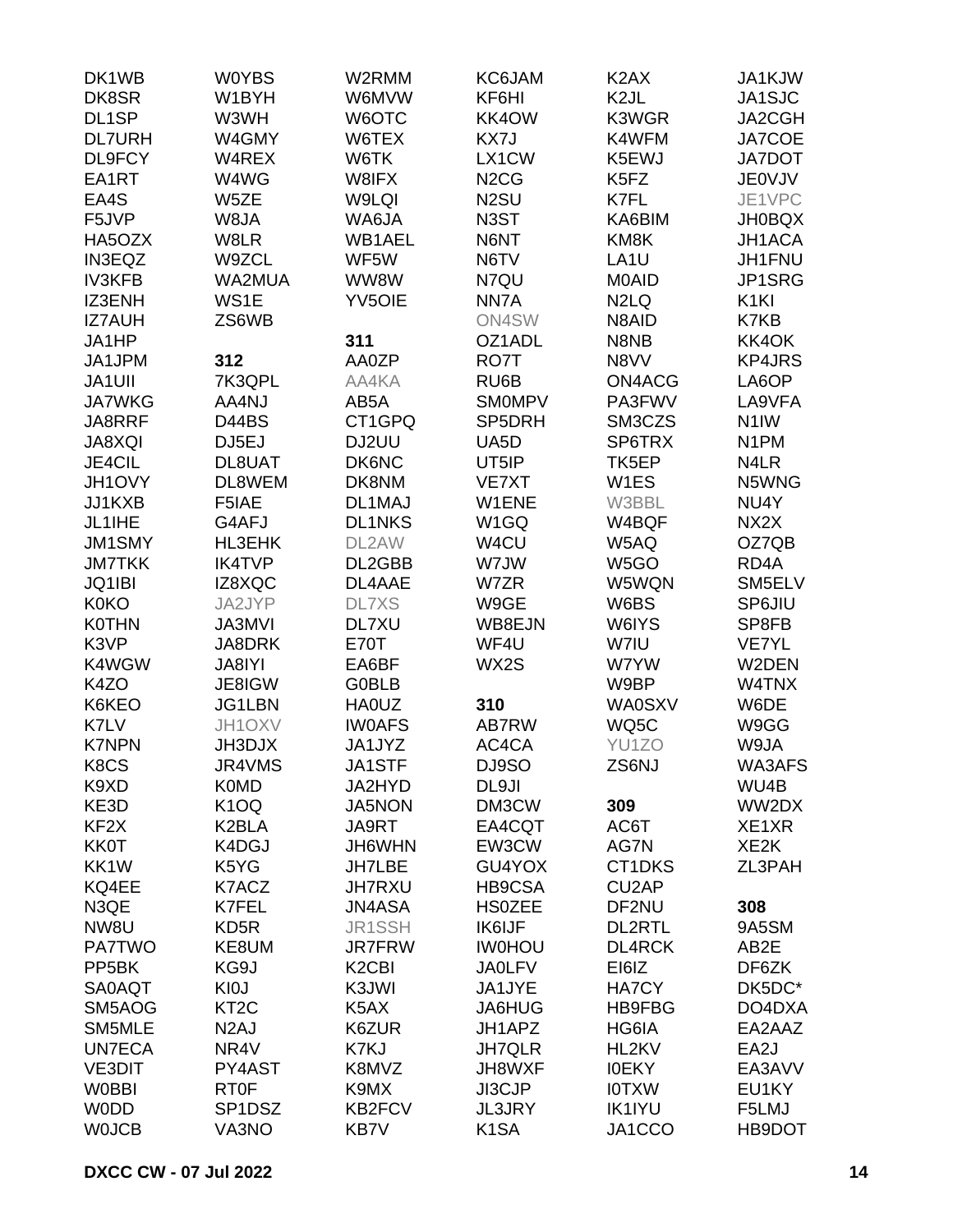| HB9G                          | AI2N               | 306                | W4WX                          | WV2I          | G4ZOY                          |
|-------------------------------|--------------------|--------------------|-------------------------------|---------------|--------------------------------|
| HI3Y                          | DF3EK              | 9A4T               | W8IW                          | YO7NE         | <b>HB9IJC</b>                  |
| JA1FUI                        | DF7FC              | AD5MN              | W8UN                          |               | IK1MDF                         |
| JA1KJK                        | DL1WM              | BA4TB              | W9FXA                         | 304           | <b>IK4MSV</b>                  |
| JA2CUS                        | DL2MEG             | CT3KN              | WA5Y                          | AD4Z          | <b>ISOAFM</b>                  |
| JA3ENN                        | DL4DZL             | DG7RO              |                               | DJ4KF         | <b>IV3XNF</b>                  |
| <b>JA3TBT</b>                 | DL5CL              | DK5HZ              | 305                           | DL1KB         | JA3VPA                         |
| <b>JA4JSV</b>                 | F1NGP              | <b>DS3HWS</b>      | 7M4CLF                        | F5JSD         | <b>JA4BQI</b>                  |
| JA4RTX                        | HB9DVZ             | <b>E74A</b>        | 9A4SS                         | G3EZZ         | JA8BBD                         |
| JA7EU                         | <b>I2PTE</b>       | EA1KY              | 9M6YBG                        | HB9FAZ        | JA9ESZ                         |
| JA8DKJ                        | I2VGW              | EI8IU              | AB2RF                         | HL5FBT        | JF3LGC                         |
| JE3GUG                        | <b>IV3JWR</b>      | F <sub>1</sub> ICS | AK9Y                          | IV3GOW        | JH1LAH                         |
| JF1XQL                        | IZ8VYU             | F6FFR              | <b>BA7IO</b>                  | <b>IV3VBM</b> | JH2MYN                         |
| JH4DYP                        | JA1PUK             | F <sub>9QI</sub>   | DM1TT                         | <b>IZ0RVI</b> | JR1XFS                         |
| JI1MNT                        | JA1XRA             | G4IDL              | <b>DS5ACV</b>                 | IZ6AAW        | JT <sub>1</sub> CO             |
| <b>K0PP</b>                   | <b>JA7IFT</b>      | <b>IK2RLS</b>      | EI8FH                         | JA9APM        | <b>K0ZR</b>                    |
| K <sub>2</sub> TA             | JE2KSM             | <b>IT9RTA</b>      | F <sub>2NH</sub>              | JE1VTZ        | K4MIH                          |
| K4WM                          | JG1SWM             | JA1PS              | F5MFS                         | JH1UBK        | K4WES                          |
| K5TR                          | <b>JH0NOS</b>      | JA3CWL             | <b>GM4YLN</b>                 | JJ3GPJ        | K5VJZ                          |
| K5XM                          | JH1AEP             | JA3MF              | HA5KFV                        | JR1UFN        | K8JE                           |
| K8KU                          | JH4ALY             | JA3QOS             | <b>HL4CJG</b>                 | K0KL*         | K8JRM                          |
| K8LY                          | JJ1BMB             | JA3RAZ             | JA1ETN                        | K3ATO         | K8MN                           |
| K9PG                          | K1EM               | <b>JA5SUD</b>      | JA1SJT                        | <b>KN7Y</b>   | <b>KR0I</b>                    |
| KC9G                          | K1TZQ              | <b>JA6GIJ</b>      | <b>JA2DCN</b>                 | LA1IE         | KT <sub>1</sub> J              |
| LA3MHA                        | K4AR               | <b>JA7TQK</b>      | JA3EEM                        | N3AQQ         | LA8WG                          |
| LA4DM                         | K4MX               | JK1MZT             | JA4BXL                        | N4HID         | <b>NOKK</b>                    |
| N <sub>1</sub> M <sub>D</sub> | K8FZ               | K1USA              | JF1RPZ                        | N4UOZ         | N <sub>2</sub> B <sub>SA</sub> |
| N <sub>2</sub> FF             | <b>KB4SVP</b>      | K1VMI              | JJ1KZZ                        | N9LB          | N6OND                          |
| N4IQ                          | <b>KM7DX</b>       | K5GM               | <b>JQ1TIV</b>                 | N9MW          | N6TR                           |
| N6ER                          | KR <sub>0</sub> O  | K5LAC              | <b>JQ1YIW</b>                 | NY4G          | N7QT                           |
| N6VS                          | KT <sub>1</sub> V  | K5LM               | K <sub>1</sub> K <sub>X</sub> | OE1SZW        | NV9L                           |
| N7MB                          | N6NR               | K5NOF              | K <sub>2</sub> SD             | OE3EPW        | OK2LI                          |
| ND6S                          | N9DJ               | K5UV               | K3LR                          | PY2NZR        | OZ8X                           |
| NL7S                          | NA5Z               | K7VL               | K8QXB                         | UA9AEU        | PA3BWD                         |
| NS <sub>1</sub> L             | OH <sub>2</sub> IS | KA8SYV             | KB5GL                         | W4DN          | PY1OL                          |
| OZ1EUO                        | PY7OJ              | KC5LK              | LA9ABA                        | W6VIO         | SM4EPR                         |
| PP2RON                        | R <sub>5</sub> QA  | KE9S               | N4PF                          | W8PI          | SP6FXY                         |
| SP3FYX                        | R7HF               | KK9H               | OE1XRW                        | W9VQ          | VE3UTT                         |
| <b>VE7TK</b>                  | RN4ZT              | KT5V               | OE3JAG                        | WB2HJV        | W1JMM                          |
| W1YN                          | UA3FF              | <b>MM0BQN</b>      | RX4HW                         | WC4X          | W1QU                           |
| W3KD                          | <b>UA30</b>        | N4XMX              | S53ZL                         | WV1X          | W3ZL*                          |
| W4TE                          | VE2BWL             | N8WRL              | SM6NJK                        | YV1TO         | W4EP                           |
| W5JAY                         | VE3ST              | N9FH               | SP9WZS                        |               | W4GIW                          |
| <b>W6NVN</b>                  | W2KA               | NX9T               | TF4M                          | 303           | W4KK                           |
| W8BBQ                         | W6AUG              | OZ5NJ              | UA6AUA                        | 9A1AD         | W7FN                           |
| WA4DAN                        | W6UC               | PA <sub>2</sub> R  | W2JWF                         | AA6RE         | W7JY                           |
| WA4FLZ*                       | WB2AQC             | PA3CSR             | W5RYA                         | AG8L          | WA9MAG                         |
| WB2TPS                        | WD5BJT             | PY5CC              | W6BK                          | DJ4HR         | WI7N                           |
|                               | WS4G               | R7IA               | W7IV                          | DL4FAP        | WM4AA                          |
| 307                           | WZ1Q               | RT3M               | W8FAX                         | DM3PKK        |                                |
| 9A2NW                         | XE <sub>2</sub> X  | SP5ELW             | <b>WA1ZIC</b>                 | DS5DNO        | 302                            |
| AA4UJ                         |                    | <b>SP7JLH</b>      | WD8ANZ                        | EA6FD         | 4X6GP                          |
| AB <sub>1</sub> J             |                    | <b>VK7CW</b>       | WK3A                          | <b>GOCKP</b>  | AA4A                           |
|                               |                    |                    |                               |               |                                |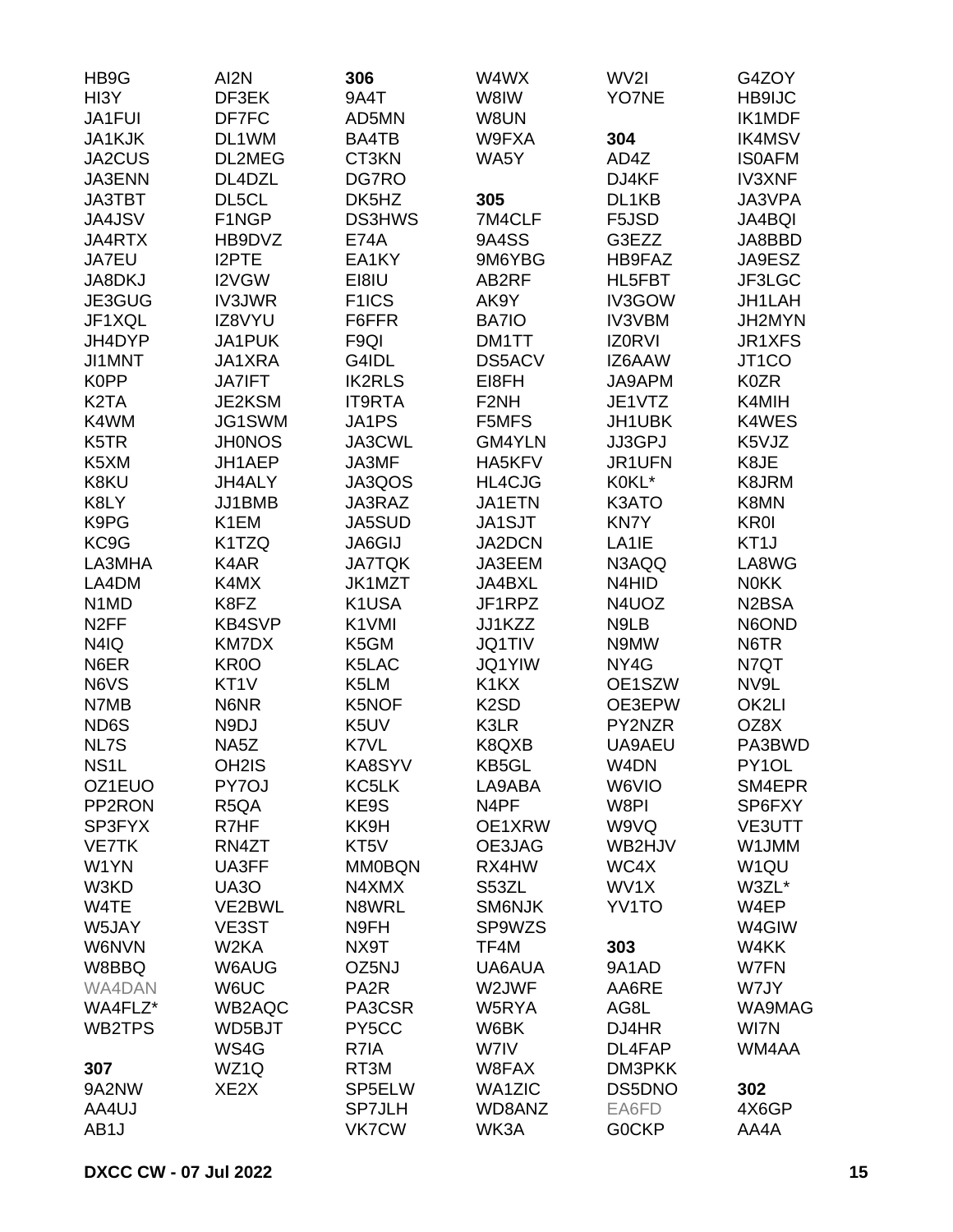| AB4SF             | DL8OH             | 300                | DL1SDH             | KA5V                          | NA4EA                         |
|-------------------|-------------------|--------------------|--------------------|-------------------------------|-------------------------------|
| AC6DD             | EA7QW             | 7N1GMK             | EA2AA              | KF <sub>1</sub> C             | NM <sub>8</sub> O             |
| AD4AA             | EI3IO             | AD8CW              | EA2MK              | LA2XPA                        | PY <sub>2</sub> OP            |
| DJ3XD             | F8GB              | AK7O               | EA7CIW             | LA7WCA                        | R7LP                          |
| EC <sub>1</sub> A | GM4KGK            | DF7EE              | F5CT               | LZ2ZG                         | RM3DA                         |
| F4BKV             | <b>HB9BIO</b>     | DK7JI              | F <sub>9</sub> Cl  | N <sub>1</sub> RK             | RX9JX                         |
| G4DVP             |                   |                    |                    |                               |                               |
|                   | HL1AV             | DL <sub>1</sub> CL | G3YMC              | N9IXD                         | SK0QO                         |
| G4MVA             | HL1CG             | DL6AAP             | HA5PT              | NT5G                          | SP3F                          |
| HB9BNB            | <b>IT9RYJ</b>     | DL9EO              | HB9DQL             | ON <sub>4</sub> CT            | <b>VE7AVC</b>                 |
| <b>HB9CIC</b>     | JA2WXU            | EW1P               | JA3AVO             | RA3M                          | <b>W0SZ</b>                   |
| IK8EPC            | JA3KZV            | F5TEJ              | JH2AJY             | RA6AAW                        | W1EG                          |
| IT9GSF            | JA5CUX            | <b>JA7BT</b>       | JH3GRO             | <b>S58J</b>                   | W3TA                          |
| <b>JA1TNV</b>     | <b>JA7MF</b>      | <b>JH7RTQ</b>      | JH4ADK             | SV3KH                         | W4FDE                         |
| <b>JH7ARV</b>     | JG1DUZ            | JN3DSH             | <b>JK3DGX</b>      | UA6FZ                         | W5QP*                         |
| K <sub>2</sub> KA | JH8EJA            | JP1HDK             | K <sub>1</sub> DPB | UN7G                          | W5UHQ                         |
| K4JLA             | <b>JI8MAF</b>     | <b>K0BRO</b>       | K4VNY              | <b>WOCK</b>                   | W6SIY                         |
| K4OTV             | JL2PQV            | K4RG               | K4ZMV              | <b>WOFG</b>                   | <b>WA7SNY</b>                 |
| K4TXJ             | JT1BV             | <b>K9MUG</b>       | K7UR               | W4AO                          | WB5TUF                        |
| K <sub>5</sub> QR | K <sub>1</sub> ZN | KB2FS              | K8QWY              | W6ZQ                          |                               |
| K6UNE             | K4OY              | KC4HW              | KB5IY              | W7BQ                          | 296                           |
| K8ROX             | K5RSG             | KE8G               | KF5EA              | W9MAK                         | DS4AOW                        |
| KB2XJ             | K6JW              | KP3R               | KG5VK              | WB7QXU                        | EA7AZA                        |
| KE <sub>1</sub> B | K6MKF             | KW4CQ              | KJ9X               | WB8TRW                        | F6IMB                         |
| KQ5U              | K6QU              | N0XM               | N1EWR              | WK4Y*                         | G3WW                          |
| KZ7N              | K7LFY             | N <sub>1</sub> CGP | N <sub>4</sub> FY  | WO6R                          | G4EXD                         |
|                   |                   |                    |                    |                               |                               |
| N <sub>2</sub> RJ | K8CQ*             | N1WQ               | N6JM               | WQ5L                          | JA2CXK                        |
| N7TY              | K8NS              | N4ENE              | N9RV               |                               | JE7ETY                        |
| N8EHW             | K8SIA             | N4FF               | OE1ALW             | 297                           | JL1MWI                        |
| NY7T              | KI4WCQ            | N4LV               | OK2BNC             | AB6Z                          | JR6GIM                        |
| OH8NW             | KU4XO             | N4RWG              | RN <sub>3</sub> D  | DJ5IL                         | K3WI                          |
| PA3BFH            | KY9KYO            | N9OY               | SP6GNJ             | DK3UA                         | <b>KG4CUY</b>                 |
| RN9CM             | N2YBB             | NK8V               | SP6IEQ             | DL5MHQ                        | KO8SCA                        |
| VE6MV             | N3ME*             | NQ7M               | UA9CNX             | EA1KP                         | KR9U                          |
| VE6TL             | N4XU*             | OH <sub>4UI</sub>  | W7QHE              | EA2CIN                        | KX6C                          |
| W3EP              | NI <sub>5</sub> F | OZ0J               | W8FIB              | HA2EQD                        | N <sub>1</sub> UK             |
| W3HER             | NS7K              | OZ1LCG             | W9RXJ              | HA8UT                         | N <sub>4</sub> T <sub>D</sub> |
| W4HK              | NU4B              | PP7LL              | WA8MCD             | <b>IWOHQE</b>                 | OH <sub>2</sub> LLZ           |
| W4NBS             | NU4I              | PY4HO              | WG9L               | <b>JA1NQI</b>                 | ON8HF                         |
| W7EQ              | OK1WF             | RT5T               |                    | JA3BLN                        | RW3QM                         |
| W7HR              | PP <sub>2JT</sub> | SM5CCT             | 298                | JA6SRB                        | SM6BZE                        |
| W9RIT             | SM7CIL            | SM5HJZ             | CX4CO              | <b>JH7AJD</b>                 | SP1MHV                        |
| <b>WA4ZBK</b>     | SP9CVY            | SP7QHR             | DK4TP              | JH7MQD                        | <b>UA0ABB</b>                 |
| <b>WA5NFC</b>     | UA1OIW            | SP8BUH             | DL2MIH             | JN1BAH                        | UR4IOR                        |
| WA8VSJ            | UR7UD             | <b>W0SA</b>        | F3IV               | K <sub>1</sub> D <sub>X</sub> | UT7KF                         |
| WK7E              | W5RY              | W2DX               | HB9BOU             | K4WW                          | VE6AX                         |
| WT4Q              | W5YM              | W2DXE              | HB9CDZ             | K5DHY                         | VK <sub>2</sub> CA            |
| XE <sub>1</sub> V | W6IGK             | W3ZGD              | IZ8FDH             | K5YAA                         | <b>W0PSY</b>                  |
|                   |                   |                    |                    |                               |                               |
|                   | W6OPO             | W4GP               | JA1VRY             | K7WA                          | <b>WOULU</b>                  |
| 301               | W7TSQ             | YB1AR              | JA3WMS             | K8KI                          | <b>WOVD</b>                   |
| AA5N              | WA9JWL            |                    | <b>JA7NLW</b>      | LA8CE                         | W1GY                          |
| DJ1TU             | WC4H              | 299                | JE3CYW             | N <sub>3</sub> AO             | W <sub>2</sub> GS             |
| DJ7JC             | WG7A              | AC6BW              | JR2BYJ             | N4NM                          | W3ABT                         |
| DL1LZ             |                   | CT1EWX             | K4QD               | N6KJ                          | W4CCS                         |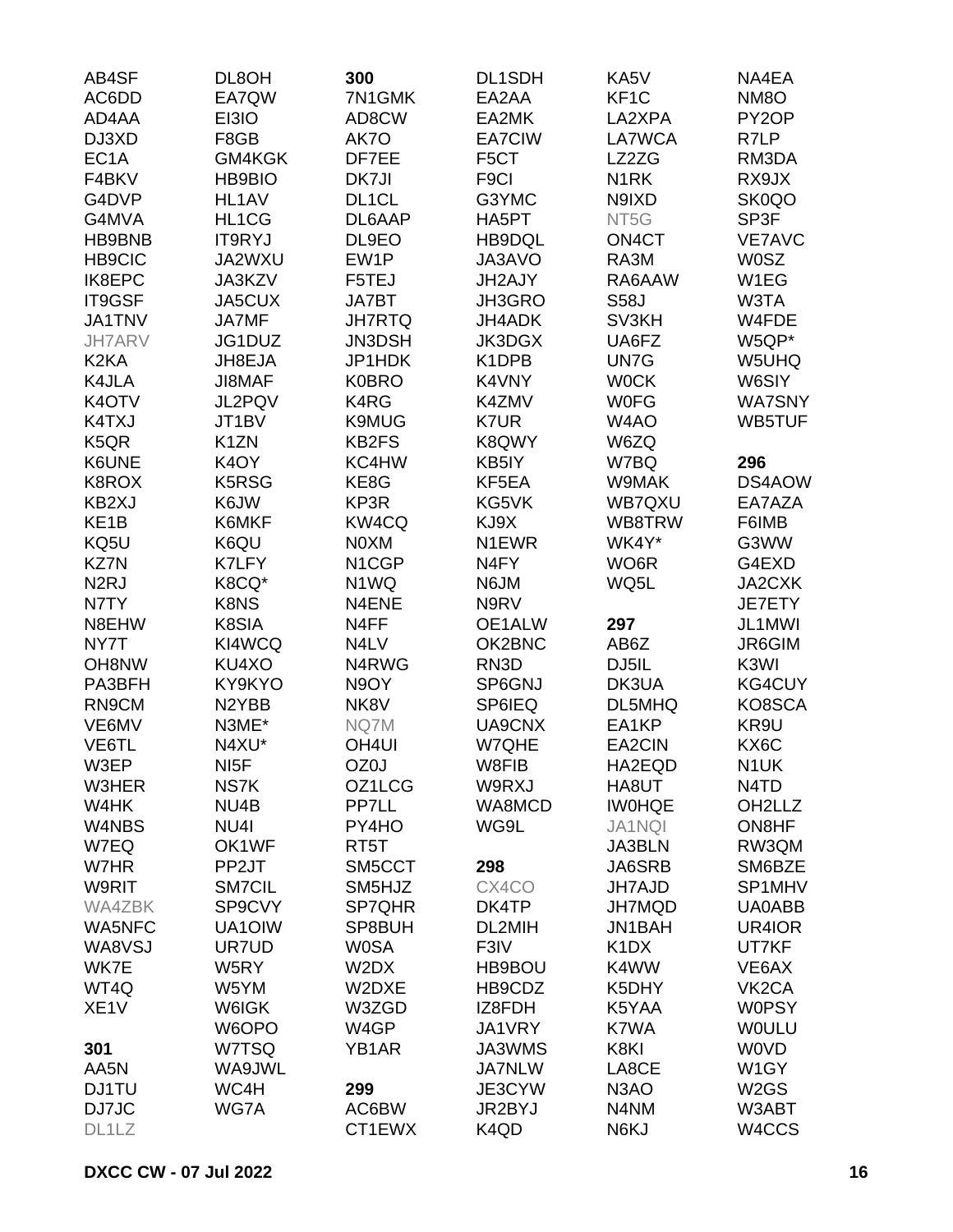| W4DVG                          | JA3MIO             | KI4TF              | K <sub>5</sub> F <sub>XB</sub> | W2ELH               | EA4UV                         |
|--------------------------------|--------------------|--------------------|--------------------------------|---------------------|-------------------------------|
| W6SFK                          | JA7GZM             | KP4N               | <b>KD0AA</b>                   | W6PH                | F5AQB                         |
| WA2VQV                         | JE1NVD             | KR9F               | <b>KS0Y</b>                    | W6SA                | G <sub>2</sub> FFO            |
| WP4F                           | <b>JG8NKJ</b>      | LB5WB              | <b>NOSTL</b>                   | WB9V                | HA8DD                         |
| WR7Q                           | JH2NWP             | <b>NOVVV</b>       | N2SQW                          | WF2Y                | <b>IONUM</b>                  |
|                                | K <sub>1</sub> OYQ | N4UW               | N <sub>4</sub> ONI             | XE1EE               | <b>IK0TUG</b>                 |
| 295                            | K <sub>2</sub> HK  | N <sub>5</sub> PA  | <b>NK0S</b>                    |                     | <b>IK2RPE</b>                 |
| AA4CF                          | K4JPD              | N <sub>5</sub> VR  | NX4DX                          | 290                 | <b>IT9MUO</b>                 |
| CU <sub>2</sub> D <sub>X</sub> | K7XC               | NA <sub>2</sub> K  | <b>ON6NR</b>                   | 4X1RU               | JA1AS                         |
| DF <sub>5UL</sub>              | KD8BZY             | NA4MM              | PY5IP                          | 9K2NO               | JF2SKV                        |
| DL4MEH                         | KD8RQE             | OZ1BXG             | <b>SP3MKS</b>                  | <b>AA0MZ</b>        | JF6WBP                        |
|                                |                    |                    |                                |                     |                               |
| DL8QS                          | KK9T               | RU4SO              | UA6XT                          | <b>CU3AK</b>        | JH1NRV                        |
| DM9EE                          | <b>KM7R</b>        | <b>S59U</b>        | <b>WOMS</b>                    | DJ3OE               | <b>JR3TOE</b>                 |
| EA4EPY                         | <b>MM0EAX</b>      | SM2DMU             | <b>W0ZT</b>                    | DL6ZNG              | K4RDU                         |
| HI3T                           | N4TOL              | SV2DCD             | W <sub>1</sub> ZS              | EI2JD               | K <sub>5</sub> C <sub>D</sub> |
| <b>HS1NGR</b>                  | N5DEE              | <b>VA7RY</b>       | W <sub>2</sub> XL              | HK1X                | K6WD                          |
| I5BDE                          | N5MT               | W2EQ               | W4PG                           | <b>I1POR</b>        | KU <sub>2</sub> C             |
| JA1TOU                         | N6IBP              | W4HGW              | W4QK                           | <b>IW1QN</b>        | <b>NOTR</b>                   |
| JE1LPZ                         | N6NF               | W6DR               | W6WA                           | JA1BFN              | N <sub>2</sub> N <sub>W</sub> |
| JG3NKP                         | <b>SMONUE</b>      | W7TS               | W8HMK                          | <b>JA7SFD</b>       | N3AIU                         |
| JH1LMG                         | UU1JA              | W8UV               |                                | JE1REU              | N4UCJ                         |
| JJ2BLV                         | VE1RGB             | WB5AAA             | 291                            | JH1VRQ              | N6EM                          |
| JR2LJO                         | VK3KE              | YL2EC              | AA7XT                          | JH6WDG              | N9JR                          |
| K9DD                           | W <sub>1</sub> OK  | YO3JF              | DL2HD                          | <b>JL3MCM</b>       | N9NB                          |
| KE5FXE                         | W8TIV              |                    | F5IYJ                          | K <sub>1</sub> PL   | NA3F                          |
| KJ5Y                           | W9YK               | 292                | G2ATM                          | K4WNW               | NN <sub>1</sub> SS            |
| LU8ADX                         | WA3SKQ             | <b>AA0KA</b>       | <b>HA1DKS</b>                  | K5HAA               | NP4G                          |
| LZ2HM                          | WQ3E               | CT1EAV             | <b>HB9FBM</b>                  | K8ARY               | OH8LAE                        |
| N <sub>1</sub> NY              | WQ5R               | DL7LV              | HB9JG                          | K8KZW               | <b>PA0RRS</b>                 |
| N4RUM                          |                    | EA1AF              | HL5BMX                         | K8SMC*              | SV9GPV                        |
| N <sub>5</sub> KO              | 293                | G3JJG              | <b>I2IWM</b>                   | KA1CRP              | UA4SKW                        |
| <b>PA0JNH</b>                  | 7N2DAB             | G3LPS              | <b>IK2ANI</b>                  | KU <sub>5</sub> B   | W1NA                          |
| PG2AA                          | AA2F               | G4ZWY              | JE2VYM                         | LW2DFM              | W4PGC                         |
| R <sub>0</sub> QA              | BH4IGO             | HB9EBM             | JE3CHA                         | N <sub>1</sub> API  | W6GJB                         |
| R7FF                           | DK1GF              | I2EAY              | JO1LVZ                         | N7TW                | W7BEB                         |
| R9MJ                           | EA6BD              | <b>JA0KJE</b>      | JR5HXU                         | ON <sub>4</sub> CN  | W7WZ                          |
| RD3BD                          | EI4CF              | JA1VRU             | <b>JR7FYD</b>                  | SP3EPG              | W8HB                          |
| SV <sub>1</sub> AOZ            | HA5ARX             | <b>JA2HSE</b>      | K <sub>2</sub> D <sub>C</sub>  | SQ7NSN              | <b>WA7ZDU</b>                 |
| VE4EAR                         | HB9IJJ             | JA4CZM             | K <sub>2</sub> QE              | UA1CGS              |                               |
| VO <sub>1</sub> GO             | <b>HB9MFM</b>      | JA5JGY             | K4HC                           | VU <sub>2</sub> CDP | 288                           |
| W <sub>2</sub> PA              | JA2IU              | <b>JA9CXA</b>      | K9KEU                          | W0ZS                | AA4H                          |
| W7ZJ                           | JA7EPO             |                    | KE4P                           | W1XV                | DF9HE                         |
|                                |                    | JH1RVQ             |                                |                     | DF9RM                         |
| WA0GOZ                         | JA8EIA             | JH1VUO             | LA3BO                          | W3JX                |                               |
| <b>WA7UTM</b>                  | <b>JK7LXU</b>      | JH3JEX             | N8AQV                          | WA3GNW              | DL1QQ                         |
|                                | JL1WQO             | JH5PLN             | NY <sub>6</sub> C              | <b>WN0L</b>         | DS5JMG                        |
| 294                            | <b>K0HB</b>        | <b>JH7NTW</b>      | PY2DS                          | WY2U                | EA5YN                         |
| AG4S                           | K1WY               | JK2VOC             | SM6YF*                         | ZL3TE               | F5SGI                         |
| DF <sub>2GH</sub>              | K4JUZ              | JL1EDB             | SM7AVZ*                        |                     | G3VQO                         |
| G3PSM                          | K4WZ               | <b>K0KM</b>        | SP6AXW                         | 289                 | HL3GOB                        |
| G4XEE                          | K9WWT              | K1KOB              | UA9LAO                         | AA6XV               | <b>IV3TDM</b>                 |
| HB9DLE                         | KA5M               | K <sub>2</sub> CYE | UX4UM                          | CT1FUH              | IZ8IEV                        |
| <b>IK1UGX</b>                  | KB5MDD             | K4EQ               | VA7CRZ                         | DL2SCQ              | <b>JA0PE</b>                  |
| <b>JA0DMV</b>                  | KE6V               | K4HQK              | W1DDD                          | DL6DQW              | JH2BNL                        |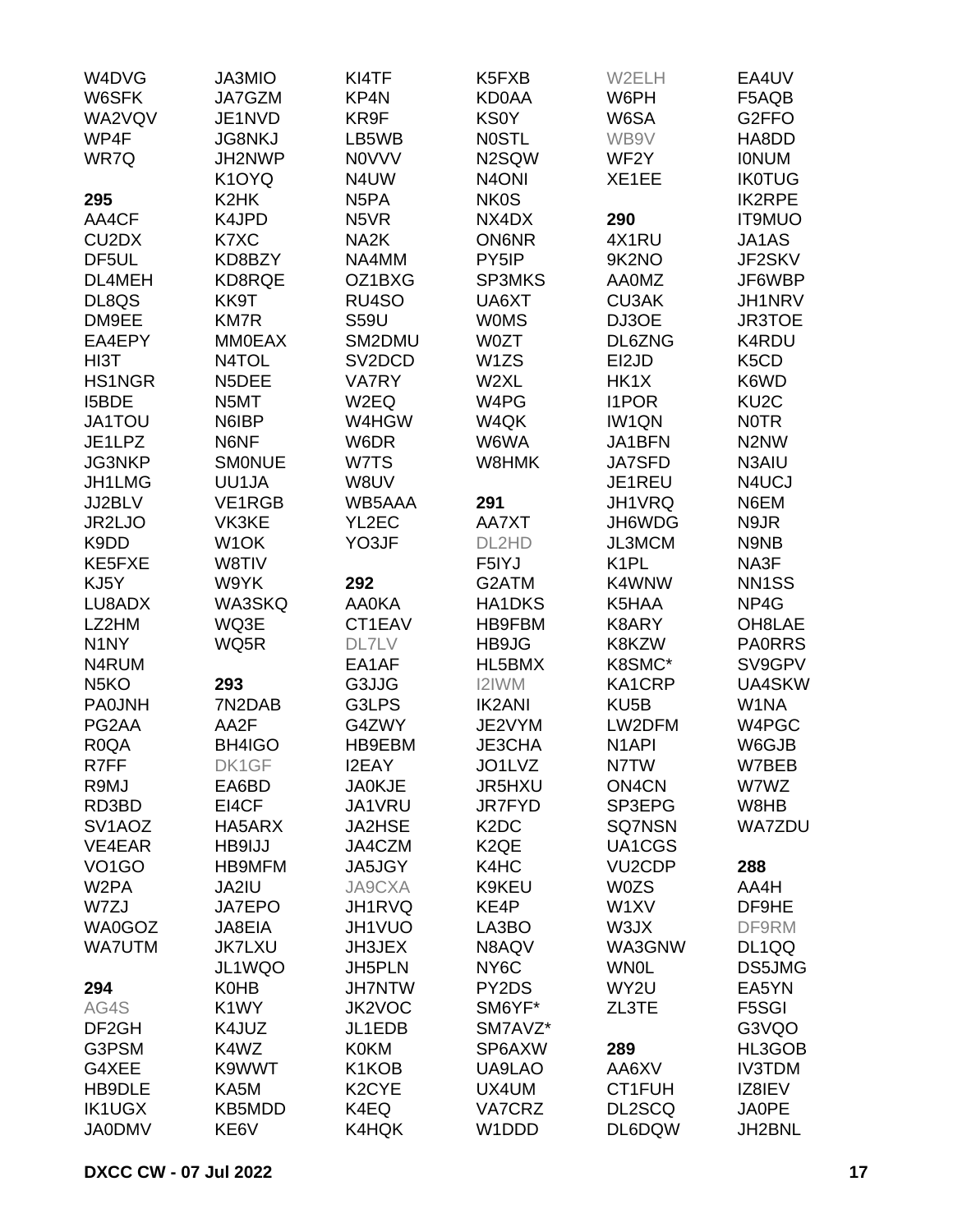| JJ1OSP                        | WA4CEM            | <b>IK0FWI</b>     | JM1JZN            | N7ELL             | <b>ND0C</b>        |
|-------------------------------|-------------------|-------------------|-------------------|-------------------|--------------------|
| JK1EBA                        | WM5DX             | <b>IK3GER</b>     | JR1DQK            | SM5ATV            | NM <sub>2</sub> L  |
| <b>K0GW</b>                   |                   | JA1PCM            | <b>JR3UIC</b>     | UT4NP             | NV <sub>1Q</sub>   |
| <b>K0IS</b>                   | 286               | JA3HBF            | K <sub>2</sub> SN | UW2ZO             | OH <sub>2</sub> FS |
| K3JE                          | 7K1CPT            | JE4MZA            | K <sub>2</sub> WJ | VE3XB             | VE7VV              |
| K4EA                          | AF3Y              | JG6CDH            | K6GFJ             | VE6SV             | VR <sub>2KF</sub>  |
|                               |                   |                   |                   |                   |                    |
| K7HC                          | DL4FCH            | JH8NQV            | K9WX              | VK3FM             | W3ML               |
| K9JJR                         | <b>DL7JRD</b>     | <b>K0AU</b>       | KG6D              | <b>WOAD</b>       | W4WM               |
| <b>KF7NN</b>                  | DS2BGV            | <b>K0RX</b>       | N <sub>1</sub> GC | <b>W0ZA</b>       | W9TS               |
| KN6BI                         | F6UIG             | K1TKL             | N3NR              | W4HZ              | WW1N               |
| N4AOE                         | HA1ZH             | K2YWE             | N4PHH             | W4LRE             | XE <sub>1</sub> H  |
| N <sub>5</sub> BA             | <b>I5MXX</b>      | K8SL              | N <sub>5</sub> XE | W4MOT             |                    |
| N <sub>5</sub> RR             | <b>IK2MMF</b>     | K9JP              | NA4CW             | W4OWY             | 281                |
| N6GP                          | IK6GPZ            | KD4SN             | NO9Z              | W5EW              | <b>DL0AVH</b>      |
| SM5BEU                        | IZ5MOQ            | KH6XT             | NY3C              | W7IJ              | E73D               |
| SP3QYQ                        | JA3BKP            | LA7MFA            | NZ7Q              | WB2KSP            | EA7AN              |
| US1CT                         | JE2SOY            | LU1FAM            | <b>OE7FMH</b>     | WI9H              | G8AJM              |
| US2WU                         | <b>JG1WNO</b>     | N5DRV             | W <sub>1</sub> SA | WN9Q              | <b>GMONAI</b>      |
| <b>WOIJN</b>                  | JH4HMG            | N <sub>5</sub> TF | W5JQ              | ZS <sub>1</sub> C | <b>I6QFZ</b>       |
| W7KS                          | JJ1OKK            | N7RVD             | W5RDW             |                   | <b>IK1XPP</b>      |
| W7VS                          | <b>K0IO</b>       | NF <sub>8</sub> J | W7IAN*            | 282               | <b>IK2OVC</b>      |
| WA5YOM                        | <b>K0SQ</b>       | <b>NNOTT</b>      | W8AKS             | AA6Z              | <b>IK3IUL</b>      |
| WA9GON                        | KE4S              | <b>RA0R</b>       | WZ9B              | <b>ABORX</b>      | IZ2LSC             |
| WN7J                          | KN <sub>2N</sub>  | RA3S              | XE <sub>2</sub> B | AB4GE             | JA2PJC             |
| YV <sub>5LI</sub>             | LA4PM             | S53ZZ             | ZP6CW             | <b>DK0SR</b>      | JA8ALB             |
|                               |                   |                   |                   | DL1SCQ            | KOIL               |
|                               | N7TM              | <b>VA7XX</b>      | ZS1EL             |                   |                    |
| 287                           | N9QQK             | W1EBM             |                   | <b>ER0FEO</b>     | <b>K2RNY</b>       |
| AA4EA                         | NG0T              | W4HPW             | 283               | F5OJL             | K <sub>2</sub> RU  |
| AB <sub>1</sub> OC            | NP <sub>2</sub> L | W7MEM             | 4X1VF             | F5VHJ             | K4EFZ              |
| <b>DL6KWU</b>                 | NZ9Z              | <b>WG0M</b>       | AA4MM             | IK4DCX            | K4NC               |
| EB <sub>5</sub> A             | SK6QA             | YL2TD             | DF1ZN             | <b>JA0UMV</b>     | N <sub>1</sub> CC* |
| HB9ACC                        | SP5LKJ            | YO4AUL            | DL1ASA            | JA6NQT            | N <sub>2</sub> JT  |
| <b>HB9APT</b>                 | VA3UU             |                   | DL8ZAJ            | <b>JH6WMJ</b>     | N4IS               |
| HL4XM                         | VE1DUN            | 284               | <b>I1RQJ</b>      | JN4FNZ            | N <sub>5</sub> OP  |
| HL5QY                         | <b>WOMU</b>       | AA7G              | JA6GPR            | K <sub>1</sub> ER | N7YQ               |
| IZ1DFG                        | W2/CT1GIF         | AD <sub>1</sub> S | JE1HRC            | K3JM              | NU0Q               |
| JA2KNW                        | WA5KBH            | CT3CD             | JF3EIG            | K4EM              | S51AD              |
| JJ1LBJ                        | WA6KHK            | DL1FKA            | JH1EBU            | K5MB              | SM3PYB             |
| JL3VWI                        | WB9DLC            | DL2KDW            | JN3RBE            | K8MRT             | SM6MSG             |
| <b>JR0RBY</b>                 | XE1MD             | EA4DB             | JP1EWY            | K8ZZU             | <b>SP7ICE</b>      |
| <b>K0UU</b>                   | YO3DDZ            | G3LAS*            | <b>K0EOO</b>      | K9BQL             | UA1OM              |
| K4KAY                         |                   | G4KFT             | K4ITV             | K9MRD             | <b>VK4BUI</b>      |
| K4YJ                          | 285               | <b>HK3TU</b>      | K6ASK             | KD5QHV            | <b>VU2CPL</b>      |
| K5HK                          | AA6RR             | <b>IONNY</b>      | KA5IAU            | LA6YN             | <b>WOFK</b>        |
| KK8I                          | AB4ZT             | <b>I1WNB</b>      | <b>KB8NTY</b>     | N <sub>2</sub> CJ | <b>WOLYI</b>       |
| NF <sub>2</sub> K             | AC4XO             | I3FDZ             | KE4E              | N3ARK             | <b>WOOR</b>        |
| OK1DLA                        | AF3X              | <b>I5FLN</b>      | KF4VTT            | N3RX              | W3IZ               |
|                               |                   |                   |                   |                   |                    |
| ON4XG                         | <b>AJ0I</b>       | <b>IT9CVO</b>     | KF6A              | N4QWZ             | W6NK               |
| PR7AB                         | <b>DL3JFN</b>     | <b>IZ2CSX</b>     | KJ7WY             | N4UC              | WB5STU             |
| W1AW                          | DL9EY             | JA1PHE            | KK4CB             | N4UFO             | WC3W               |
| W <sub>2</sub> K <sub>Z</sub> | F5RAB             | JA1UOA            | LA1VFA            | N4XYZ             | WR2G               |
| <b>W7IUO</b>                  | HP1AC             | <b>JH3MHI</b>     | N0VD              | N5TU              |                    |
| WA2CDD                        | <b>I5KHX</b>      | <b>JH5OTE</b>     | N <sub>2</sub> WN | N8IL              |                    |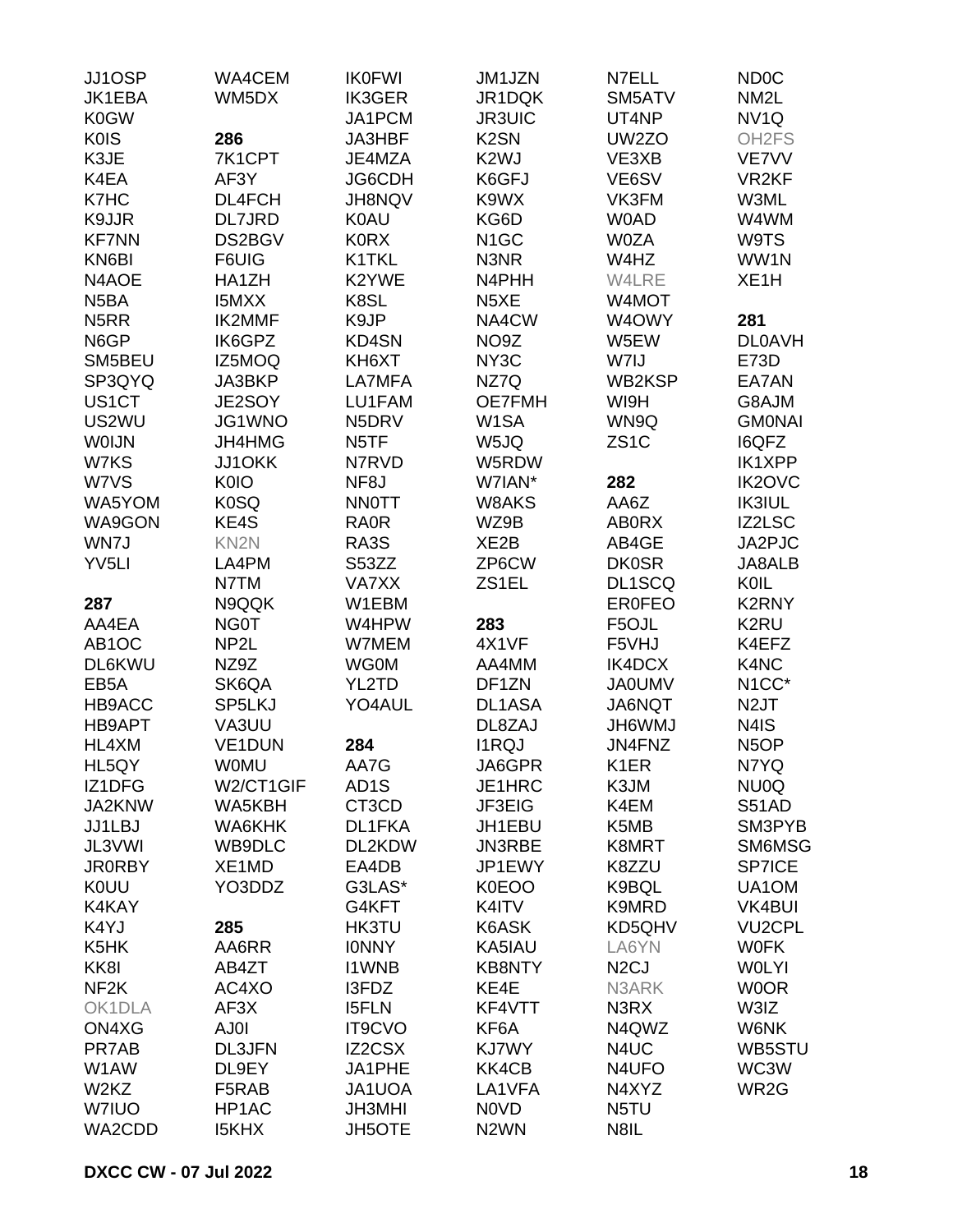| 280                | 279               | <b>BV7CW</b>        | K8ZW              | OH <sub>1</sub> LAR | W6FL                           |
|--------------------|-------------------|---------------------|-------------------|---------------------|--------------------------------|
| AD6ZJ              | 4X1EL             | CT1BOY              | KA2F              | OM8FR               | WF4B                           |
| DF <sub>1</sub> UQ | AA4FU             | DH3KM               | KX1A*             | RW3SU               |                                |
| DL3FT              | DF2PY             | DJ7AO               | LU3VA             | RX3BP               | 274                            |
| DL7JOM             | EA2AFV            | DL6GBM              | OH3OJ             | RZ6DX               | AC9EM                          |
| <b>DL7VOG</b>      | F <sub>5</sub> XX | <b>DL7UGO</b>       | OK2ZDL            | SM6LWH              | DK3GO                          |
| F6KOP              | G4SSH             | <b>DS1JFY</b>       | OZ1KWG            | SV <sub>1</sub> MO  | DL1GQE                         |
| G4VWI              | <b>IT9JPS</b>     | EA7BB               | OZ4VW             | VE3OI               | DL1SCO                         |
| HA3NS              | IZ0CBB            | EC1AIJ              | OZ9XU             | VR2UW               | DL6GV                          |
| HB9CXZ             | IZ5FSA            | <b>G0SYP</b>        | TI4SU             | W1YRO               | DL7HT                          |
| HK3CQ              | IZ8EDJ            | HL2FDW              | W1ZZ              | W3DX                | DL9GCG                         |
| <b>I3ZRL</b>       | J68GD             | <b>JA0ED</b>        | W3DM              | W4DAO               | EW4M                           |
| <b>I8YAV</b>       | JH2ABL            | JA1AKL              | W3KHG             | W4DJL               | HB9AGO                         |
| IZ3XEF             | <b>JJ0PJD</b>     | JA1IAZ              | W4PM              | W5VU                | <b>I5UNA</b>                   |
| JA1DFQ             | JR6DM             | JA6BF               | W4QG              | WB6BFG              | <b>IK2DZN</b>                  |
| JA5EXN             | K0JZM             | JH4VDP              | W7GSV             |                     | IZ4BBF                         |
| <b>JA7NX</b>       | K3WWT             | <b>JR0AMD</b>       | W8SP              | 275                 | JA3OLI                         |
| JF2QNM             | K4FK              | K4BWU               | W8WT              | AB4FH               | JA3VUI                         |
| JG5RVQ             | K4YL              | K4YT                | <b>WA0WWW</b>     | AF8C                | <b>JA7MLG</b>                  |
| JR5SWZ             | K6VVA             | K8ZT                | WB2AA             | CT1DRB              | JE5WJM                         |
| JT <sub>1</sub> CS | K6YR              | KE4O*               | YU1YO             | DK2GP               | JG1ULT                         |
| K4KGG              |                   |                     |                   |                     |                                |
|                    | K8RF              | KX9X                |                   | DL1MDZ              | K0GVT                          |
| K <sub>4</sub> SX  | KB1W              | <b>MW0CBC</b>       | 276               | DL2OBF              | K0ZT                           |
| K7CO               | KE8M              | <b>NOSL</b>         | 4X4JU             | EA8MT               | K4MS                           |
| <b>K7ORK</b>       | <b>KM4NS</b>      | SM4AMJ              | 9A2SW             | HK1BYM              | K5RKS                          |
| KC9W               | KN <sub>1</sub> M | SV <sub>1</sub> CIB | AB4Z              | HK6K                | K7UC                           |
| KE8RO              | KR8T              | UA9AGX              | <b>AC0X</b>       | HP3TA               | K9WYP                          |
| <b>KN7K</b>        | KV <sub>1</sub> J | UN7BY               | DL1SV             | <b>I8LWL</b>        | LA1FH                          |
| LA3GI              | <b>MOIKW</b>      | VE6SH               | EA7XC             | JA3ARM              | LA2IR                          |
| N <sub>1</sub> BZ  | N <sub>1</sub> GS | W4HM                | F6CZL             | <b>JA3NHL</b>       | <b>MOVAA</b>                   |
| N <sub>2</sub> KA  | N3AS              | W8ASZ               | G3YBO             | <b>K0TI</b>         | N4DWK                          |
| N4JHP              | N4ST              | W8KEN               | G3ZEM             | K <sub>1</sub> EO   | N <sub>5</sub> TK              |
| N6MB               | N6WT              | WA5CMI*             | <b>HB9DIG</b>     | K <sub>2</sub> OP   | <b>NN5O</b>                    |
| N7LPS              | NA4M              | WB6JJJ              | IZ0GYP            | K4AU                | PY7ZY                          |
| N7NW               | NW6V              |                     | JA1LKJ            | K5LY                | RA3BL                          |
| NF <sub>10</sub>   | NZ7W              | 277                 | JA2KIY            | K6AAB               | <b>SM0XG</b>                   |
| NR4M               | OH6RA             | DJ3CQ               | JA7GAP            | K7TM                | SP5ELA                         |
| OK1AYU             | PY2YN             | <b>DL7UIO</b>       | JA8WGX            | K9IA                | UB3A                           |
| OT <sub>1</sub> A  | RN3QO             | DL9GTB              | JA9FO             | KA8HOK              | W <sub>1</sub> CD <sub>C</sub> |
| RA3AOS             | RV6AVU            | EW7DK               | JH6DUI            | KE5OB               | W1FA                           |
| <b>SK0RQ</b>       | <b>S52D</b>       | <b>HB9DRS</b>       | JP7FSO            | KM6KO               | W4NZC                          |
| <b>UA0SC</b>       | SV3FUO            | <b>IK0CHU</b>       | JR1ATQ            | KX5M                | W5HEZ                          |
| V51YJ              | W1WBB             | IK2HDF              | K <sub>1</sub> XA | N3UM                | WA4USA                         |
| VA3IC              | W4DMT             | IK8MRD              | K <sub>2</sub> WK | N <sub>4</sub> HI   | WB2ZAB                         |
| <b>WOFS</b>        | W4YV              | IZ8EEI              | K4JKB             | N6BM                | WB8YTZ                         |
| W <sub>1</sub> RG  | W5RF              | JA1ERB              | K7EV              | N9DX                | WK9Z                           |
| W6KGP              | W7CP              | JA6AVT              | <b>K7RR</b>       | NG <sub>2</sub> T   | WM9Q                           |
| W8BLA              | WD8AHR            | <b>JA8NSF</b>       | KA8DJZ            | OZ3SM               | WZ6P*                          |
| W8DN               | WE9A              | JE1IBI              | KU8X              | PA3CVI              |                                |
| <b>WA7HCE</b>      | ZS <sub>2</sub> I | <b>JR6GHN</b>       | N <sub>1</sub> AM | SV1FJF              | 273                            |
| WO <sub>5</sub> I  |                   | K3HW                | N3RL              | SV <sub>2</sub> BXA | AJ8B                           |
| YO6HSU             | 278               | K6UXO               | NA2AA             | W1MR                | DF1BN                          |
|                    | AA3I              | K7MY                | NA5S              | W3HQU               | ES1FB                          |
|                    |                   |                     |                   |                     |                                |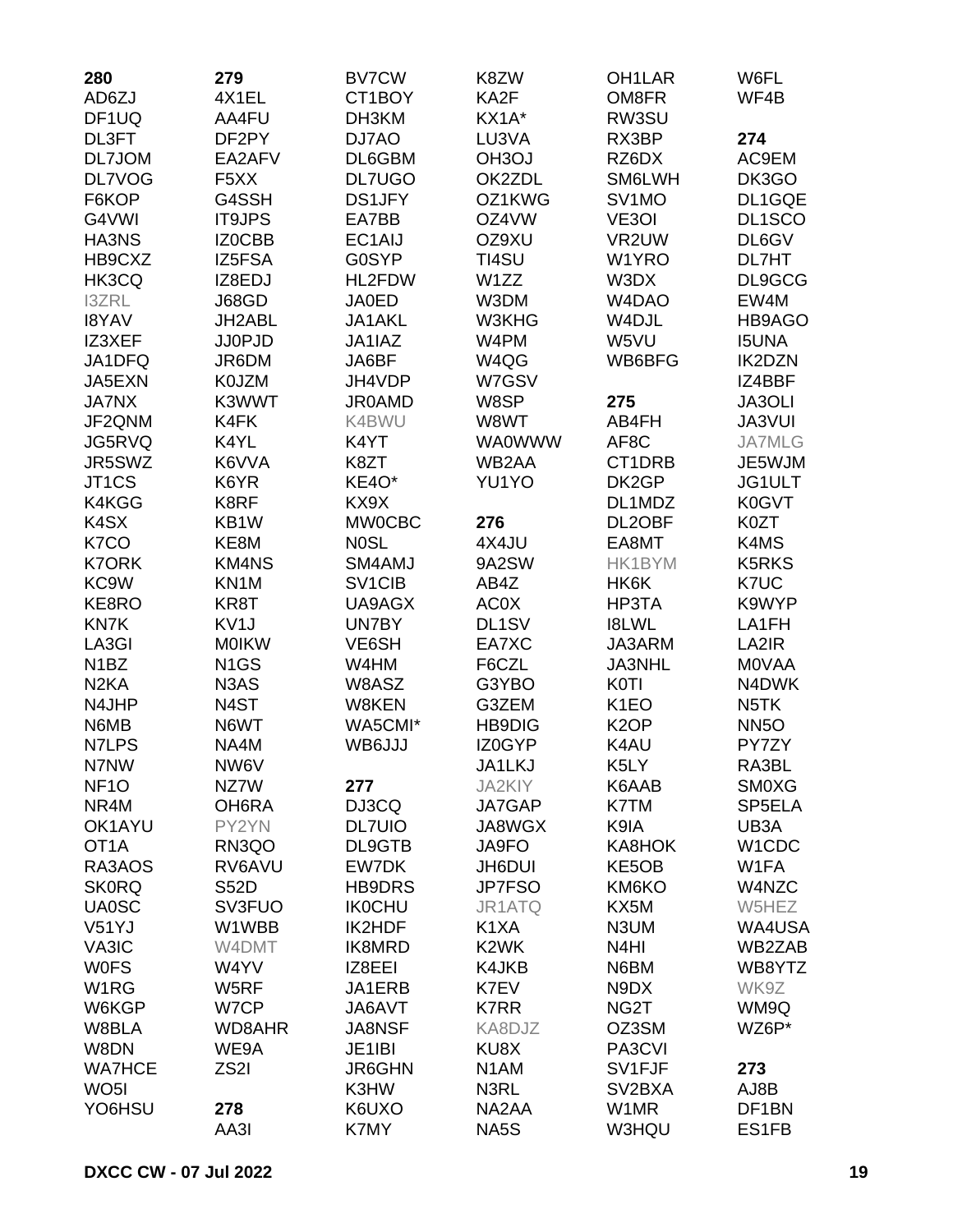| <b>HAODD</b>                  | W7PAQ              | F6ECI                         | 268               | JM2ABB            | W <sub>2</sub> PS             |
|-------------------------------|--------------------|-------------------------------|-------------------|-------------------|-------------------------------|
| <b>IK0SHH</b>                 | W8YV               | <b>HB9MEJ</b>                 | AA4US             | <b>JR7COH</b>     | W4UT                          |
| <b>JA1NTK</b>                 | W9AE               | <b>IK2GSN</b>                 | DK3BK             | K1UM              | W5FPT                         |
| JA2ODS                        |                    | JA2AXB                        | DK8IZ             | K6DJ              | W5LUA                         |
| <b>JE7BUH</b>                 | 271                | <b>JK4USW</b>                 | DL1SVA            | K6RV              | W7DT                          |
| <b>JM3AVI</b>                 | DL5WS              | JR2PAU                        | <b>E77Y</b>       | KH6DV             | W7GF                          |
| KOIIR                         | F5YJ               | JR2ZUQ                        | EA6AJ             | <b>KK4CLY</b>     | W8VVG                         |
| K <sub>2</sub> QPN            | <b>G0KJV</b>       | K <sub>2</sub> SG             | F5POJ             | KU2X              | WA8A                          |
| K4JYS                         | G4BGW              | K <sub>4</sub> D <sub>S</sub> | <b>IKOUTM</b>     | N9OF              | WB9PNU                        |
| K8LO                          | GM3WIL             | K4ODL                         | <b>IK1HJS</b>     | <b>OE7LVI</b>     | YB3MM                         |
| K8NN                          | I1QGZ              | K5JF*                         | <b>IK4FNF</b>     | OE9WGI            | <b>YS1RR</b>                  |
| KA1API                        | <b>JA0HC</b>       | K9HQM                         | <b>IV3ARJ</b>     | RA9SC             |                               |
| KA3CRC                        | JA2FCZ             | <b>MU0FAL</b>                 | <b>IW7DMH</b>     | RG6G              | 265                           |
| KD8WP                         | JF6AKS             | <b>NOTK</b>                   | JA6IVR            | SM6FKF            | 7L4VYK                        |
| KF <sub>2</sub> G             | JR1WYW             | N6MXU                         | JE1GGI            | <b>SM7IUN</b>     | 9A1AA                         |
| LA8PDA                        | K0XM               | ND <sub>1</sub> Y             | JE1TRF            | VE3CWP            | EA5GPQ                        |
| N <sub>5</sub> KA             | K <sub>1QS</sub>   | SM7CZL                        | JE6LZN            | W3RJW             | EU4T                          |
| N7FF                          | K <sub>1</sub> TU  | UA4PK                         | K5XE              | W4UEF             | EW2DZ                         |
| NA5YO                         | K <sub>4</sub> RP  | VK <sub>2</sub> GR            | K7YZO             | W7VP              | <b>IKOREH</b>                 |
| NP3CW                         | K <sub>5</sub> RJ  | W5MF                          | K9SG              | W8BI              | IZ1JMN                        |
| PY1AFL                        | KC4MK              | W9KTP                         | N <sub>1</sub> RA | W9MO              | <b>JA7XRO</b>                 |
| PY5FB                         | KE3X               | WB6EWM                        | N6ZM              | WA1PFC            | JE7KQU                        |
| RW6A                          | KX1G               | WE1F                          | N7NH              | WB4GLI            | JH3GFA                        |
| <b>WOVHF</b>                  | KX4TT              |                               | NC7M              | <b>WB5TKI</b>     | <b>JL3DGI</b>                 |
|                               |                    |                               |                   |                   |                               |
| W1CYB                         | LA <sub>1</sub> CO | 269                           | ND9M              | WB8C              | K1MAA*                        |
| W5HY                          | LB2HG              | 9A9XX                         | NF <sub>1</sub> G | WS9W              | K <sub>5</sub> V <sub>R</sub> |
| WT1L                          | LZ1YE              | G4GED                         | OM2AGN            |                   | KA2AJT                        |
|                               | N3XM               | <b>JA7ASD</b>                 | RA9MX             | 266               | KN <sub>2</sub> L             |
| 272                           | NU <sub>2</sub> Q  | <b>K0FLY</b>                  | SP5APW            | AC9S              | <b>NORU</b>                   |
| AG3V                          | OZ1ABA             | K <sub>1</sub> BZ             | SV8JE             | <b>DL7VDX</b>     | N <sub>4</sub> CT             |
| AL7O                          | PY2ADR             | K <sub>1</sub> UU             | VE3SSJ            | EA4OR             | ND4X                          |
| AL7TC                         | <b>RAOLQ</b>       | K2RET                         | VE6EJ             | ES5EP             | OH <sub>1</sub> WR            |
| DL5AVJ                        | RA3U               | KB1SF                         | VK6LC             | GI4EBS            | OK2LC                         |
| <b>JA0BES</b>                 | RL3BZ              | KK5DO                         | W1NK              | HB9BMZ            | OM3CND                        |
| JH5OXF                        | SV1NJW             | KW7Q                          | W4ATL             | <b>IK3JLV</b>     | PA7CG                         |
| K <sub>2</sub> W <sub>R</sub> | UN7BK              | N <sub>2</sub> I <sub>C</sub> | W4GE              | IZ8EKL            | SMODRB*                       |
| K4MIJ                         | W4CSW              | N <sub>2</sub> ZL             | W5SUM             | JM1ESG            | VE3CX                         |
| K5DCW                         | W5WS*              | N3KV                          | W6SRU             | JR3ANG            | W1MJB                         |
| K5MO                          | W8TM               | N5IMW                         | W7CB              | <b>K0MP</b>       | W1OPB                         |
| K7MO                          | <b>WA0RAD</b>      | N8DUY                         | W9QO              | K6MD              | W5FW                          |
| K9SE                          | WA2VKS             | <b>SMOW</b>                   | WB2BIN            | KN6KI             | W8AF                          |
| <b>KB9LIE</b>                 | WA3GM              | SM3KIF                        | WB8IZM            | KZ3B              | W8MIL                         |
| KJ6YK                         | <b>WA7HQD</b>      | SO <sub>5</sub> AS            | XE <sub>1</sub> R | LA <sub>1</sub> J | <b>WA7AVL</b>                 |
| N8RF                          | WB1ATZ             | UA9MC                         |                   | LA9PHA            | WP4CQ                         |
| ND4DX                         | WB8QLA             | VE <sub>1</sub> GN            | 267               | N3TR              | WW2J                          |
| NJ4V                          |                    | W1NT                          | DJ5GG             | N4EFS             | YV5AM                         |
| PY7BEL                        | 270                | W4TUN                         | DL3LBM            | NI7F              |                               |
| SM6JHO                        | A65BD              | W <sub>5KI</sub>              | <b>IK2CIH</b>     | NX <sub>1</sub> P | 264                           |
| SV1IXK                        | <b>AA7UN</b>       | W9LX                          | IS0/YO3RA         | RA3CO             | 7N4OBV                        |
| <b>UA0ACG</b>                 | DL1EV              | YB1UUN                        | JF1MTV            | SM1NJC            | 9A2HF                         |
| W <sub>2</sub> VO             | DL6DH              | YV5EN                         | JF3NKA            | SM3OMO            | AA9F                          |
| W4NE                          | E20YLM             |                               | JG2NXV            | <b>SQ7FPH</b>     | DJ3TF                         |
| W6FG                          | F5MXH              |                               | JL1RML            | SV2JAO            | DK7SS                         |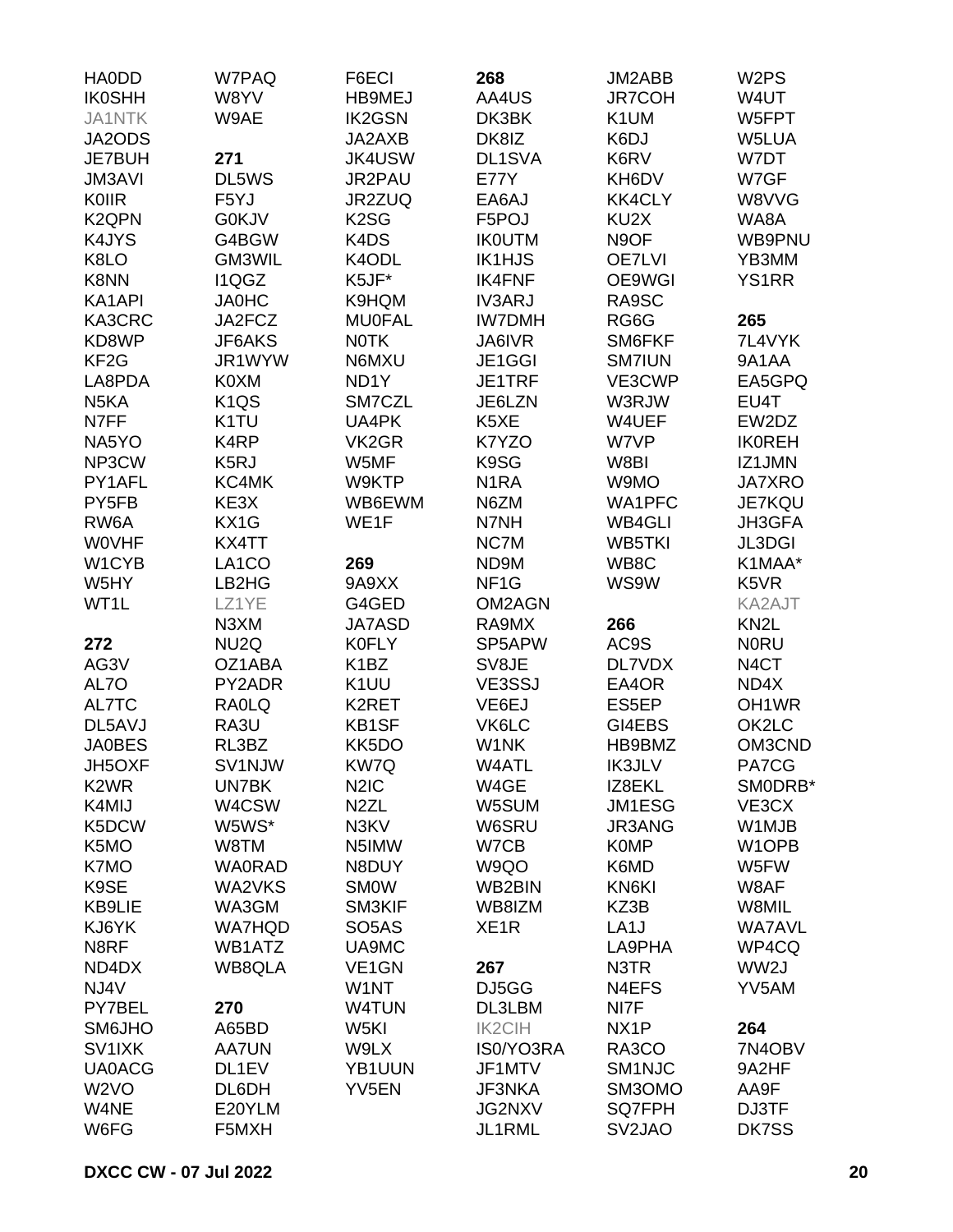| DK7VW*            | <b>IK0XCB</b>                 | SM6WET              | AC4BT                          | UN3G               | 257                |
|-------------------|-------------------------------|---------------------|--------------------------------|--------------------|--------------------|
| <b>E77S</b>       | IZ2GRG                        | W2YT                | DL2RD                          | UN8GA              | AA9RR              |
| EA5ARC            | JA1KZP                        | W6HDG               | DL2VWR                         | VA3KSF             | DJ9CW              |
| EA6ET             | JA1PBV                        | <b>WA0JZK</b>       | DM9LSB                         | VE4GV              | <b>IK8VRH</b>      |
| G4FKA             | <b>JE7KCI</b>                 | WA5SOG              | EA4E                           | VE9VIC             | <b>IT9ORA</b>      |
| GW3SFC            | <b>JK1SAI</b>                 |                     | EA5KA                          | W0GXA              | <b>JA7JND</b>      |
| HA5LZ             | K1ATL                         | 261                 | FM <sub>5FJ</sub>              | <b>W0SD</b>        | <b>JA9WMS</b>      |
| <b>I1SOP</b>      | K3EW                          | 7J1ABD              | G3EKJ                          | W3KHQ              | JH2TIP             |
| <b>IK0TUM</b>     | K5TU                          | 7L3SQL              | <b>GMOVIT</b>                  | W4AEJ              | K <sub>1VI</sub>   |
| <b>IK6OIN</b>     | K <sub>5</sub> X <sub>S</sub> | AJ4A                | <b>IT9AAI</b>                  | W <sub>4</sub> DTA | K3WJV              |
| JA8UIV            | K6LPO                         | <b>AK0M</b>         | JA4RED                         | WA3V               | K5SK               |
| <b>JG1LFR</b>     | K6UIZ                         | CE3FZ               | JA8ANQ                         |                    | K7KH               |
| <b>JH0FBH</b>     | KM4FI                         | CT3MD               | JE1HKW                         | 258                | K8YYY              |
| JJ1BDX            | KN6H                          | DF3DK               | JH8GYP                         | 7N2JZT             | KE4WI              |
|                   |                               |                     |                                |                    |                    |
| JR2CFD            | N <sub>5</sub> WR             | EA7LS               | JI1GYC                         | 9H1EJ              | LA9XGA             |
| <b>JR3KQJ</b>     | NG7Z                          | <b>GU4RUK</b>       | JR1DNH                         | CT3FN              | N4WE               |
| <b>K0XR</b>       | NS3L                          | <b>IZ0COI</b>       | K2DW                           | DJ2XP              | N9NM               |
| K2RDX             | PY8JA                         | IZ8AJU              | <b>K5OO</b>                    | EA5FV              | NH6T/W4            |
| K4AV              | <b>UA0FO</b>                  | JE6UWU              | K5WN                           | EI6AL              | NI8Z               |
| K4MY              | VR <sub>2</sub> PX            | <b>JH8KIY</b>       | K7ON                           | G4NXG              | <b>OH6MHN</b>      |
| K7WF              | W <sub>5</sub> GJ             | JJ2SEE              | K9GSD                          | JE4HIH             | OK1DT              |
| KD <sub>2</sub> T | W8NW                          | JP1GVC              | <b>KA7CVJ</b>                  | JF4AIS             | SMONZZ             |
| KE4DP             | W8ZR                          | JR1FHP              | KC2FXH                         | <b>JHOLME</b>      | SV1GRE             |
| KM3J              | WA9LEY                        | JR1VAY              | KN4JX                          | JI1BJB             | VE <sub>1</sub> HA |
| KP4GC             | <b>WB2KSK</b>                 | K1KU*               | KN9N                           | JI2KUJ             | <b>WOIKD</b>       |
| LX1KC             | WC <sub>2</sub> C             | K5ALQ               | KQ5M                           | <b>JJ1IRS</b>      | W1ZR*              |
| LZ1MDU            | WT8N                          | K7GT                | N <sub>1</sub> DT              | JQ1VDJ             | W3DNA              |
| N1BCL*            | YO4NA                         | K8JP                | N4KZ                           | JR1EYB             | W8EG               |
| N7UX              |                               | K9WMS               | N7UF                           | <b>K0BFR</b>       | WB8CQV             |
| NI <sub>5</sub> G | 262                           | <b>KK7YC</b>        | NG7M                           | K3SUI              | YB0COU             |
| VE3BZ             | 9A2HQ                         | KX9B                | OK1JKR                         | K4JWA              |                    |
| <b>WOJM</b>       | 9A2V                          | N0OK                | PA2SAM                         | K6TMB              | 256                |
| <b>WOOVM</b>      | DL5JQ                         | N <sub>1</sub> NU   | PT <sub>2</sub> CW             | K7IA               | AE5B               |
| W <sub>1</sub> RH | DL7AB                         | N6RC                | R3BB                           | <b>KA10</b>        | DL4ZU              |
| W4HOG             | DM5JBN                        | OK1RB               | S52V                           | KQ3S               | DL5JS              |
| W7BV              | IZ2ESV                        | PE3T                | VE3TM                          | KX2H               | DL5SBA             |
| WC5D              | JA1SDV                        | SM6GOR              | W5TZC                          | N <sub>1</sub> SZ  | EI4BZ              |
|                   | JA4OPW                        | SQ8LSC              | W6ZL                           | N3RR               | F5BAR              |
| 263               | JR1URH                        | SV <sub>2</sub> CLJ | W8HBI                          | N5OGP              | <b>I2XIQ</b>       |
| 9A5JV             | K6TTT                         | SV3RKM              | WA2AOG                         | N6NG               | <b>IV3AVQ</b>      |
| AA4LR             | K9LV                          | VK3TC               |                                | N6VH               | JE1ARQ             |
| AE <sub>5</sub> L | KD4POJ                        | W3NS                | 259                            | N7ZO               | JH1DGJ             |
| AI4U*             | KN3P                          | W4NK                | G3SXW                          | ND9G               | JH1KIM             |
| DJ2UP             | N <sub>2</sub> G <sub>Z</sub> | W4UX                | <b>IK2UEX</b>                  | NM <sub>1</sub> G  | <b>JI5KGQ</b>      |
| DK8KC             | N7DBA                         | W9OSI               | JA1GUC                         | RK7T               | <b>JM1CMA</b>      |
| DL5BBT            |                               | W9ZT                |                                |                    |                    |
|                   | N7JB                          |                     | JH2QLC                         | RL <sub>8</sub> C  | <b>K0TV</b>        |
| EA5GRH            | N7NR                          | WK8A                | JL1GYZ                         | VE3WFD             | K1LTJ              |
| <b>G0HSA</b>      | N8KU                          | YT1VM               | K <sub>2</sub> CY <sub>S</sub> | VK2HV              | K4PIC              |
| <b>GOMFO</b>      | NA1DX                         | ZL2BRB              | K5KUA                          | W3UI               | K9GC               |
| G3CWW             | S51DV                         | ZP9MCE              | K6UJ                           | W4OGG              | KC2STA             |
| G4SGX             | S57TA                         |                     | K8MR                           | W4TVI              | <b>KT0NY</b>       |
| <b>HL1VAU</b>     | SM2LKW                        | 260                 | KD4W                           | WP3R               | KZ7V               |
| <b>I8HAK</b>      | SM6OEF                        | AA2VG               | <b>UA0AV</b>                   |                    | LA2LI              |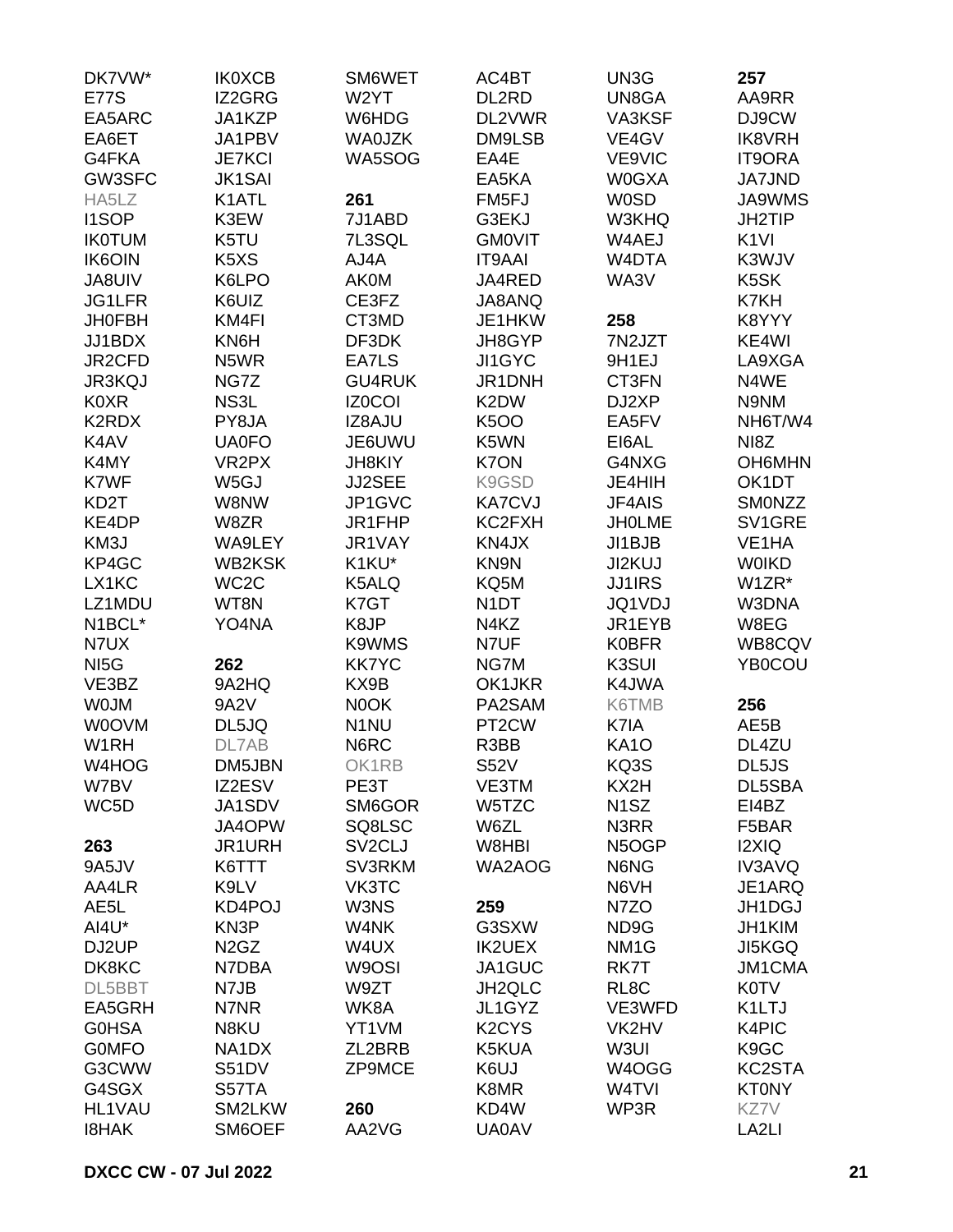| LA4KQ               | K <sub>2</sub> JK  | WA8Y              | F8EZE             | K6UT              | HB9DHI                        |
|---------------------|--------------------|-------------------|-------------------|-------------------|-------------------------------|
| N4MJ                | K4VW               | WB9M              | G3RZP             | K9JWI             | <b>IOJBL</b>                  |
| PY1NP               | K6JAJ              | WE <sub>1</sub> B | HA5GO             | KA3GWD            | <b>I7LGM</b>                  |
| SV8DOU              | K8DJC              |                   | HL4RBR            | KC4HN             | <b>IK0PRP</b>                 |
| W1PY                | KA5TTC             | 252               | <b>IK1GNC</b>     | LA8ZAA            | JA3ANW                        |
| W <sub>2</sub> UB   | KB3LIX             | 4Z4KX             | JA9XBW            | N3VA              | JA4HAW                        |
| W4KVS               | KC9GBX             | AA9BJ             | JH1NYN            | N3ZN              | JA4XHF                        |
| W7GAM               | KD8DEU             | BV1EK             | JI1BHO            | N8AVK             | <b>JH3PRR</b>                 |
| <b>WA7BNG</b>       | LA2RZ              | DJ4QG             | JJ1WWL            | NU4N              | <b>JJ0NSL</b>                 |
| <b>WA7OBH</b>       | N4LUF              | DJ5FZ             | <b>JM1RSV</b>     | RA6WF             | <b>JK1WSH</b>                 |
| WW6D                |                    | DK6AS             | JM3XZC            | UT4UZ             | K <sub>1</sub> DJ             |
| WY2E                | N7TP               | DL5DWW            | K <sub>2</sub> DF |                   | K <sub>2</sub> R <sub>B</sub> |
|                     | <b>NA6O</b>        |                   |                   | VE3OTL            | K <sub>2</sub> WT             |
| XE2AU               | NJ9C               | EA8TZ             | K <sub>3</sub> GO | VR2MY             |                               |
| ZL1ANH              | NT <sub>50</sub>   | EU1AN             | K4CGY             | W <sub>4</sub> OG | K7CIE                         |
|                     | PJ4LS              | F6HLC             | <b>KR0P</b>       | W4ZGR             | <b>K7EKD</b>                  |
| 255                 | RU3U               | G4PUQ             | KV <sub>5</sub> Y | W6QO              | KB4MRX                        |
| DJ2MM               | S57MI              | GM4SID            | KW3U              | WA2ASQ            | KN7D                          |
| DJ8KZ               | <b>VE3TKI</b>      | HB9CPS            | LA2HFA            | WA5YNB            | NZ6E                          |
| HB9AUZ              | W <sub>1</sub> SU  | IK5TSZ            | N4QVM             | WD5IYT            | RA4HW                         |
| HL1AEY              | W5KAU              | <b>IW5AOT</b>     | N5OHL             | WW4LL             | SM7GCZ                        |
| <b>I3UBB</b>        | WC <sub>2</sub> K  | <b>JA0FLL</b>     | N6LHN             |                   | <b>SP9NLI</b>                 |
| <b>IK1CJT</b>       | YB2TX              | JA1SZN            | NA <sub>2</sub> P | 249               | UR5WIF                        |
| JA2FXV              | YL2CZ              | JH1GTR            | <b>OH7TV</b>      | AA6K              | <b>WOJW</b>                   |
| JF2AFP              |                    | JR1AHH            | OK2FB             | AB4IE             | W1BLT                         |
| JH1FVE              | 253                | K7PT*             | <b>ON6KE</b>      | EA2AGV            | W4CJ                          |
| K0YY                | AA3TH              | K9IJ              | PY2RN             | HA9SU             | W7IMU                         |
| K4VX                | CE3CT              | KC4IR             | R6FR              | <b>IK1ZOF</b>     | WA5BDU                        |
| KB6A                | CT1FCX             | KH6DX             | RA3UU             | <b>IT9XUA</b>     | WA5HOD                        |
| KK5RX               | EA5CRC             | LZ1JZ             | SM6PPS            | IV3AZZ            | WD6T                          |
| KK6X                | G3GHY              | LZ2JF             | UA1TA             | <b>JA7FAS</b>     | WX8C                          |
| N4BAF               | <b>GM0DEQ</b>      | <b>NOWX</b>       | UA3DUJ            | <b>JA7QQQ</b>     | YO <sub>5</sub> OEF           |
| N4LJS               | <b>I1HLP</b>       | N5VYS             | UA9FFV            | JE1WBA            |                               |
| N <sub>4</sub> PL   | <b>I2VRF</b>       | N7DED             | WJ7R              | JF7RJM            | 247                           |
| OH <sub>2</sub> BJG | <b>I6DQE</b>       | OK2JOW            |                   | <b>JG1EIQ</b>     | 6K5AQY                        |
| OK8YD               | <b>I8JYK</b>       | SM2OTU            | 250               | JH1KYB            | DJ8SN                         |
| OV <sub>2V</sub>    | <b>IK2FSS</b>      | SP7UWL            | <b>AC0B</b>       | N4CU              | DM3XRF                        |
| VA3NXM              | <b>IK2WSO</b>      | <b>WOMB</b>       | AI7W              | <b>SMONFA</b>     | FG8OJ                         |
| VK6VZ               | JA5XPD             | W3OD              | DF3OL             | SM6CRM            | G4EHT                         |
| W3NB                | <b>JA7FVA</b>      | W4SW              | DL2DTD            | <b>SM7FIG</b>     | <b>HA0MO</b>                  |
| W4WNT               | JH1FSB             | W8UMA             | DL3BUE            | W5HNS             | <b>I8YRK</b>                  |
| WB4SON              | JH6JMM             | WA9SQH            | EA1AAA            | W7VAS             | <b>IK0XIH</b>                 |
| YB3OSE              | JJ1QUV             | WB4CW             | EA1DLU            | W7XZ              | <b>IK8SCR</b>                 |
|                     | <b>JN7DOS</b>      | WN6M              | G4LNG             | WB8RFB            | IZ0GKB                        |
|                     | K6WY               | YT7T              | GW4TSG            |                   |                               |
| 254                 |                    | ZS <sub>2U</sub>  |                   |                   | JA1FQI                        |
| 7L4FSR              | K8FB               |                   | IZ2FLX            | 248               | JH5HDA                        |
| DL1CP               | K8OD               |                   | JA1GVM            | AA7AV             | K0ABC                         |
| DL5YBU              | K9AW/DU6           | 251               | JA2FEA            | AC <sub>1</sub> O | <b>K0COP</b>                  |
| DL9MWG              | KI4TZ              | AF4Z              | JA4EQC            | AF9R              | <b>K0SN</b>                   |
| HL1IE               | N6XT               | DH5JG             | <b>JF7NNI</b>     | AI <sub>2</sub> S | <b>KC0V</b>                   |
| JA9EEH              | PP <sub>2</sub> CW | DL2DWC            | <b>JM1GHT</b>     | DS5TOS            | KH <sub>6</sub> P             |
| JE2RBK              | SV8RX              | EA5EU             | K1ITS             | EA1NK             | <b>KL7RA</b>                  |
| JE4WSA              | W <sub>1</sub> OP  | EA5RU             | K1VM              | EI5GM             | KM4A                          |
| JH1ERJ              | W1RZF              | EA6AZ             | K5FP              | <b>HB9AWS</b>     | KZ9DX                         |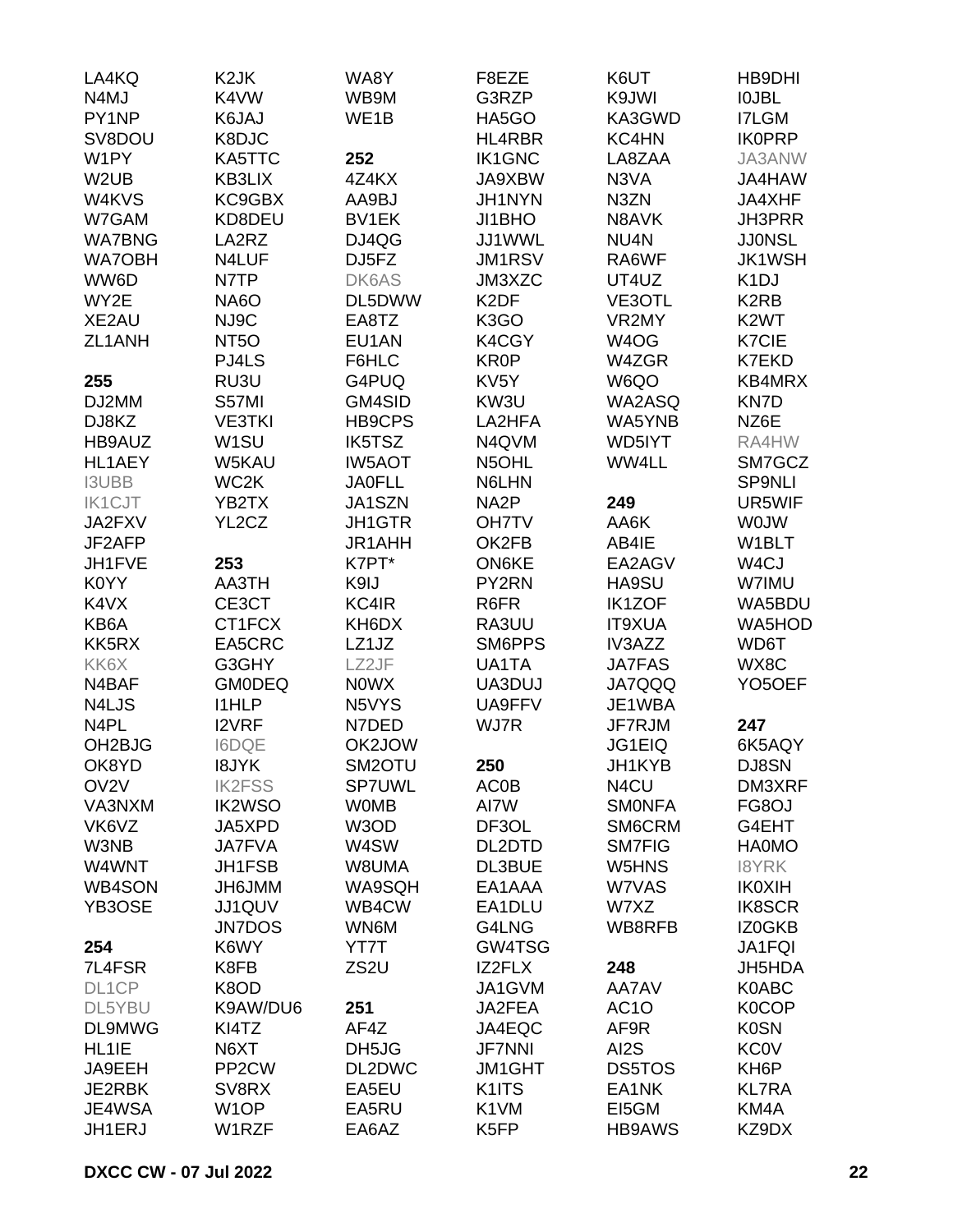| LX1MU         | 245                           | KZ5D               | F <sub>5</sub> DE  | PA0QRB                          | <b>EA7PN</b>                  |
|---------------|-------------------------------|--------------------|--------------------|---------------------------------|-------------------------------|
| NA9RB         | AD4YM                         | <b>NOPFE</b>       | FO/N6JA            | RN <sub>3</sub> A               | <b>G0WMW</b>                  |
| NR5Q          | DF7GG                         | W0RI*              | G3KKQ              | RN4AM                           | HA3LI                         |
| OZ1CAR        | DL6EK                         | W <sub>1</sub> QA  | <b>IK0PHU</b>      | RT7F                            | <b>HB9AJY</b>                 |
| SM2HWG        | DL7AA                         | W2IY               | <b>IK4UPU</b>      | SV <sub>2</sub> D <sub>SJ</sub> | <b>IK2LOL</b>                 |
| SM5NDI*       | EW3MM                         | W5CWQ              | IK5BOH/2           | W1GWN                           | <b>IK2WPO</b>                 |
| UU5WW         | F1JTL                         | WA6TQT             | JF1TEU             | W9KG                            | JA1CPU                        |
| W5AP          | HB9DWL                        | <b>WA7RLL</b>      | JG1OGM             |                                 | JA1FVS                        |
| <b>W6NUC</b>  | <b>IK8GJR</b>                 | WB2UFF             | K9JY               | 240                             | JE8KGH                        |
| W7CD          | IZ8MBW                        |                    | K9UIY              | 7Z1SJ                           | JF1KIG                        |
| W7ZMD*        | JA2FUA                        | 243                | KD6GC              | AB5YI                           | JO1ABS                        |
| W9HR          | JA4PYJ                        | AH <sub>0</sub> U  | KZ1X               | DK4LX                           | K0AOZ                         |
|               |                               | DK1IP              |                    |                                 | K <sub>1</sub> K <sub>Z</sub> |
| WA5PFJ        | <b>JA7DQS</b>                 |                    | N3KEM              | EA7BR                           |                               |
| WA9BXB        | JE2FJI                        | DK3TL              | N <sub>4</sub> DJ  | HL2VA                           | K4GM                          |
| <b>WQ5O</b>   | JH3PAM                        | HL5UOG             | N4UFP              | <b>I2FUG</b>                    | K5RA                          |
| YL2BR         | K3VPZ                         | <b>IK2SGV</b>      | N6XMW              | IK2YJD                          | K8CC                          |
|               | K7GA                          | <b>IK3HMD</b>      | N9LJX              | IZ1JLN                          | KD6WKY                        |
| 246           | KF4C                          | <b>IK4WLA</b>      | <b>NR0T</b>        | IZ3BJA                          | KI0G                          |
| 9K2GS         | KF8VX                         | <b>JA0AVS</b>      | NV <sub>4</sub> A  | JA3DBD                          | KJ7M                          |
| AA5B          | N5KUC                         | <b>JH1AWJ</b>      | SV4FFL             | <b>JE3TAT</b>                   | KU6J                          |
| AA6MV         | ND <sub>3</sub> A             | JH4GNE             | TF3SG              | JF3VEC                          | N3DD                          |
| DS4DBF        | NW7O                          | <b>K0FF</b>        | <b>VE1ANU</b>      | <b>JH1TXG</b>                   | N7ZN                          |
| EA1WH         | PV8DX                         | <b>K0TC</b>        | VK3OT              | JP1LVI                          | NS6E                          |
| G4GZG         | PY5VC                         | K5VNJ              | W1WEF              | JR4CZM                          | OZ6TL                         |
| <b>IK4THK</b> | W <sub>1Q</sub> J             | K6BY               | W2HUV              | <b>K0ASA</b>                    | TF8GX                         |
| JA1XPQ        | W2XX                          | K6TPJ              | W3BYX              | K <sub>1</sub> M <sub>C</sub>   | VE3KKB                        |
| JA4GCF        | W6MYN                         | K7NW               | W3CZ               | K4BYN                           | W4ATM                         |
| JA6CM         | W8LIG                         | KF2HC              | W4RQ               | K7LB                            | W6HGF                         |
| <b>JI1JMK</b> | WB0O                          | <b>KT0F</b>        | W6FI               | K8ESQ                           | W6RA                          |
| JN3XEZ        | WC7V                          | N <sub>2</sub> WM  | W8TOW              | KE5TD                           | WA3UTC                        |
| <b>JQ1HIV</b> | XE2AQ                         | N2XQM              | WO6T               | KG2GL                           | WA4DT                         |
| JR2UJG        |                               | N4BRF              | YB4IR              | <b>NOCKC</b>                    | WB9WHQ                        |
| K3UC          | 244                           | N9AVY              |                    | N <sub>1</sub> DC               | WQ5N                          |
| <b>K7HPH</b>  | 9A3Y*                         | R8IA               | 241                | N4CQ                            | ZS <sub>2</sub> Y             |
| KF4AV         | AA4DD                         | RZ6BS              | AI6II              | N9ER                            |                               |
| KF7F          | DL5KW                         | <b>SMOLZT</b>      | DF <sub>2</sub> UD | NG3J                            | 238                           |
| KG8CW         | F6DSX                         | W2NY               | DK3FB              | OH1NDA                          | 7K1LUE                        |
| KK8MM         | F6OIE                         | W4MP               | DL4MFL             | <b>W0QQ</b>                     | 9A5K*                         |
| <b>KU4NE</b>  | GM3BKC                        | W6AER              | DL5KUT             | W5TUF                           | AA7FL                         |
| N3FT          | <b>IK2HSW</b>                 | W6QR               | G4HSD              | W6GG                            | AB9YC                         |
| N6AWD         | <b>IK8UHA</b>                 | W9TB               | JA6RIL             | W9CSX                           | DL3CX                         |
| N9IO          | IZ3DBA                        | <b>WA8RCK</b>      | JE4MHL             | WO <sub>2</sub> X               | EA1CEZ                        |
| W3AKD         | <b>IZ4AIB</b>                 |                    | <b>JH1HGI</b>      |                                 |                               |
|               |                               | ZB <sub>2</sub> EO |                    | YB0ECT                          | EW7A                          |
| W7GOY         | JA1HNP                        |                    | K <sub>1</sub> RI  |                                 | HB9CVO                        |
| W7UG          | JA1KXT                        | 242                | K6LE               | 239                             | JA1XUY                        |
| W8WD          | JA1MOD                        | 7L1CYC             | K8VD               | 4X6KF                           | JA3HC                         |
| <b>WB0RUR</b> | JF5FGY                        | AB8MA              | K9UVK              | AA5JF                           | <b>JA6HJW</b>                 |
| WT9U          | <b>JI1SAI</b>                 | AF4OX              | KB4ET              | AC7ZG                           | <b>JE0FPH</b>                 |
| <b>YU1AST</b> | JI5WDC                        | CU3EJ              | KN4KL              | AK0A                            | <b>K0MS</b>                   |
| ZL2ST         | K <sub>2</sub> T <sub>G</sub> | <b>DJ0AH</b>       | N <sub>5</sub> RA  | CT1ETE                          | K4ZNC                         |
| ZL3GA         | K4KEY                         | DL2DX              | N6PSE              | DL2OW                           | K5MMH                         |
|               | K9XR                          | EA4DL              | N8JK               | DL7LX                           | KA4JMZ                        |
|               | KR1U                          | EW4DX              | NW2I               | DL9ZO                           | KA5RNH                        |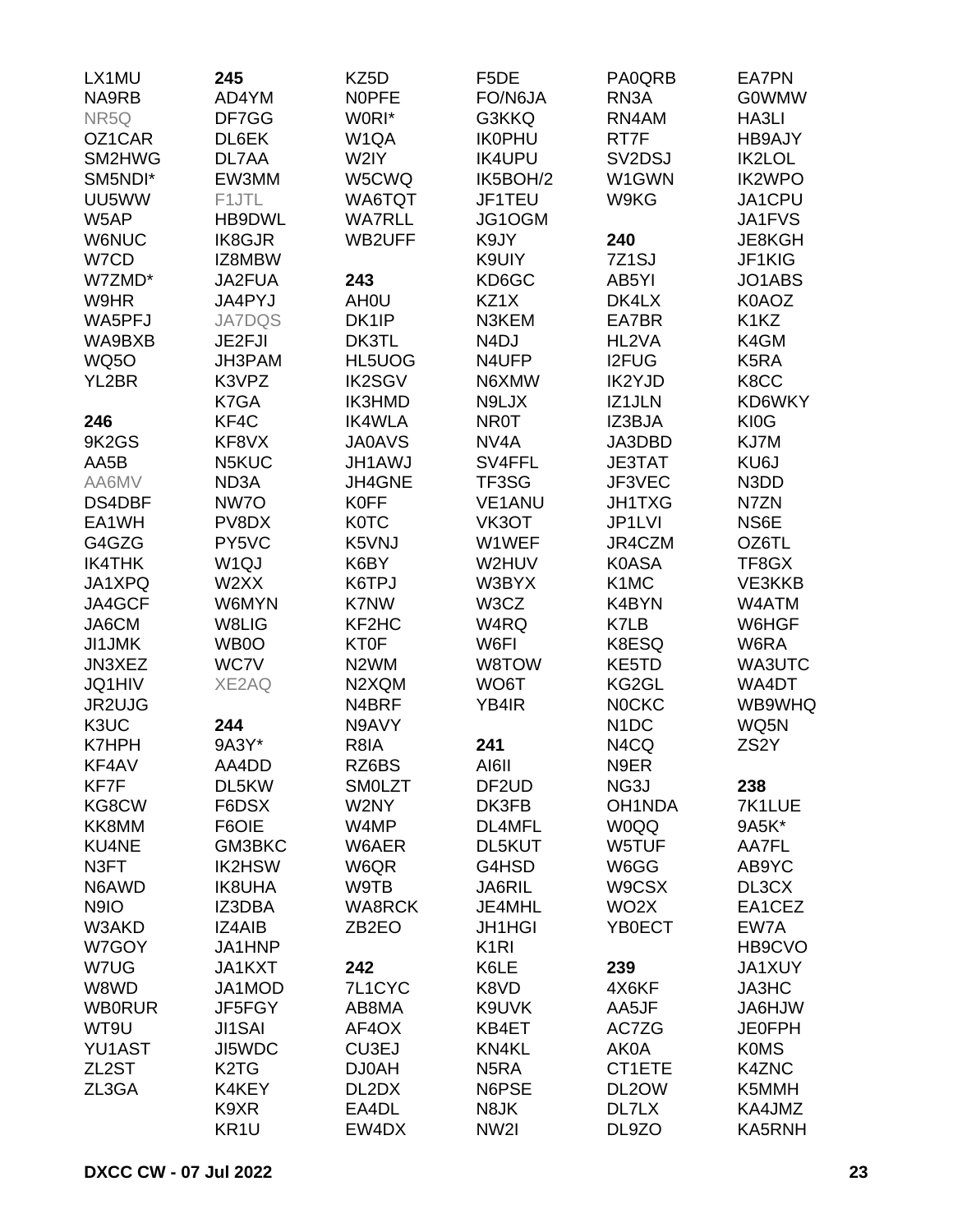| KI <sub>5</sub> T   | W1FZ                            | G4AYU          | <b>K0VBU</b>      | JH1AEF                                             | XE1NW             |
|---------------------|---------------------------------|----------------|-------------------|----------------------------------------------------|-------------------|
| LA1PBA              | W3EF                            | G4FTC          | K4GZ              | JH2CLV                                             |                   |
| <b>NOIS</b>         | W4TNH                           | HB9BMW         | K8RCT             | <b>JH3JJS</b>                                      | 230               |
| N4ARO               | W6MA*                           | I2AZ           | KB3MM             | JR1WGW                                             | 7Z1HL             |
| N6VNO               | W7GTF                           | <b>IK2CMN</b>  | <b>KK7L</b>       | JR4QZH                                             | AJ9K              |
| NS4X                | WA1LNP                          | <b>IK2RGT</b>  | KR4DA             | K6CJ                                               | CU2BV             |
| PW7T                | <b>WW0E</b>                     | <b>JI3MJK</b>  | KX7L              | K6HMS                                              | DF7KG             |
| TF3JB               | XE <sub>2</sub>                 | JO1VRL         | N8QGC             | KA9OTD                                             | EA1FF             |
| W8WOJ               | ZL1BBW                          | K3BHX          | <b>ON7CK</b>      | N7JKF                                              | <b>I4VJC</b>      |
| W9JJB               |                                 | K4IU           | OZ1BII            | <b>NCOP</b>                                        | <b>IK4TVQ</b>     |
| WA2MZX              | 236                             | K5WQG          | RA3AA             | PY1CAS                                             | <b>IK5LSR</b>     |
| WA3WZR              | 7K3BKZ                          | <b>KB0IKW</b>  | W4IHI             | RU <sub>2</sub> K                                  | JA2CPD            |
| WB2JFP              | AF6N                            | <b>KK0DX</b>   | WB2NRX            | RW5CW                                              | JA7CCG            |
|                     | DF <sub>2</sub> UA              | LA3UL          | WW7Q              | VA6JV                                              | JN1RFY            |
| 237                 | DL2KUZ                          | <b>NOEVQ</b>   |                   | VK1FF                                              | <b>JQ1DJI</b>     |
| 4Z5LX               | EA5HM                           | N3JB           | 233               | <b>WOTLX</b>                                       | K7DD              |
| 7K1EQG              | EI7GY                           | N4JRG          | A71EM             | W6MUL                                              | K7NG              |
| AB4UF               | IZ6FYI                          | N9DD           | CT1FPQ            | WJ1D                                               | LU9DO             |
| AF6PK               | JA3EYO                          | NF7D           | DF1JM             |                                                    | <b>MOPCB</b>      |
| AI8P                | <b>JS1LPG</b>                   | NK7Z           | <b>DL1SWN</b>     | 231                                                | N4JU              |
| <b>DL6SRD</b>       | K <sub>1</sub> AP               | NR3Z           | <b>DL2TOS</b>     | 7L3FCZ                                             | N5OUE             |
| <b>DL7UKA</b>       | K <sub>1</sub> KA               | RA4PQ          | DL4IW             | DL9QJ                                              | N7MSU             |
| DS4CNB              | K <sub>2</sub> C <sub>D</sub> J | RW4NJ          | G3XVF             | EA4AII                                             | NC <sub>1</sub> M |
| EA1KK               | K2ETS                           | SM6MCX         | HB9CAT            | EA8IR                                              | <b>PA0JED</b>     |
| EA6BB               | K6XJ                            | W5WZ           | <b>IOWOK</b>      | <b>HBOWR</b>                                       | <b>PA0TO</b>      |
| EI8JX               | <b>K8MNG</b>                    | W6IHA          | <b>IV3DIX</b>     | HB9FMD                                             | R <sub>5</sub> AK |
| F5NTZ               | KG5U                            | W6SE           | JJ2KDZ            | <b>HB9TOC</b>                                      | W3DAD             |
| G4AFS               | KK9I                            | WB1DX          | <b>K7UPJ</b>      | HL5CL                                              | W3KHZ             |
| HA5AWT              | KR8Y                            | ZL2JJ          | K8EB              | I2DJX                                              | W4PV              |
| <b>IK5QPS</b>       | N3GS                            |                | <b>MM0BQI</b>     | <b>IK0UXQ</b>                                      | W5ORM             |
| IT9YOZ              | N <sub>4</sub> CJ               | 234            | NF4J              | <b>JE0EHE</b>                                      | W6FUV             |
| JA4DNC              | N5XUS                           | 7N4KDU         | NX4TT             | JH6RTO                                             | W7DPW             |
| JA8BMB              | N6TD                            | 9A6ST          | OK1DXD            | <b>JIOVIF</b>                                      | WB4IT             |
| JE8KKX              | NN4K                            | AA8M           | OV <sub>5</sub> O | JI2KAR                                             | WM <sub>5</sub> H |
| JH8UGL              | NR8Z                            | AE4TF          | R7FO              | JK1CYF                                             | ZS6C*             |
| JL3RNZ              | OZ1NF                           | AF7M           | SV2AEL            | K3OJK                                              | ZS6X              |
| K <sub>1</sub> KP   | RW6MBC                          | CP4BT          | <b>W0GN</b>       | K4YXJ                                              |                   |
| K1PTF               | SK5AA                           |                | <b>W0KW</b>       |                                                    |                   |
| K4DB                | SM5NAS                          | DJ5IW<br>DK7GH | WA6EZV            | K <sub>5</sub> ER<br>K <sub>5</sub> N <sub>V</sub> | 229<br>AC6ZM      |
| K4FDP               | SM6HVR                          |                | WK9U              |                                                    |                   |
|                     |                                 | DL1ECG         |                   | K6GT                                               | AC9X              |
| KD4U                | <b>W0ZX</b><br>W2HTX            | F5EOT          |                   | K8CR<br>K9KVA                                      | CU3EQ             |
| KE4DH               |                                 | F6ISU          | 232               |                                                    | EA1EA             |
| KE5MMT              | W4PJW                           | <b>G0FWX</b>   | 9V1TL             | <b>KB0LF</b>                                       | EA1KE             |
| N3NN                | W6NT                            | <b>G0KRL</b>   | AD4QS             | KD3HN                                              | EA1P              |
| N7UVH               | W9FML                           | G4DDL          | AD7KG             | KV8Q                                               | EA3BEN            |
| N7VPN               | WO <sub>5</sub> D               | HB9JNU         | AI4QQ             | N4NR                                               | EA3BS             |
| NV <sub>4</sub> B   | WY7FD                           | <b>IV3FFI</b>  | DK2YL             | PA3AMA                                             | <b>HB9KNY</b>     |
| NY4H                |                                 | JA1HMK         | <b>DS4DRE</b>     | VU2NXM                                             | <b>I8NLC</b>      |
| OE3KLU              | 235                             | JA5BKR         | HA5X              | W4CZ                                               | IZ1BZV            |
| PA2CHM              | 7L2VYT                          | JE8AGX         | <b>IK1YBL</b>     | W7NP                                               | IZ6GSP            |
| UA9KAS              | AA6PG                           | <b>JHONBN</b>  | <b>IU4CHE</b>     | W8LQ                                               | JA2KPV            |
| VU <sub>2</sub> DCC | AD0K                            | <b>JI6IHG</b>  | JA5MOO            | W9GM                                               | JA3LFZ            |
| W1ECS               | DM2RM                           | <b>JK1OTP</b>  | JF1KML            | WA4MME                                             | JA6JYM            |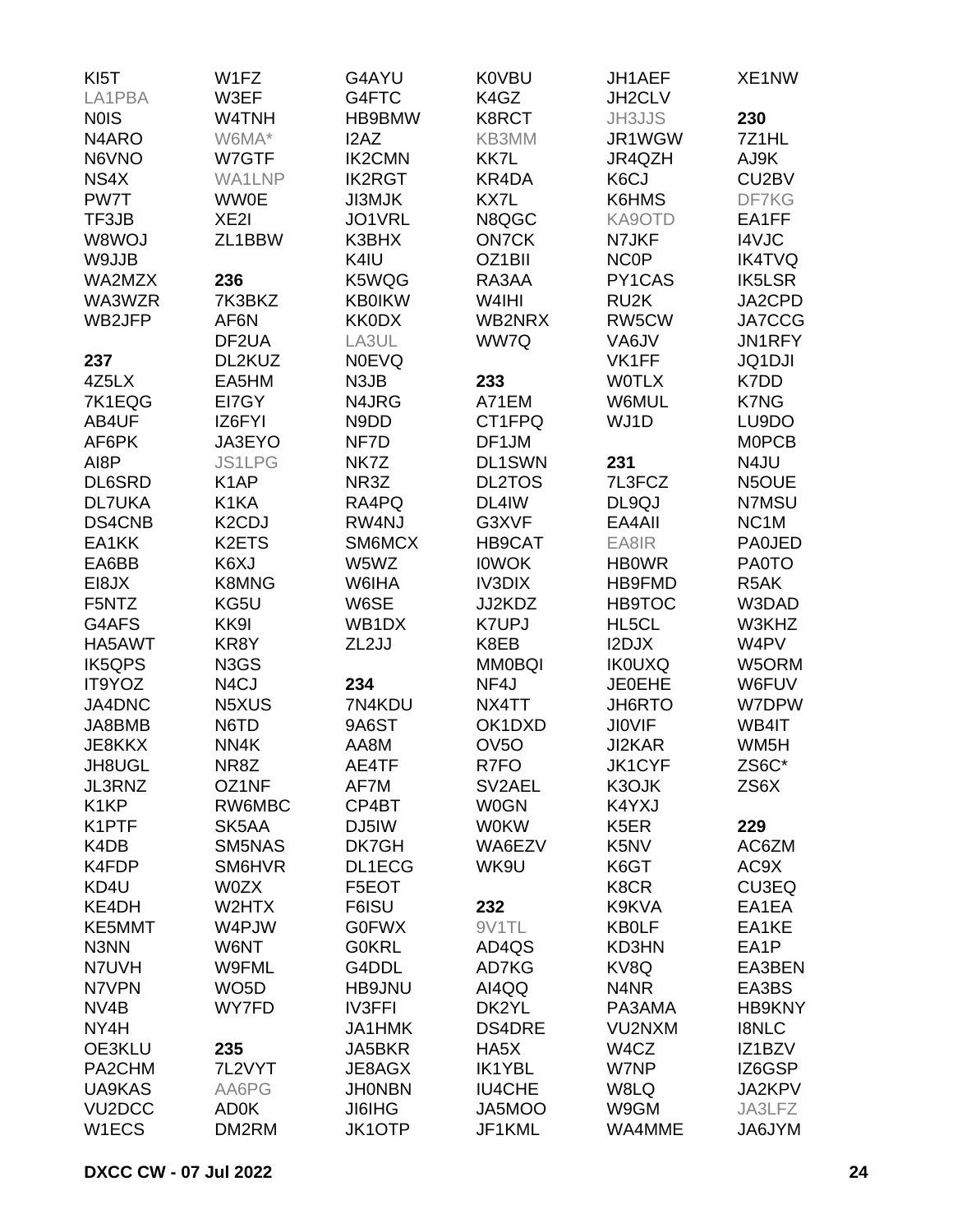| JA7IIL             | SP5AMN              | EA4TX              | W5GN               | <b>IV3KCB</b>      | N7JI               |
|--------------------|---------------------|--------------------|--------------------|--------------------|--------------------|
| JH2AHZ             | SV <sub>1</sub> BYI | F5ELL              | W5MT               | JA1WSK             | NO0Z               |
| JP1GUW             | SV8CKM              | HB9FAX             | W7NL               | JA2LMY             | PY5XH              |
| JP1PCK             | <b>VE3DUS</b>       | I2YPY              | W9ZJX              | JA4HXF             | RA6AR              |
| <b>K4AEN</b>       | <b>VE3FRR</b>       | JA5UBW/3           | <b>WA5YON</b>      | JA4JLT             | TA1AC              |
| K4HTY              | VU2LBW              | <b>JG1TCB</b>      | WM4I               | JH4FBV             | W1HQ               |
| K5AR               | <b>WOUVC</b>        | K1CVF              | WX2K               |                    | W5PNY              |
|                    |                     |                    |                    | <b>JR0GXA</b>      |                    |
| K5TIA              | W3ICM               | K8LH               |                    | <b>K0HIP</b>       |                    |
| K5WL               | W4PNY               | <b>KR0S</b>        | 224                | K1ROA              | 221                |
| KD8WX              | W9YRZ               | LA3RK              | CT4NQ              | K8TDJ              | AA7UC              |
| KM <sub>2</sub> S  | WV1K                | N <sub>1KI</sub>   | DJ3BE              | KM3T               | AD6E               |
| KT4MM              | ZS6RJ               | N2ADE*             | EW4A               | KM6SE              | <b>DK6NN</b>       |
| N <sub>1</sub> ZJ  |                     | N4ZQ               | HL4CCM             | KS4YT              | DL2KUA             |
| N8NH               | 227                 | NA <sub>2</sub> G  | <b>IK1WEG</b>      | N <sub>2</sub> BEG | DL8DXW             |
| N9EXN              | 6K5YIA              | W <sub>2KP</sub>   | <b>IK2VUC</b>      | N3YZ               | EA5AGW             |
| NA4K               | AA4AM               | W6EJJ              | IU8HEP             | N <sub>4</sub> CO  | HB9CSM             |
| PY <sub>2</sub> OA | AF <sub>6</sub> O   | W6JK               | <b>IV3NVB</b>      | N4MPQ              | IT9ZZO             |
| <b>SMOEUI</b>      | CT3EE*              | W7OLY              | IW5EIJ             | N8AHH              | <b>JA0EZP</b>      |
| SM5DUT*            | <b>DL0KB</b>        | <b>WA5RES</b>      | JA1BE              | NF4L               | JA1BJI             |
| VA2LC              | <b>DL3HRH</b>       | <b>WB0N</b>        | JA1QZC             | PY2LSM             | JA1WYQ             |
| <b>VU3NXI</b>      | E73ENS              | WE2P               | JA4OIJ             | UA6CEY             | JA3DGV             |
| W9KX               | F6ACC               | WI2E               | JA6BP              | UN <sub>5</sub> C  | JA6CMQ             |
| ZS6A               | G8APB               | WQ1H               | JE1BJP             | VA2EU              | <b>JJ3FRB</b>      |
|                    | HB9LF               |                    | <b>JI5RPT</b>      | VK7ZE              | <b>JL3SIK</b>      |
| 228                | IK1ZOD              | 225                | K4UFS              | VU2XE              | JR9CPT             |
| AA6JZ              | <b>JA0NFP</b>       | DL1MEV             | K5MQ               | W1FM               | K <sub>3</sub> XO  |
|                    |                     |                    |                    |                    |                    |
| D <sub>2</sub> EB  | <b>JA2IHS</b>       | DL4ZAB             | K6VMV              | W3ENM              | K4LW               |
| DS2GWM             | K <sub>2</sub> HT   | F5SHQ              | KG9X               | W6SJ*              | N3IQ               |
| EA5LA              | K4GN                | F5TJZ              | N4GE               | W6YLL              | N4HXI              |
| G3USX              | K5PQ                | HB9BU              | N4KM               | WA1HEW             | N4WD               |
| <b>HA0EQ</b>       | K8GT                | IC8SQS             | N4MIK              | WB2FXK             | NU <sub>1</sub> B  |
| <b>I8DKR</b>       | <b>KA0IQT</b>       | JA1BIV             | NG <sub>2V</sub>   | WB8MIW             | NY9H               |
| <b>IK8TPJ</b>      | KA4H                | JA9BM              | NK <sub>5</sub> Z  | WC4K               | OE6AKD             |
| JA1BPN             | <b>KA5TUF</b>       | JF4PXF             | NV <sub>1</sub> S  |                    | OE6CLD             |
| <b>JH0WYT</b>      | KC4GKY              | <b>JK7DHP</b>      | PY2WAS             | 222                | OH <sub>1</sub> MQ |
| JI1BEX             | KV4T                | K3UW               | <b>SMOT</b>        | 4K8M               | PT7NK              |
| <b>JR7AGI</b>      | N0HJZ               | K4BBH              | UR5EIT             | 5P5Q               | PY2DY              |
| <b>K3TRM</b>       | OH6BG               | K5AUP              | VE4OX              | AA2DY              | R3EE               |
| K6ETM              | OK1ZCW              | K6NS               | <b>WOMAN</b>       | AA3K               | R7CD               |
| K7LVJ              | OP4K                | K8FT               | W4NF               | F6HNN              | RA0AM              |
| KS4L               | SM5BS               | K9UW               | W6ROY              | HB9FBU             | RN9A               |
| N9JF               | SM6TKG              | KF6E               | W8PN               | <b>IK0AGU</b>      | SP5ZCC             |
| <b>NA0N</b>        | TA1PB               | KF8K               | <b>WA7BNM</b>      | <b>IK6CAC</b>      | UA6FF              |
| NB7Q               | UR5WX               | KP3X               | WB4PWZ             | <b>IZ0BTV</b>      | <b>WOXE</b>        |
| NE5W               | VE3NI               | LA4RT              | WB9MSM             | JA1CC              | W5PVE              |
| NE7I               | W6RD                | <b>NOTNJ</b>       | XE1HG              | <b>JE0HUR</b>      | W5UQ               |
|                    |                     |                    |                    |                    |                    |
| NJ6D               | WC4V                | N4UP               |                    | K6OHM              | W6PG               |
| NN6CH              | <b>WS7W</b>         | NE <sub>1</sub> RD | 223                | K6VKO              | W8JCC              |
| NQ4U               | YO2ADQ              | NG <sub>2U</sub>   | DF6SW              | KM <sub>5</sub> G  | W9HP               |
| OH1NPW             |                     | SM5BUH             | DL1TPY             | KZ0X               | <b>WA7YAZ</b>      |
| OH <sub>1</sub> ZK | 226                 | T95A               | EA <sub>5</sub> OI | LA8D               | WE4S               |
| R6AW               | DL8JJ               | <b>W0EB</b>        | <b>GOMMI</b>       | N3ZP               | WW8RT              |
| <b>SM7RYR</b>      | <b>DS5BRE</b>       | W4TVG              | <b>HLOC</b>        | N6FS               |                    |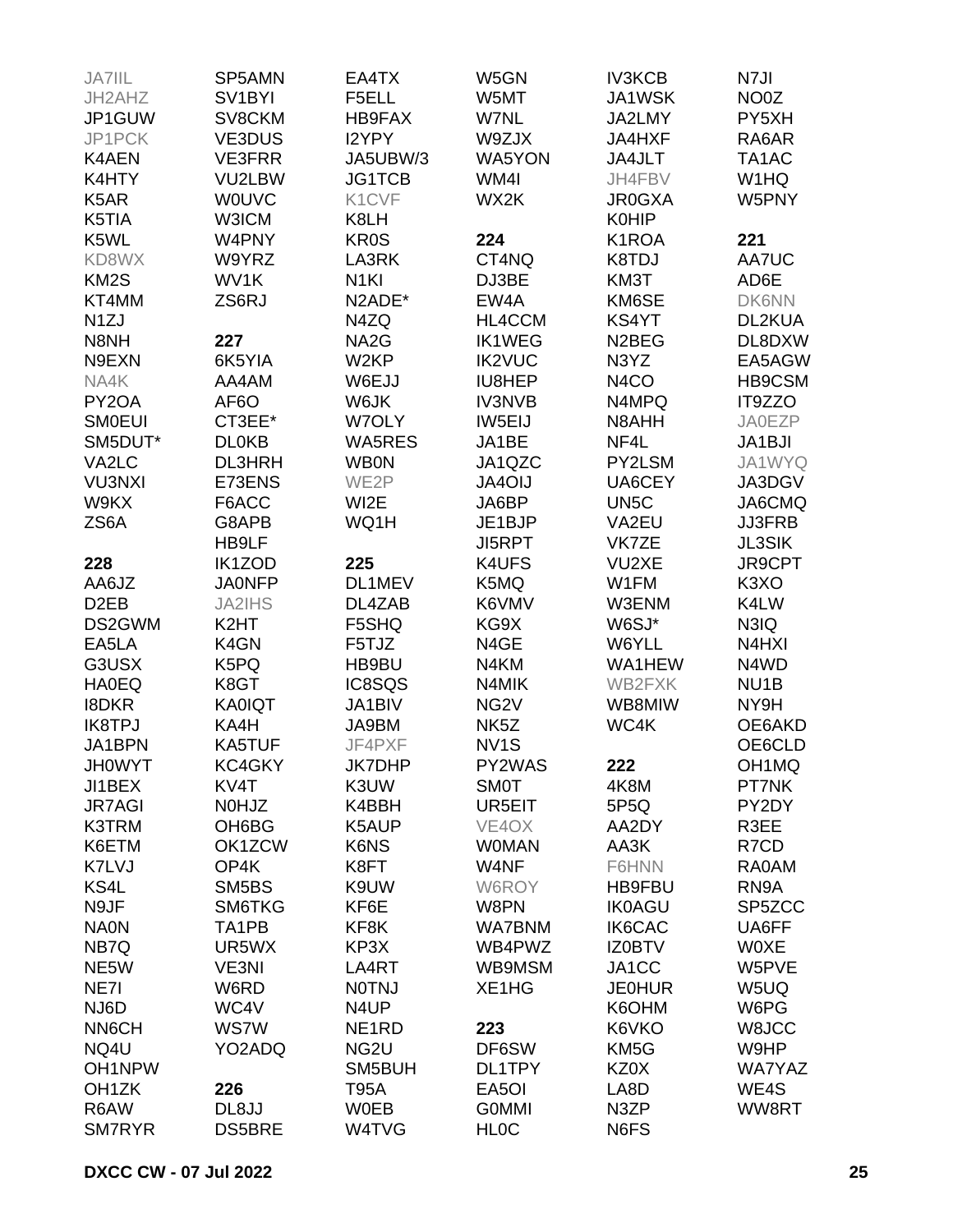| 220                           | JA1GVT             | W8WTS              | OE5JDL             | <b>NORI</b>       | 212                |
|-------------------------------|--------------------|--------------------|--------------------|-------------------|--------------------|
| 3A2MW                         | JA1PVX             | WA3JPY             | PU1KGG             | N3TG              | CO8TW              |
| 9A2GA                         | JE3BIQ             |                    | PY3IT              | N5MF              | CT1ELF             |
| A61BK                         | JH2AMN             | 217                | W1SSN              | N7JXS             | CT7ANG             |
| AG6HE                         | JI2FAP             | AB3AP              | WLL6W              | NA9Q              | EA8AJY             |
| DK5RL                         | JP7EIP             | DL2GV              | XE1FAS             | NC4RB             | F5AIB              |
| DL9HC                         | JR1AHP             | DS5AAQ             |                    | NO6V              | F6IIA              |
| DL9NDV                        | JR1CAD             | <b>DS5QLJ</b>      | 215                | NT6X              | <b>GOCGV</b>       |
| EA5DKU                        | JR3ADB             | EA1ACP             | 7N1PRD/0           | OZ1OXQ            | <b>HB9AUT</b>      |
| EA5T                          | <b>K0GEO</b>       | EA5GXI             | AA2LF              | PY3VB             | HB9BCK             |
| EA6AA                         | K9AAA              | EW7BR              | BD4SX              | <b>SM0OFW</b>     | HB9KOG             |
| HL5YI                         | KE5BR              | JA1WAE             | EI1DG              | W1HUE             | HS0/OZ1HET         |
|                               | KO6UW              | JA4SSM             |                    | W4DFU             | <b>IOOAL</b>       |
| <b>IKOWMT</b>                 |                    |                    | <b>IN3ZWF</b>      |                   |                    |
| IK1PKH                        | N1HMD              | JA5CYH             | IZ4GOL             | W4GV              | <b>IK4ADE</b>      |
| <b>IK1RKN</b>                 | N6NH               | JG1FML             | <b>JL3TEM</b>      | W <sub>5</sub> IO | <b>IK8TEM</b>      |
| <b>JA0EVI</b>                 | N6VB               | K5MDX              | K6HCJ              | W7FI              | IZ7QSS             |
| JA1QCA                        | N9EJL              | KF9U               | KA1DJ              | WF1W              | JA8HH              |
| <b>JA7MAD</b>                 | N9EP               | <b>KK4BNC</b>      | KT4AC              |                   | JE1COB             |
| JG1BBM                        | NE3K               | N <sub>2</sub> BIM | LT1F               | 213               | JE3LHL             |
| <b>JR3XUH</b>                 | NZ4DX              | N9ID               | N <sub>1</sub> BY  | AA6AC             | JH2MLS             |
| K9WJU                         | SM5AHX             | RA3UAG             | N4QM               | AB5GU             | JO4BIA             |
| KA3BMU                        | SM5DPQ             | RM <sub>2</sub> D  | NC6K               | AF6F              | <b>K0SRL</b>       |
| KA3LHP                        | SP9Z               | TZ4AM              | NU7V               | AI6O              | K1MU               |
| LA9HFA                        | W1HEN              | UA <sub>1</sub> A  | SV <sub>1EJD</sub> | <b>DH0GSU</b>     | K1ZJA              |
| LY2PAQ                        | WA2ALY             | UA3UCD             | W1NR               | EA5GX             | K3KD               |
| N3OUC                         | WA6SCW             | UB5UDG             | W6JWK              | EI4HH             | <b>KB5NJD</b>      |
| N <sub>5</sub> D <sub>D</sub> | ZL <sub>1</sub> DD | <b>WOCO</b>        | W8NOR              | JF3KOA            | N4GJ*              |
| N5KAE                         |                    | W5HNK              | WJ1B               | JH1ETW            | N <sub>5</sub> KIP |
| N5QQ                          | 218                | WA9RCQ             | WT2P               | <b>JH7DEU</b>     | PA5BW              |
| N6KW                          | DJ2MG              | WV2N               |                    | JP1LRT            | PY6TS              |
| N6VNI                         | F6DWX              |                    | 214                | <b>KOMFI</b>      | RA <sub>5</sub> C  |
| NI7R                          | <b>HA0GK</b>       | 216                | 8P6SH              | K <sub>5</sub> ZO | SM6KHN             |
| OZ9AO                         | JE4NAN             | AA4GA              | AA4QE              | K6EME             | <b>UT0YW</b>       |
| RM4C                          | JF1LMB             | <b>AA7MN</b>       | AF <sub>8</sub> A  | K7TQ              | VK5GR              |
| SK6HD                         | JH6TYD             | DJ5FM              | CX <sub>2</sub> CC | KK9A              | W4FCU              |
| SP9BCH                        | <b>JK1VSL</b>      | <b>GOPSE</b>       | <b>DH0JAE</b>      | KP3W              | W7EYE              |
| TA <sub>2</sub> J             | K3FRU              | <b>I4YNO</b>       | <b>DS5IPL</b>      | KP4SJ             | W9IAL              |
| UN <sub>10</sub>              | K4BB               | IZ3KKE             | F6FNA              | KR <sub>1</sub> S | WB3AVD             |
| W1EL                          | K7LY               | JA3AOP             | G3SBP              | LA6CHA            | WB4BMM             |
| W1UU                          | K8SM               | JP1PZE             | G3YFE              | N1QMM             | WF5K               |
| W4JDS                         | <b>KB8DID</b>      | K4WAL              | <b>GM4REN</b>      | N2MEE             | YL2AP              |
| W4VAB                         | KG4USN             | K <sub>5</sub> NY  | HB9HVG             | N9LR              |                    |
|                               |                    | <b>KD0S</b>        |                    | NK <sub>5</sub> O |                    |
|                               | KI4TWA             |                    | HB9LL              |                   | 211                |
| 219                           | KK5J               | KE8GX              | <b>IK4WMG</b>      | OZ2TF             | AA2KD              |
| AD5MD                         | KO4TU              | KI5BLU             | JA1DDH             | <b>SMOPSO</b>     | AD7XG              |
| DK7HP                         | KT8D               | KW3F               | JA3EY              | SM5AFU            | AI6A               |
| DL8OK                         | N6DHZ              | LU2DSL             | <b>K0FD</b>        | SQ9KEJ            | AK9L               |
| EA1BP                         | NN4DF              | <b>NOHF</b>        | K <sub>1</sub> ZO  | UX0BB             | DL5GAG             |
| F5AGB                         | NQ4A               | <b>NOTA</b>        | K2TTM              | W4EY              | DL5LBY             |
| G1VDP                         | NW7M               | N4YA               | K6UIP              | W9EBY             | EA1AZ              |
| <b>IN3FCK</b>                 | W4KS               | N7UJJ              | K8RMC              | W9NIO*            | G6NHU              |
| <b>IV3TMV</b>                 | W5RU               | NA9L               | KC8JX              |                   | <b>I8IYW</b>       |
| <b>IW8DCS</b>                 | W8FLX              | NK <sub>5</sub> B  | <b>NOBK</b>        |                   | <b>IW9HLM</b>      |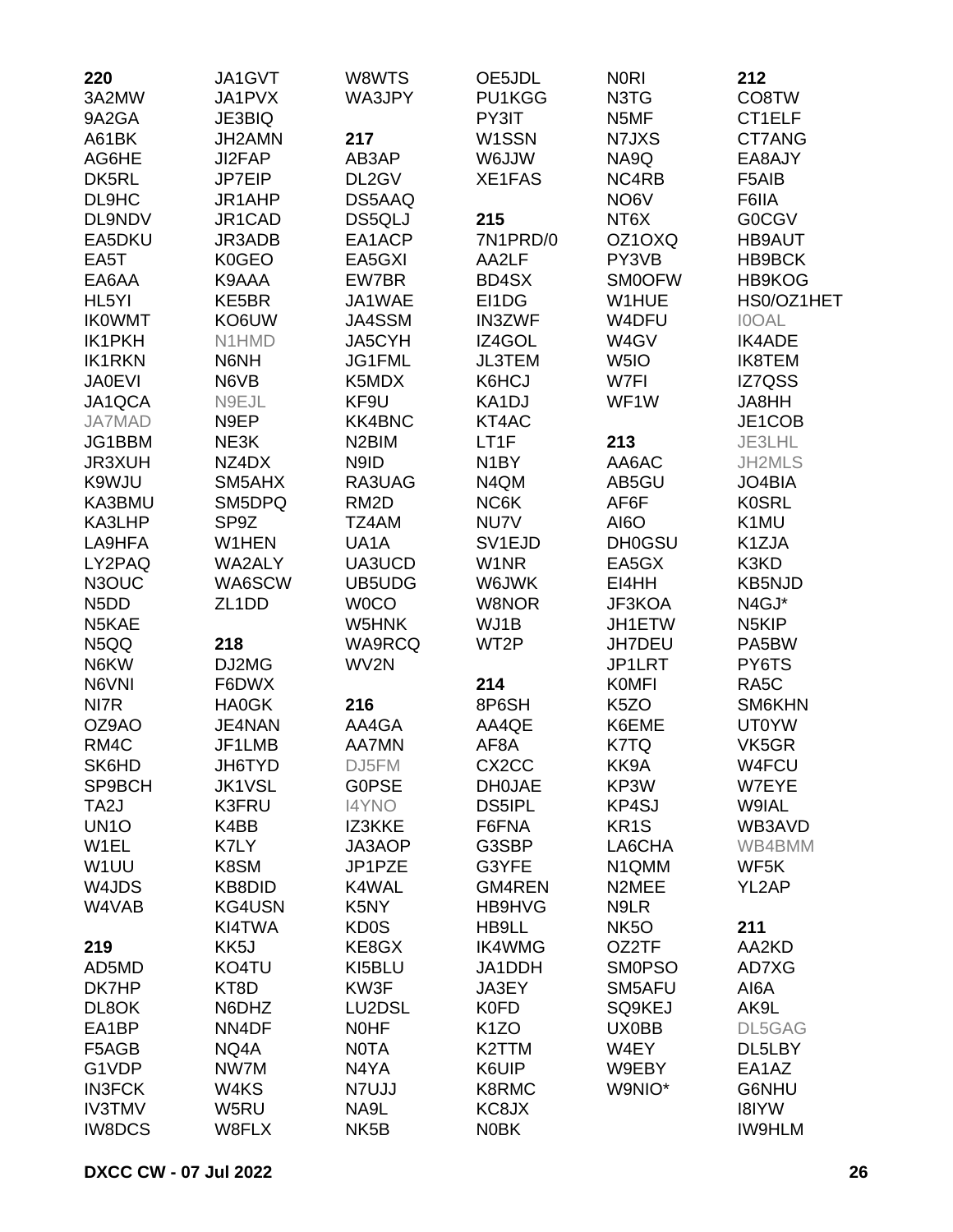| IZ0CIV            | LA5SJA             | W5BK              | HB9DAC                        | KF0QS              | NS <sub>2</sub> G  |
|-------------------|--------------------|-------------------|-------------------------------|--------------------|--------------------|
| <b>JA0ADY</b>     | N0OP               | WA6DBC            | <b>IOQGR</b>                  | KG4Q               | PB7Z               |
| JA4IGW            | N7KH               | YO3VU             | IK5TBK                        | KG5OV              | R9HBF              |
| JA6EXO            | N8WXQ              | YU2GIJ            | JA1CPN                        | KU1T               | RN3DG              |
| K1XE              | <b>ON4AFU</b>      | ZL2AIM            | <b>JH0AUY</b>                 | KU7Z               | SP1NEN             |
| K <sub>2</sub> SY | PY2ALR             | ZP5JCY            | <b>K0COM</b>                  | LU8XW              | SV2ESW             |
| K3DQB             | RA1QX              |                   | K4GU                          | N <sub>1</sub> YX  | SV9OFS             |
| K3IZ              | <b>SK0MT</b>       | 208               | K9YKL                         | <b>N2SO</b>        | TR8JLD             |
| K4FW              | SM6GBM             | F6IIT             | KB4CL                         | N8RFK              | UT6CW              |
| K4MLD             | <b>VE3NDX</b>      | F8BJE             | KE6OT                         | NO <sub>2</sub> C  | <b>VU2TTC</b>      |
| K7IG              | <b>W0BM</b>        | G4LFU             | KQ6K                          | PY4OG              | <b>WORSP</b>       |
| K8WHA             | <b>WOPB</b>        | <b>HS1JNB</b>     | LA5EKA                        | RA4HT              | W <sub>1</sub> BX  |
| KE1VT             | W4CC               | IZ4NIC            | LU3JVO                        | S59AW              | W1DYJ              |
| KF4MH             | W4KD               | JA4CSJ            | N <sub>5</sub> GE             | SM6VWG             | W2HDI              |
| LA4IAA            | W7YCK              | <b>JG3XTK</b>     | N <sub>5</sub> Q <sub>S</sub> | SV1PMQ             | W3TU               |
| N <sub>5</sub> YY | <b>W9NNK</b>       | JH1QJC            | N6AA                          | SV8LMQ             | W4CG               |
|                   | WA9ETW             | JH6XOD            | N7MAL                         | VO <sub>1</sub> CA | W4NDX              |
| N9YB<br>NK3V      |                    | K <sub>0</sub> JP | N8YO                          | W2ARQ              | W7JET              |
| NN <sub>5E</sub>  |                    | K5LA              |                               | W <sub>2RF</sub>   |                    |
|                   | 209                |                   | OK2FD                         |                    | WD1M               |
| OZ1HPS            | 2E0OOO             | KC4D              | ON6LY                         | W4GWL              | WT5L               |
| PA3EIH            | AB9M               | <b>KJ7NO</b>      | <b>ON7FK</b>                  | W4RKC              | WW7P               |
| PY3JRG            | <b>AD0TR</b>       | KJ8Y              | SM7LZQ                        | W7GB               |                    |
| UA6JW             | AK1A               | <b>KR7RK</b>      | TA <sub>1</sub> L             | W7IY               | 204                |
| W2RDS             | DL1EFD             | KZ2R              | UA9AM                         | WX0Z               | 7K3CKK             |
| W5/NH7C           | DL8TG              | LA9VGA            | VE1AYY                        | YV5IWT             | 9AY2K              |
| WA5VSK            | EA1T               | N <sub>5</sub> JC | W4LVP                         |                    | CE3EEA             |
|                   | EA2CW              | N7BR              | W4PR                          | 205                | CU3AD              |
| 210               | <b>HS0ZCW</b>      | NB <sub>0</sub> Q | W6WVW                         | 7L4RZL             | DF1XC              |
| AA4MD             | <b>JA1TNL</b>      | NF9S              | W8EH                          | AD4RE              | DF4ZY              |
| AB5X              | JA4BUA             | <b>OH3KAV</b>     | WA4RTE                        | AG <sub>2</sub> O  | DL1EAL             |
| AE4VJ             | <b>JL1KFR</b>      | ON6TJ             | WA7G                          | CO <sub>2</sub> JD | DL3BBY             |
| DD1JN             | JR4LZX             | ON6ZJ             | XE <sub>1</sub> OX            | <b>DL7VOA</b>      | EA5VQ              |
| DL4BCJ            | <b>K0MB</b>        | RW3RQ             |                               | EW2CR              | G2HW               |
| EA1BLA            | K4HEB              | <b>SMOKCR</b>     | 206                           | GM4SQM             | HB9BQU             |
| EA5RD             | K5TDA              | <b>WOJMP</b>      | 9A6R                          | HB9US              | HL2EIZ             |
| EI9FVB            | K8TS               | <b>WOTK</b>       | AD7AF                         | <b>IU4AZC</b>      | I2LXA              |
| <b>GOUKX</b>      | KO0Z               | W4GKR             | AD9DX                         | JA2IIT             | JA1CCH             |
| <b>IK1AYT</b>     | LA3ZA              | W4WIV             | CT1EFL                        | JA9BGL             | JE7OEC             |
| <b>IK7WDS</b>     | N <sub>1</sub> CWR | W4WXZ             | DL9CW                         | <b>JG6BKB</b>      | JJ1IDW             |
| IZ1DLU            | N3COB              | W5MO              | EA1FFO                        | JH1CTV             | JO1XWH             |
| JA4FJL            | N4LZ               | WA4OTD            | G3VDB                         | JH4RLY             | <b>K0FTC</b>       |
| JA4VAD            | N6VI               | WB5KSD            | G4CUS                         | JM3DDG             | <b>KOTLM</b>       |
| <b>JI1FOL</b>     | NB <sub>3</sub> R  | WX0Y              | G4RHR                         | <b>K0SX</b>        | K1MBO              |
| K4NNQ             | NN <sub>3</sub> V  | YO3AIS            | <b>IK1BXN</b>                 | K6WSC              | K8IJ               |
| K5ND              | OK1MNW             |                   | <b>IZ0FUW</b>                 | KP3G               | KA3A               |
| K <sub>5</sub> PE | PA3ACA             | 207               | JA1KRW                        | KS7S               | KD <sub>2</sub> GC |
| K6AWR             | SM6ELY             | AA2IL             | JA9BGO                        | LB2EG              | KE8RU              |
| K6KZM             | SM7HCJ             | DJ8WO             | JG1JLA                        | <b>MOHJJ</b>       | KG6DFM             |
| K7SX              | SQ5NRY             | DK3WL             | <b>JH0KWZ</b>                 | N7EO               | KN <sub>5</sub> L  |
| K8CMO             | VK4DA              | EA1XT             | JR1DTD                        | N7XY               | KU7Y               |
| <b>KA9TSW</b>     | W <sub>1</sub> IS  | G4YCS             | <b>KOJJR</b>                  | N7YW               | KX4P               |
| KC <sub>9</sub> K | W2ARP              | GM1BSG            | K7VM                          | NA <sub>2</sub> R  | N6TT               |
| KN8M              | W3UTD              | HB9CW             | K8ZR                          | NC4MM              | NK7I               |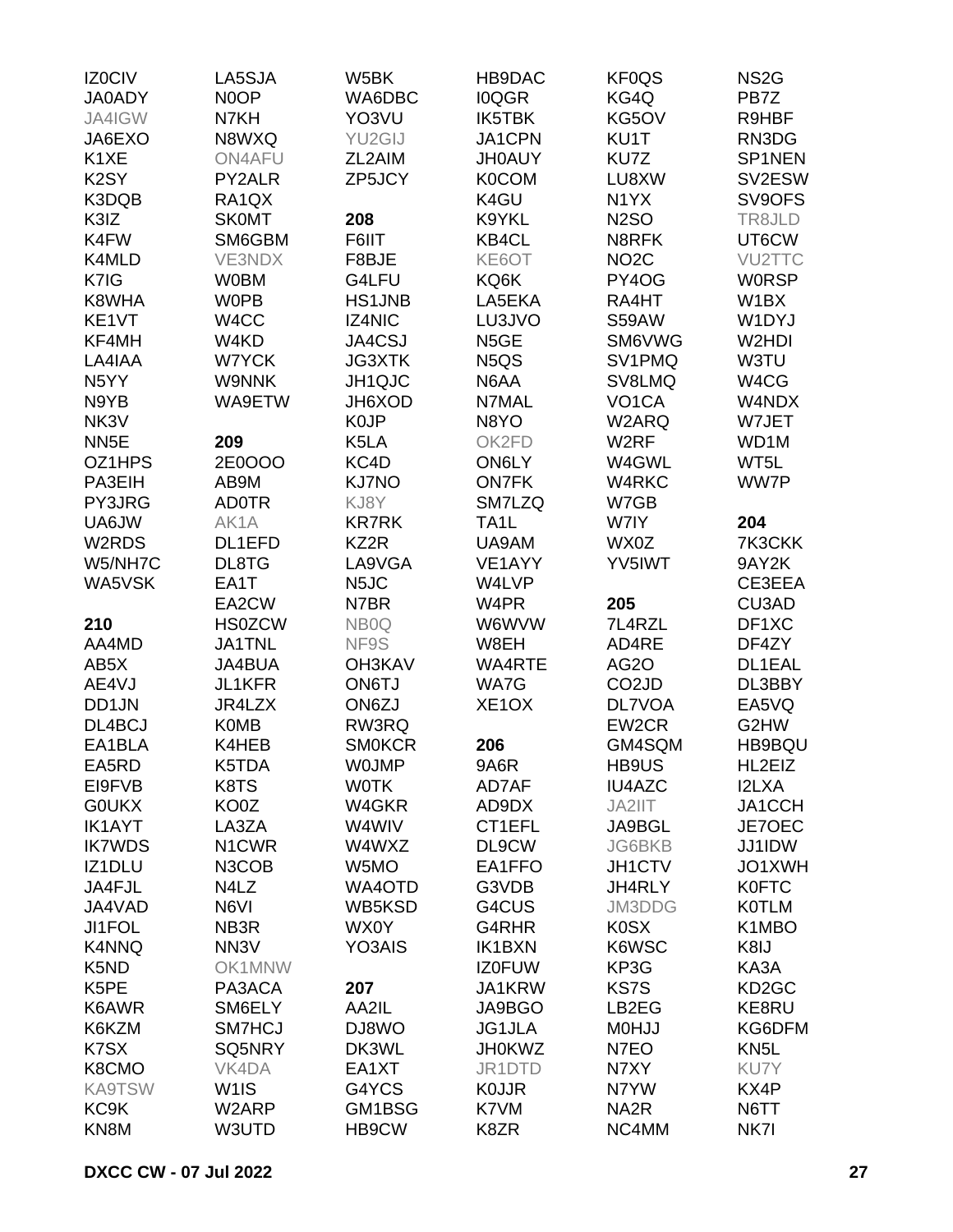| OZ2UN                          | DF9DM                          | EA4OA                          | JA1II              | <b>HB9ARF</b>       | JH3BUM             |
|--------------------------------|--------------------------------|--------------------------------|--------------------|---------------------|--------------------|
| SM3FVW                         | DM5EM                          | EW4C                           | <b>JA6PNA</b>      | <b>IK7FMQ</b>       | <b>JH6IMI</b>      |
| SV8ZC                          | <b>DS1CCU</b>                  | F5JER                          | JA8NFV             | K2LUQ               | JR6GV              |
| VK3DGN                         | F4GTB                          | F8GAK                          | JA8XOD             | <b>K7ANT</b>        | K3CWF              |
| W1TW                           | F5MQW                          | HB9DPO                         | JF1ERP             | K7JF                | K6LD               |
| W3NJ                           | <b>G0GKH</b>                   | <b>HB9TVK</b>                  | JH1EGT             | K8PTT               | N7UO               |
| W4IDX                          | GI4SNC                         | <b>IK8DDY</b>                  | <b>JH1JNJ</b>      | K9KJ                | PY1SL              |
| W5IL                           | HA7WI                          | <b>IZ0FYW</b>                  | JH8MWW             | <b>KA4RPI</b>       | SP3VT              |
| W6OES                          | HK1MY                          | <b>JA7GUT</b>                  | JL8LTI             | N1DNM               | VE3KLM             |
| W7KVV                          | <b>I1ZQD</b>                   | JE4IBA                         | <b>K0TL</b>        | N5WE                | VK4CC              |
| W7TEA                          | JA4VLK                         | JE7RJZ                         | K <sub>1</sub> JE  | N6GL                | W2HE               |
| WA8MOA                         | JF1WLK                         | JF1WBH                         | K <sub>2</sub> CBM | NK9Y                | W4JTP              |
| WB0OQV                         | JF2AIJ                         | JH2QAY                         | K <sub>2</sub> ZF  | OH <sub>2</sub> BNY | W8LMG              |
| WB4KTC                         | <b>JH8WGT</b>                  | JQ3MWA                         | K3JRR              | OK1JST              |                    |
| WC2L                           | <b>JK7UST</b>                  | K6DDJ                          | K5SBR              | PY2HN               | 196                |
| WU1U                           | JR1CQZ                         | KA1T                           | K6IFF              | W4AU                | DF6IM              |
|                                | JR2BPV                         | <b>KA7NNJ</b>                  | <b>K7ARJ</b>       | W6LEN               | DL <sub>1</sub> AO |
|                                | KD2UF                          | KJ0H                           | KA8FAT             | XE <sub>1</sub> J   | EA4AYD             |
| 203                            |                                |                                |                    |                     |                    |
| DL2NY                          | <b>KL7UR</b>                   | KN1CBR                         | <b>KC9FFV</b>      |                     | F5EZU              |
| EA3ALV                         | KT4J                           | <b>NOTV</b>                    | KF9AF              | 198                 | HC <sub>1</sub> BI |
| EA6EE                          | LA6PH                          | N <sub>1</sub> AT <sub>D</sub> | KG4F               | AC6FU               | JA1IAW             |
| F5SJB                          | N4VB                           | NC4S                           | <b>KT0P</b>        | EA4KU               | JA9EAE             |
| F6AJM                          | N6DW                           | OH <sub>1JP</sub>              | M3DFW              | G0KJP               | JO1SIM             |
| <b>G0ORH</b>                   | N7NZ                           | ON8VM                          | <b>NOIRM</b>       | G5CL                | K4ZIW              |
| JA3PYC                         | N8RU                           | OZ5CP                          | N <sub>1</sub> JB  | JA2RP               | K6GCN              |
| <b>JS1ERB</b>                  | NM <sub>2</sub> A              | SM6FPG                         | N1WON              | <b>JA3KWJ</b>       | <b>K7RAN</b>       |
| <b>K0KGS</b>                   | <b>NQ2O</b>                    | UY7CW                          | N3DAP              | JA3PRM              | K8DL               |
| K1PQS                          | OH <sub>5</sub> N <sub>G</sub> | VE3BZR                         | N3HF               | <b>JA7FKW</b>       | KD <sub>1</sub> CO |
| K <sub>2</sub> MT              | RU4HD                          | W1MRH                          | N3PM               | JF6EZY              | KI6PG              |
| K <sub>2</sub> RI              | <b>SM6MNH</b>                  | W4ZN                           | N3WT               | K <sub>1</sub> IN   | KM9W               |
| K4OVW                          | UR5FA                          | WA3GOS                         | N <sub>5</sub> UE  | K8CMR               | N4FN               |
| K7FU                           | <b>VE3NJC</b>                  | WA9QNN                         | <b>NIOR</b>        | K9MY                | N6LUY              |
| K8AQM                          | VE3USP                         | WB5ZDP                         | <b>NS0D</b>        | KA1VT               | NE5S               |
| K8BB                           | VE3WQ                          | WE2K                           | NT <sub>1</sub> M  | N <sub>5</sub> SJ   | <b>NSOM</b>        |
| K8RC                           | W1DXH                          |                                | OK2PKY             | N6RVZ               | OH <sub>1</sub> HB |
| K9BO                           | W4QA                           | 200                            | OL1HQ              | N7RQ                | PT2NP              |
| K9LCR                          | W7AH                           | AA2BF                          | ON5ZO              | <b>OM7VF</b>        | VE6BF              |
| KD <sub>1</sub> O <sub>G</sub> | W7CCY                          | AG5S                           | PY2DO              | <b>SM0BSO</b>       | W3AT               |
| KI5GF                          | WA3PAK                         | AK3E                           | UA4QK              | SV <sub>1</sub> XV  | W4MGX              |
| <b>NOFP</b>                    |                                | AK9Z                           | VE <sub>1</sub> VX | VE6KY               | W9PJ               |
| NR3Y                           | 201                            | <b>BG9HKP</b>                  | <b>VU2ABS</b>      | W3BNN               | WA7LT*             |
| RA6XB                          | 7M1KEN                         | DF7TV                          | W3FE               | W6BBS               | WF4W               |
| VE6BO                          | AA2FB                          | DL2AJB                         | W4ATK              | W9GFB               |                    |
| W5KNE                          | AF6D                           | <b>DL7AWO</b>                  | W5OV               | WA2SI               | 195                |
| W5TZN                          | AH6JF*                         | DL8NAV                         | W6HCU              | <b>WO4O</b>         | 9A1A               |
| W6GEE                          | AK9A                           | G4WGE                          | YB1ALL             |                     | AA6DY              |
| W8RHM                          | CT1BWU                         | GM4ARJ                         | YO3GFH             | 197                 | AA9CN*             |
| WA9FFZ                         | DC1RJJ                         | <b>I1MUP</b>                   | YO3HOT             | 4X1JJ               | DH4JQ              |
| ZL2RR                          | DD5KG                          | <b>I1YDT</b>                   |                    | F6ARS               | DL1ROJ             |
|                                | DL2ASB                         | <b>IK1WGZ</b>                  | 199                | <b>I2DMI</b>        | DL2BWG             |
| 202                            | <b>DL7UXG</b>                  | <b>IK2TYP</b>                  | <b>CU8FN</b>       | JA5CDL              | DL6ZBN             |
| AC6TO                          | DL8DZV                         | <b>IK4GBU</b>                  | EA5DFV             | <b>JA9ALR</b>       | <b>DS1BHE</b>      |
| AE0G                           | E20HHK                         | IZ4COT                         | G3KDE              | JE2EBT              | JO3RCK             |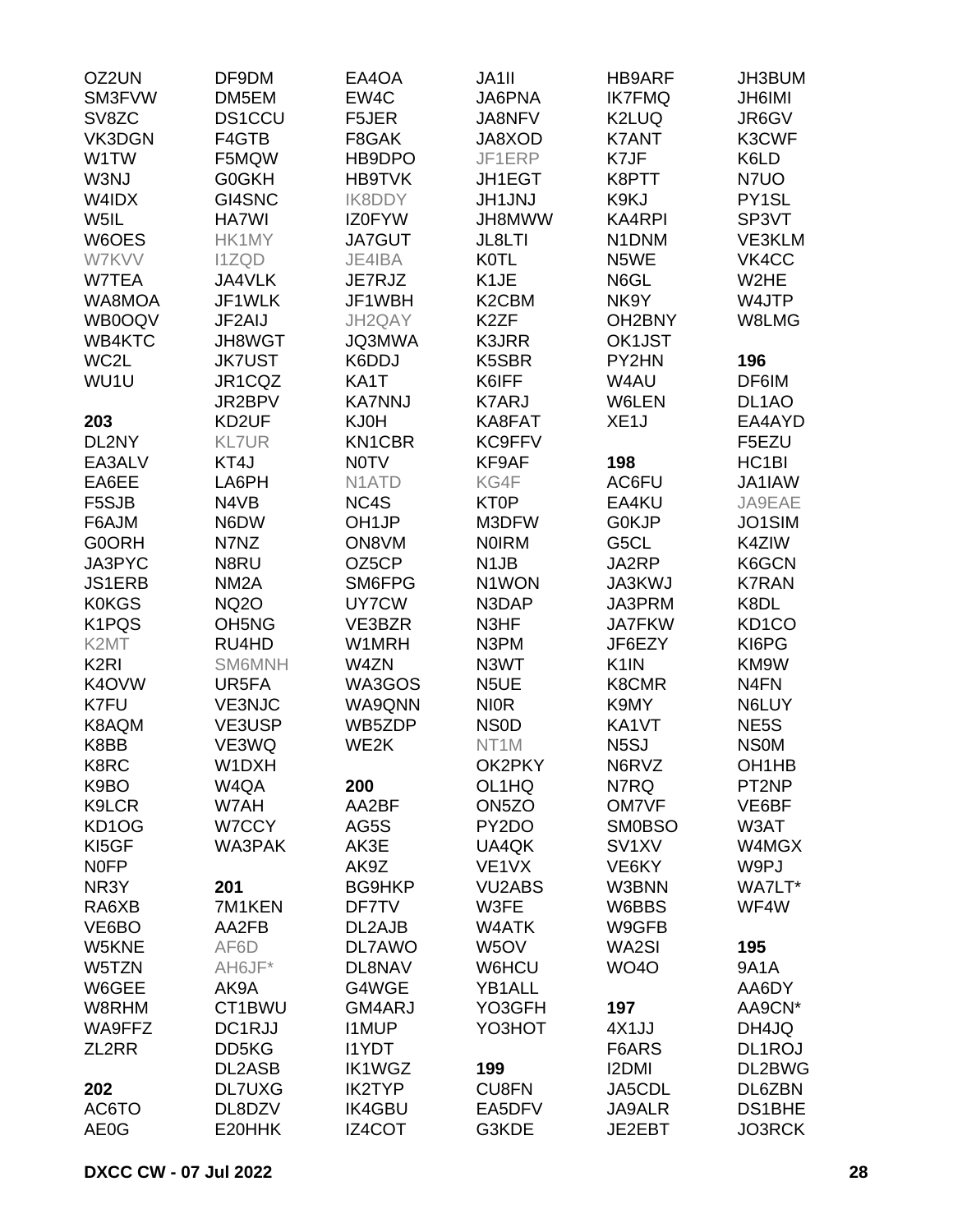| JQ1PCX                        | <b>IV3XHM</b>     | NK7L              | 188               | OH <sub>2</sub> BSC | <b>KB4KBS</b>                  |
|-------------------------------|-------------------|-------------------|-------------------|---------------------|--------------------------------|
| K0XP                          | JH1LMQ            | OE3ESA            | 9A6DM             | PY4LH               | KF2OG                          |
| K6BV                          | <b>JN7TAN</b>     | SM3WMU            | AA8TC             | SM6VVT              | KF5ER                          |
| KE4UW                         | K2DRN             | W1NMB             | AF7S              | SM7TZK              | OE9SLH                         |
| LA3PK                         | <b>K2OO</b>       | WK3H              | AH <sub>2</sub> O | UA3P                | OZ4ABH                         |
| N6SI                          | K4QE              | YB1TJ             | F5VIF             | W7JJ                | OZ7ADP                         |
|                               |                   |                   |                   |                     |                                |
| NA9J                          | K6LJC             |                   | G3YBY             | WB4FDT              | PA4N                           |
| <b>TF3IRA</b>                 | KD4EE             | 190               | JH3AEF            | WB9TFH              | SM4JSF                         |
| VA3EJN                        | N9NY              | 7M2ALP            | <b>JR7CDI</b>     | <b>WJ0T</b>         | SM5AJV                         |
| W2MW                          | NI <sub>1</sub> L | CT1DJE            | K <sub>2</sub> UA | YO3YC               | VE6IC                          |
| W3WN                          | NT6AA             | EA2RY             | K5EWS             |                     | VU2MUD                         |
| W8HGH                         | OM6RM             | G4MKR             | K6XX              | 186                 | W7GS                           |
| WB2MKX                        | SV1EMX            | GI4FUE            | <b>KE7XM</b>      | 9H1AE               | W9SF                           |
| <b>WD9FLI</b>                 | TA1CM             | JA2MTM            | LA9L              | DD9WG               | WB4CTX                         |
| XE <sub>1ILI</sub>            | W9FX              | JE3PCP            | N9BT              | DK4SR               | WB6GPO                         |
|                               | W9TW              | KA1WIF            | NS7V              | <b>DS4NMJ</b>       | YL3GDM                         |
| 194                           | W9XA              | KT6LA             | NY2L              | HA1AC               |                                |
| 9A2TR                         | WA4HXC            | LU1HLH            | OZ1DSD            | JA1PMN              | 184                            |
| AA6W                          | WA4JUK            | N3AHA             | R3AQ              | <b>JA1XJA</b>       | 5Z4FO                          |
| AJ6V                          | WB8BZK            | NG7S              | SM7BSJ*           | JA7BEW              | AA1HB                          |
| DK2PH                         |                   | <b>NO0L</b>       | VE2AXO            | JH2XTV              | LA8AJ                          |
| DK8TU                         | 192               | SP3UY             | W6UJ              | JJ1QLT              | AA8KK                          |
| DL3YBM                        | 9A5SSS            | SP4CBE            | W9FF              | K4AVO               | AG5Z                           |
| DL4IA                         | AA9XA             | WA4QLL            | <b>WA0RVK</b>     | K4NVJ               | DJ4EY                          |
| G3VSQ                         | DK5MV             | WA8EQP            | WA1F              | K7PO                | F5TDB                          |
| <b>IK3UVD</b>                 | EA5AVC            | WA8OJR            | YV5OV             | K7ZG                | <b>IK8HVH</b>                  |
| IZ6BXQ                        | HL1IWD            | WJ5K              |                   | <b>KK4TK</b>        | JH1XUP                         |
|                               |                   |                   | 187               |                     |                                |
| JA1JKG                        | JA9LX             |                   |                   | KN <sub>2</sub> T   | JH8FBX                         |
| JA7BE                         | JE6JAO            | 189               | AA3AZ             | N <sub>2</sub> MA   | JJ1QJP                         |
| <b>KONW</b>                   | JL1QDO            | AA2WN             | AA6SQ             | N4EM                | K2BM                           |
| K3NL                          | KP4RAT            | AB <sub>1QP</sub> | AD7U              | ND4Q                | K5CKS                          |
| N <sub>1</sub> J <sub>G</sub> | N6DN              | <b>AC0W</b>       | DL6FBK            | RV1AQ               | KJ5W                           |
| NH6T                          | N6HE              | CU3AN             | DL8JDX            | W7CU                | <b>KN7PF</b>                   |
| NX3A                          | RW4UU             | <b>DJ0UT</b>      | EI6GI             | W7DRM               | N <sub>1</sub> BO <sub>B</sub> |
| OH3GGQ                        | VE3XK             | EA2AZ             | G4MPK             | W9HZ                | N <sub>1</sub> KX              |
| SM6LPG                        | W8VK              | <b>I1IKT</b>      | <b>HL0Z</b>       | WA2OCG              | N4UY                           |
| <b>SP9UPK</b>                 | WA2DHS            | IK5XLB            | <b>IK7CJV</b>     | WJ8Y                | N8TEM                          |
| SV <sub>2</sub> CCA           | WD3P              | <b>IV3IXN</b>     | <b>IZ7VPK</b>     | WK1Q                | N9ISN                          |
| <b>VE7YMM</b>                 |                   | JA3CCX            | JA1KWF            | WM3X                | VK2DAG                         |
| W4MPS                         | 191               | JE3SSL            | JH3EQP            | XE1RCS              | W1PV                           |
| W4TD                          | AC2QH             | <b>JH3AIU</b>     | <b>JH7BKN</b>     | YL2HX               | W2GXP                          |
| W7FW                          | CE6ID             | JR4VEV            | JK1VXE            |                     | W3JM                           |
| WS5C                          | DK3DUA            | K <sub>5</sub> EA | <b>JN6CYC</b>     | 185                 | W9FY                           |
|                               | F9BB              | K5RQ              | K <sub>4</sub> NI | <b>DS2GOO</b>       |                                |
| 193                           | <b>HB9AOF</b>     | K <sub>9</sub> OZ | K5VG              | DS4BGR              | 183                            |
| 9A7AA                         | <b>HS1FVL</b>     | KK6WS             | K6DEX             | <b>DS5KJR</b>       | 9K2OD                          |
| DL1GHX                        | <b>IOAHV</b>      | RK9AD             | KB6MXH            | <b>GOUII</b>        | AD3Y                           |
| DL2IAN                        | <b>JN4SNG</b>     | W6IJ              | KE3VV             | GI4WYU              | AD4IE                          |
| E77EA                         | K4YZ              | W9CTJ             | KZ5DX             | JA1FJJ              | CT1APP                         |
| G3OHN                         | K5YA              | WA8MKY            | LY2KZ             | <b>JA7MWC</b>       | CT1HHP                         |
|                               |                   |                   |                   |                     |                                |
| GI3VAW                        | <b>KE5AKL</b>     | WH6ASW            | N1FBG             | JH1VES              | <b>DL3LAR</b>                  |
| HL1SX                         | N4HGZ             | WI1T              | N <sub>2</sub> DU | K <sub>1</sub> EP   | EI7JZ                          |
| <b>IK1GKH</b>                 | N4WOT             | WK2H              | N7PR              | K <sub>2</sub> SHA  | F5JWH                          |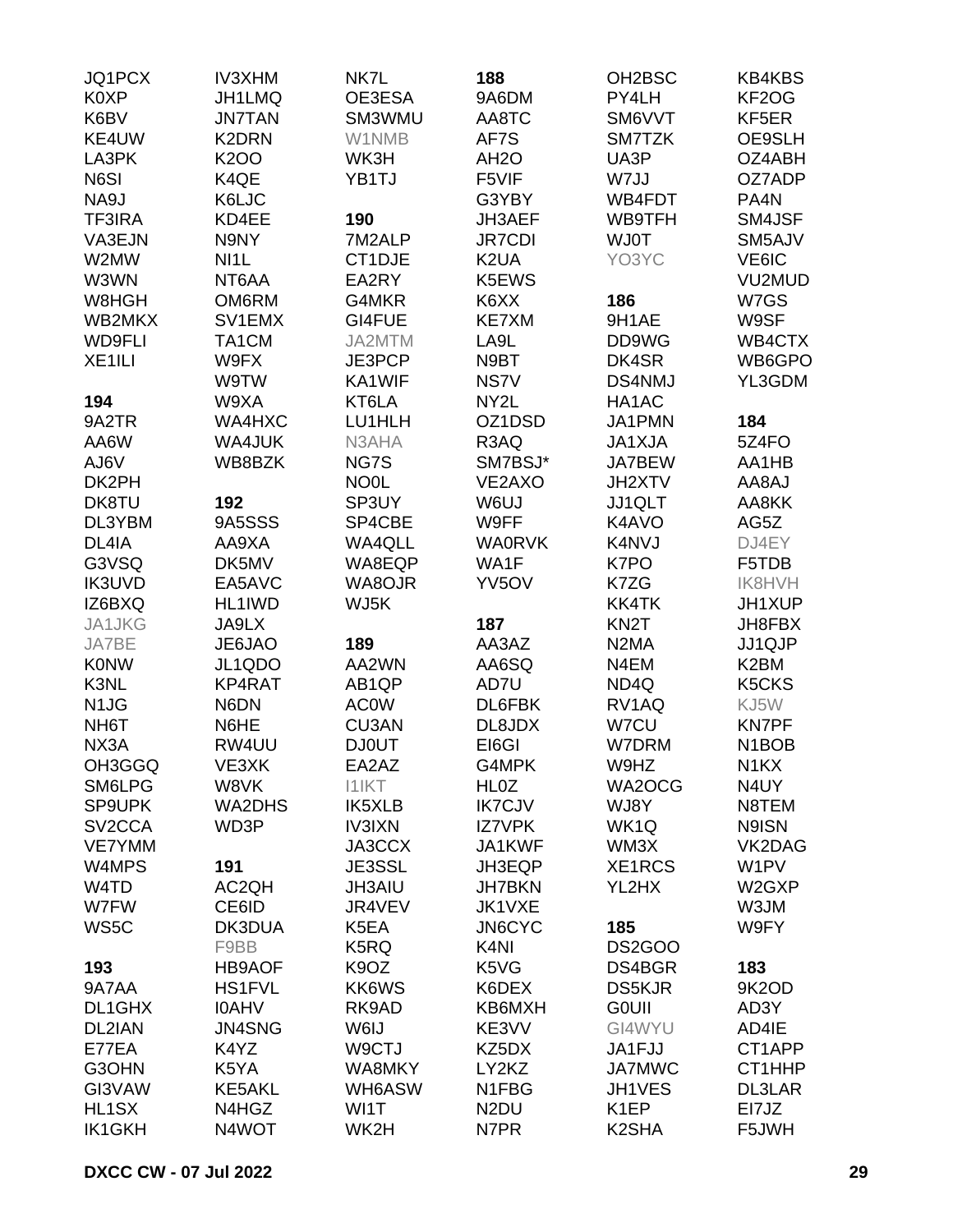| JA2KGQ              | W6NW               | VE7VZ             | <b>IK4WLU</b>                   | <b>YC0QR</b>                  | JA1KEB                          |
|---------------------|--------------------|-------------------|---------------------------------|-------------------------------|---------------------------------|
| <b>JH1YHS</b>       | W8JY               | W1IAN             | <b>IK5TTA</b>                   |                               | JA5PDS                          |
| JO3EVM              | WA4ORG             | W <sub>2</sub> CS | <b>JA9IWR</b>                   | 176                           | JG1BVW                          |
| JQ3EYO              | WA6SJQ             | W5AC              | JE6HCL                          | AB0Z                          | JH8BKP                          |
| <b>JR4LCJ</b>       | WA8FCH             | WB6PJC            | <b>JG3KLF</b>                   | AD5VJ                         | JO1VRV                          |
| K <sub>1</sub> QN   | WB5MTV             | WU2E              | JJ2HCM                          | DF4FD                         | K7QA                            |
| K4RWP               |                    |                   | JM1VBW                          | <b>GW0ANA</b>                 | KC2SIZ                          |
| K7CV                | 181                | 179               | JQ1CIV                          | <b>I5REQ</b>                  | <b>KR7X</b>                     |
| KA9JAC              | JE1TNL             | AB7ZU             | JR3NZC                          | <b>ISOEBO</b>                 | KW1DX                           |
| KC2KU               | K <sub>1</sub> PU  | AE4XU             | K <sub>1</sub> FR               | JE1KNT                        | N <sub>1</sub> AOB              |
| KO <sub>1</sub> E   | K <sub>1</sub> RE  | DL9ABM            | K <sub>1</sub> UA               | JF1FEV                        | N <sub>1</sub> RM               |
| N <sub>2</sub> KOF  | K4KCS              | <b>I6FCR</b>      | K3AR                            | <b>JH0HVJ</b>                 | N9JCS                           |
| N6GT                | K8GO               | <b>IK6TOR</b>     | K3GP                            | JH9FCP                        | NF6V                            |
| N6VOH               | K8VT               |                   | KC3Q                            |                               |                                 |
|                     |                    | JA2AYC            |                                 | JJ3OFL                        | RA6XV                           |
| N7IV                | KP4DS              | JL1IEO            | LA5MDA                          | JR1UMO                        | SP2SWI                          |
| N7NN                | LA4XFA             | <b>JS3OSI</b>     | N4AJZ                           | JR3WXA                        | SQ1K                            |
| ND <sub>1</sub> T   | N <sub>2</sub> BT  | K1ETA             | OH <sub>2</sub> ID              | <b>K0VM</b>                   | SV1JMO                          |
| RL3F                | N6ST               | K1MBF             | UT9LC                           | K <sub>1</sub> SEZ            | V31MA                           |
| SK3IK               | <b>ND2O</b>        | K2HPV             | VR <sub>2</sub> CO              | K <sub>2F</sub> J             | VE4DQ                           |
| <b>SMOPCA</b>       | OH3ES              | K7JI              | VU2TMP                          | K2KNB                         | VU2IBI                          |
| SM6CNX              | OK2BS              | K8KY              | W <sub>1</sub> GS               | K4HOG                         | W3OP                            |
| V51B                | RA9MC              | K8WDN             | W7HO                            | <b>KB9AIT</b>                 | W4LOO                           |
| VA7DZ               | VK4CAG             | <b>KB7AZ</b>      | W8BL                            | KJ5X                          | W4SUL                           |
| W1IW                | W2BZY              | KE1IU             | W8EB                            | N <sub>1</sub> N <sub>D</sub> | W8WFN                           |
| W <sub>2</sub> OW   | W2MPK              | KM <sub>2</sub> X | WX2N                            | N4RT                          | W9DKC                           |
| W3DQS               | W8NP               | KT <sub>1</sub> M |                                 | N9MB                          | WB3D                            |
| W4ASE               | W9DY               | KY0Q              | 177                             | <b>NN7NN</b>                  | WD8KRV                          |
| W6VRK               | W9OF               | LA6LDA            | HL4HLD                          | NT9F                          | WS8D                            |
| W9DX                | YU1GW              | LY3BS             | JA3KE                           | RA3UT                         | XE3DX                           |
| <b>YB0EMJ</b>       | YV4DYJ             | N3HBX             | JH9BZY                          | W3GXZ                         | ZS2WV                           |
| YB2TJV              |                    | ON4APU            | <b>K0ARY</b>                    | W4AIR                         |                                 |
| ZL <sub>1</sub> AIX | 180                | <b>WOIF</b>       | K2ITT                           | W6PKB                         | 174                             |
|                     | AA6AY              | <b>WOPE</b>       | K <sub>2</sub> Q <sub>D</sub>   | W7LEB                         | 7M4ILJ                          |
| 182                 | AB4KJ              | W3XG              | K <sub>5</sub> DV               | W8PE                          | DL1BUG                          |
| DD4BY               | AE7U               | W4ALF             | K6ME                            | WC6Y                          | DU1EV                           |
| EA3DN               | <b>AK0MR</b>       | W4CWA             | KB5GA                           | WW3QB                         | <b>E78A</b>                     |
| EC6AAE              | DL7UJM             | W8JE              | KE4VU                           | WZ6Z                          | EA4CJA                          |
| <b>IWOEFA</b>       | DS4BBL             | W9IND             | M5LRO                           | XE3ARV                        | FS5PL                           |
| <b>JG2TKH</b>       | FE1OJQ             | WB5BKL            | N <sub>1</sub> KM               |                               | G4WVX                           |
| JH2VYZ              | <b>JA0EBV</b>      | WD4IXD            | N <sub>4</sub> O <sub>X</sub> Z | 175                           | HL5NBM                          |
| K4CC                | JA1GLE             | YB0AZ             | N6PZ                            | AA5MN                         | <b>IK2AUK</b>                   |
| <b>NORA</b>         | JG1BSB             | ZP5YW             | N6VAW                           | DF <sub>2</sub> WF            | <b>IK4JSM</b>                   |
| N3DV                | K4MZE              |                   | N7PP                            | DK6YM                         | <b>IK8TWV</b>                   |
| N <sub>5</sub> KI   | K6XG               | 178               | NK6F                            | DM3ZM                         | <b>JH0AKV</b>                   |
| N <sub>5</sub> LU   | KJ6ZH              | AA4IB             | NO <sub>8</sub> R               | EA1APA                        | JO <sub>1</sub> Q <sub>ZI</sub> |
| RA3BZ               | N7NT               | AC4FZ             | OK <sub>1</sub> LO              | EA3GCV                        | K <sub>1</sub> PS               |
| RA3YN               | N7ZA               | AC7A              | OK5JM                           | EC5AGM                        | K3IU                            |
| SM4WAW*             | N <sub>9</sub> OI  | AF3K              | PA3BWQ                          | F5MIE                         | K4ADI                           |
|                     |                    |                   |                                 |                               |                                 |
| SM6TOL              | NJ5W               | AI4MS             | SM5DQ*                          | G3LZK                         | K4KH                            |
| <b>SM7WJC</b>       | NN <sub>8</sub> L  | DF4QP             | VA2MM                           | HB9CA                         | K6HRT                           |
| UA1TGQ              | NR <sub>1</sub> DX | EA8ZS             | W9AMX                           | HB9NL                         | KI0I                            |
| <b>VA7RN</b>        | RA2FF              | F6FFM             | WB8HDD                          | <b>IK1TWK</b>                 | KI4LP                           |
| W4TNF               | VE7JH              | <b>HLOCAC</b>     | WP4N                            | <b>IK7NXU</b>                 | KQ4LA                           |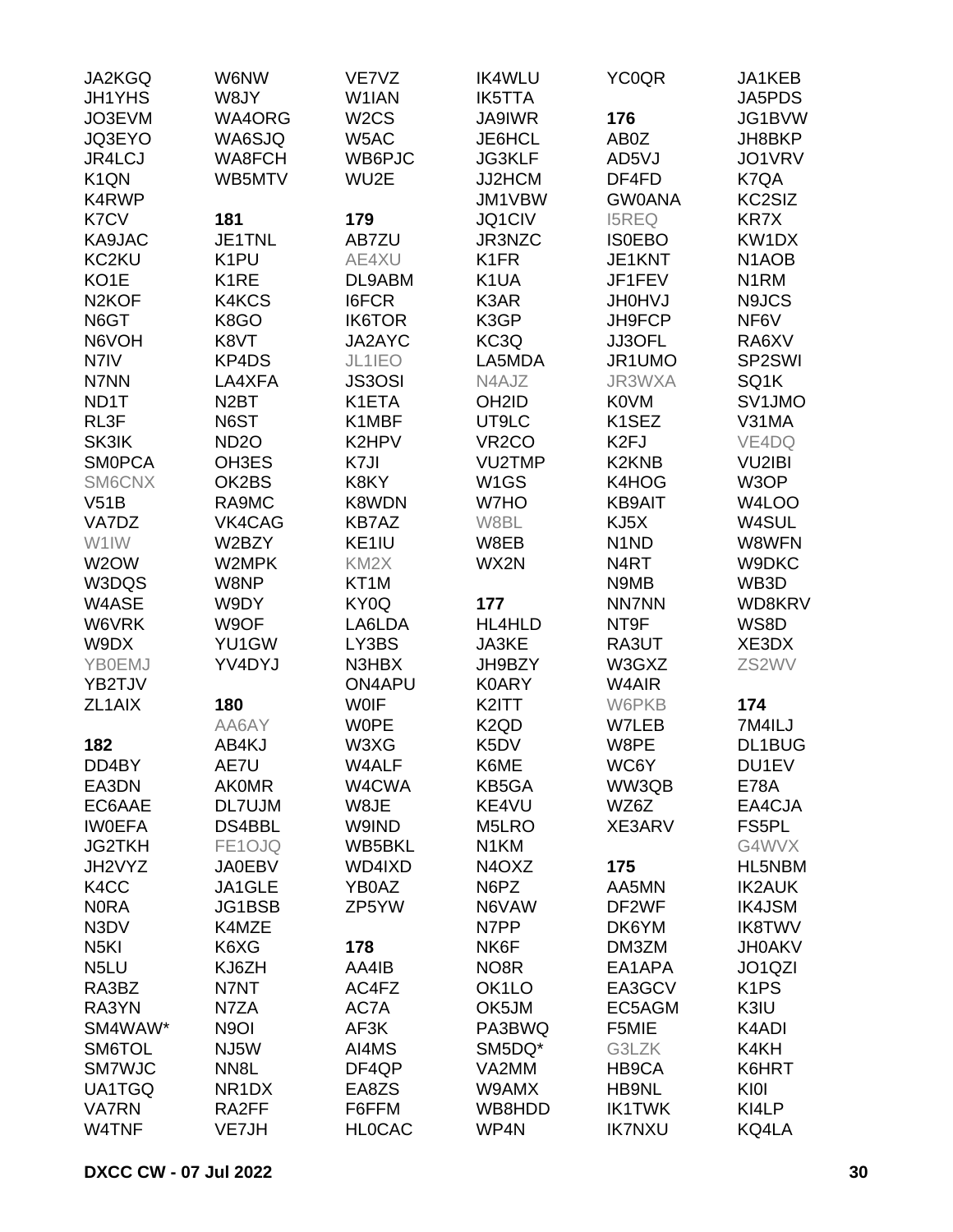| KS5A               | XE1MEX             | <b>JA2HOL</b>     | F5LCU                          | WQ5G              | JS6SCC             |
|--------------------|--------------------|-------------------|--------------------------------|-------------------|--------------------|
| NA4C               |                    | JE2FUP            | <b>HA0IT</b>                   |                   | K0GX               |
| NC6DX              | 172                | K4LAW             | IZ4DZD                         | 167               | K1YA               |
| NZ <sub>50</sub>   | AA1IF              | K4UFB             | JA1HQT                         | DS4DRT            | K <sub>2</sub> JLD |
| <b>ON6RR</b>       | DF5CD              | KB6TAL            | JA6BCV                         | EA3ALZ            | K4BVN              |
| SM7GXR             | DK5AX              | N <sub>5</sub> OL | K3APM                          | EA5BLP            | K4LRA              |
| VE1AOE             | <b>GOFSP</b>       | N7DA              | K6TTD                          | EA5K              | KP3V*              |
| VE3KY              | G4DYO              | NE <sub>1F</sub>  | KW3W                           | <b>IT9AOI</b>     | N3PV               |
| VE3SKX             | <b>IK0ADR</b>      | OK2AB             | <b>NOIN</b>                    | IZ2ABP            | N7WI               |
| VE3VTG             | JE1PHH             | SM5JPG            | <b>NFOF</b>                    | <b>IZ7GIT</b>     | <b>NE11</b>        |
| VO <sub>1</sub> AU | JF7VVL             | UR5LAM            | OK1HCD                         | IZ8EJB            | NE <sub>2V</sub>   |
| W4EJ               | <b>JG0CQK</b>      | UT3QU             | PY2FUL                         | JA1OVD            | PY1NX              |
| W5PD               | <b>JJ1TKN</b>      | VE3GLA            | RZ1OK                          | JE1UKM            | R3LC               |
| W5YKU              | JR1AQI             | W4EJG             | SP6OPC                         | JN3HBP            | VE7YY              |
| W7DGP              | <b>K0CVN</b>       | W8FDV             | W2IZN                          | K <sub>2</sub> FD | W1CVE              |
| W8ASA              | K <sub>1</sub> DII | W9DYQ             | W <sub>4FO</sub>               | K5GE              | W3TC               |
| W8LAQ              | K <sub>2</sub> OGD | WS8M              | W4GHD                          | K5LAM             | W4EE               |
| W8TOM              | K4AFE              | WX4TM             | W4HET                          | K5NU              | W6YX               |
| WA1HGJ             | K4KFH              | YB8HZ             | W4KJ                           | KN6Y              | W7KD               |
| WA3EOQ             | KA3D               |                   | W8FUP                          | KQ6LV             | W9CC               |
| WB2AIV             | KB6R               | 170               | YO9BPX                         | LZ2FH             | WA1QXR             |
| <b>WD0FAA</b>      | KR9A               | 5W1SA             |                                | N2IGW             | WY6DX              |
| YB1AQD             | LA7EIA             | AA1DN             | 168                            | ND3L              | ZL4PLM             |
| YV5AGS             | LB2TG              | AC4ZO             | 7N2KRX                         | OH3WR             |                    |
|                    | N <sub>1</sub> TA  | AE0Q              | AA5QR                          | ON <sub>1QX</sub> | 165                |
|                    |                    |                   |                                |                   |                    |
| 173                | N2JNE              | DL2FQ             | AI4WW                          | PY2XC             | AA4UC              |
| <b>HB9ERU</b>      | N8NM               | DL2JIL            | DJ6NH                          | RK9UN             | AA8MI              |
| JA1CPS             | NO <sub>5</sub>    | EA3CJ             | DL6LZM                         | RL3FH             | DL3ZM              |
| <b>JE6TIS</b>      | PY1AX              | HA1CW             | F6GOX                          | V31JP             | EA5FLQ             |
| <b>JJ1JRH</b>      | PY2OC              | <b>JA5AUG</b>     | G4DDX                          | W0OJ              | <b>G0KOM</b>       |
| K1ECD              | UN8G               | <b>JH7FQK</b>     | HS1JZT                         | W2PSU             | GM4HBG             |
| K <sub>1</sub> RY  | VA3WNO             | <b>JH7IQQ</b>     | <b>I8QFK</b>                   | W <sub>2</sub> RD | HL9HH              |
| K1YQ               | VK3BDX             | JQ1VNM            | <b>IK0TRV</b>                  | W3CQB             | <b>IK7SLT</b>      |
| K <sub>2</sub> CW  | <b>WOMA</b>        | <b>K0CIA</b>      | JE2DJC                         | W5DB              | <b>IZ0EUX</b>      |
| K4YKZ              | <b>WONF</b>        | K5JK              | JJ1VGA                         | W6HT              | IZ1EPM             |
| K9DUR              | W3MNE              | KQ5S              | JR1RCQ                         | WB2BXO            | JA1GWA             |
| KE2R               | W7ZF               | KU4A              | K4VAC                          | WS4Y              | JA1RRA             |
| KE8KE              |                    | N6QA              | K9HXO                          | YB9BON            | JA6CYL             |
| KJ4EX              | 171                | N7DZI             | KA4LBD                         |                   | <b>JG5DHX</b>      |
| N4GYT              | 9A3VV*             | N7ENN             | KK7X                           | 166               | JH3PTC             |
| N4IHT              | <b>AA0FO</b>       | OE2EJN            | KV7N                           | 407CC             | JJ1XPJ             |
| N4ZX*              | AA4VN              | UA3YCX            | N <sub>1</sub> X <sub>S</sub>  | DJ3NK             | K9EXY              |
| N <sub>5</sub> EEI | AA8HH              | VE3SMA            | N8ZFM                          | EA5FW             | N <sub>2KI</sub>   |
| N7ON               | DL7BO              | W5HWU             | R <sub>2</sub> DF <sub>D</sub> | EI4HQ             | <b>OH6NT</b>       |
| N8KAY              | DP1POL             | W7EA              | RD3PQ                          | <b>G0BMS</b>      | OK1IN              |
| NK2H               | EA1AHA             | WF2B              | SP3TLJ                         | HB9CZF            | OX3OA              |
| NR <sub>5</sub> R  | F5VML              |                   | <b>VE7UM</b>                   | HL2ADO            | PY3ED              |
| SM5ALX             | <b>HS3LSE</b>      | 169               | VE7YBH                         | JE1KUP            | <b>SM7AWQ</b>      |
| SV8GGI             | <b>IK4PKK</b>      | 3W3B              | VU2AE                          | JF4HDR            | VE3ENG             |
| W3FQE              | <b>IK4SBR</b>      | AA3GM             | W1DJW                          | JG1LFF            | W6KNB              |
| W6WR               | J68HZ              | AD4OS             | W4RC                           | JH3FCF            | W7UV               |
| W8CE               | JA1ILI             | AF6GA             | W6TZ                           | JM2LHB            | W9TNZ              |
| WB4PPW             | JA1JYS             | EI7IG             | WB5TEQ                         | JR1LZK            | WA2SEI             |
|                    |                    |                   |                                |                   |                    |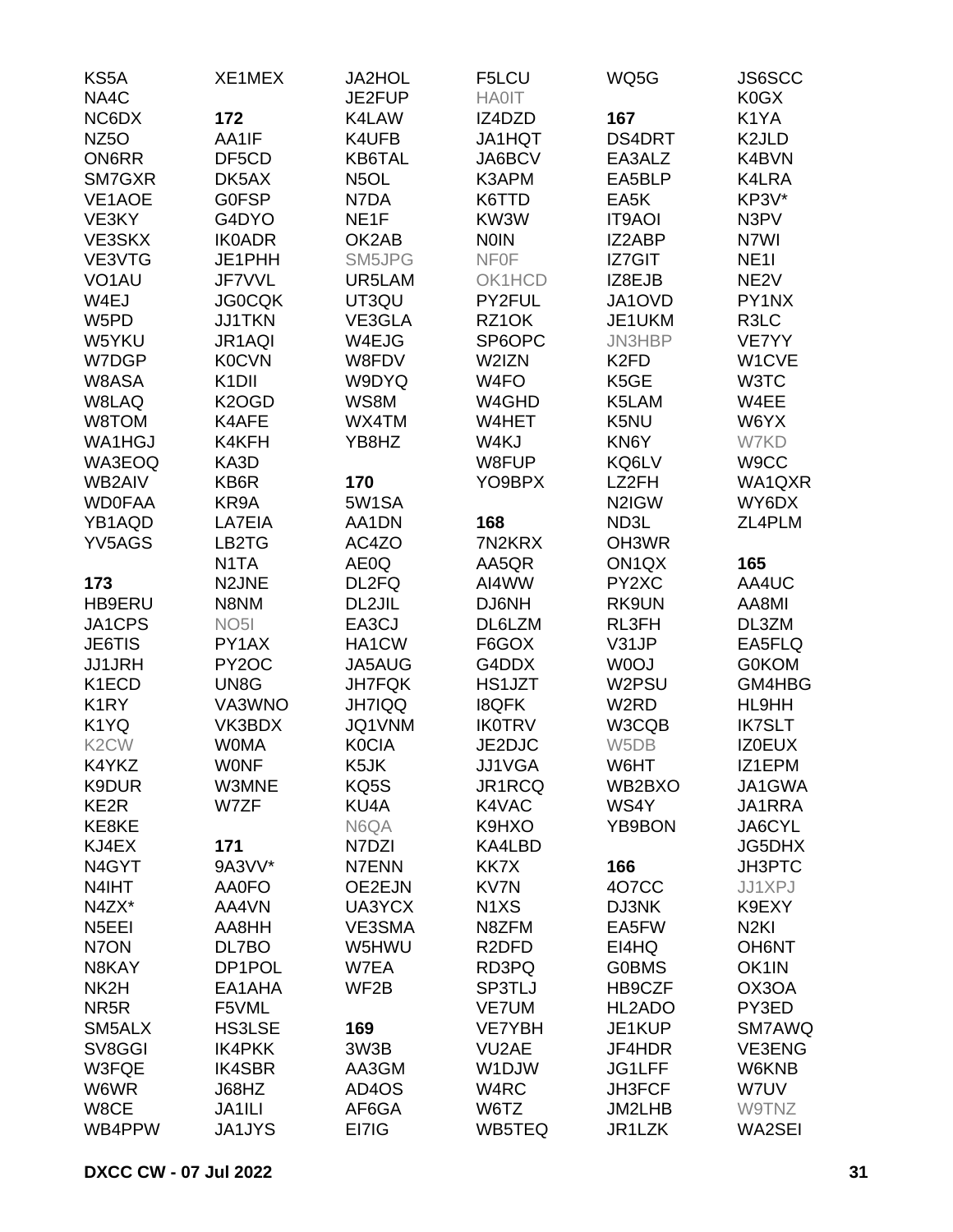| WO <sub>1</sub> X             | JH6BYV            | VP2MM             | 160                | KO <sub>1</sub> H | DL3VZL        |
|-------------------------------|-------------------|-------------------|--------------------|-------------------|---------------|
| WT8R                          | JI8BRZ            | <b>WOCZE</b>      | AA4TL              | KO <sub>1</sub> R | HB9DDE        |
|                               | JO3WHB            | W3SE              | AB3TM              | <b>NOUR</b>       | JD1BLY        |
| 164                           | K <sub>1</sub> IG | W3TB              | AC4VM              | NA5J              | JE1NGI        |
| CO8DM                         | K <sub>1QF</sub>  | W4EBA             | AF8P               | NI4Y              | K0YN          |
| CP6IB                         | K <sub>1</sub> QQ | W4TTY             | DF8AN              | NU7B              | K1UQT         |
| DS5VTG                        | K3OK              | W6NS              | DL5PW              | RD3MF             | K6TV          |
| EA1BXX                        | K6ED              | WB2AMU            | <b>DL9LBR</b>      | <b>SM0GDB</b>     | KE4PT         |
| F5JLQ                         | K7LU              | WZ2H              | <b>DS3CPL</b>      | SP9MAV            | KL1WE/6       |
| G3NOB                         | KE2WB             | YL7X              | HB9ESC             | VA7EY             | KQ4I          |
| G3SWO                         | <b>KM7OH</b>      |                   | HL5AP              | W5WTN             | NN4NT         |
| IZ8DEO                        | N3WD              | 161               | JA1FRQ             | YL2EA             | PA9CC         |
| JA1ITJ                        |                   |                   |                    |                   |               |
|                               | N4BR              | 7K3OWM            | JA8EKU             |                   | <b>SMOTHU</b> |
| JE1XXT                        | OK1JMJ            | CE1AT             | JE5CAP             | 158               | SP7CHR        |
| JE3ENP                        | SM5AJX            | CT1EPJ            | JR1FCS             | AD4YQ             | <b>VE2NGH</b> |
| JS1KQQ                        | SM5LBR            | DJ8MT             | <b>JS1BKR</b>      | CT1ESO            | W1LJD         |
| K1EDG                         | W2DZ              | DK5AD/W4          | K3NDM              | DL4MFM            | W2GGY         |
| K <sub>1</sub> X <sub>S</sub> | W3TFA             | DL6DBF            | K5SNA              | DV1/JO7KMB        | W3CL          |
| K4MSS                         | W4JR              | DS4BXZ            | K6ADY              | EA6ZS             | W6OAR         |
| K6OGO                         | W5TN              | EA3AIZ            | K6BXI              | G4LRG             | WE2N          |
| K9VD                          | W6JZ              | EA7GO             | <b>KC7JRY</b>      | JA3KYZ            | WP4JT         |
| KP3T                          | WA1LAD            | F4FLF             | N <sub>2</sub> MN  | JA4DLF            | YO6DDF        |
| KU <sub>9</sub> C             | WA4GQG            | G3UFO             | N5WW               | JH3FCL            | ZS6NT*        |
| N0JZ                          | WA4KSO            | G4ZME             | N6NKT              | JR3OYH            |               |
| N3EEN                         | YU6DX             | HL2DJW            | N8DCJ              | K2IVS             | 156           |
| N3MX                          |                   | HS8HEX            | OK7RJ              | K8KBB             | AB4KN         |
| N6MI                          | 162               | <b>IK0VTG</b>     | <b>TG9AJR</b>      | KC4G              | <b>BV7RN</b>  |
| N8ZX                          | EA1FDY            | <b>IK2YSE</b>     | UR5FAV             | KE6HV             | CT3KY         |
| PY8WW                         | HL3AHQ            | <b>JH7SOF</b>     | UR5WCW             | KG6DX             | DF4NW         |
| R7GA                          | JA1SCE            | JO2OUQ            | VA <sub>2</sub> CZ | KG6TT             | DJ4JZ         |
| SV <sub>1</sub> PIZ           | JA2GU             | <b>KB0YYG</b>     | <b>VE7SMP</b>      | KG9FA             | DK1BN         |
| TA6N                          | JA8CYU            | KB <sub>9</sub> O | W1IZL              | KM5VI             | DL4HBF        |
| UA6IGI                        | JE2DOD            | KO9A              | W6EU               | KP4EJ             | DO2MS         |
| UW9YY                         | JE3LZB            | N4JED             | W6UPI              | KW9U              | <b>DS4NPL</b> |
| W4/KL7GLL                     | <b>JI1PXJ</b>     | N7ZPU             |                    | LA5HPA            | E29TGW        |
| W4SIG                         | <b>JI4UEN</b>     | N9UM              | 159                | <b>MOVCB</b>      | EA5WP         |
| W7UN                          | JK1PWQ            | NM4K              | AA2JZ              | <b>NOJTE</b>      | G3WNI         |
| WA6BKR                        | JM1VKW            | NR <sub>5N</sub>  | AA4WX              | NN <sub>4</sub>   | G4TGX         |
| WB9VGO                        | <b>JR0MVH</b>     | OH8NV             | DJ2YE              | RA3ID             | HB9DAX        |
| XE2YWH                        | K1WNT             | <b>PA0HOR</b>     | DJ6PC              | SM4RGD            | HB9FAQ        |
| <b>YB0MWM</b>                 | K3FM              | PY3VK             | EC4YO              | SM5TOG            | <b>IW9FRA</b> |
|                               | K5GDX             | R3DL              | EI3HA              | TF3VS             | JA1VBW        |
| 163                           | K5MR              | SP8NTH            | F5NTP              | <b>UA0KBG</b>     | JE1BDC        |
| CU8AS                         | K6PT              | VK2PS             | G4DBW              | VE9DH             | <b>JN7OJA</b> |
| EA3CW                         | K8OQL*            | W1MAT             | IW5BT              | W5RID             | JQ2UOZ        |
| G4NBS                         | KA9A              | W2IKI             | JF1AZQ             | W9MMZ             | K1IEE         |
| GW4BVJ                        | N <sub>2EI</sub>  | W6UDS             | <b>JK1ALI</b>      | WK1J              | K5VUU         |
| HB9BEM                        | NJ1H              | W9LR              | JR1BYG             | XE1MW             | KA4KLU        |
| <b>IW1PUR</b>                 | OZ2ABI            | WA8IWK            | JY5HX              |                   | KA7KUZ        |
|                               |                   |                   |                    |                   |               |
| JA1GQC                        | PY1ZV             | WB8FVB            | K5DWI              | 157               | KB9DAK        |
| JA2DDN                        | SM3KMC            | WD4OHD            | <b>K7KMR</b>       | 9A4NA             | KD2JA         |
| JA2FRC                        | <b>SM7PKK</b>     | ZS1AFZ            | K7LOL              | AA3DD             | <b>KF7MD</b>  |
| JA9FGQ                        | SQ5M              |                   | KA9P               | CX4SS             | <b>KI0KN</b>  |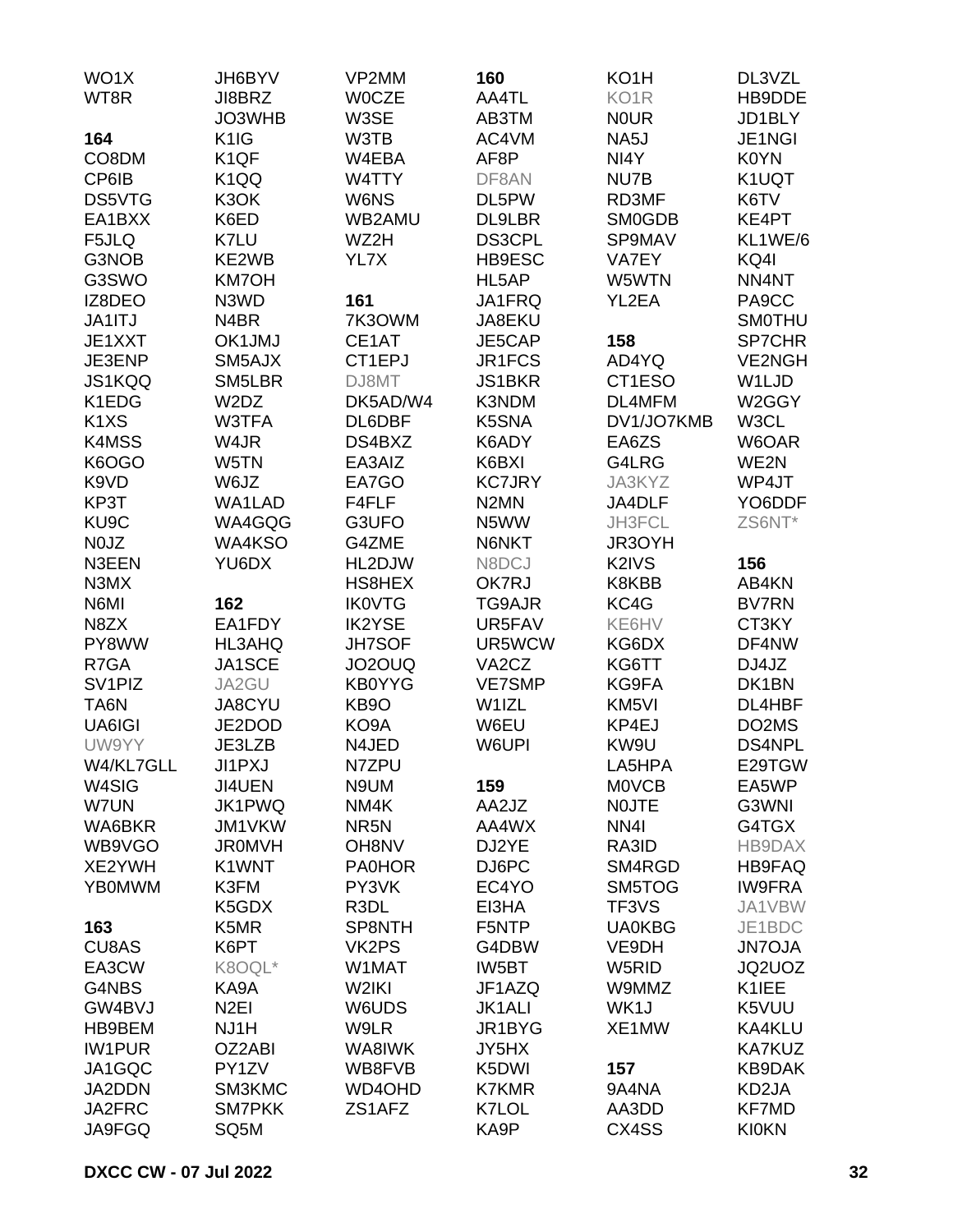| KK5ID                       | WA6JJB             | ZP9EH             | BD8CS                         | JA1EPL             | F5PBL              |
|-----------------------------|--------------------|-------------------|-------------------------------|--------------------|--------------------|
| <b>KK7EL</b>                | WB3JWU             |                   | BV6GM                         | JA2CYL             | F5VHQ              |
| KP4ED                       | WD5EAE             | 153               | <b>DJ0MY</b>                  | JA4CES             | G4OTV              |
| N6PM                        | WF4I               | 6K2BTX            | DL6TG                         | <b>JA7DSQ</b>      | IZ8BGY             |
| NC8I                        | WN4AT              | 9V1YS             | EI/W5GN                       | JJ1VFE             | <b>JA0MGR</b>      |
| VE2AWR                      |                    | AB4U              | IC8XIL                        | JL3OUW             | JA3AQM             |
| VE6RWC                      | 154                | AB8OU             | <b>IKOWRB</b>                 | JO2LSV             | JA3OEA             |
| W1USN                       | AA5SH              | AF4JF             | <b>IU0LFQ</b>                 | JR6ITD             | JG1CYF             |
| W2NJN                       | AA9SI              | DK4VY             | JA4ELX                        | <b>K7BUY</b>       | <b>JG3SUQ</b>      |
| <b>W7LPF</b>                | AB4PP              | DL1AY             | JR2WLQ                        | K9QGX              | <b>K0IP</b>        |
| W9LYA                       | AC4IK              | G3TDH             | <b>K0KPH</b>                  | KB3WK              | <b>K0RO</b>        |
| <b>WA7SCH</b>               | AG0A               | G3ZHL             | K <sub>2</sub> D <sub>B</sub> | KD2SC              | K1NEF              |
| WB <sub>2</sub> GFI         | CN8YR              | <b>IK4QJH</b>     | K3NQ                          | KG8DH              | K3NA               |
|                             |                    |                   |                               |                    |                    |
| WB2UKX                      | CO <sub>2</sub> IR | JA1BDF            | K5PA                          | KX8F               | <b>K3NGV</b>       |
| WB8EKG                      | DG5LP              | JA1GFD            | K6CTW                         | KZ5J               | K5JMB              |
| WY7K                        | DL1KH              | JA2KPW            | K7VI                          | LB8CA              | K9BJM              |
|                             | DL2DCX             | JE2ARR            | KB9CDD                        | <b>MOOIC</b>       | K9VCM              |
| 155                         | <b>DL7AEV</b>      | JH1ABC            | KI4CBN                        | <b>NOQW</b>        | KA1SAW             |
| A65BT                       | EA5AIM             | JH1KLA            | N <sub>5</sub> CM             | N1TM               | KE <sub>5</sub> C  |
| AH6RR                       | G3VAO              | <b>K0ITC</b>      | NQ7B                          | N7YQR              | KF5ALL             |
| BX4AG                       | G4IZZ              | <b>K0MU</b>       | <b>PA0RBA</b>                 | NA3V               | KH6FP              |
| DL1NE                       | <b>I5EFO</b>       | K2TER             | PA2ALF                        | <b>NS11</b>        | KK6JOL             |
| DL1YCF                      | I5JHW              | K2UFT             | RA3SD                         | OZ3FC              | KL7CN/W6           |
| DL2NAI                      | <b>IK1TTD</b>      | K3JXO/LU          | RV6AB                         | OZ5TDR             | KP4QI              |
| DL8IH                       | <b>IK2GAO</b>      | K4JFY             | S53RI                         | RA3AUM             | KU4BL              |
| DL9YDW                      | <b>IT9CLU</b>      | K5HX              | SP2JMB                        | RG7A               | LA4VGA             |
| E21IZC                      | JG1UZD             | K6ANP             | UA3MOM                        | RK9F               | LA7IM              |
| EA2NA                       | <b>JK1SPQ</b>      | KA4CDN            | <b>UN7AW</b>                  | <b>UA0C</b>        | LZ3YY              |
| HS4BPQ                      | JK2FBA             | KE <sub>1</sub> R | VY2DM                         | UX5HY              | N1GFV              |
| <b>JA0FSN</b>               | JR7RZM             | <b>KE7W</b>       | <b>WORSB</b>                  | V47KP              | N <sub>2</sub> EBG |
| JF2OHQ                      | <b>JR8NTR</b>      | KI4EZC            | W2ERJ                         | <b>VE3RSA</b>      | N3HCN              |
| JH1EFE                      | K <sub>1</sub> JV  | KK5FX             | W3WW                          | W2TE               | N3SW               |
| <b>JJ1JGI</b>               | K <sub>1</sub> SF  | KN <sub>8</sub> L | W4GBU                         | W4AXL              | N5NAA              |
| <b>K0SP</b>                 | K <sub>1</sub> TA  | <b>KS7V</b>       | W4OY*                         | W4GH               | N5WS               |
| K1ING                       | K3EI               | LA9JDA            | W4TWB                         | W6RMC              | N6RVI              |
| K2YEH                       | K <sub>5</sub> JP  | N0ABE             | W8MHV                         | W7KHZ              | NJ4F               |
| K3TEJ                       | <b>K8NWD</b>       | N <sub>1</sub> DK | W8WWC                         | WN7L               | OK2WI              |
| K <sub>5</sub> IX           | K <sub>9</sub> CQ  | NJ6K              | WA2VQF                        | WX5N               | OZ3ABE             |
| KC3DA                       | KA4IFF             | NM9H              | <b>WB0TKL</b>                 |                    | PG4I               |
| KC8UR                       | <b>KA7CSE</b>      | PA3DCU            | ZS5XT                         | 150                | PY5AMF             |
|                             | KS4Q               | SM4HAI            |                               |                    | R5ACQ              |
| <b>KL7SB</b><br><b>KN0A</b> |                    |                   |                               | 3D2KM              |                    |
|                             | N <sub>2</sub> ST  | SM7EJ             | 151                           | 9V1PW              | R6DAZ              |
| <b>MM0DXH</b>               | N4XAT              | W4TMM             | AB7R                          | AA5TA              | RM6LW              |
| N9MSG                       | OR4K               | <b>WA0VQY</b>     | AC7U                          | AA8TA              | SQ5STS             |
| NA8W                        | OZ1HYD             | WB5P              | AD9I                          | <b>ACOPR</b>       | TA3J               |
| NP <sub>2N</sub>            | RN3FT              | WB9G              | AG5Q                          | AC4RD              | UT7AW              |
| NS <sub>1</sub> G           | TG9AWS             | WE8T              | DF5TR                         | AF5DM              | VE2FFE             |
| S51DX                       | W6HYK              | WG0O              | <b>DJ0RD</b>                  | AG1T               | VE3QN              |
| <b>SMOPRB</b>               | W8KJP              | WY1G              | DL6SAK                        | CO <sub>2</sub> RQ | <b>VE7RG</b>       |
| SV <sub>2</sub> AVP         | W9ZV               |                   | EA8UH                         | DG5KX              | W1WTG              |
| <b>WOHBK</b>                | WA2PJI             | 152               | G4ELW                         | DH2FW              | W3RMS              |
| W1VE                        | <b>WA4UCI</b>      | AC6NN             | HA9RT                         | DJ1WJ              | W4PAH              |
| W4QO                        | YV5GRV             | AG4TO             | IZ2ZPH                        | DS3DGA             | W4PGM              |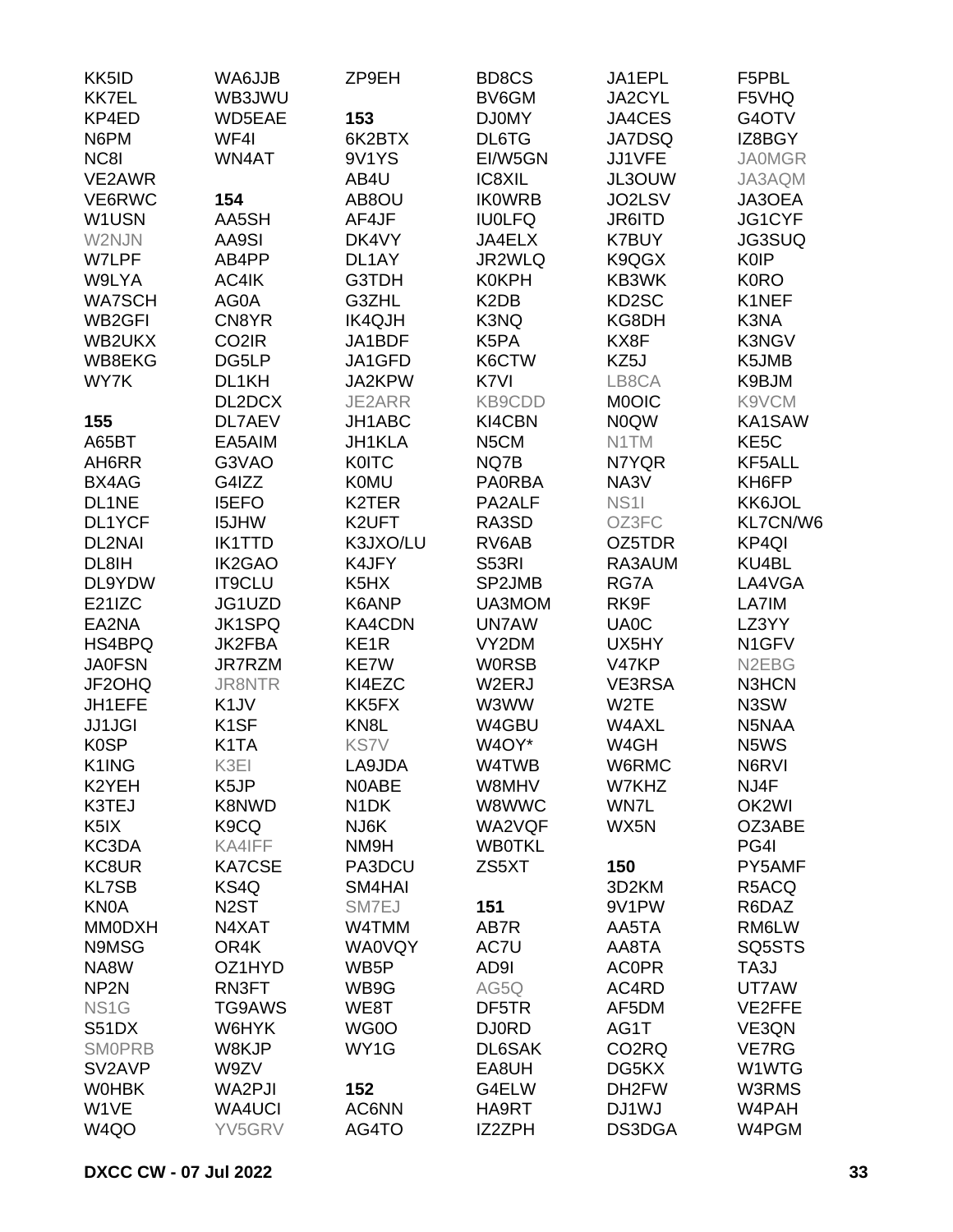| W6MDX              | K4LCP              | OH4NVX             | 144                            | IK8IPL                        | W3ATV              |
|--------------------|--------------------|--------------------|--------------------------------|-------------------------------|--------------------|
| W7KKC              | K6JEY              | UN8FM              | DL1HQE                         | JA5SXR                        | W4HY               |
| W9DV               | K9PY               | VE3TG              | DL4IAZ                         | JF7QUE                        | W <sub>5UJ</sub>   |
| W9NC               | KK4BMB             | W3EH               | DL4JNB                         | <b>K0IW</b>                   | WS5W               |
| WB4JTT             | LA2RE              | W5TEH              | EA4URE                         | K <sub>2</sub> GLS            |                    |
| WM <sub>1</sub> L  | N4UEZ              | W6IHG              | EI9E                           | K3NB                          | 141                |
| XE1XF              | N6CHU              |                    | F8CRS                          | K5MOZ                         | F5UL               |
| YE <sub>2</sub> A  | OE1JIS             | 145                | <b>IK0PAV</b>                  | K5QNM                         | G4ZVS              |
|                    | RZ6MD              | 2E0XAR             | JA1NW                          | <b>KB2KLK</b>                 | JH1HDD             |
| 149                | W0AZ               | 9M2ADX             | JA3ARP                         | <b>KB4CRT</b>                 | JJ2KFF             |
| AA8BB              | W7GTO              | CT1BNW             | <b>JA7WQJ</b>                  | N5WD                          | K <sub>2</sub> DH  |
| AJ4SB              | W7NUW              | CT7AUP             | JF9BLA                         | N9WK                          | K4VUD              |
| <b>IK1GCD</b>      | WB4FNH             | DJ9EU              | JH1LYO                         | NU <sub>1</sub> U             | KA3KWH             |
| <b>IK4RQJ</b>      | WC3O               | DK5WN              | <b>K0INR</b>                   | TA1DX                         | <b>KA4SDU</b>      |
| IK5ZAJ             | WV2M               | DL7EDH             | K <sub>2</sub> EO <sub>B</sub> | UA9MR                         | KA6T               |
| <b>JA0AMN</b>      |                    | EA4D               | K4AWI                          | VE2LX                         | KJ0I               |
| JF2DJK             | 147                | <b>G0VBD</b>       | K5OOL                          | VR <sub>2</sub> GC            | KL <sub>2R</sub>   |
| JH1FRW             | AA4XU              | G3HQX              | K8YF                           | WA2ABN                        | LA7EHA             |
| JI1DMH             | AL <sub>9</sub> A  | G4ALR              | K9OHI                          | WB2GMY                        | <b>MOKCM</b>       |
| <b>JI1FUP</b>      | <b>GOEEJ</b>       | <b>IK8VVS</b>      | KD6FW                          | WB5TKO                        | N <sub>2</sub> TKD |
| K <sub>2</sub> KYH | <b>IW2FLB</b>      | IZ5BRW             | KI6VC                          |                               | N <sub>2</sub> ZA  |
| KC4R               | <b>JA0DVE</b>      | JA2AYP             | KM7Q                           | 142                           | N6PAT              |
| KO <sub>2</sub> Q  | JA2SSP             | JA3POW             | N <sub>1</sub> RB              | AB9KZ                         | NE <sub>2U</sub>   |
| KP4/K7GM           | JA3IWB             | JA7AQR             | N <sub>2</sub> DPF             | AD5VC                         | NG <sub>11</sub>   |
| LA2US              | JH1WHZ             | <b>JH0BLI</b>      | N <sub>2</sub> WWD             | AG3G                          | NJ3I               |
|                    |                    |                    | N <sub>4</sub> MI              |                               |                    |
| <b>NIODX</b>       | <b>JJ2RON</b>      | JL4LWL             |                                | AG7T                          | OZ8XW              |
| OE8XBH             | <b>JK2XLJ</b>      | K4MQL              | N6AJR                          | <b>BV7WB</b>                  | PY4RGS             |
| RW9JD              | JO3GZH             | K <sub>4</sub> OP  | N7IF                           | EA7NW                         | <b>S52GS</b>       |
| SM3SGP             | K3NR               | K5PBR              | N8ASV                          | EI3CTB                        | SM6REA             |
| VA3OKG             | K3TZV              | K <sub>5</sub> SI  | N8KF                           | <b>IK1SPR</b>                 | SP5JP              |
| W2BJN              | KH6CS              | K6IPM              | NN4RR                          | IZ0GMS                        | TF3G               |
| W3NF               | <b>MOTNX</b>       | KC2SST             | PP <sub>5</sub> BZ             | <b>JA0JDV</b>                 | VE1EM              |
| W6LAX              | N <sub>2</sub> BR  | KE3N               | PV8ADI                         | <b>JA7MKB</b>                 | <b>VK4ICU</b>      |
| W8DXU              | N <sub>5</sub> RB  | KJ6HZ              | VK4CT                          | JH2QMT                        | W4BGH              |
| W8ZA               | RG0A               | KM4YY              | VR2XMT                         | JL1DLQ                        | W9TTT              |
| W9IW               | SM6DPF             | LB5GI              | W1KG                           | K4BAM                         | WB2SXY             |
| WA8YWR             | W3UG               | LP1H               | W6MFC                          | K7NAA                         | ZL <sub>2</sub> CC |
| WR3C               | W6DOJ              | LY3BA              | W6YR                           | KB5IXI                        |                    |
| YU1JU              |                    | MW2I               | W8RAH                          | KV <sub>5</sub> Q             | 140                |
|                    | 146                | N9IJ               | WA8COB                         | N <sub>2NF</sub>              | AD7HE              |
| 148                | AA4MF              | <b>NO8I</b>        | WB4PHC                         | N <sub>2</sub> T <sub>X</sub> | AK2U               |
| 5B/G0HIO           | DF5BX              | OK7SX              | XE2RT*                         | N5MV                          | <b>DA0BCC</b>      |
| BX5AA              | DJ8LX              | SM4XIH             |                                | N8AP                          | DL2SBA             |
| EC7DWP             | DL3DUE             | SM6FUD             | 143                            | N9CQB                         | DL5DBY             |
| <b>IOBJV</b>       | <b>I5TWK</b>       | TA <sub>1</sub> AL | 4X1AJ                          | NE7S                          | EA3EJI             |
| <b>IK2PZQ</b>      | <b>JL1CNY</b>      | W3QT               | 7N4DNM                         | NS <sub>1</sub> H             | F6FLB              |
| JA1KI              | JR1WHI             | W3WKR              | AB5OR                          | OH2JJN                        | JA3QG              |
| <b>JA6TNY</b>      | K5DJ               | W6RJM              | BD7OB                          | PA5MW                         | JA5OP              |
| JF1SVV             | K7GK               | <b>WB2RIS</b>      | <b>CU7MD</b>                   | PY2NFE                        | <b>JG1SGA</b>      |
| JF8LPB             | KB8E               | WP3C               | DK3WN                          | RT6DH                         | <b>JI1HSV</b>      |
| JH2BKA             | N <sub>1</sub> DID | XE1LM              | <b>GODHZ</b>                   | SP <sub>1</sub> DOZ           | K0ZX               |
| JR1REZ             | N <sub>2</sub> DUI | ZS <sub>1</sub> A  | <b>GOWSC</b>                   | VE6RH                         | K <sub>2</sub> JV  |
| K <sub>1</sub> DM  | NZ3D               |                    | <b>IK0XGI</b>                  | W1XS                          | KU1N               |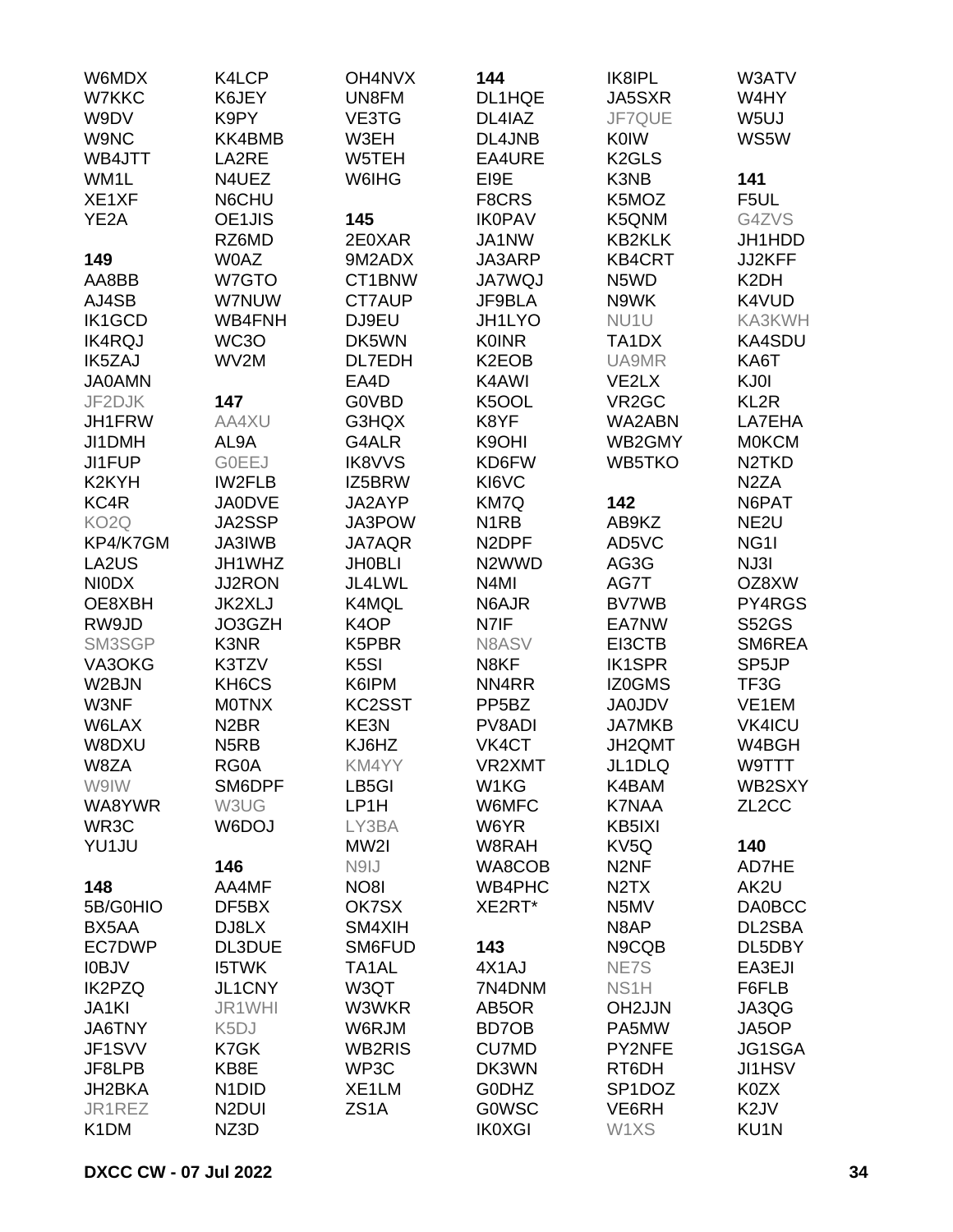| LW2EU                         | ZS6AA              | EW1TO               | <b>NOTM</b>                   | <b>IK2GAJ</b>       | VA5LF                         |
|-------------------------------|--------------------|---------------------|-------------------------------|---------------------|-------------------------------|
| N4XQN                         |                    | <b>IZ3ETC</b>       | N8PCN                         | <b>IV3BMV</b>       | VE2ABO                        |
| OH <sub>5</sub> MN            | 138                | JA1DZZ              | N8UZE                         | JA7OAO              | W4JOB                         |
| PY2MTS                        | AA2VX              | <b>JA6JSY</b>       | OK1SRD                        | K6JEB               | W6SW                          |
| <b>SMOIHR</b>                 | AC4UR              | <b>JA7RQK</b>       | RA9KY                         | <b>K7PVT</b>        | W6ZPL                         |
| VA7HU                         | AD6G               | JG2GSY              | <b>WOMRZ</b>                  | K8AAI               | <b>WIOR</b>                   |
| VE2OWL                        | DL1LH              | <b>JH7IUD</b>       | W0YJT                         | K9WYI               | YB1ME                         |
| W1KQ                          | DL3XAC             | JI6LEL              | W1HJF                         | KF6I                |                               |
| W2ZQ                          | EA4KL              | <b>JS2PKR</b>       | W <sub>2</sub> OX             | N0OB                | 132                           |
| W4BUR                         | EW2GI              | <b>K0BL</b>         | W9KKN                         | N9BOR               | AA3MD                         |
| WA2AXD                        | F5LQE              | K3XC                | WD8KND                        | PY2YW               | AK5Y                          |
| WF1H                          | G3WYN              | K5LDA               | WM7A                          | PY5MJ               | DF4SA                         |
| WG7Y                          | G4EJW              | K5TER               | ZR <sub>2</sub> A             | RV3YM               | F5RPB                         |
|                               |                    |                     |                               |                     |                               |
| YO7VT                         | <b>HB9TQL</b>      | K8SE                |                               | SM2IUF              | F8BJD                         |
|                               | JA1RJU             | <b>KB0EDH</b>       | 135                           | SM6LJP              | <b>G0WOU</b>                  |
| 139                           | JE3AZY             | KG8GW               | BD5WW                         | SQ5WWK              | G3SZU                         |
| 9Z4Y                          | JH8CZB             | KQ6X                | CT1GFQ                        | SV <sub>1</sub> DPJ | GW4BKG                        |
| AA7FK                         | <b>JH8FIH</b>      | N4LSJ               | DJ6DO                         | SV9ADH              | HS1OVH                        |
| AD4XV                         | JP3OIK             | N <sub>5</sub> EP   | DL3ECN                        | UT1QQ               | <b>IK0JRH</b>                 |
| AI8D                          | K1GVW              | NE3I                | DL3JXN                        | VA3CW               | <b>IK5PWN</b>                 |
| CE3DNP                        | K3CB               | <b>OH3MMH</b>       | JH1QAE                        | VK6AAK              | <b>IW3GJF</b>                 |
| DJ2GM                         | K4AOA              | PY2MTV              | <b>JI1RGF</b>                 | W7QL                | IZ1CQN                        |
| <b>DL0AF</b>                  | K5RCR              | SM5OBK              | JO2SLZ                        | WA1W                | IZ2GOT                        |
| EA3GM                         | KA2ZNV             | SP3NYU              | KA1W                          | WV <sub>1</sub> C   | JA2HJP                        |
| EA6TS                         | <b>KB2XR</b>       | SV1VN               | KJ4FZ                         | WY4I                | <b>JE7DMH</b>                 |
| EI6HB                         | <b>KL7TC</b>       | SV <sub>2</sub> BFL | <b>KX7YT</b>                  |                     | JF1XMP                        |
| G4MLW                         | KU8T               | W1KX                | N <sub>3</sub> SO             | 133                 | <b>JJ0AEB</b>                 |
| <b>HL4CIS</b>                 | LA1PHA             | W1LY                | N4USG                         | 9A6NA               | K1KAV                         |
| <b>JA0CJK</b>                 | N0QLT              | W4ALA               | N6GY                          | DF <sub>1</sub> OE  | K <sub>1</sub> L <sub>Z</sub> |
| JA1CTV                        | N <sub>1</sub> CC  | W5TMC               | N8FVC                         | DL3MFZ              | K9UWA                         |
| JA1IWP                        | N3EA               |                     | N8IK                          | DS4BHW              | KD <sub>2</sub> OD            |
| JE3SUZ                        | N4DE               | 136                 | PG0S                          | DS5ANY              | KF5BA                         |
| JI8XEL                        | N7QS               | <b>7A2A</b>         | R <sub>0</sub> CY             | EA8CPN              | KS <sub>2</sub> G             |
| JM1PTA                        | ND9X               | 9A1CPP              | R <sub>4</sub> D <sub>X</sub> | F6HAY               | LA5RBA                        |
| K1KQI                         | NIOF*              | AD4DD               | VA <sub>5RI</sub>             | G3ZRN               | N8VW                          |
| K6OWL                         | OH2KMG             | CT7AJL              | <b>VE3FAC</b>                 | HB9SVT              | ND8N                          |
| K6TD                          | <b>PR7HR</b>       | DL/AG7N             | W1FYI                         | <b>ISOBZR</b>       | NE <sub>1</sub> T             |
| K6YP                          | VR <sub>2</sub> CC | DL9QI               | W9KB                          | <b>IV3BCA</b>       | ON4ARJ                        |
| <b>KA1RRL</b>                 | W1JX               | G3YJQ               | WA2MIS                        | IW2BZY              | PT7SD                         |
| KF <sub>1</sub> P             | W <sub>2L</sub> J  | HK4L                | WU2M                          | <b>JA7FSB</b>       | UB5LSL                        |
| KI4FW                         | W4NJ               | <b>IK4MHB</b>       | XE1CCB                        | JP1WFI              | VE5XM                         |
| KW4J                          | W4ZF               | JF2RSF              | ZP5ALI                        | K4LD                | W2DJB                         |
|                               |                    |                     |                               |                     | W <sub>2</sub> GD             |
| <b>NOST</b>                   | W8LRL              | <b>JJ1TJD</b>       |                               | K4SKY               |                               |
| N <sub>2</sub> Q <sub>R</sub> | WA1U               | <b>JQ3TAN</b>       | 134                           | <b>K7ULS</b>        | W3ASW                         |
| RA9SAS                        | WU7X               | <b>K0VGB</b>        | <b>AA0TT</b>                  | K7YG                | W4WB                          |
| RC8SC                         | XE2AI              | K3TUF               | AA8KY                         | KB1ODO              | W8XC                          |
| S57WO                         | ZS6EGB             | K4DLI               | AE3E                          | KG5EG               | <b>WA1NTA</b>                 |
| <b>SM7JNT</b>                 |                    | KA1EFO              | CX4AT                         | NC <sub>1</sub>     | WD2E                          |
| WA2LXE*                       | 137                | <b>KI70</b>         | D70LW                         | NF6P                | Z24EA                         |
| WA6BOB                        | AA4NO              | KI8U                | DL1DAX                        | OH <sub>1</sub> LR  |                               |
| WB5KFP                        | AA4NU              | KO <sub>9</sub> V   | EA5WI                         | <b>P49V</b>         | 131                           |
| WZ4Z                          | AF4RK              | KZ1A                | F6BAT                         | PC7T                | AE6RR                         |
| ZL2RVW                        | DL2NEW             | <b>MM0DGI</b>       | <b>IK1GPH</b>                 | RD3FY               | AF1E                          |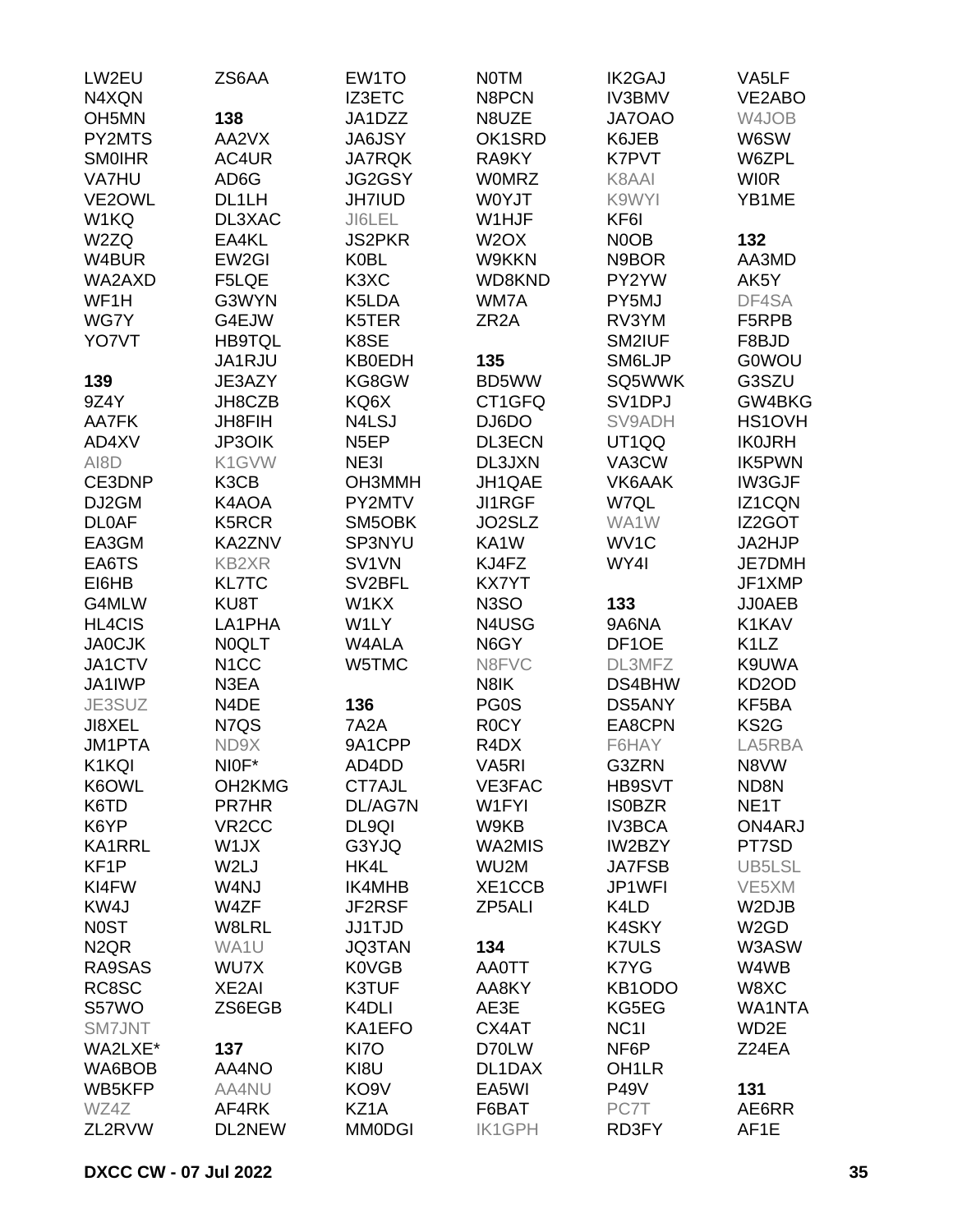| AP2IA             | JF1PHJ                         | WA3VFM             | EI9CF              | <b>JJ1XNF</b>      | KB0VQ              |
|-------------------|--------------------------------|--------------------|--------------------|--------------------|--------------------|
| DF3YJ             | JH2QQL                         | WM9I               | G3JQJ              | <b>K0VG</b>        | KB4HZ              |
| DK9KD             | K <sub>4</sub> GO              | YC1DOL             | <b>IK8YFU</b>      | K5TRI              | <b>KC0SB</b>       |
| DL1RDY            | K4NST*                         |                    | <b>IZ3CAN</b>      | K7BX               | KC4LZN             |
| DL8SDC            | K9DJT                          | 128                | <b>JA3HIS</b>      | KE8DI              | KD2KR              |
| FR5EM             | KW7XX                          | 7N2OKM             | JA4EYJ             | KV4AC              | KI5GD              |
| GI4EEB            | KY3V                           | AA1CA              | K6SS               | N <sub>2</sub> GPT | KM <sub>2</sub> T  |
| <b>IK2SYK</b>     | LZ4WX                          | AA5WE              | K8NIA              | NJ6W               | LU9FHF             |
| <b>IW8DON</b>     | N <sub>2JDQ</sub>              | AC4XL              | K9KM               | NN4E               | <b>NOUK</b>        |
| JA6WFM            | N3QW                           | AK9B               | KB3KV              | PA3AQL             | N <sub>1</sub> HO  |
| <b>JH6INI</b>     | N5KDV                          | CO <sub>2</sub> WF | KB3P               | PA3FWP             | N <sub>2</sub> QLT |
| K1FQL             | N6NPG                          | DK9HE              | KD8CGH             | PJ2/K8ND           | N4DXI              |
| K8KR              | N7IN                           | DL4MDU             | KE3ZT              | SQ8KFM             | N4EK               |
| KD1YV             | N8LR                           | F5DBT              | KE4BKL             | VE3TEE             | N6FM               |
| KT3A              | OH9RP                          | F5JUJ              | KH6/NA2U           | <b>VE7KS</b>       | N7FG               |
| KY4L              | PG5V                           | <b>HAOIL</b>       | KI7V               | W <sub>2</sub> FT  | N8GGI              |
| LA6SK             | TA1UT                          | <b>HL4CUY</b>      | KJ0G               | W4BCG              | <b>NIOK</b>        |
| N <sub>5</sub> RN | <b>VE3NFK</b>                  | <b>IK2YQX</b>      | KN6WV              | W4BH               | NJ1Q               |
| N7HN              | VE3OAT                         | IK5ZWE             | KS8W               | W4GHW              | NM <sub>1</sub> A  |
| N8XE              | W1AF                           | JA1DOQ             | KT5E               | W4JCM              | NO3U               |
| NJ2DX             | W6TE                           | <b>JK1JHB</b>      | KX5V               | W5PNI              | NU5V               |
| PY2BT             | WB4PVT                         | JS6PXB             | LA9VBA             | WB2SBO             | OK7AW              |
| <b>SP9FWQ</b>     | XE1/AA0AA                      | K0YA               | N3FHW              | WT2F               | SP3IK              |
| SP9OHP            | YO9CEB                         | K <sub>2</sub> DE  | N5VT               | WT5N               | UA9OG              |
| UA3UCV            |                                | K <sub>2</sub> EN  | OZ1IKW             | WV4TN              | W1FYT              |
|                   | 129                            | K4OZS              |                    |                    |                    |
| VK2EXW            | EA1MV                          | KB2VVB             | RU9SO              | 125                | W5AJD              |
| W2UL              |                                |                    | <b>VE7NI</b>       |                    | W6CN               |
| W4SAA             | F5LBD                          | <b>KB8ZUN</b>      | <b>W0GWK</b>       | AA2GS              | WA6BFW             |
| W8GBH             | F5VKT                          | KC2BW              | <b>WOTG</b>        | AA9H               | WB4KDI             |
| WA2D              | G4KTI                          | KF4ZZ              | W3KOD              | AE4FV              | YV5AAX             |
| WA8KSS            | HP1IBF                         | KF8TC              | W <sub>5</sub> DP  | AE8T               | ZL4CR              |
| WB6RAB            | HS3ANP                         | KS2M               | W5ZTG              | AG2C               |                    |
| WN6V              | IZ1CLA                         | N3NY               | W6CWM              | DD9WL              | 124                |
| WU2T              | JA8RDW                         | N4KFT              | W9LW               | DF1KG              | AA5NN              |
| WW2R              | JJ2MST                         | N9ACD              | WB2YIP             | DL4LXM             | AA5NT              |
| WZ7O              | <b>JK1UJT</b>                  | NV7DX              | WB5VIH             | <b>DL9MFL</b>      | BV6CC              |
| XE1GSQ            | JR2FJC                         | ON8DX              | <b>WD4ENQ</b>      | HA1RJ              | DL1JFM             |
|                   | K1GND                          | PY3ACD             | YE1AR              | <b>IK0YGH</b>      | DL4XU              |
| 130               | K5TC                           | R8OD               |                    | <b>IK1PQT</b>      | <b>DS4FKX</b>      |
| CT2KAL            | KA3DRR                         | RK6DU              | 126                | <b>IK8VRI</b>      | EA7HDO             |
| DG8HJ             | LU4HK                          | RW4WD              | 9A5MI              | <b>IW2MYV</b>      | EW8OW              |
| DL3EAD            | <b>NOFIK</b>                   | SM3GQP             | AA8DV              | IZ2DDU             | HL5BUV             |
| EA2CLU            | N <sub>2</sub> B <sub>ZD</sub> | SP3ESV             | AC5TN              | JE5QAQ             | <b>IK0XFD</b>      |
| F4GYM             | N <sub>2</sub> NO              | <b>VE3NRB</b>      | CU <sub>2</sub> AF | JE6HID             | <b>IK5NTK</b>      |
| F8DYD             | N3FCP                          | <b>WOVC</b>        | DS3EXX             | JI2KLU             | <b>IW3RUA</b>      |
| <b>HB9CNE</b>     | N7WA                           | <b>WOXC</b>        | EI4BK              | JM1EKM             | JA2IFW             |
| HI3A              | N8GA                           | W1GOU              | EI5KO              | K <sub>1</sub> AE  | JE2VLQ             |
| <b>HK1ANP</b>     | NK3Z                           | WR5J               | HB9AZX             | K <sub>1</sub> CN  | JI2DLF             |
| <b>IK1ZFN</b>     | NT4X                           | <b>YBONFL</b>      | JA1DBG             | K <sub>1FJ</sub>   | JM8GJB             |
| IZ1UKG            | OK1KTI                         |                    | JA1GYO             | K3IK               | <b>JR0QKR</b>      |
| IZ5BYJ            | OZ8AGB                         | 127                | <b>JA1NKA</b>      | K3OQ               | K0GT               |
| <b>JA4TUJ</b>     | <b>V31CQ</b>                   | 7P8DX              | JA8IAF             | K9ZA               | KC5WXA             |
| <b>JA9BSL</b>     | VE3EXW                         | DH2MS              | <b>JG3PTB</b>      | KA3LUE             | KD8SAV             |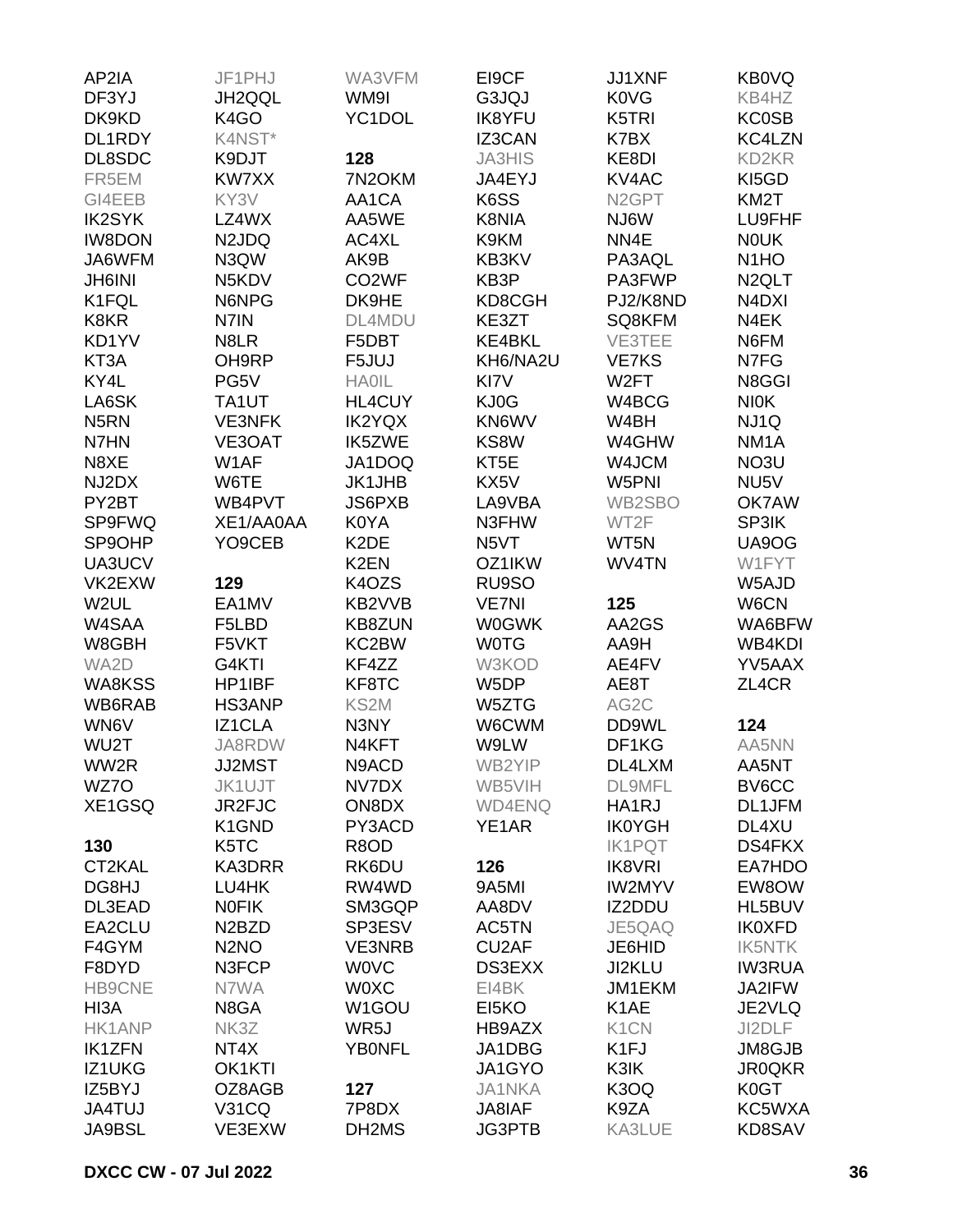| KS6PD                          | OK1AVV                        | <b>DLOXY</b>       | <b>DL1RTS</b>      | SM5BZQ             | JF1OVM                        |
|--------------------------------|-------------------------------|--------------------|--------------------|--------------------|-------------------------------|
| LU1FM                          | PI4Z                          | DL1EKC             | <b>DL2JES</b>      | UX1HW              | JH1QDF                        |
| LU <sub>2</sub> CC             | <b>VE7HDX</b>                 | <b>DS1AFL</b>      | DL2ZAV             | VA3IX              | <b>JJ7XTV</b>                 |
| N4EDT                          | VK3FN                         | EA3YY              | DL3KWR             | VE3PYA             | JM1CYP                        |
| N4WFW                          | W <sub>2</sub> KAI            | EX8BN              | DL5HCK             | VE <sub>5</sub> UO | JM1SBU                        |
| N5WC                           | W3WTD                         | F5ICC              | DL5SL              | VU2DED             | JM2LEI                        |
| N7GVV                          | W4TGB                         | G3RFS              | EA1EXE             | W4DWS              | K <sub>1</sub> D <sub>D</sub> |
| N8TFD                          | W6TRI                         | G4DRS              | EA <sub>1</sub> OJ | W4ZE               | K2ESE                         |
| N9IA                           | <b>WA9EIC</b>                 | HH2B/W4            | EA1SA              | WA2HIP             | K4MA                          |
| NF <sub>1R</sub>               | XE1SVT                        | <b>IK0GRS</b>      | EA4DEI             | <b>WR0U</b>        | K6VR                          |
| OH2LHE                         |                               | JA1SNF             | ES <sub>3VI</sub>  | XE1RZL             | K7CW                          |
| R <sub>2</sub> GD <sub>G</sub> | 122                           | JA3DLE             | FE1LET             | YL3FO              | <b>KC0VKN</b>                 |
| RW3RO                          | 9M2VZ                         | JA3EOG             | G4KGG              | Z21HL              | <b>KK7RH</b>                  |
| S9SS                           | AF <sub>5</sub> I             | JA3WFQ             | IQ3WW              |                    | KV <sub>4</sub> QS            |
| SV <sub>1</sub> END            | AG6RT                         | JM2LOF             | <b>IT9TWC</b>      | 119                | <b>M0BPQ</b>                  |
| US7CQ                          | G4UGB                         | <b>JN3TSY</b>      | <b>JA0BEJ</b>      | 7L3KJV             | <b>MONKC</b>                  |
| VA3PM                          | <b>I4EUM</b>                  | K1ECU              | <b>JA0NCE</b>      | 7M4HIC             | N <sub>2</sub> H <sub>X</sub> |
| VE3FJ                          | <b>IK7XIV</b>                 | K <sub>1</sub> SG  | <b>JA1ILA</b>      | 9A3GO              | N <sub>2</sub> MUN            |
| <b>W3MRL</b>                   | <b>IN3EBZ</b>                 | K5WLQ              | JA2BDY             | AA2HV              | N <sub>3</sub> VO             |
| WE9M                           | <b>JA0BMS</b>                 | K6CW               | JA3VOV             | AE6AY              | N <sub>4</sub> ES             |
|                                | JA1UTC                        | K7JBQ              | JA4AQZ             | AF9W               | N6OI                          |
| 123                            | JA3MHV                        | K8XP               | JA5ATU             | DF5ZV              | N9AJ                          |
| 9V1JA                          | JE1NCP                        | KB2BK              | JE2IDB             | <b>DJ0YV</b>       | NM <sub>1</sub> K             |
| AC6KW                          | <b>JS1MRA</b>                 | KD9ZR              | JE2TUW             | DK4KC              | NU6V                          |
|                                |                               | KG5RJ              |                    |                    | OE1MHL                        |
| AJ1DM                          | K <sub>1</sub> DCI            |                    | JE6FMW             | DL1ASP             |                               |
| BD3OM                          | K1MLP                         | KQ4R               | JE6RQO             | DL1DQJ             | OK1DKO                        |
| <b>DLORSW</b>                  | K3NG                          | N <sub>1</sub> RU  | JF5NTT             | DL1JBO             | OK1KQJ                        |
| EA4DGI                         | KD1KR                         | N6FH               | <b>JG8TQL</b>      | DL2AAW             | PA1KO                         |
| EI4KX                          | KI6LZ*                        | N9KO               | JH2HUQ             | DL2PR              | PY2OT                         |
| F4EEX                          | KN8S                          | NK5G               | JH8MCZ             | DL2YMR             | S57LO                         |
| F8FQJ                          | KP4KD                         | NZ3L               | JI1MTM             | DL6ZBY             | SA6AQP                        |
| F8MUU                          | LA4URA                        | OH2BMH             | JJ0OAP             | <b>DL7VOX</b>      | SM6SHF                        |
| G4LVQ                          | N <sub>2</sub> M <sub>G</sub> | OH <sub>6</sub> AK | JK1VMC             | DM3FZN             | UA0ZY                         |
| G4OEQ                          | N <sub>5</sub> EE             | OK1PRU             | <b>JL3AMK</b>      | EA4R               | UA3LMR                        |
| JA1BML                         | N5NHJ                         | VE3MIS             | <b>JL3CRS</b>      | EA5HT              | US7AF                         |
| JA8DOB                         | NR4C                          | VE3WZ              | K3GYS              | EA5NI              | US8IN                         |
| JF2GIZ                         | OE8SPK                        | VE7BZ              | K7FB               | F <sub>2</sub> AR  | VA1RST                        |
| JH3DNC                         | OK1DSU                        | VK5CE              | K8WV               | F6FXW              | W5ESE                         |
| <b>JJ6VOV</b>                  | <b>ON7BS</b>                  | W5UR               | <b>KD0IZL</b>      | FD1ORO             | W6SDM                         |
| JO1MQV                         | PA3DHN                        | W6KT               | KM6JD              | G4AKR              | W7XE                          |
| <b>JR0BQD</b>                  | SM4HCF                        | W6VTK              | KN4Q               | <b>GU0SUP</b>      | W8DSN                         |
| K4QBH                          | UA6DX                         | WI2A               | N <sub>1</sub> HT  | GW3TMP             | WB2DHY                        |
| K5IQ                           | VE3BER                        | YB8TK              | N4PL/M             | IK3OBX             | WX8U                          |
| K6EGF                          | W1OHM                         | YN2GY              | NJ8J               | <b>IK4JOK</b>      | ZL2RX                         |
| K6JS                           | W7PP                          |                    | NT <sub>1</sub> U  | IZ1DFI             |                               |
| K9GYI                          | W9CRN                         | 120                | NW6R               | JA1IVL             | 118                           |
| KB4J                           | YB1TIA                        | 4F3BZ              | OK1FMX             | <b>JA1IXI</b>      | AA3HV                         |
| KC4IK                          |                               | 4X6HP              | OM1ADM             | JA1TRP             | AH6M                          |
| <b>KNOL</b>                    | 121                           | 4Z5BZ              | PA3AIN             | JA4XGC             | AL7LU                         |
| KS4YX                          | AA1KL                         | DJ3MJ              | RN3AM              | JA5ENO             | <b>BD7BW</b>                  |
| N <sub>5</sub> H <sub>Z</sub>  | AI2I                          | DJ5CL              | RV3A               | JA6KTY             | CQ0ODX                        |
| N7MS                           | AI5P/PA                       | DJ7XA              | RX6FJ              | <b>UMUAAL</b>      | DF6NS                         |
| <b>NI9O</b>                    | AJ5H                          | DL1HRY             | RZ3ATG             | JE3JLB             | DL2AV                         |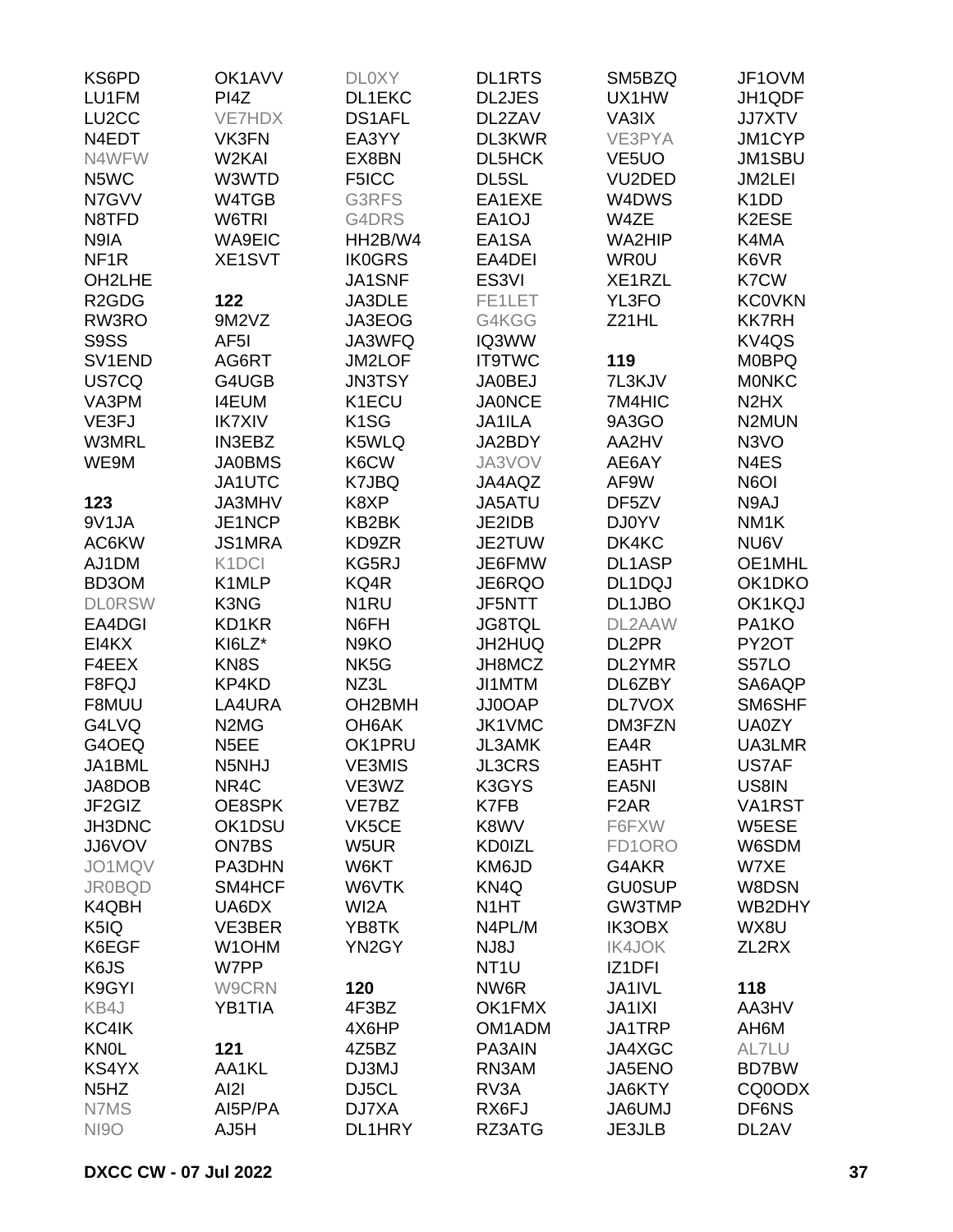| DL2FDD              | UK7AL             | W4JKL             | W <sub>1</sub> IA | R <sub>1</sub> CF | <b>NOUF</b>   |
|---------------------|-------------------|-------------------|-------------------|-------------------|---------------|
| DL3GER              | UY3MW             | W5EN              | W3PR              | RA3AJT            | N3AX          |
| DL5JAN              | W6BKY             | W6KF              | W3QOS             | RD7T              | N5RMS         |
| DS2AGH              | WB9YJE            | W9DS              | W5WI              | SV <sub>2KF</sub> | N6DVR         |
| <b>DS2KGJ</b>       | WD4GOY            | WB8TGY            | W8BFT             | VA3NR             | NV9C          |
| DS5WKW              | WE2L              | WB9AZA            | W9BS              | VA6MM             | OZ1LXP        |
| EA1EZZ              | WU9D              | YB3ASQ            | WM4D              | <b>W0CGV</b>      | PY2UDB        |
| EA5GIO              | ZS6/G3SGQ         | YV1/W5ALT         | WR3Z              | W2TMT             | R3/DL5EBE     |
| ER <sub>1</sub> OA  |                   |                   | WT2Q              | W4DL              | RW9JN         |
| <b>HB9TUD</b>       | 117               | 116               | WX3V              | W4NML             | SA5BJM        |
| <b>IK0IHA</b>       | AA1JA             | 3B8/SM6GOR        | YO7DAA            | W6TPE             | SP5XOV        |
| <b>IK0IXI</b>       | AA4SY             | 5T5PA             | ZS6BK             | W8LNL             | UA1ZFG        |
| JA3WU               | DF6VI             | 6K2GCW            |                   | W9BM              | <b>W0PKO</b>  |
| JA6APS              | DJ3RM             | 8R1A              | 115               | WA6DFA            | W3JGS         |
| JA6WLG              | DK8LV             | 9V1XX             | AA2NL             | WA6NKM            | W4DX          |
|                     |                   |                   |                   |                   |               |
| <b>JH0SJJ</b>       | DL1EJD            | AA1XV             | DB3KE             | WB4WCR            | W4MAY         |
| JH4MIF              | DL3HWF            | AB4RL             | DJ8KE             | WK2G              | W4MHA         |
| <b>JH7AUL</b>       | <b>DL3HXS</b>     | AC5HF             | EA1CRK            | WS3V              | W4WKN         |
| <b>JI2NNJ</b>       | DL5DBH            | DL2RVL            | EA4WD             | WW4O              | <b>W7LNG</b>  |
| JM3APP              | DL9KAF            | DL3BZZ            | F5GGL             | WW5RC             | W9AU          |
| JN1CBH              | F5IUZ             | DL5YEZ            | GM6NX             | XE1/DM3DL         | <b>WB0CHS</b> |
| JN1GLB              | HB9DBO            | EA5BHK            | HA3MG             | ZC4AP             | WB6FEK        |
| JR1AUK              | HI3AA             | G0AOL             | HA5BDU            |                   |               |
| <b>JS2KHM</b>       | <b>HS0GBI</b>     | <b>IK1OWC</b>     | HK6HFY            | 114               | 113           |
| <b>JW2US</b>        | <b>I1NDP</b>      | <b>IK3YBX</b>     | HL1/N8HI          | 408A              | 4L1FP         |
| <b>K0CW</b>         | <b>ISOMKU</b>     | IT9ZEO            | <b>IK1LJN</b>     | 5W1GC             | 4Z8DT         |
| K3JMH               | JF1HUC            | <b>JF0SGW</b>     | IK5DEZ            | DJ5BWD            | A41ZZ         |
| K4GT                | JF3AHI            | JI6BEN            | IT9WEY            | DL1JDK            | AA8RT         |
| K4MSG               | <b>JJ8RUN</b>     | JJ5BHT            | JG8PBE            | DL5CO             | AC8AZ         |
| K4OAR               | <b>JK1AKA</b>     | K3UZ              | JI1UQB            | DL9UGF            | AF5Q          |
| K5CAO               | JL1QAS            | K4BNF             | JJ1NZA            | EA3AXM            | AF6WU         |
| K7EKO               | <b>K0FA</b>       | K5LBU             | JN1RKE            | GA4JPZ            | AG2AA         |
| K7GLM               | <b>K0HW</b>       | K8ZCT             | K2HAT             | <b>GIOPCU</b>     | AH7A          |
| K9IZT               | <b>K0NN</b>       | KE2LJ             | K6GFB             | <b>GM0FSV</b>     | DC3RJ         |
| <b>KB7TX</b>        | K2EKM             | KE3MX             | K6ZP              | HL1AZH            | DF5SF         |
| KD2HE               | K3NC              | KE8Y              | K7DR              | HL1TXQ            | DF6MU         |
| KE4HBE              | K9QJ              | <b>KG0EI</b>      | K8YE              | HL2SQQ            | DF8XP         |
| KF5VM               | <b>KCOXK</b>      | KT <sub>5</sub> Y | KA8IIC            | IZ3ASA            | DJ1RL         |
| KG6N                | KK6M              | LX/G3VQO          | <b>KD0QV</b>      | JA2AMP            | DL1DRQ        |
| KK9N                | KO4D              | LY2BOS            | KE5AL             | JA4VNE            | <b>DL1NEK</b> |
| N <sub>4</sub> PYI  | N7TO              | <b>MM0XAU</b>     | KK3X              | JA5ERZ            | DL3AD         |
| N6LL                | NZ5F              | N <sub>1FG</sub>  | KK9M              | JA6LVW            | DL7VKD        |
| N6SN                | P <sub>40</sub> P | N4RJL             | KP2/W0NB          | JH4JZB            | EI2KK         |
| N9BIL               | PY1JN             | N6FE              | <b>KS0X</b>       | <b>JH7ORW</b>     | F8BQQ         |
| NK4K                | PY2DV             | N6VHF             | <b>MOAPB</b>      | K0ZU              | IK6GZM        |
|                     |                   |                   |                   |                   |               |
| NR <sub>0</sub> P   | RZ6AE             | N8GAS             | <b>NOFGH</b>      | <b>K3RMB</b>      | IZ1GIP        |
| OH3NLP              | <b>UA0ZAM</b>     | N8ZR              | N <sub>5</sub> IW | K7HI              | IZ3ALF        |
| OM2NW               | <b>UA3TCQ</b>     | OM3LS             | N7XJ              | K7XN              | <b>JA0DBS</b> |
| PY2VG               | UX3IO             | OM7TJ             | N9VD              | KA8HDE            | JA1BUI        |
| R6FAA               | <b>VU2RMS</b>     | PA3AVV            | NB <sub>0</sub>   | KB3MP             | JA1HTG        |
| SV <sub>1</sub> AIP | <b>WODZ</b>       | <b>S56C</b>       | NP3G              | <b>KF7PBM</b>     | JG1TGQ        |
| SV2HNZ              | W3ATT             | UA3DJ             | OH6BA             | LA4IR             | JG8QXB        |
| UA1CFF              | W3MUM             | VR2XYL            | OK1ZE             | LU2NI             | JH1BCS        |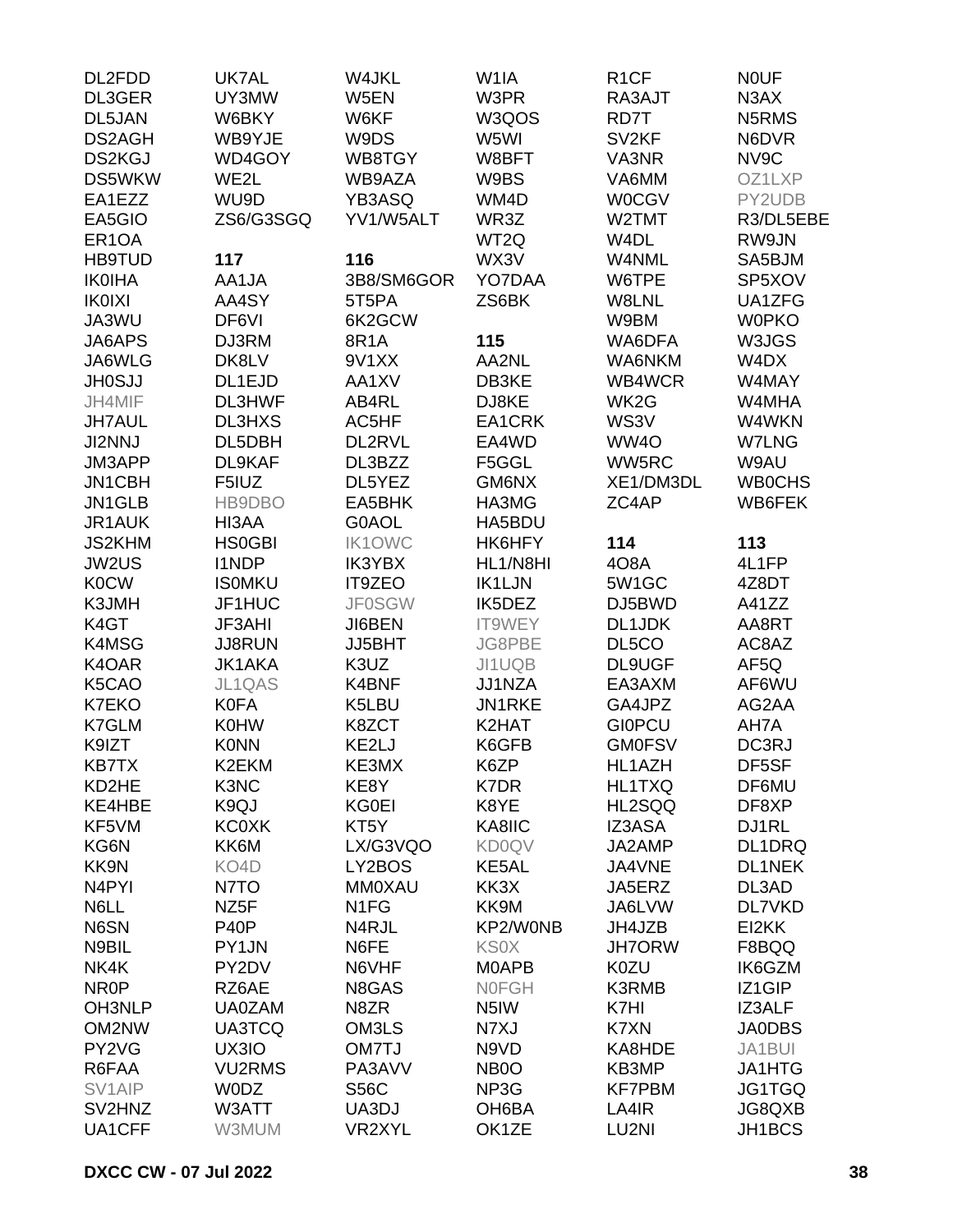| JH1QYT             | DL5DRM                         | W6EO*                         | N4UOH                          | EA5ND              | <b>OH3NG</b>        |
|--------------------|--------------------------------|-------------------------------|--------------------------------|--------------------|---------------------|
| JM1MTE             | <b>DS2BSK</b>                  | W9PDS                         | N8TD                           | F6CYV              | OK2CSU              |
| <b>JN7LYD</b>      | EA1AUI                         | WA5RR                         | NC1T                           | F8BAP              | <b>PA0WLB</b>       |
| JR5KLZ             | EA4IP                          | WA6MHZ                        | NK8I                           | <b>GOJSP</b>       | PA3CAL              |
| <b>K0EVZ</b>       | F6BHK                          | WA6OWM                        | NW <sub>1</sub> O              | G3AB               | PU2KER              |
| <b>K0HD</b>        | <b>GOMGX</b>                   | WC7S                          | OK1KI                          | G4BRE              | PV8ABC              |
| K1GDH              | G3DDA                          | WD4MSM                        | <b>ON9CLU</b>                  | <b>HA0IV</b>       | PY2BBQ              |
| K4ELO              | G3LZT                          | <b>YB2LSR</b>                 | SV <sub>1PS</sub>              | HA1CC              | R3FP                |
| K8HU               | G4ASL                          | YB6LAY                        | UN <sub>2</sub> G              | HA1DK              | <b>RA0WU</b>        |
|                    | HL2DNU                         |                               |                                |                    |                     |
| K9IC               |                                | YV4AB                         | UT5CZA                         | HA4XR              | RK3TH               |
| K9IMM              | <b>I5NQK</b>                   |                               | V25A                           | <b>I2TFJ</b>       | RL3DJ               |
| KB9MU              | <b>IK2JYW</b>                  | 111                           | VE1AGM                         | <b>18QOO</b>       | <b>SK0BU</b>        |
| <b>KCOMS</b>       | <b>IK4UPX</b>                  | 7K3POI                        | VK7SM                          | <b>IK1RAC</b>      | SO <sub>6</sub> OP  |
| KD7P/KH2           | IK5PWB                         | A7/M0FGA                      | VU2FWW                         | <b>IK2XRL</b>      | SV <sub>2</sub> BBJ |
| KE1AU              | <b>IZOTZR</b>                  | DF4BJ                         | W <sub>1</sub> H <sub>IS</sub> | <b>IN3EYY</b>      | UT2LP               |
| LA5ZEA             | IZ1DSJ                         | DH3RD                         | W2DES                          | <b>IT9CDU</b>      | UT5UML              |
| LY2CX              | JA1DXR                         | DJ6GI                         | W <sub>2</sub> ORN             | <b>IT9SVJ</b>      | UT9UZ               |
| N <sub>2</sub> FKE | <b>JA9KUG</b>                  | DJ7WG                         | W <sub>2</sub> VQ              | <b>JA0BZY</b>      | VE2XLT              |
| N <sub>2</sub> ZW  | JH1ESR                         | <b>DK7SU</b>                  | W4BOH                          | JA1BRI             | VE3FAX              |
| N4QQI              | <b>KOMKL</b>                   | DL1NOD                        | W4KY                           | <b>JA2KTK</b>      | VP <sub>2VI</sub>   |
| N <sub>5</sub> ZV  | K <sub>1</sub> D <sub>Z</sub>  | DL2MGP                        | W5DQ                           | JA3BUM             | W4BHD               |
| N6HGK              | <b>K2NPN</b>                   | EA4IL                         | WA2AXJ                         | JA5NSR             | W4ETB               |
| NP4H               | K4SWJ                          | EA5AED                        | WA3DCG                         | JA5OXV             | W4KFF               |
| NS3E               | K8FP                           | EA5AIH                        | WA8N                           | JA8GYQ             | W5NH                |
| ON4IVU             | KA6NVA                         | F4FPR                         | WA9MNF                         | JE1YEM             | W6WY                |
| PJ2/NA2U           | KB1FJ                          | GM3ZRT                        | WD0GTY                         | JF1PHY             | W7BG                |
| PT2BZ              | KB9IIZ                         | HB9AFZ                        | WV4Y                           | <b>JG3SLJ</b>      | W7II                |
| PY2FSG             | KC5GB                          | <b>HB9DIB</b>                 | <b>YO7LHN</b>                  | JH2OMM             | W9UR                |
|                    |                                |                               |                                |                    |                     |
| TC10SWAT           | N <sub>2</sub> DM <sub>Z</sub> | <b>HB9KAS</b>                 | ZF <sub>2RV</sub>              | JH8UJI             | W9UV                |
| TI4WAM             | N2IEN                          | HL5URV                        | ZL2JON                         | JJ2UIH             | WA8UEG              |
| UW3HM              | N4EEI                          | <b>JA7NUZ</b>                 |                                | JJ3OLZ             | <b>WB0POH</b>       |
| VE2EXR             | N4ESS                          | <b>JI5NWQ</b>                 | 110                            | JL1KLG             | WB6QQR              |
| VE7BC              | N4HN                           | JJ1PLA                        | AB5RM                          | <b>K0RC</b>        | WE7G                |
| W1AAX              | N4LS                           | JQ2FFS                        | <b>AC5OO</b>                   | <b>K0UD</b>        | WK3P                |
| W4DJ               | N4MY                           | K <sub>2</sub> F <sub>X</sub> | AD6D                           | K4PTU              | <b>WM0G</b>         |
| W5IMJ              | N5CHA                          | K2LHR                         | BA1EC                          | K8IR               | YV5TX               |
| W6DAS              | N <sub>5</sub> H <sub>C</sub>  | K <sub>2</sub> YT             | CX2AQ                          | KA1YQC             | ZL <sub>1</sub> BIV |
| W7WP               | N <sub>5</sub> LN              | K3WWP                         | DF <sub>1</sub> CH             | KA5GIS             | ZL4FZ               |
| W8AR               | N7FUP                          | K4JRA                         | DK2TA                          | <b>KB4NIX</b>      |                     |
| W8GB               | N7VZ                           | K4KHZ                         | DK5IF                          | KC2GOW             | 109                 |
| <b>WB3AAL</b>      | NG5NG                          | K4VD                          | DL1JGA                         | <b>KE7NO</b>       | 7K1RQJ              |
| WS1V               | NR3N                           | K6PBQ                         | DL1LOD                         | KN6M               | 7K4FIB              |
| XP <sub>2</sub>    | NZ4CW                          | K9XJ                          | DL1NCQ                         | N0VB               | 9M2JI               |
| YD1XUH             | OH <sub>1</sub> LA             | KB8BOG                        | DL2OAP                         | N <sub>2</sub> BB  | AB8DD               |
|                    | OK1ARO                         | KB9GZG                        | DL3HWX                         | N5MHP              | AC4FN               |
| 112                | OM2MM                          | KK4E                          | DL5ABJ                         | N5NXN              | BA4QO               |
| 2E0OBO             | PR7AR                          | KM6FW                         | DL7VAF                         | N7NF               | BV4JB               |
| 9A/TA7AZC          | PR7AYE                         | KT7W                          | <b>DL7VTK</b>                  | NJ4Q               | <b>BV7FC</b>        |
| 9M2MRS             | PT <sub>2CJ</sub>              | KW4G                          | DL8OBD                         | NU7F               | CP1BA               |
|                    |                                | KY4F                          |                                |                    |                     |
| AA5CK              | <b>RA0FD</b>                   |                               | DL9WVM                         | NW7US              | DK7XT               |
| BA5AN              | <b>RW0LCN</b>                  | N <sub>1</sub> TQ             | E74OW                          | OA/ON4CD           | DL2YBG              |
| DL1NFC             | W1NRB                          | N <sub>2</sub> LK             | EA5AL                          | OH2JXA             | <b>DL7ARH</b>       |
| DL2LBF             | W4EAB                          | N4HY                          | EA5KT                          | OH <sub>2</sub> PV | DL9SCO              |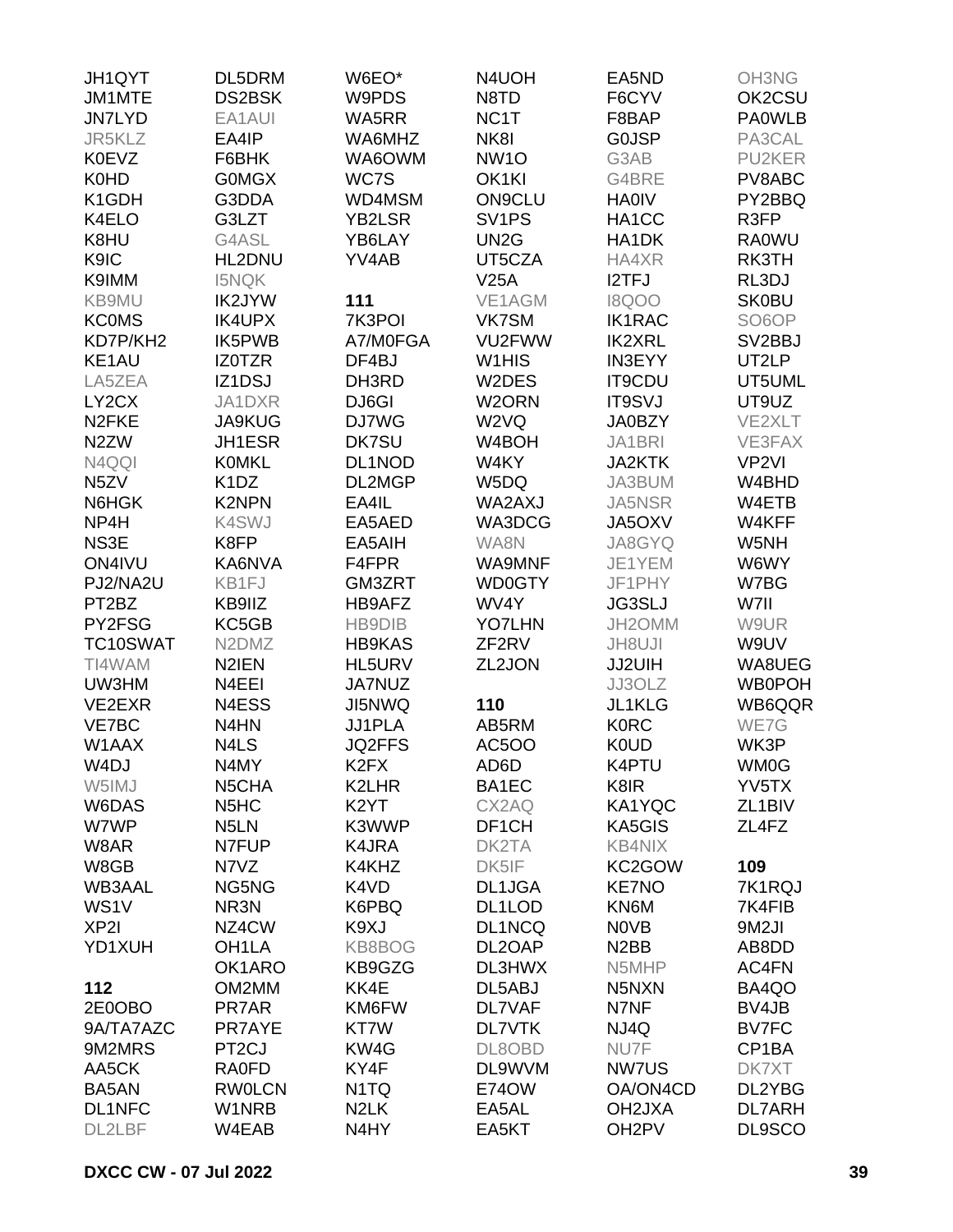| <b>DS1REE</b>     | PA3EKP              | JE1TBR            | W1NAZ                          | JL2AXU             | W5PDO                          |
|-------------------|---------------------|-------------------|--------------------------------|--------------------|--------------------------------|
| DS5OYE            | PP <sub>5</sub> ZB  | JF2MVI            | W1XRA                          | <b>KOLDS</b>       | W7SMW                          |
| <b>E77D</b>       | PR7GY               | JI1VAH            | W <sub>2</sub> QQ              | <b>K0NM</b>        | W9CPI                          |
| EA5BVO            | RW3ZC               | <b>JK1IQK</b>     | W2ZRA                          | K <sub>1</sub> CU  | W9KV                           |
| EA6ADU            | S57NML              | <b>JK7CWL</b>     | WA4WZR                         | K1DNR              | W9YO                           |
| EA7CWV            | SV <sub>1</sub> BKN | JR4DHK            | WA6IEY                         | K1DUQ              | WA2KBZ                         |
| EI2IH             | <b>UT0UX</b>        | JR7ASO            | WB7BBQ                         | K1WD               | <b>WA3HIC</b>                  |
| EI4HM             | W2MLS               | <b>K0HX</b>       | WH6JD                          | K <sub>2</sub> DT  | WB2EAR                         |
| EU1FQ             | W6XD                | K <sub>2</sub> TF | WP4K                           | K3SEN              | WB6ZHN                         |
|                   | W9GS                | K3PBU             | WQ6Q                           | K4KXO              | <b>WIOW</b>                    |
| F6GPQ             |                     |                   |                                |                    |                                |
| <b>GOCAC</b>      | WB2R                | K4LV              | WU <sub>5</sub> S              | K4KZ               | WI2U                           |
| <b>G0FAH</b>      | WL7DB               | K8PYD/VP9         | WX2U                           | K6CSL              | WI4R                           |
| <b>GOTHF</b>      | WO <sub>4</sub> D   | KB2DHJ            | ZL9HR                          | K6WIF              | WP4FMH                         |
| G3YLL             | <b>YC0LOW</b>       | <b>KC3HN</b>      |                                | K8SI               | WV4V                           |
| GM4ZFS            | YI1RZ               | <b>KEOLY</b>      | 107                            | K9MI               |                                |
| <b>HAOLG</b>      | ZS6JP               | KE8KMX            | 7L2CDG                         | <b>KB8PGW</b>      | 106                            |
| HA5FO             |                     | KE9RK             | AA8MA                          | KC8YG              | 4Z5PF                          |
| <b>HK7DSZ</b>     | 108                 | KJ4IC             | AC6NT                          | KC9QQ              | AB5XP                          |
| HL5BGJ            | 4X1SK               | KK4VR             | AD4UI                          | <b>KD0AV</b>       | AE7ZX                          |
| <b>HS1CDX</b>     | 7M3RSK              | KK6AW             | AG5OK                          | <b>KEOUI</b>       | AF4T                           |
| I2JQ              | 9L1JT               | LU1BCE            | AJ4CU                          | KG <sub>2</sub> G  | AJ1Y                           |
| <b>IK1YLO</b>     | 9M2MT               | LU1BW             | ALOE*                          | <b>KMOL</b>        | CO <sub>2</sub> V <sub>G</sub> |
| <b>IK2OIT</b>     | AB1JV               | LU1XS             | BD4UJ                          | KS <sub>2</sub> C  | DK1TW                          |
| <b>IK6GTF</b>     | AB4SW               | N <sub>0</sub> OJ | BG4TMC                         | LA3JHA             | DK5JX                          |
| JA1BBU            | <b>AC0E</b>         | N1MGO             | BV <sub>2QM</sub>              | LZ1NT              | DK5MR                          |
| JA2FYN            | AC5BG               | N <sub>3</sub> QO | BV7GC                          | N4YG               | DK9LJ                          |
| JA3KZW            | AK2B                | N4AB              | DK3PA                          | N6IV               | <b>DLOVLP</b>                  |
| <b>JA7MVI</b>     | BV4ME               | N4BY              | DL3OBQ                         | N9DFD              | <b>DL3BCU</b>                  |
| JA8DCG            | CX1AC               | N4MTT             | DL6FCV                         | NJ8R               | DL3DV                          |
| JF1EQA            | DK <sub>2J</sub> O  | N4VG              | <b>DL7AQT</b>                  | NV <sub>5</sub> S  | DL8UO                          |
| <b>JK1PIU</b>     | DL1DCY              | N6YD              | DL8XA                          | NV8W               | DL9HCW                         |
| JR8QFG            | DL2BWH              | N7HJL             | E21SNN                         | NY9C               | EA <sub>1KI</sub>              |
| <b>KOLBA</b>      | DL2DQB              | ND9V              | E44PM                          | OH6GP              | EA3FYZ                         |
| K <sub>1</sub> JP | DL3KDT              | NE4G              | EA4DJ                          | ON4TB              | EA3WX                          |
| K <sub>2</sub> QQ | DL9GDB              | NF9Q              | EI/GM4ARJ                      | OZ2JVG             | F <sub>2</sub> TA              |
|                   |                     |                   |                                |                    |                                |
| <b>K2SAN</b>      | DS4GKF              | NJ2J              | F5ICM                          | PA3GBK             | F5OTY                          |
| K6FJ              | EW4R                | OE6KYG            | F <sub>5</sub> P <sub>XP</sub> | PA3GVI             | F6KCZ                          |
| K7DS              | FO5MD               | OK2PJD            | G3ICO                          | <b>PA3HEN</b>      | G4FEQ                          |
| <b>K7TJR</b>      | G0KZO               | OM4RF             | G3TVI                          | <b>PB7XYL</b>      | GW3GWX                         |
| KB1AWM            | <b>G0TYM</b>        | OZ5AFM            | G5JJ                           | PP5RLC             | <b>HA0HV</b>                   |
| KB1OIQ            | G8GHD               | OZ6TW             | GM4AGS                         | PY1CQ              | HA5CYE                         |
| KB2HK             | <b>GW0VSW</b>       | OZ8ACN            | HC1HC                          | PY4HGM             | <b>HL1FKN</b>                  |
| KL7U              | HB9PKP              | PE4A              | <b>IN3CBZ</b>                  | VE2WX              | <b>IK0ZWZ</b>                  |
| KN <sub>9</sub> C | HE7BQP              | PP7ZZ             | <b>IU3PMA</b>                  | VE3QO              | <b>IK8EHY</b>                  |
| LA6FI             | <b>HL5NFU</b>       | PY7BC             | IZ1DSH                         | VK2BNG             | IZ2DQB                         |
| N4HIM             | <b>HSOEHF</b>       | RT <sub>5Q</sub>  | IZ8DSS                         | VK6PG              | IZ8FAV                         |
| N5QBY             | <b>HS8KAY</b>       | SM4CQQ            | JA3JND                         | <b>WOILI</b>       | JA1OYD                         |
| N8BHL             | <b>IK8WEI</b>       | SM6JWR            | JA4DUD                         | W1LJ               | JA2HIU                         |
| NA9U              | JA1IHD              | <b>SM6NFF</b>     | JA4EGS                         | W <sub>2</sub> CUA | JA3EDN                         |
| NC6A              | <b>JA1YAX</b>       | TL8NG             | JE6URC                         | W3ZQI              | JA7AXP                         |
| NZ7T              | JA5CAV              | UX5XK             | JF3LPM                         | W4NB               | JE6IGP                         |
| OE5OBM            | JA5LFB              | VE2OCH            | JF5GVZ                         | W5AG               | JF1MAD                         |
| OE8ETQ            | <b>JA8DVS</b>       | W1ER              | JJ4USZ                         | W5CBF              | <b>JL1TJH</b>                  |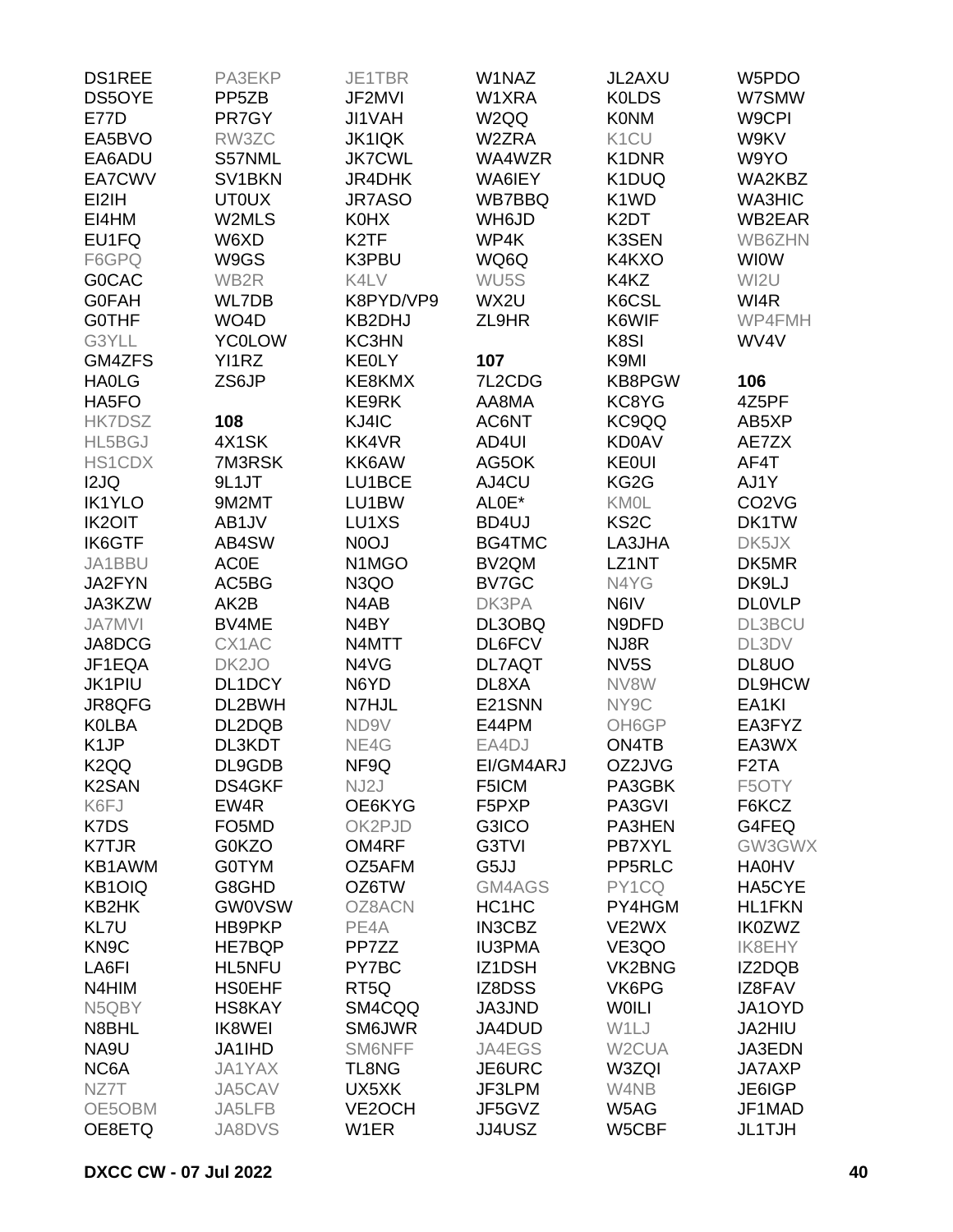| JR1LLD                        | W6VEM              | JA4CVB                         | RA4ACX             | DL8AAN             | KR3J                            |
|-------------------------------|--------------------|--------------------------------|--------------------|--------------------|---------------------------------|
| JR3PKO                        | W7GVE              | JA9CZJ                         | RW9FM              | DL9KCJ             | <b>KR6NU</b>                    |
| <b>K0DI</b>                   | W9MSE              | <b>JG0SXC</b>                  | <b>S59AV</b>       | DL9KY              | KW1K                            |
| <b>K0EVE</b>                  | WA2VRF             | JG3LDD                         | <b>SMOLPO</b>      | EI5EV              | KW7D                            |
| <b>KOWKT</b>                  | WA6SDM             | JH2KCE                         | SM4WXW             | EL2ED              | KX6A                            |
| <b>K1QO</b>                   | WB2WBU             | JH4COC                         | TA7AZC             | F5IPM              | LA4YGA                          |
| K <sub>1</sub> UZ             | WX4X               | <b>JJ8TCG</b>                  | TI2CLX             | F8CB               | LZ1KZ                           |
| K <sub>2EL</sub>              | XE1GZU             | JL1BNE                         | TO <sub>5</sub> PX | G0OOO              | <b>MONGN</b>                    |
| K2MEN                         | YO4BTB             | <b>JM3HRW</b>                  | VA3JFF             | G4ETJ              | N <sub>1</sub> C <sub>D</sub> O |
| K3FH                          | YV4ABR             | <b>JS1MTI</b>                  | <b>VK7DQ</b>       | G4RQI              | N3MLB                           |
| K <sub>4</sub> C <sub>X</sub> | ZC4IW              | <b>K0ARM</b>                   | VP5/K7LAZ          | G4VXE              | N4JVU                           |
| K5SAN                         | ZS6ESU*            | <b>KOUK</b>                    | W1BGM              | GI4CFQ             | N7JP                            |
| K7LF                          |                    | K4CKI                          | W <sub>1UJ</sub>   | <b>GM3LKY</b>      | N8JS                            |
| K8BTU                         | 105                | <b>K4RLC</b>                   |                    | <b>GW0FJT</b>      | N9AZZ                           |
| K8RL                          | 8Q7EJ              | K4WG                           | W4WDA<br>W6ZM      | HB9BJL             |                                 |
|                               |                    |                                |                    |                    | N9TH                            |
| <b>KA0VCW</b>                 | 9M2MC              | K5XQ                           | W7BC               | HB9CMW             | NA3CT                           |
| KA1BTI                        | AA1NZ              | K6PB                           | W7WW               | <b>HB9FNX</b>      | NB4J                            |
| KA2GQW                        | AB6E               | K6RC                           | WA3KYC             | <b>HS1NIV</b>      | NF <sub>2X</sub>                |
| <b>KA7SPS</b>                 | AE1B               | K8FZY                          | WA6BIE             | <b>IOUZF</b>       | NF8R                            |
| KB1OY                         | AI5T               | K8HK                           | WA9WKK             | <b>IK1YRA</b>      | NK <sub>6</sub> O               |
| KB9YGD                        | AJ5M               | K9MOT                          | WB2EZU             | <b>IK4PMB</b>      | NP3A                            |
| KE3FG                         | AK9N               | <b>KA1NCN</b>                  | WB5SSD             | <b>IK7JPJ</b>      | NT8V                            |
| <b>KE7NS</b>                  | CU9AB              | <b>KE4LIA</b>                  | WB7OJV             | IZ1RFL             | OE3LHB                          |
| <b>KF0AD</b>                  | DF <sub>2</sub> AF | KE6P                           | <b>WB7PVL</b>      | IZ4IRO             | OE5HGN                          |
| KH <sub>2</sub> AR            | DJ2II              | KE7DZ                          | WD5ISI             | <b>JA0QMT</b>      | OH0/DJ6AU                       |
| KH7Y                          | DJ5FD              | KG5OA                          | WU1V               | JA1WQX             | OM3JH                           |
| KK9O                          | DK1AR              | <b>KHON</b>                    | WV7S               | JA3OW              | OX <sub>5</sub> T               |
| KN <sub>5</sub> S             | DK1FT              | KH6/W3GW                       | XE2HWB             | JH1AOU             | PY2QA                           |
| LA7TO                         | DL3HAA             | KI1E                           | YC2HAX             | JH1JBP             | R <sub>5</sub> DC               |
| <b>MODHP</b>                  | DL4ZBY             | KI7WO                          | ZD8VJ              | <b>JH7WQX</b>      | RU6JF                           |
| <b>MMOMSS</b>                 | <b>DL5JLC</b>      | KK6GK                          | ZL1BZT             | JL1QQA             | SM2EKA                          |
| N1DLF                         | DL5MDU             | <b>KQ7DX</b>                   | ZL <sub>2</sub> BB | JS1CJD             | <b>SM3LNU</b>                   |
| N4DRC                         | <b>DL9GTK</b>      | <b>KW0J</b>                    |                    | <b>JS2KSS</b>      | SP3FGQ                          |
| N6EB                          | EA1CJF             | KW4CW                          | 104                | K0GID              | SP9BGS                          |
| NB4E                          | EA5MO              | LU4AT                          | 7J3ABO             | K1AMF              | SQ9IDG                          |
| NK0N*                         | F5LLE              | LU5EW                          | 7M4WVH             | K <sub>1</sub> GOD | SV7BVM                          |
| NY3A                          | F5VHE              | <b>MM0BSM</b>                  | 9V1QQ              | K2PBT              | UA9MRX/3                        |
| OE5RDM                        | F6FLU              | <b>MU0ASP</b>                  | AA2YK              | K3RL               | VA3RKM                          |
| OK1DMP                        | FE1MAE             | N <sub>1</sub> AO              | AA8PW              | K3UG               | VA3VF                           |
| OM2DX                         | <b>G0TIP</b>       | N <sub>1</sub> HO <sub>G</sub> | AB1JB              | K4JGA              | <b>VE7FSF</b>                   |
| OZ6XR                         | G3LPU              | N4GCK                          | AB4QA              | K4TZ               | W1FOX                           |
| OZ7UC                         | G3USA              | N4YB                           | AC <sub>9</sub> O  | K6RB               | W1VB                            |
| OZ9MM                         | G4RWD              | N <sub>5</sub> GOI             | AD4CJ              | K9EIS              | W2JEK                           |
|                               | G4ZUL              |                                |                    |                    |                                 |
| PA40WM                        |                    | N6AKI                          | <b>BV7FN</b>       | <b>KA2MGI</b>      | W <sub>2</sub> OSR              |
| RW9AV                         | <b>GS0STB</b>      | N9BD                           | C6AJX              | KC2LM              | W3UEC                           |
| RX3AT                         | HB9HFM             | OH3TZ                          | DH1TS              | <b>KC7DQV</b>      | W6BSY                           |
| <b>UA0IX</b>                  | HL2MVS             | OK1DWU                         | DK3PQ              | KC8GE              | W6TOI                           |
| VE3HMD                        | HL5PB              | OK8AU                          | DK8XW              | <b>KC9KMA</b>      | W6WES                           |
| VE4LY                         | <b>HS0ZLW</b>      | <b>P40F</b>                    | DL1DBZ             | <b>KE4JLN</b>      | W7DR                            |
| W1HIJ                         | HS3XVP             | PA2IP                          | DL1EBO             | KG2MV              | W9OFQ                           |
| W2EBM                         | IK2VJF             | PY2BPR                         | DL1NL              | KG4QIV             | WA2TJM                          |
| W4OXB                         | <b>JA0FVU</b>      | R6CA                           | <b>DL3RKS</b>      | <b>KK0I</b>        | WA7QG                           |
| W4RK                          | <b>JA1TCV</b>      | R7HL                           | <b>DL7USY</b>      | KM <sub>2</sub> O  | WJ1R                            |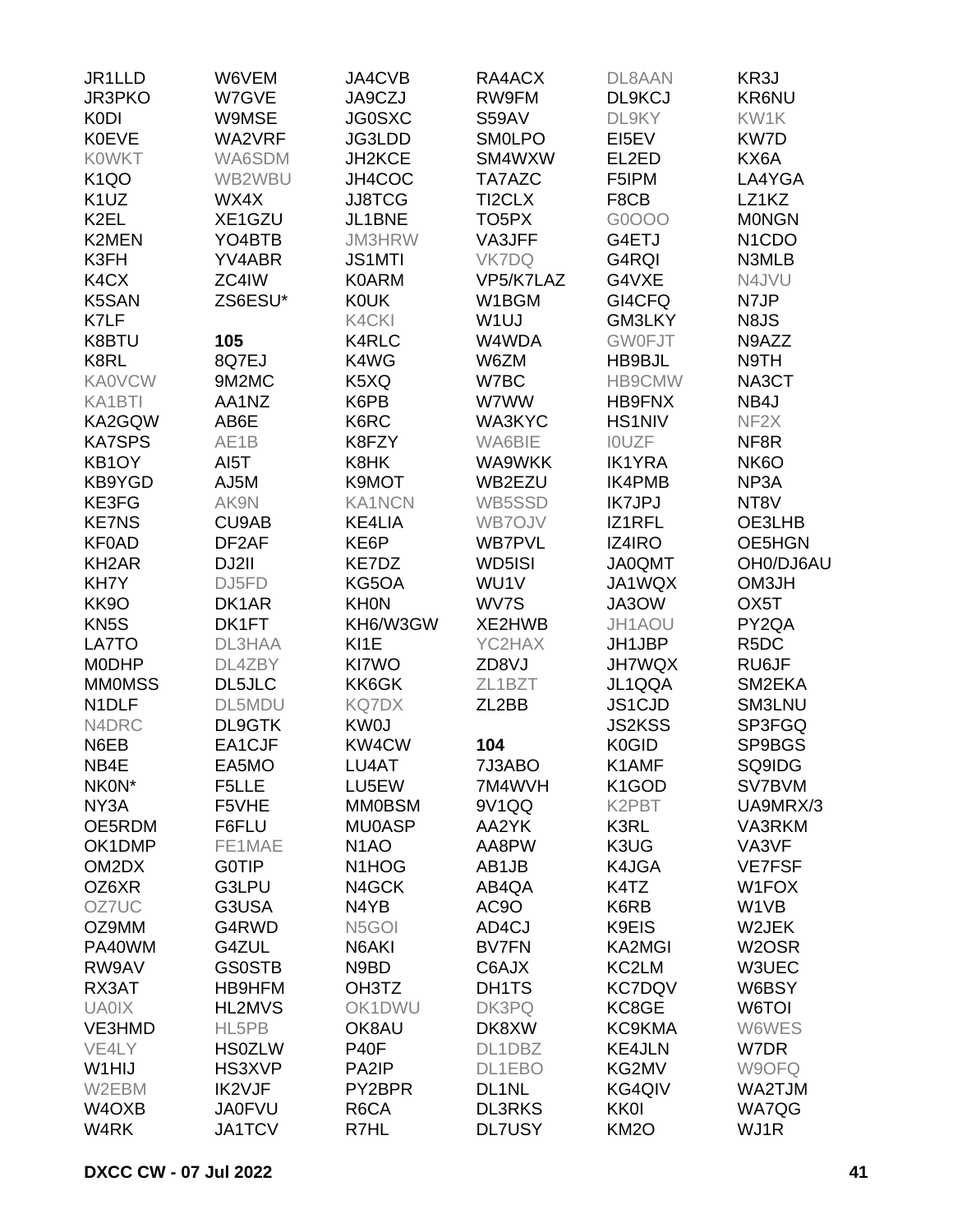| WW6M               | K3EA               | W6NA/G0            | <b>GM0SEF</b>     | KY2S               | <b>WOUFC</b>  |
|--------------------|--------------------|--------------------|-------------------|--------------------|---------------|
| YO <sub>6</sub> ZS | K4BRU              | W6SU               | <b>GMOWED</b>     | N1CQO              | W2JDH         |
| ZA/OU2I            | K5KJ               | W6UE               | GW4OKT            | N <sub>1</sub> DA  | W3GW          |
| ZA3HA              | K8PK               | W7SE               | HB9DNX            | N <sub>1</sub> IBC | W5CN*         |
| ZD8DEZ             | <b>KA0GLE</b>      | W7TPS              | HB9DQJ            | N <sub>1</sub> ILD | W5YI          |
| ZL2GEO             | <b>KA2ZTS</b>      | W8EJK              | HG1S              | N3GN               | W5ZA          |
| ZS1ZC              | KA5EPI             | W8VVE              | HK5NLJ/3          | N3VIS              | W6UV          |
| ZS6EA              | KA5ETS             | WA2DGD             | IQ3FL             | N4HAI              | W7ABC         |
|                    | KA5MUX             | <b>WB2LQF</b>      | <b>IT9ULI</b>     | N <sub>4</sub> OK  | W7WSV         |
| 103                | KB8OMG             | WB4ZFT             | IZ7XZJ            | N5FPW              | W8EOG         |
| 5Z4FN              | <b>KC0URL</b>      | WD4PTJ             | IZ8PPH            | N6HI               | W9HT          |
| 6L0UR              | KC1ERO             | WK2T               | JA1VVX            | N6MZU              | W9QL          |
| AA2ZW              | KC1LL              | WV1L               | <b>JA2CLN</b>     | N6WBL              | W9UX          |
|                    |                    |                    |                   |                    |               |
| AB7AT              | KF <sub>2</sub> TI | WW6P               | JA5OG             | N7CNH              | WA4TII        |
| AC4CW              | KP <sub>2</sub> B  | WX4HP              | JF3PGW            | N7SD               | WA6RWI        |
| AD7JT              | KR6B               | WZ2I               | JF3SAD            | N8EW               | WA9C          |
| AE4JA              | KT <sub>1</sub> P  | XE1YFJ             | <b>JHOUUY</b>     | N8MSA              | WA9OJJ        |
| AE7PG              | KX4JR*             | XE2GG              | <b>JH7OUD</b>     | NF <sub>0</sub> B  | WB4DNL/VP9    |
| AF5J               | <b>MOHIH</b>       | YB2EUZ             | <b>JIOVUZ</b>     | NK8X               | WB4HXO        |
| AG2A               | <b>NOBUI</b>       | ZL1BLY             | <b>JJ0HEN</b>     | NN4RH              | WB8JAY        |
| AI4C               | N0GFT              |                    | <b>JK8JIC</b>     | NN7M               | <b>WD4IEK</b> |
| BV2TA              | <b>NORQ</b>        | 102                | JM1LRA            | NR <sub>4</sub> N  | WD8BAH        |
| DF1FB              | N <sub>1</sub> AL  | 7N1NXF             | JM1SMF            | NT8S               | WD8DSB        |
| DK6BT              | N <sub>1</sub> EOH | 9A9CW              | JP2UGR            | NV9J               | WG3T          |
| DL1MBI             | N <sub>2</sub> IN  | 9M2JJ              | JQ1NGT            | OE1JEW             | WK5K          |
| DL2MIF             | N3RSD              | AB1XB              | JR2SBA            | OE1PFC             | <b>WNOT</b>   |
| DL6GB              | N4MIR              | AC4IR              | <b>K0KEX</b>      | OE6TZE             | WR1B          |
| DQ4Q               | N6COG              | AC9OT              | <b>K0RU</b>       | OM5MF              | WU1E          |
| E74SL              | N6KM               | AE4W               | K4PP              | OZ1DXX             | WW8B          |
| <b>GOWJF</b>       | N6TVN              | AL7GA*             | K4SKA             | OZ1JEU             | WX8Q          |
| G3SQU              | N7EIE              | C <sub>21</sub> HA | K5GZR             | PA3EZC             | YC6KHZ        |
| G3XLW              | N8CEP              | CP1WG              | K5JYD             | PT2AW              | YL3JI         |
| G4XXI              | N8LCU              | DC9ZP              | K <sub>5</sub> OI | R <sub>0</sub> JF  | YS1GR         |
| HB9CXY             | N8XMS              | DJ4CE              | K5XT              | RA4DB              | ZS4JAN        |
| HL1KXS             | NF5KF              | DJ7LH              | K6CN              | RM3A               | ZS6K          |
| HS5ZLD             | NP3YL              | DK2BU              | <b>K8JRK</b>      | RW3TA              |               |
|                    |                    |                    |                   |                    |               |
| I2ORX              | NZ5L               | DL3ECH             | K8UCL             | RZ3OV              | 101           |
| <b>IK3HUK</b>      | NZ <sub>6</sub> O  | <b>DL3LSM</b>      | K9OKK             | S58RU              | 2E0ZSE        |
| JA1BVY             | OZ <sub>5</sub> D  | DL4VBP             | K9XZ              | SM3EMJ             | 6K5BXQ        |
| JA2EAB             | PA3FCD             | DL5BAG             | KA1DBE            | SM5DXT             | 7L4PLA        |
| JA3EQH             | <b>ROCM</b>        | DL5NDH             | KA2KEI            | SQ <sub>2</sub> AF | 8P6ET         |
| JE1EUH             | R <sub>1</sub> AUR | DL8SCT             | KC8PX             | TX3A               | 9V1KG         |
| <b>JG2MLI</b>      | SA5CDO             | DM2LB              | <b>KE0H</b>       | <b>UA0JFG</b>      | LX0AA         |
| <b>JHOFFE</b>      | SP9SOU             | F5SIE              | KE3WH             | <b>UA9KCC</b>      | AA0ZZ         |
| JH2HHJ             | <b>SV0DI</b>       | F6FDR              | KG2HG             | <b>V49J</b>        | AA1EF         |
| <b>JH3FEN</b>      | SV1NN              | F6JSZ              | KJ4ZM             | VA3KD              | AA1FF         |
| JH7HDV             | T94VT              | G3JFC              | KK4VN             | VE2FET             | AA3BZ         |
| <b>JJ1HHJ</b>      | UA3DPB             | G3JSR              | <b>KL7AC</b>      | VE3EP              | AB1VL         |
| JL1EHU             | UT8IU              | G3KVA              | <b>KNOW</b>       | VE3FAO             | AB4GP         |
| JN1KWR             | <b>VE7LAJ</b>      | G3WCY              | KO4YB             | VE3TPZ             | AB7VO         |
| JR8ORC             | W <sub>1</sub> ALI | G4AHJ              | KP4RP             | VE3ZN              | AC2RL         |
| <b>JW8HGA</b>      | W3BS               | G4PWO              | KU6A              | VE7DDG             | AD5VK         |
| K2EVY              | W4RFT              | G4SFU              | KX1A              | VK2PN              | AE2AA         |
|                    |                    |                    |                   |                    |               |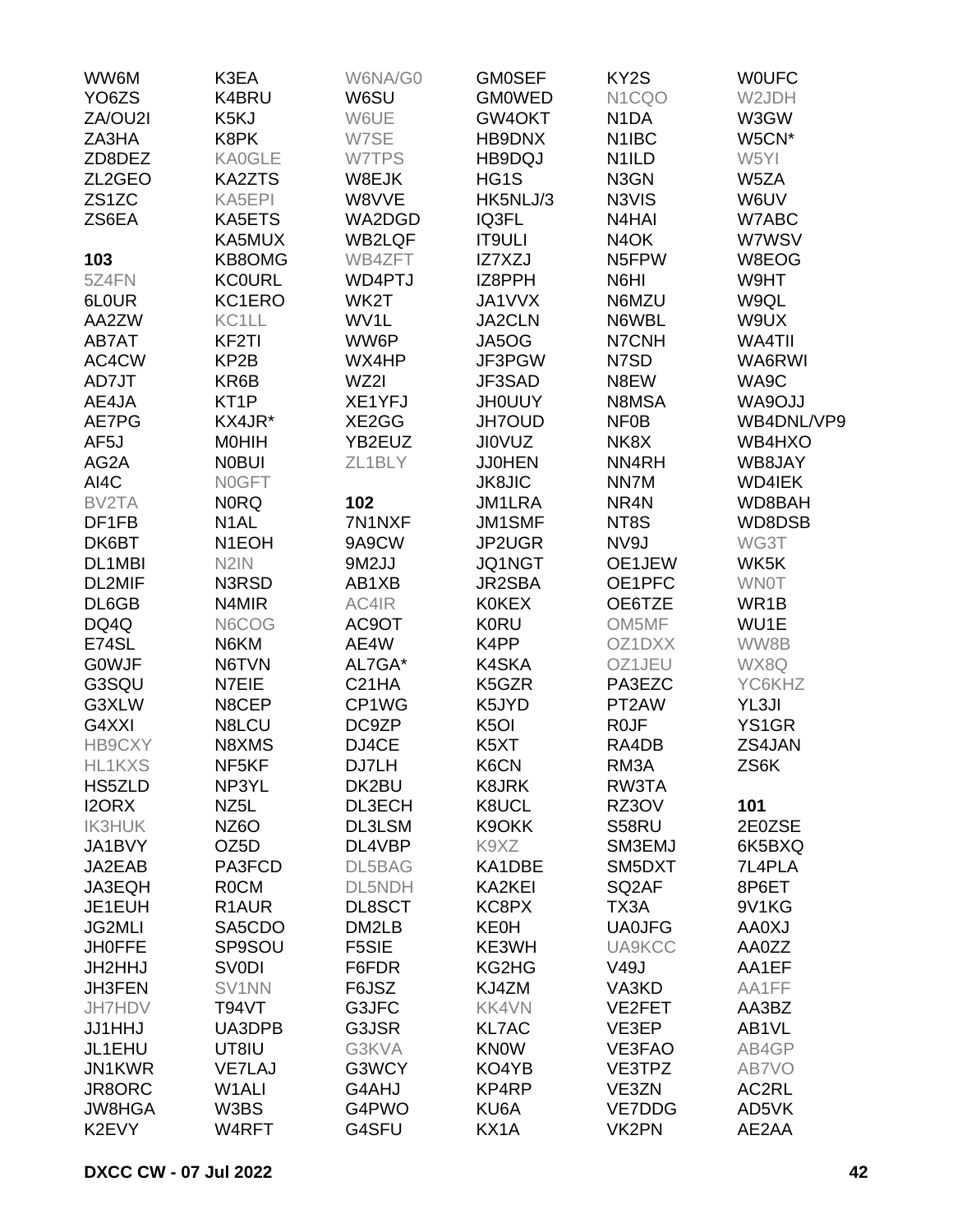| AH <sub>6</sub> N   | <b>JH7UCD</b>                  | N8HTG             | YS3CW              | <b>BW/G4TDS</b>   | IK4WMB             |
|---------------------|--------------------------------|-------------------|--------------------|-------------------|--------------------|
| AK2S                | <b>JI4SEU</b>                  | <b>NA3O</b>       | ZF <sub>2</sub> EE | DD3FH             | <b>IK4ZGT</b>      |
| AK4YU               | JL1EEI                         | NI <sub>2</sub> N | ZL2AOH             | DJ1II             | <b>IK8NSI</b>      |
| BV7II               | JL1XVZ                         | NQ2Q              |                    | DK1EY             | <b>ISOPGF</b>      |
| C6AQQ               | JN1MSO                         | NS3X              | 100                | DK5CM             | <b>IU0BNG</b>      |
| CT7/RC2A            | <b>K0FZ</b>                    | NS4M              | 2E0AOK             | DK5LP             | <b>IV3WJP</b>      |
| DF <sub>1</sub> OLS | K1GJQ                          | NT <sub>2F</sub>  | 4F3OM              | DL1KLO            | <b>IW1CNP</b>      |
| DF2BC               | K <sub>1</sub> HR              | NU4G              | 4X1ST              | DL1MRL            | <b>IZOFZM</b>      |
| DF7PM               | K1MNT                          | NV1L              | 7K1VKU             | DL <sub>2</sub> A | IZ0LZC             |
| DF8TY               | K1NQ                           | OH8HTG            | 7M2ALZ             | DL2ARL            | <b>IZORPS</b>      |
| DG8KAD              | K <sub>2</sub> CD <sub>X</sub> | OZ6PI             | 9L1YXJ             | DL2RTJ            | IZ2ONZ             |
| DK1TF               | K3BAK                          | <b>P40C</b>       | 9M2ZAK             | DL4MD             | IZ4ZBN             |
| DL1EFQ              | K3GBB                          | PA2EVR            | A35KL              | DL5QS             | IZ5IMB             |
| DL1FY               | K3ROO                          | RM <sub>2U</sub>  | AA1CT              | DL7GEM            | <b>IZ7QFN</b>      |
| DL <sub>1</sub> OLI | K4FZU                          | RV6LX             | AA1RR              | DL9SEV            | J73CCM             |
| <b>DL7UKT</b>       | K4JAZ                          | RZ4HL             | AA3HF              | DO5NU             | JA0IND/1           |
| DM1AA               | <b>K4OO</b>                    | <b>SC7IPA</b>     | AA4MB              | E29BUQ            | JA1JRS             |
| DQ7A                | K4YND                          | <b>SMOHPL</b>     | AA4SD              | EA2CTB            | <b>JA2KCY</b>      |
| <b>DS2EKY</b>       | K5EDM                          | <b>SMONSJ</b>     | AA5AD              | EA4EPY/QRP        | <b>JA3AYX</b>      |
| EA2BD               | K5ME                           | SQ9IVD            | AA5CV              | EA4IF             | <b>JA7FLI</b>      |
| EA7/SM4CTI          | K5UP                           | SV1EUR            | AA5TB              | EA8CAC            | JE3ECD             |
| F4CZV               | K6HL                           | SV1RUX            | AA7MM              | EA8DDM            | JE4UBC             |
| <b>GOMGM</b>        | K6KE                           | T6MO              | AB0BF              | EA8RP             | <b>JE6NSS</b>      |
| <b>GORIF</b>        | K6KF                           | <b>UA9B/1</b>     | <b>AB0BM</b>       | EI3KE             | JE8URC             |
| <b>G0SBQ</b>        | K6NML                          | VE3FK             | AB1HL              | EI3KG             |                    |
|                     |                                |                   |                    |                   | JF1DIR             |
| G3FIC               | K7ZYV                          | VE3JSQ            | AB <sub>2</sub> SO | EI9KY             | JF2UUP             |
| G3WPT               | K9ANF                          | VP2EDL            | AB4FO              | EW8AX             | JF3PLF             |
| G4HCC               | K9PFA                          | VY1AAA            | AB9A               | F1VEV             | JG3QKO             |
| G7TMU               | K9UK                           | <b>W0GUY</b>      | AC2DZ              | F4BIT             | JH1GBO             |
| GJ4YOX              | KB4CG                          | W <sub>1</sub> BJ | AC2YD              | F4GFT             | <b>JH3HGI</b>      |
| GM3YEH              | KC1ML                          | W1ZQT             | AC4WO              | F5PHW/QRP         | JH4NPP             |
| GR100MGY            | KC <sub>1</sub> V              | W2CWW             | AC5T               | F8AEE             | JH9CEN             |
| HA3PT               | KD4Q                           | W2NR              | AC5XK              | F8CWW             | JI1PBK             |
| HA7AP               | <b>KE0CP</b>                   | W4GAL             | AD2KA              | G0DOZ             | JJ3DJS/8           |
| IK2HTY              | KE0Z                           | W4LK              | AD5CA              | <b>GOTKZ</b>      | JL1JJD             |
| <b>IK2XEF</b>       | KE4UMW                         | W5HZU             | AD6KH              | G3TZA             | <b>JM1PIH</b>      |
| IK5BDG              | <b>KE7GYQ</b>                  | W9CYA             | AD7JY              | G4BLI             | JM8LND             |
| <b>IK8YJQ</b>       | KF6GAB                         | W9RFX             | AD8Y               | G4BVY             | JP1FPY             |
| IT9BRY              | KH6JOI                         | WA2T              | AE5S               | G4CMQ             | JP3AWA             |
| IU5PDY              | KH6TU                          | <b>WA5ICA</b>     | AE6DW              | G4FJW             | JQ1NID             |
| <b>IU8GNY</b>       | KJ4UC                          | WB9RRU            | <b>AE7ON</b>       | G4JZO             | JQ3EDK             |
| IZ2BVN              | <b>KK0ECT</b>                  | WD8RIF            | AF <sub>2</sub> F  | G4OWG             | JR7BVQ             |
| IZ2FME              | KN6E                           | WD8Z              | AG6V               | G4PFZ             | JR7HOD             |
| IZ2GMT              | KQ1P                           | WE <sub>1</sub> H | AI4FR              | G4ZUP             | <b>KOLAF</b>       |
| IZ3AYS              | LA6KHA                         | WF <sub>1</sub> D | AJ4MW              | G6GLP             | K <sub>1</sub> SEA |
| IZ4AYB              | <b>LU7YWC</b>                  | WQ9T              | AL <sub>2V</sub>   | G8TMV             | K <sub>1</sub> YY  |
| JA1IZ               | <b>MOTDK</b>                   | WS5K              | <b>BA1SN</b>       | <b>GD0OUD</b>     | K <sub>2</sub> ER  |
| JA1WYY              | <b>NOHJK</b>                   | WV1M              | BA8IK              | GM4WZG            | K2XU               |
| JA6EHA              | N <sub>1</sub> PC              | WZ4M              | <b>BD1ISI</b>      | <b>HB9ATH</b>     | K3AO               |
| JA6MQY              | N <sub>1</sub> SC              | XE3WMA            | BD6OT              | <b>HS0ZDJ</b>     | K3IT               |
| JE1TRV              | N4EL                           | YB0DJ             | <b>BG7OAJ</b>      | I2WEQ             | K3LO               |
| JF2KIV              | N6YQ                           | YB1FWO            | <b>BH4TYL</b>      | <b>IK0YGJ</b>     | K3MAW              |
| JH1NXU              | N8AFL                          | YC1CWK            | BI4IIZ             | <b>IK1CME</b>     | K3TF               |